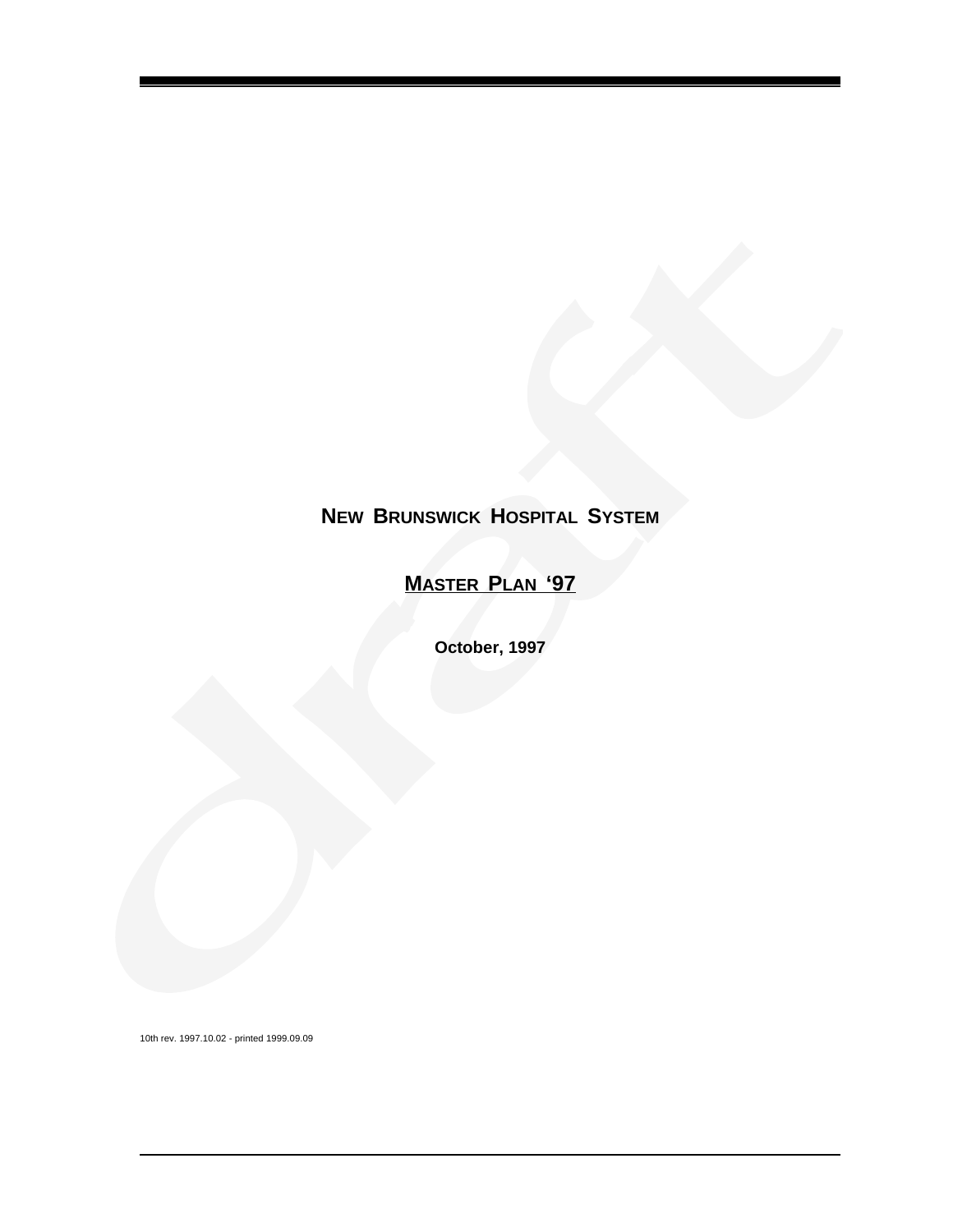# **CONTENTS**

| REGION 1 HOSPITAL CORPORATION (SOUTHEAST)  |  |
|--------------------------------------------|--|
| Southeast Healthcare Corporation /         |  |
|                                            |  |
| REGION 1 HOSPITAL CORPORATION (BEAUSÉJOUR) |  |
| Beauséjour Hospital Corporation /          |  |
|                                            |  |
| <b>REGION 2 HOSPITAL CORPORATION</b>       |  |
| Atlantic Health Sciences Corporation /     |  |
|                                            |  |
|                                            |  |
| <b>REGION 3 HOSPITAL CORPORATION</b>       |  |
| Region 3 Hospital Corporation /            |  |
|                                            |  |

# **CONTENTS (CONT'D)**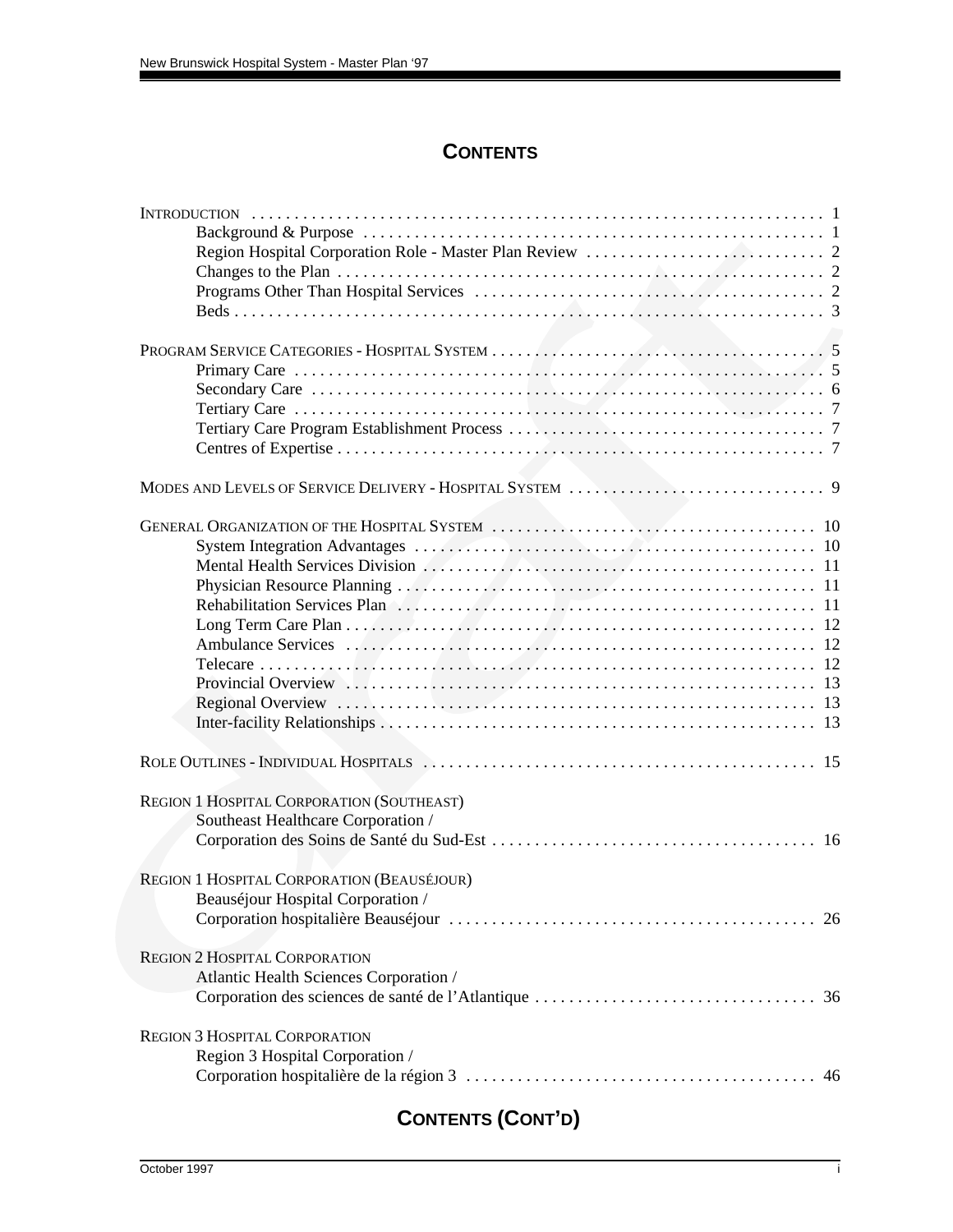| <b>REGION 4 HOSPITAL CORPORATION</b>      |
|-------------------------------------------|
| Region 4 Hospital Corporation /           |
|                                           |
| <b>REGION 5 HOSPITAL CORPORATION</b>      |
| Restigouche Health Services Corporation / |
|                                           |
| <b>REGION 6 HOSPITAL CORPORATION</b>      |
| NOR'EAST Health Network /                 |
| 83                                        |
| <b>REGION 7 HOSPITAL CORPORATION</b>      |
| Region 7 Hospital Corporation /           |
|                                           |
| APPENDIX "A"                              |
| Map of New Brunswick Health Regions:      |
|                                           |
| APPENDIX "B"                              |
| Map of New Brunswick Health Regions:      |
|                                           |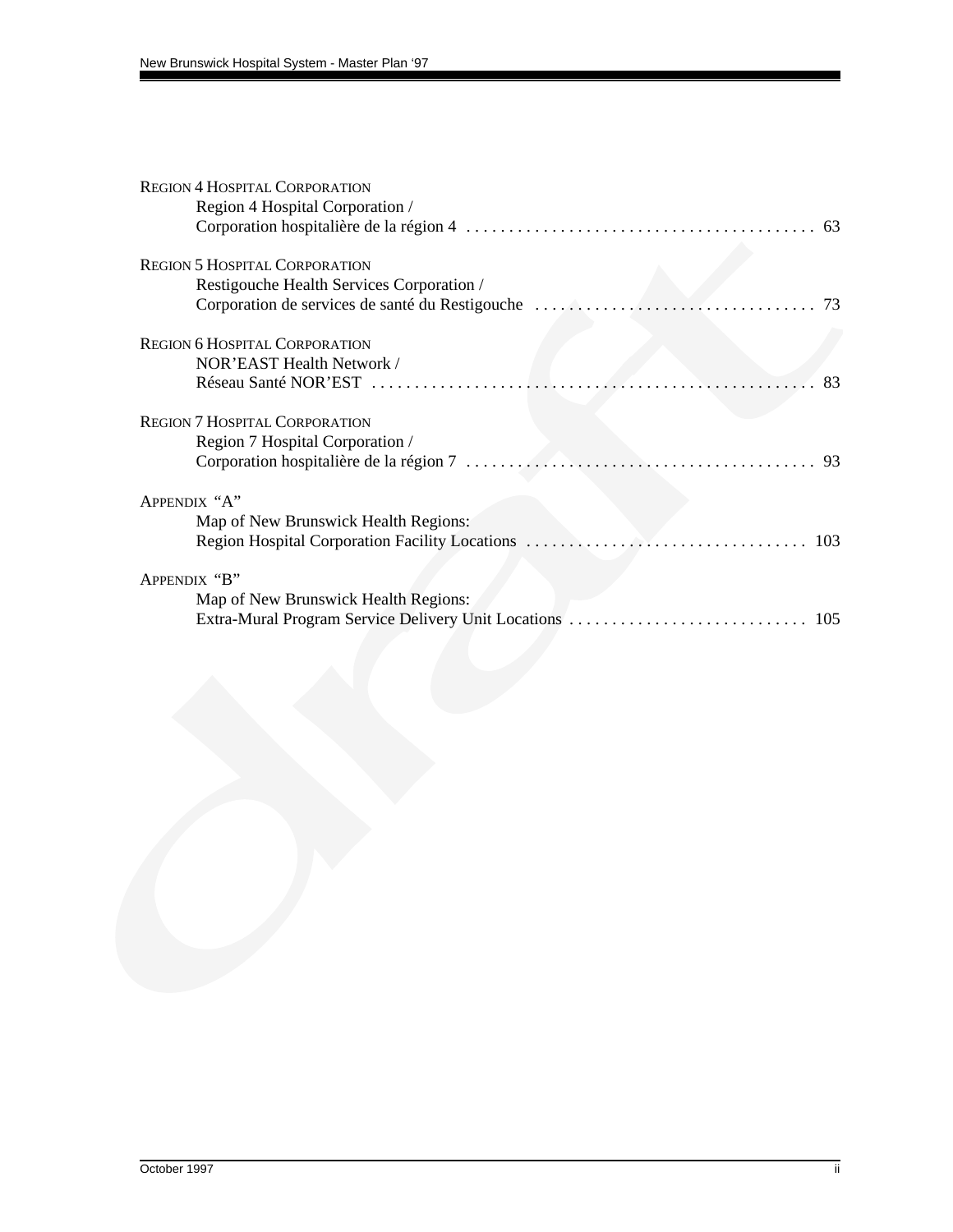## **INTRODUCTION**

## <span id="page-3-0"></span>*Background & Purpose*

In 1992, a comprehensive reform of the New Brunswick hospital system was undertaken. Basic documents, the most important being a new Hospital Act and Regulation, reorganized a system of multiple independent, self-contained hospital corporations into eight Region Hospital Corporations, each having full management authority over all facilities located geographically within the region.

"Master Plan '92" was a key companion document outlining the Province's strategy for distribution of resources for delivery of hospital services. It detailed by facility the approved beds by type, and the programs of care authorized to be delivered at each site. The present version continues the tradition of evolution in the Hospital System Master Plan (HSMP) to meet the changing shape of the hospital system.

Although the services available within the Province are generally of an acceptable standard, improved distribution and access are required, as well as some rationalization of existing services in order to achieve a coordinated, complementary network that makes the best use of available resources. This can only be accomplished through a structured plan that defines the specific roles of region hospital corporations and their component facilities and community-based programs within the overall system, distributes services as equitably as is clinically and operationally feasible, and recognizes the particular linguistic needs of the Province's population.

The intention of this Plan is not to limit the development of the hospital system, but rather to ensure that in the future it evolves in an organized, complementary, and equitable fashion, while also helping to ensure the optimum use of all available resources. Improved coordination and balance are key objectives of the Plan.

The Plan also serves as a basic reference point in determining funding priorities for the hospital system at both the Departmental and Region Hospital Corporation levels.

While the Plan establishes objectives for service development in relation to each region hospital corporation,

.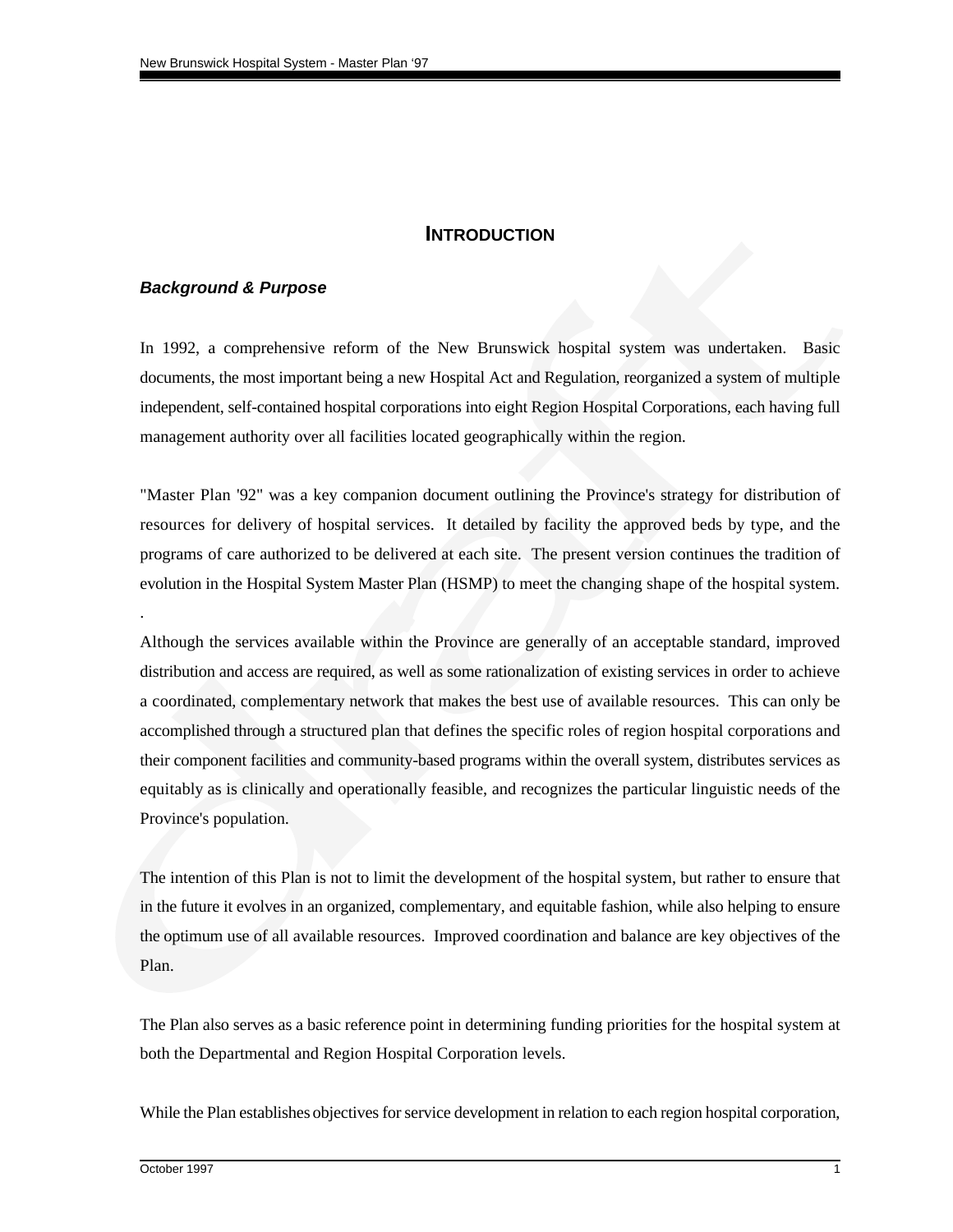<span id="page-4-0"></span>it does not set priorities or a specific time for achieving them. These will continue to be dependent on the availability of resources, including the necessary medical specialists, as well as the funds for other professionals, support staff, supplies, equipment, new construction, and renovations. However, the Department recognizes the importance of working with individual region hospital corporations in relation to the development of programs that are included in their role definitions.

## *Region Hospital Corporation Role - Master Plan Review*

The Hospital System Master Plan (HSMP) continues to be the major strategic expression of the Department's vision for the shape of the hospital system; as such, the Department retains authority for the detail of program direction found in it. Master Plan '92 represented a total reform of the system, and of necessity was prepared at the Provincial level. The Region Hospital Corporations (RHCs) are now organizationally mature and have assumed a leadership role in their own right within their Regions. Accordingly, this version of the HSMP was prepared in consultation with the RHCs at the draft stage. Also, the degree of detail for bed distribution has been greatly reduced, with maximum allowable bed totals for the entire region substituted for facility-specific totals by type.

#### *Changes to the Plan*

The Plan is viewed as dynamic between major updates (one reason why a loose-leaf format has been chosen). While the Region Hospital Corporations are responsible for implementing the Plan, the Department recognizes that situations evolve, and that system improvements can be achieved by changes to the Plan. A Region Hospital Corporation may propose a change to a detail or details of the Plan as it affects that Corporation, if it would result in a system improvement, all things considered. Because the Plan concept is endorsed by Government, the authority to make or approve changes to the detailed content of the Plan is reserved to the Minister of Health and Community Services.

#### *Programs Other Than Hospital Services*

The mandate of Hospital Services Branch in program delivery is clearly influenced by the legislative authority and policy based on it to designated entitled/insured services that are within the scope of the term "hospital services". These find expression in the Plan in some detail. The Branch is obligated to ensure that the principal focus of Region Hospital Corporation activity continues to be effective delivery of approved hospital services - whether or not they are entitled/insured by legislation.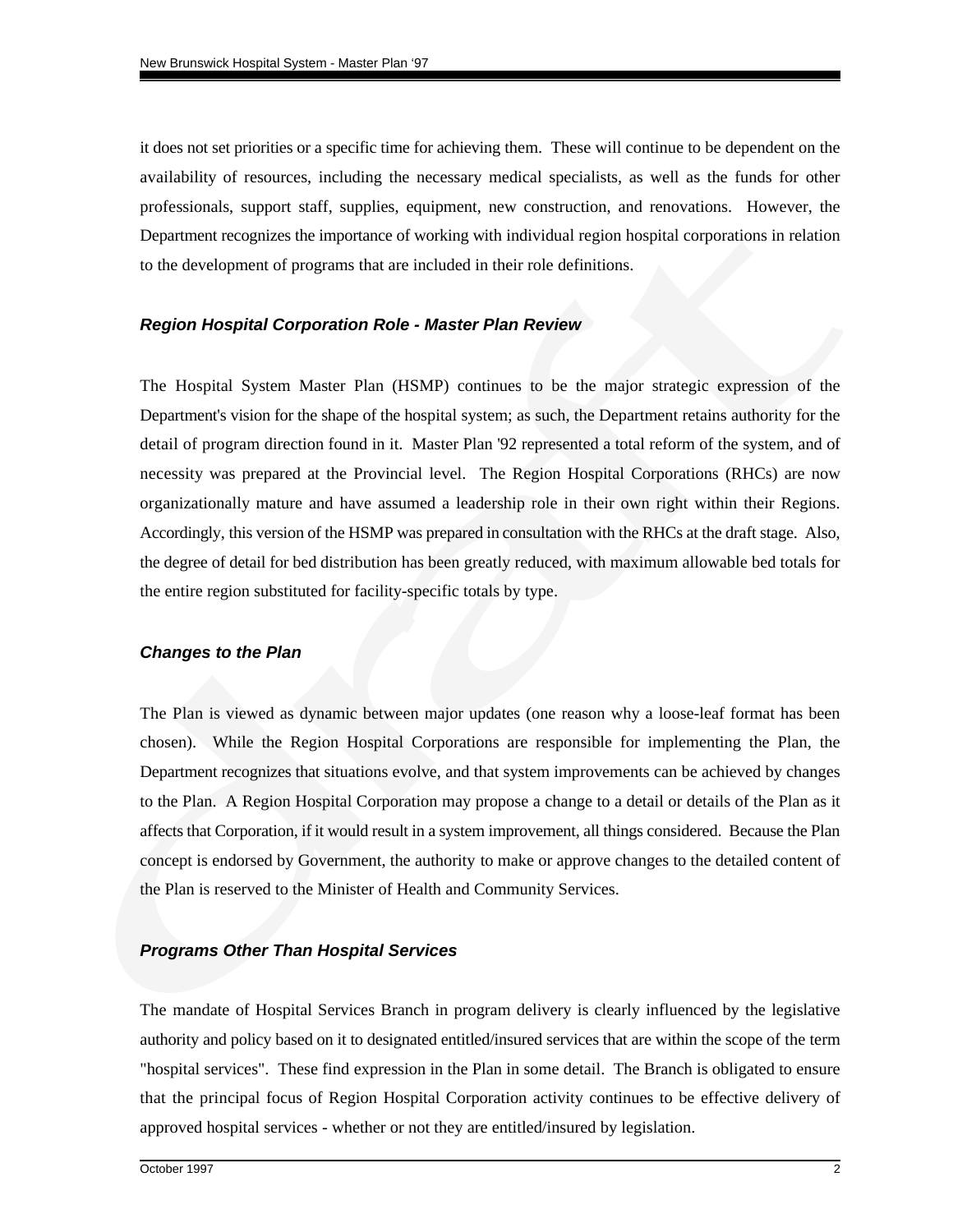<span id="page-5-0"></span>From time to time, Region Hospital Corporations propose to engage in activities which are health-related, but delivered by other agencies of government or which are not established government concerns. Examples could include public health-type education/prevention initiatives, mass diagnostic screening programs, new training and educational programs, clinical research, etc. All such initiatives should in the first instance be directed to the Department, which is responsible to the Government for the use that is made of Provincially owned or funded assets and for ensuring that hospital services programs are not compromised by RHC participation in other ventures, however worthy. Hospital Services will advise on the appropriateness of using hospital resources for the venture.

If the proposal is one that falls within an established program mandate elsewhere in government, the Department or Agency concerned may choose to develop and fund a program with the RHC.

Partnerships with other organizations must not dilute the hospital service aims of the Corporation, nor divert resources intended for hospital services. In the specific case of revenue-generating programs, RHCs must abide by the standing policy on these activities (Bulletin FN1011 "Additional Revenue Sources").

#### *Beds*

In the past, the Department has specified by hospital facility the "Approved Beds" by type. This approach was necessary for its time, but has disadvantages in the regionalized context. In this version of the HSMP, a Maximum Allowable Beds (MAB) total is given for each Region. Within this total, the RHCs may allocate beds to facilities to meet operational needs and priorities, as necessary.

Some qualifications and explanations are necessary. The MAB for Region is actually (as will be seen in the following table) a formula calculation of a new approved level of bed resource, but it is not differentiated by facility. The former concept of "Approved Beds", a doubtful measure even at the facility level, loses any useful meaning when aggregated to the Region level. Although bed numbers by facility are no longer allocated in the HSMP, bed types to be maintained to some level in a facility

are shown in qualitative (yes or no) detail for each RHC. Additionally, on a region-wide basis, percentages of beds by type are to be maintained within the following limits: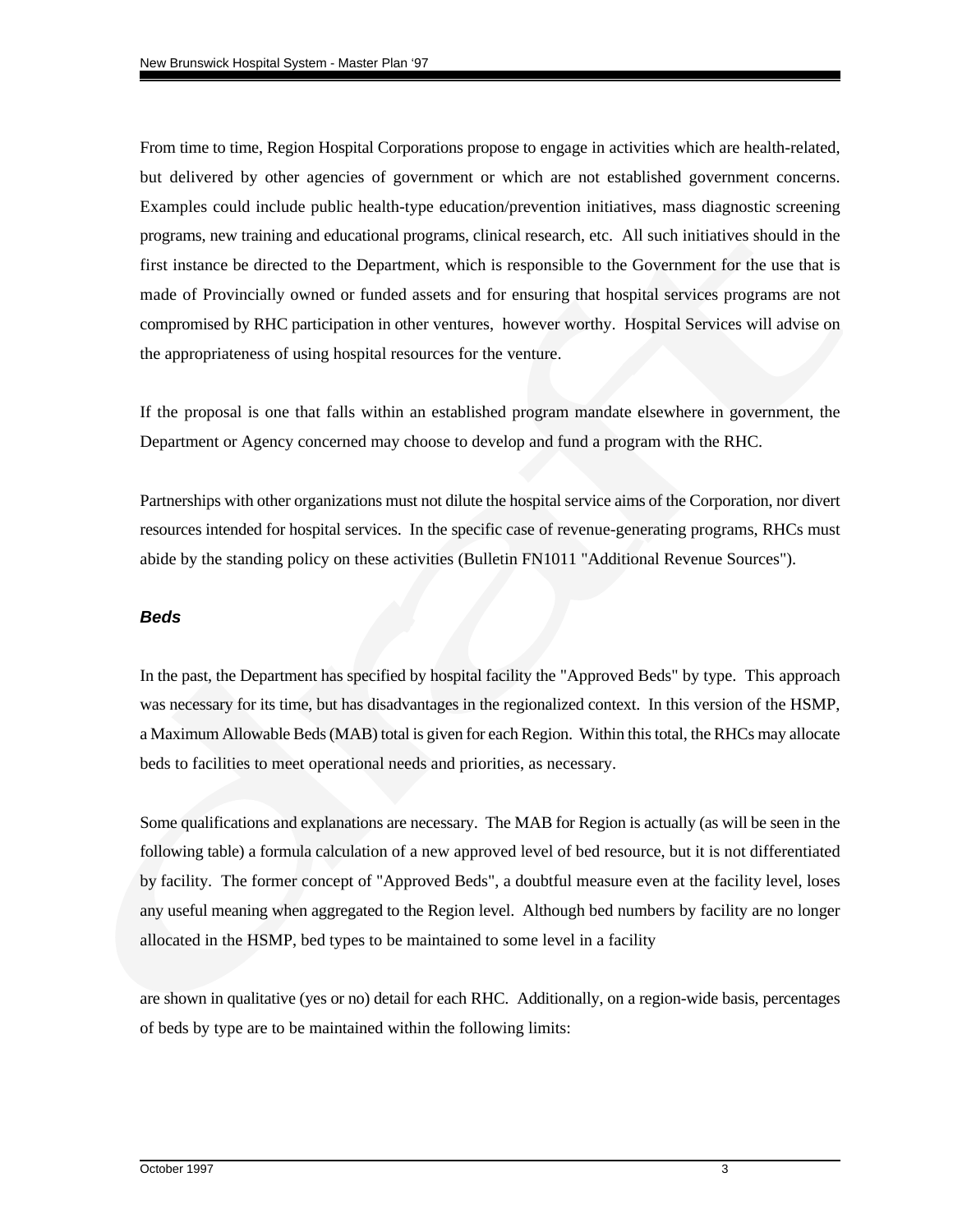| <b>BEDS</b>                                                          |                                  |      |  |  |  |  |  |  |  |
|----------------------------------------------------------------------|----------------------------------|------|--|--|--|--|--|--|--|
| <b>Maximum Allowable Beds</b><br><b>Per 1,000 Service Population</b> | <b>Approximate</b><br>Percentage |      |  |  |  |  |  |  |  |
| OBS.<br>Acute: $M & S$ .<br>Paed                                     | 3.45                             | 77%  |  |  |  |  |  |  |  |
| Short Term Psychiatry                                                | .25                              | 5%   |  |  |  |  |  |  |  |
| <b>SUB-TOTAL</b>                                                     | 3.70                             | 82%  |  |  |  |  |  |  |  |
| Restorative                                                          | .80                              | 18%  |  |  |  |  |  |  |  |
| <b>TOTAL</b>                                                         | 4.50                             | 100% |  |  |  |  |  |  |  |

Please note that, at the Region level, allowable short-term psychiatric bed levels are individually determined by the Mental Health Services Division in contract with the RHCs, not by formula calculation of the above standard against Service Population.

Some statistical artifacts are to be expected as a result of using this approach. The industry frequently calculates indexes of activity or performances "per approved bed". MAB totals are less than the former individual / facility "Approved Bed" totals; so the value of any statistical measure dependent on "Approved Beds" changes, even though the actual activity level may not.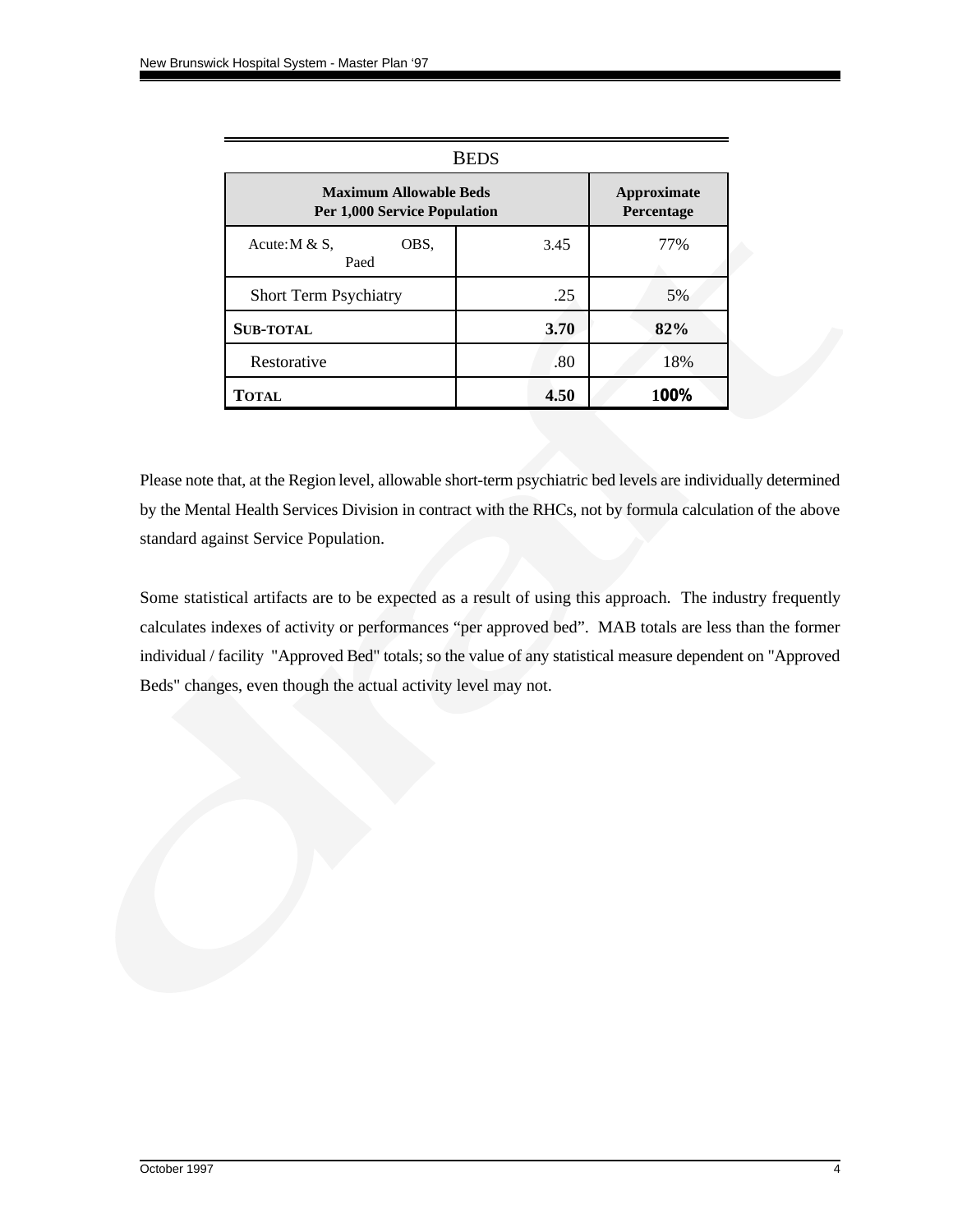# **PROGRAM SERVICE CATEGORIES - HOSPITAL SYSTEM**

<span id="page-7-0"></span>For Plan purposes, hospital system programs are divided into three general categories of complexity/resource intensity, distributed to allow the system to be as equitable as is clinically and financially feasible.

## *Primary Care*

Consists of basic curative care (including simple diagnostic procedures and treatment, as well as the referral of more complex cases to a facility rendering a more sophisticated level of care), basic restorative care, preventive care, and essential health education required at the point of entry to the system or during a patient's hospitalization.

Primary care in the hospital system is delivered in all facilities. However, in the existing network of smaller facilities formerly designated community hospitals, a variety of program mixes has developed. The integration of the former Health Service Centres into the RHC system provides substantial region backup to these primary care physician office facilities in medically underserviced areas. Several smaller facilities now offer ambulatory care only with bed capacity converted to 4 stretcher, 48 hour holding and observation units. In the McAdam facility, this level of primary care delivery has been integrated with a formalized Interdisciplinary Team/Shared Practice (IT/SP) concept, and was the site for the initial test of IT/SP. (It is recognized that various informal clinical working relationships similar to the IT/SP concept have existed for some time in the hospital system.) Services included are primary care services (emergency, interim assessment, ambulatory clinics, diagnostic, assessment / monitoring, and education). Health promotion / disease prevention services are also provided if needed and feasible. In this service delivery concept, nurses act as initial contact (triage) and health professions other than MDs assess and intervene for certain presenting conditions, subject to agreed protocols, thus extending the availability of hospital services to the community served beyond what would be available for patients entering the system exclusively through physician referral. The IT/SP delivery approach has met with enough success and acceptance in the McAdam setting that the Department is extending the concept to three other small hospital facilities: Grand Manan, St. Quentin, and Lamèque. The exact place of this concept in the overall strategy for future service design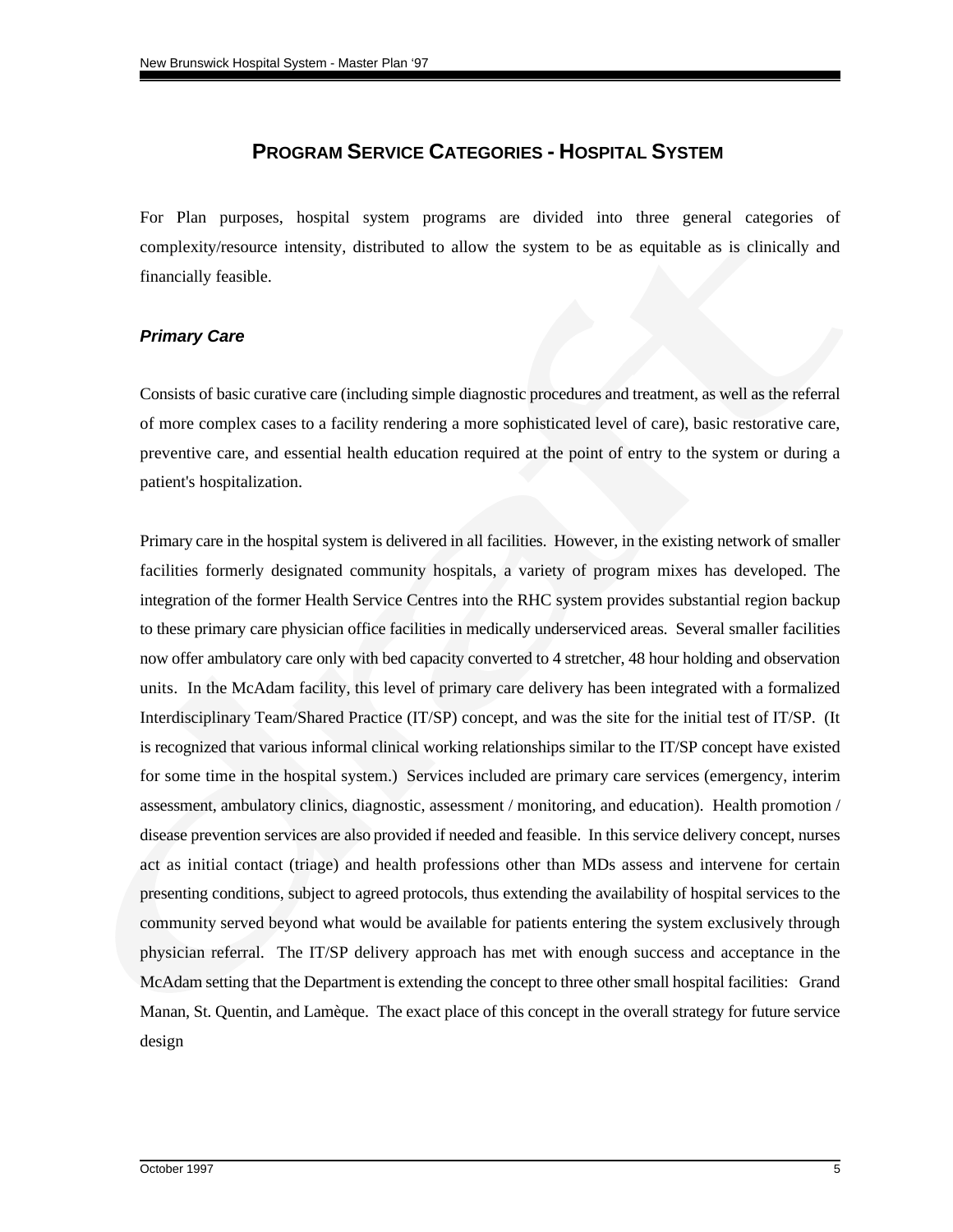and delivery is still being assessed. This version of the HSMP does not, therefore, call for introducing the IT/SP concept in other small hospital facilities in the Province at this time.

The St. Joseph's facility in Saint John is the site for a program with a different approach to facilitating first access to health care through non-traditional community outreach. This part of the St. Joseph's facility, operating under the title of Community Health Centre, provides a variety of programs aimed at assisting an inner-city population with socio-economic, health and access problems significantly different from the general population to recognize and take advantage of personal opportunities for health improvement. "Health" in the St. Joseph's CHC program context is viewed in the World Health Organization perspective, a broader definition than the traditional active treatment role of hospitals. St. Joseph's CHC is not a provider of primary care in the form of direct diagnostic and treatment service, and linkages with other service providers in the area, such as DHCS regional offices (FCSS, MHS, Public Health) are important to assure role and service compatibility and avoid unnecessary duplication. This program's contribution to achieving the Province's overall health objectives remains to be determined. At this time, it is not intended that similar programs be introduced throughout the system.

## *Secondary Care*

Consists of specialized care requiring more sophisticated and complicated diagnostic procedures and treatment than is provided at the primary care level. For the most part this level of care will be found in larger facilities and to a limited extent in smaller facilities where officially approved and justified by the population served. Examples: General Internal Medicine and General Surgery, Anaesthesia, General Rehabilitation with full complement of rehabilitation services. The services formerly termed "Elevated Secondary Care" are now included with this category. They consisted generally of specialized care requiring sophisticated and complicated diagnostic procedures and treatment found only in larger regional hospital facilities, where adequate population and the special human and technical resources are available to ensure continuing program viability. Examples: Pulmonary and Vascular Surgery, Plastic Surgery, Nuclear Medicine, Physiatry, Geriatrics (with dedicated Restorative Care beds), and Acute Psychiatry.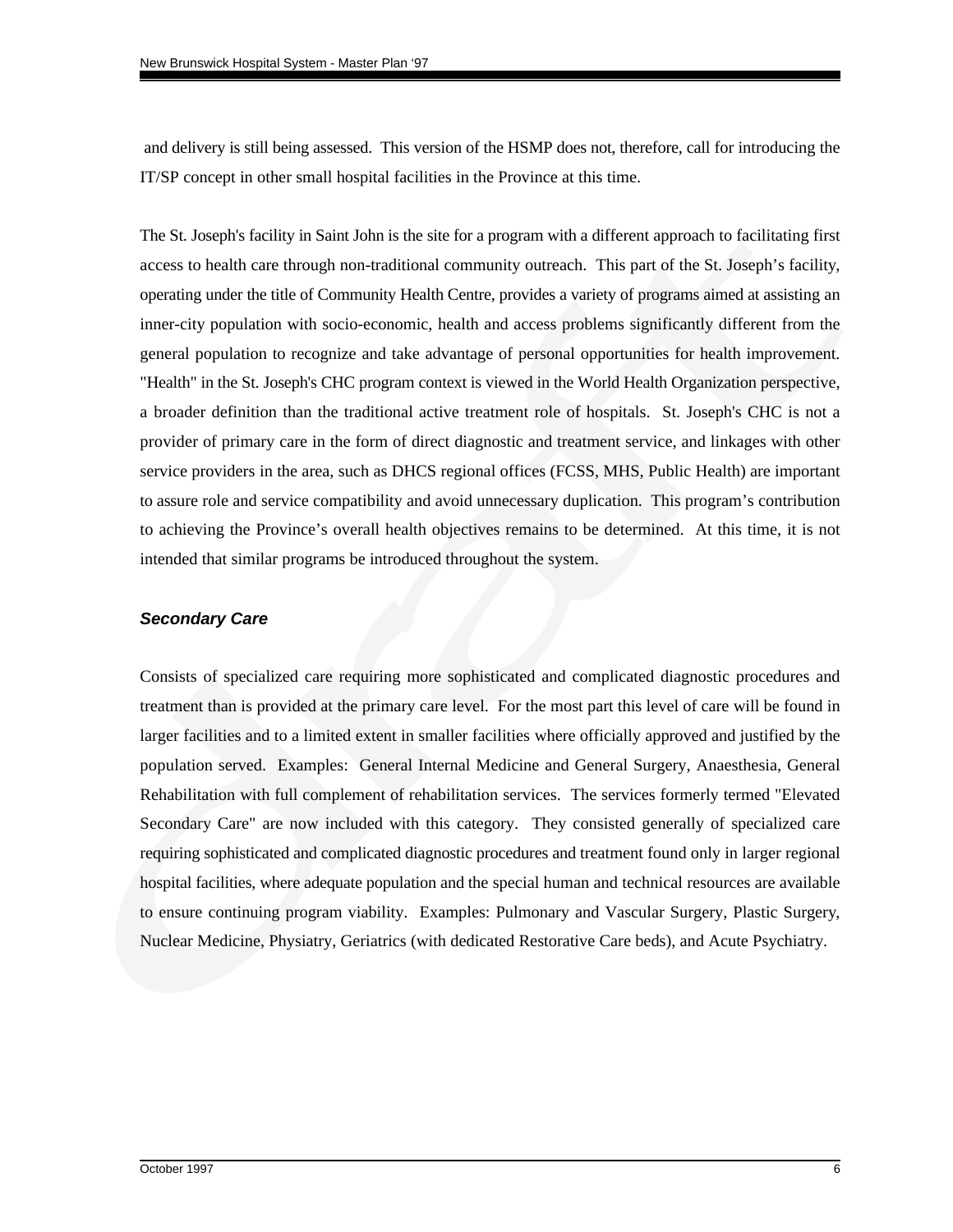#### <span id="page-9-0"></span>*Tertiary Care*

Consists of highly specialized care, or unusually expensive treatment or diagnostic modalities. The decision to offer a tertiary service in the Province, and its subsequent placement in one or more of our institutions is a matter of provincial health strategy. Such decisions nearly always require extensive feasibility study and explicit government commitment. Tertiary services will be found only in a few designated centres, which will be responsible to provide these services when necessary for a large portion of the population of the Province. These are Radiotherapy, Neurosurgery, Oncology (including Paediatric Oncology), Renal Dialysis, Neonatal Intensive Care, Cardiac Surgery, Psychiatric Care (Long-term), and Tertiary Rehabilitation.

Since both complex secondary and tertiary care usually serve the needs of large parts of the Province's population, the need for service in both official languages will be given particular consideration in their placement and development.

### *Tertiary Care Program Establishment Process*

Given the system structure and cost implications of these services, decision-making follows a specific process. It involves a formal application to the Minister by a Region Hospital Corporation Board, which is then reviewed by the Department before the Minister makes a decision. Further information may be sought from the RHC, and one or more meetings between DHCS and RHC personnel may be required as part of this review process. Depending on the implications, the Minister may choose to seek formal Cabinet approval. Alternately, the Department may request proposals from one or more RHCs for development of a particular tertiary service.

#### *Centres of Expertise*

While it is not a concept that lends itself to definition in program terms that are as precise as others in the Plan, there is a place for designated Centres of Expertise in the Province's strategy for the hospital system.

The characteristics of a Centre of Expertise include: 1) a collection of clinical skills in a field that is closely related to an existing or planned tertiary service; 2) a developed space and equipment base for program operations recognized as such by the host RHC; 3) a coherent, well-defined and consistently articulated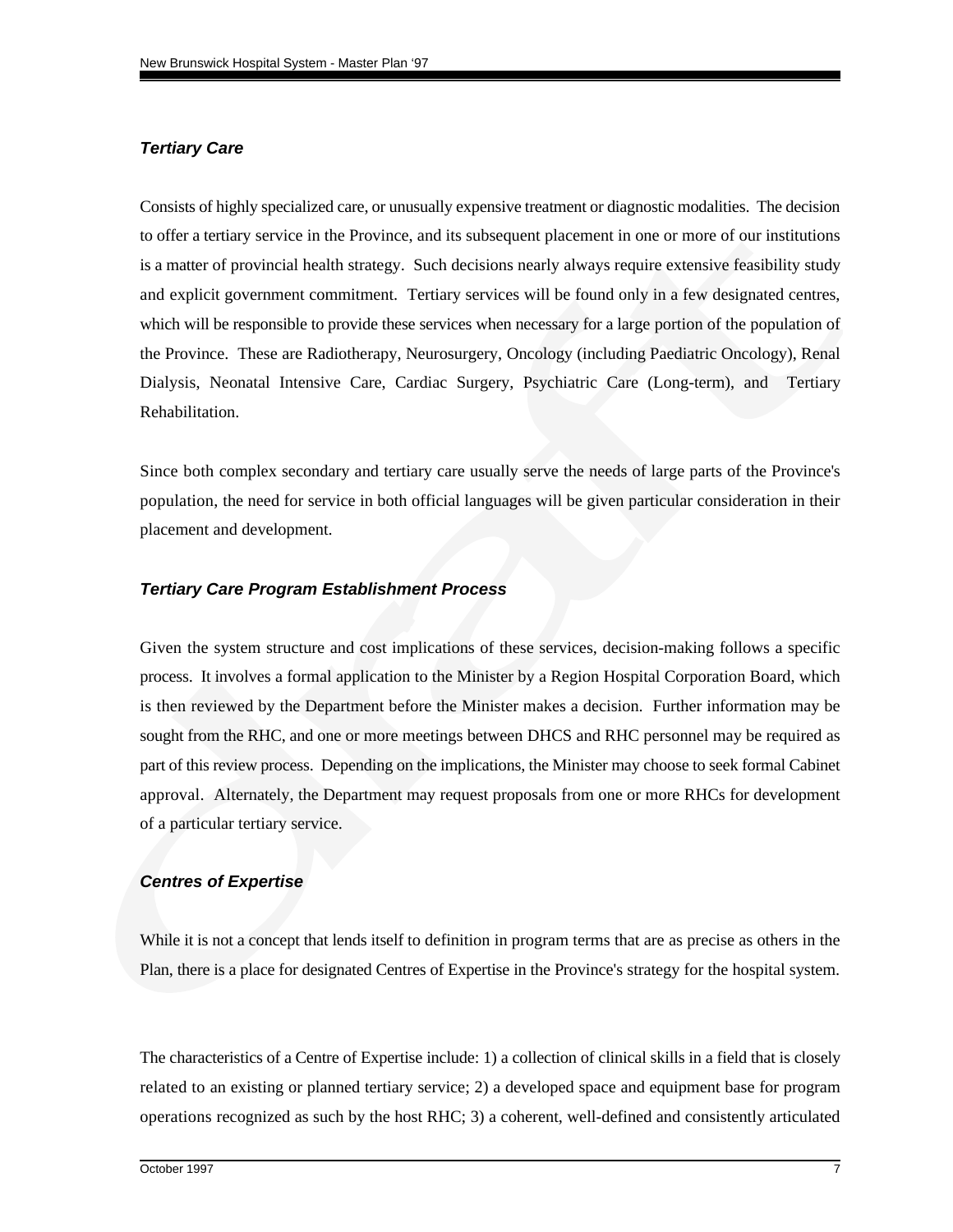vision of the purpose and aims of the centre, including an inventory of resources and expertise and a catalogue of the conditions in which the centre holds itself out to be expert; 4) a "track record" of aboveaverage success in managing successful outcomes for those conditions; 5) developed and sustained or increasing volume of referrals from physicians in other areas of the Province.

The trust of referring physicians and other professionals is the key ingredient in the creation and maintenance of a Centre of Expertise. However, encouragement of a Centre of Expertise can be extended by the Department in some ways, although it should be understood that the Department does not commit itself to maintaining the viability of a Centre of Expertise. The proof of a Centre of Expertise is the referrals it gets for consistently excellent work. This situation is recognized in the design of the funding distribution method. A casemix which is more complex and resource-intensive as a result of Centre of Expertise development results in a heavier resource weight in the following year, and hence funding is positively affected.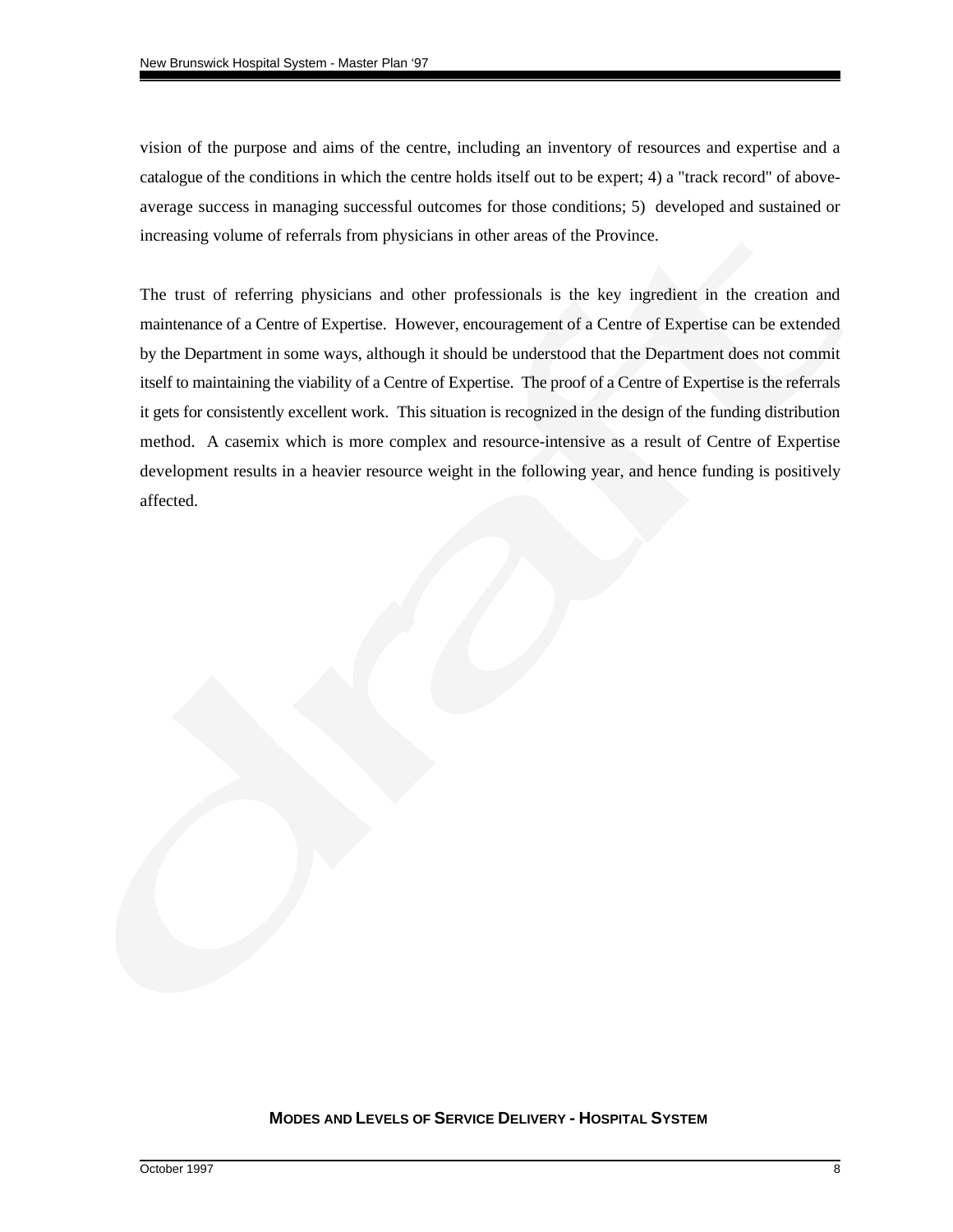<span id="page-11-0"></span>Any of the service categories noted above may be delivered, where feasible, on an in-patient, day patient, emergency patient or out-patient basis; or on an in-home basis through the NB Extra-Mural Program operated by each RHC. Through the Community Rehabilitation Resources Pool, rehabilitation services are also provided to clients in schools (Support Services to Education) and nursing homes. The modes of service delivery should be determined by their clinical effectiveness and the resources available. Substitution of ambulatory service for in-patient service is encouraged where demonstrably more costeffective and clinically appropriate.

Care in the three categories described (primary, secondary, tertiary) will be delivered when approved in accordance with "Hospital Standards", a joint Department/New Brunswick Healthcare Association project, which prescribes the resources considered necessary and achievable to operate at a particular service.

#### **GENERAL ORGANIZATION OF THE HOSPITAL SYSTEM**

As noted previously, a major re-organization of the hospital system took place in 1992. The former hierarchical network of thirty-two Community, District, Regional and Specialty Hospitals, and Health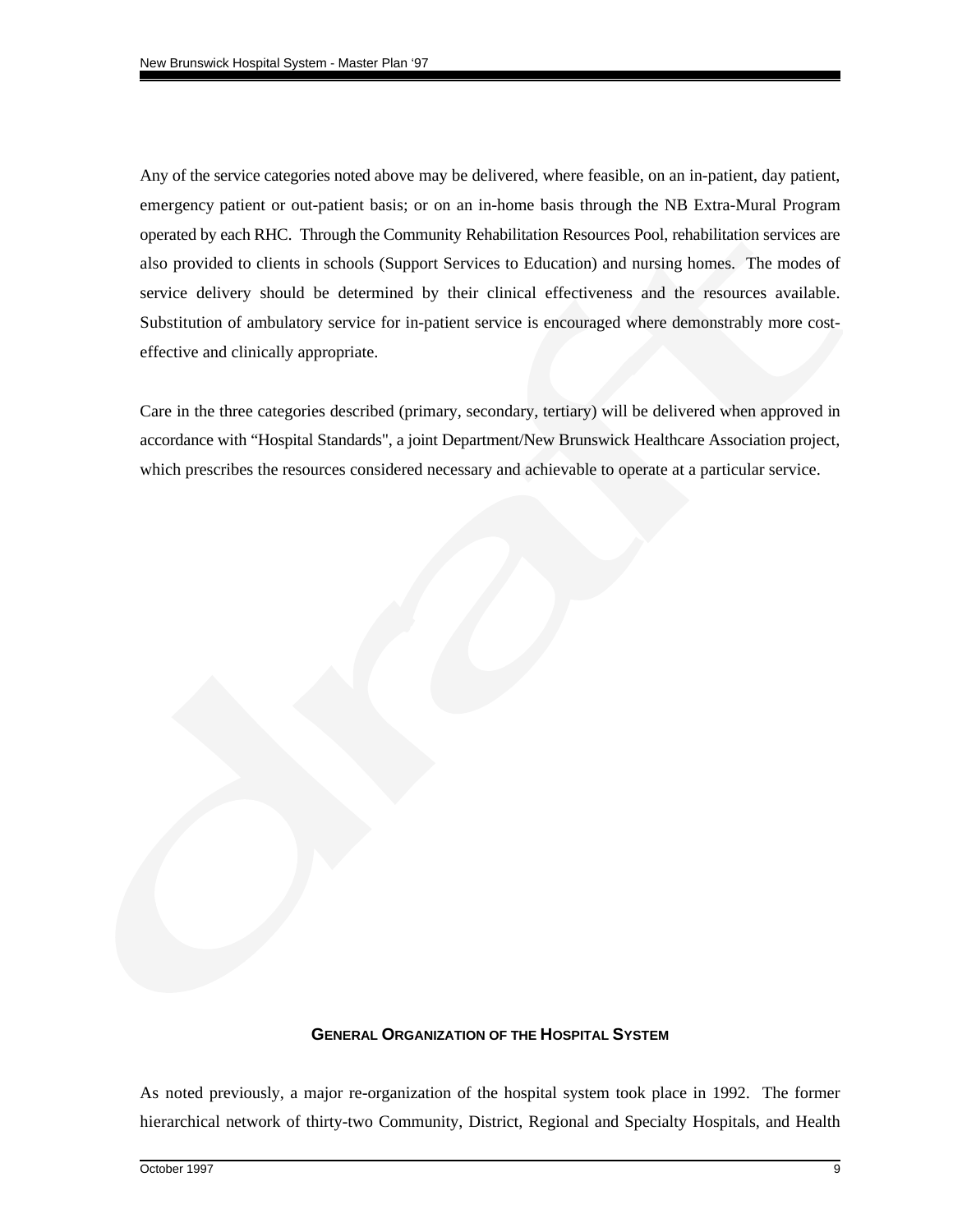<span id="page-12-0"></span>Service Centres, was replaced by eight Region Hospital Corporations. These corporations manage all hospital facilities and extra-mural programs within a defined geographic area as a unified organization operating on multiple sites. The geographic area corresponds to the boundaries of the Province's Health Regions, in use for many years for health planning purposes.

Until 1996, the NB Extra-Mural Hospital was responsible for managing the extra-mural (in-home) care services across the Province. These programs, and also the programs and facilities of the former Alcoholism and Drug Dependency Commission, have been assigned to the Region Hospital Corporations. The former Mental Health Commission is now organized as a distinct operating division of the Department. The Mental Health Services Division contracts with RHCs for clinical services delivery, while support and administrative functions are funded by the Hospital Services program. The RHCs deliver and manage the in-patient acute care and tertiary services through this contractual arrangement.

## *System Integration Advantages*

This devolution of general management authority for these programs to the RHCs continues the horizontal and vertical system integration commenced in the 1992 reforms. It is emphasized, however, that the Department is committed to retaining the program consistency, quality and balance developed by the predecessor organizations, and will employ program guidelines/ directions to RHCs where deemed necessary to ensure this.

A number of benefits have been and continue to be realized from these changes. With the direct access to and authority over a wide range of service levels and delivery methods provided by an integrated organization, establishing a logical continuum of care between facilities and beyond hospital walls within a region is made easier. Duplicate services provided to the same population are able to be rationalized optimally without the complications of inter-organizational competition. Economies of scale are realized more easily. Quality improvement and standardization of approach benefit from a larger pool of experience and wider communication among peers. The Plan is intended to take advantage of these features of RHC organization by providing some intermediate term targets for each region hospital corporation in many of these areas.

## *Mental Health Services Division*

In 1990, all mental health concerns formerly administered through various branches of the Department were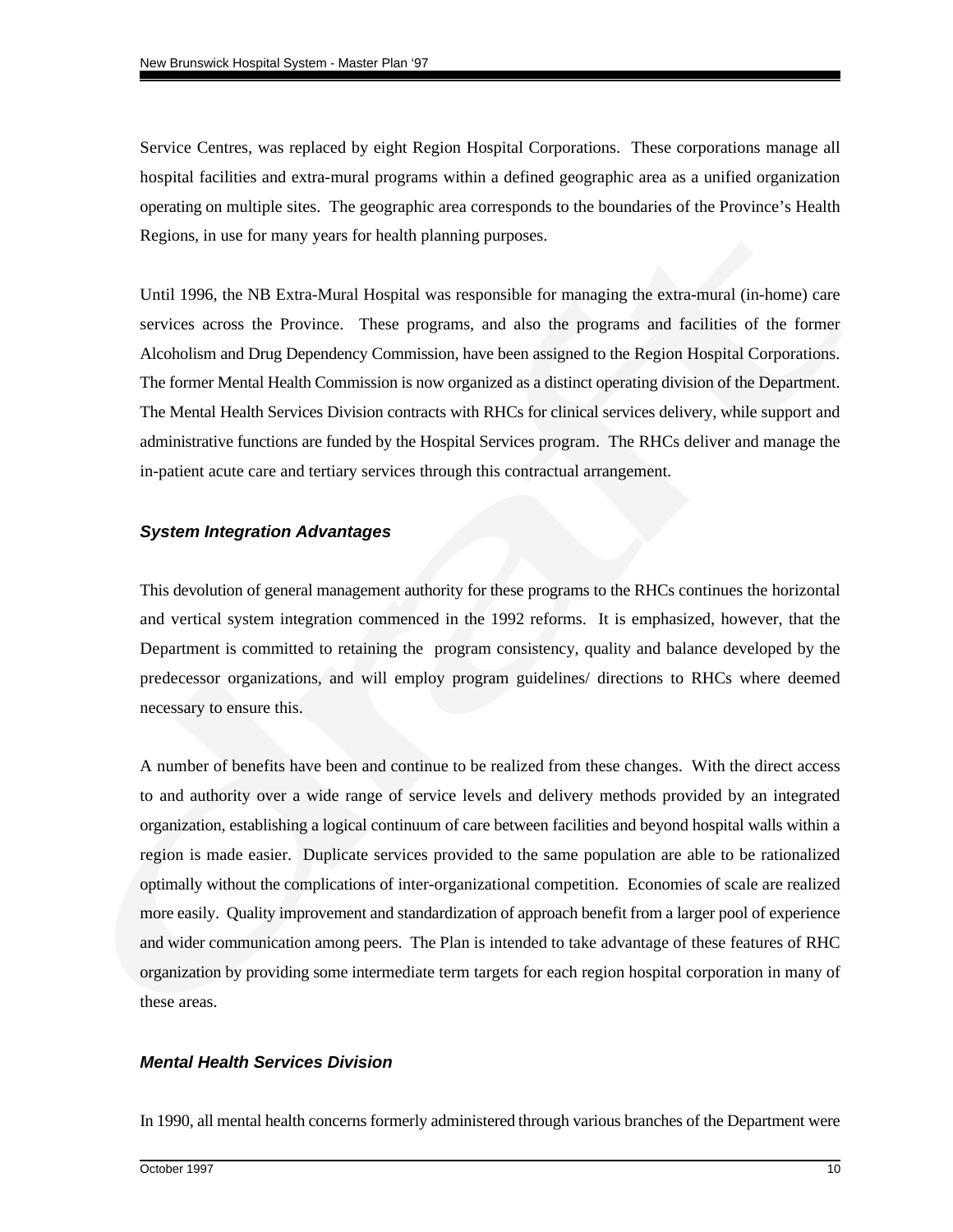integrated organizationally so far as possible and placed under the jurisdiction of the Mental Health Commission. As noted above, the Commission itself was integrated with the Department in 1996 as the Mental Health Services Division (MHSD). While the Institutional Services Division (ISD), via the RHCs, now has overall responsibility for the administration of the Province's two psychiatric hospitals, as well as the acute psychiatric units in regional hospitals, the Mental Health Services Division has responsibility for the direct care programs in these facilities and setting priorities for direct care resources assigned to them. The two Divisions collaborate to ensure that short and long-range planning for all institutional aspects of mental health is compatible with the rest of the hospital system and with the government's ten-year plan for Mental Health.

#### *Physician Resource Planning*

A key factor in hospital system utilization has been and remains the distribution of physician resources. The Province has adopted a Physician Resource Plan and monitors its implementation through the Physician Resources Advisory Committee. RHCs are partners in the implementation with considerable latitude to influence its success. They are also financially accountable for physician resource recruitment results which exceed the parameters of the plan. The Department and the RHCs have a common interest in ensuring that physician resource distribution and programs of care are and continue to be compatible with each other.

### *Rehabilitation Services Plan*

The Rehabilitation Services Plan (RSP), released in 1994, was developed to "systematically guide the development of a coordinated regionalized system of institutional and community based rehabilitation services to meet the changing needs of New Brunswickers". For the purposes of the RSP, providers of rehabilitation services refers to audiologists, occupational therapists, physiotherapists and speech language pathologists. Rehabilitation services will be available in hospital facilities for in-patients and out-patients, and in the community through the Extra Mural Program (Community Rehabilitation Resource Pool). The RSP focuses on the organization and use of rehabilitation personnel, equipment and facilities to achieve the best use of available resources. Organizationally, the RHC's will have general management responsibility for ensuring the overall provision of rehabilitation services through professional staff serving clients within facilities (in-patients, out-patients)or in the community through the Pool. The community mandate includes service to the nursing home sector and Support Services to Education, as well as the traditional in-home focus of the Extra-Mural Program.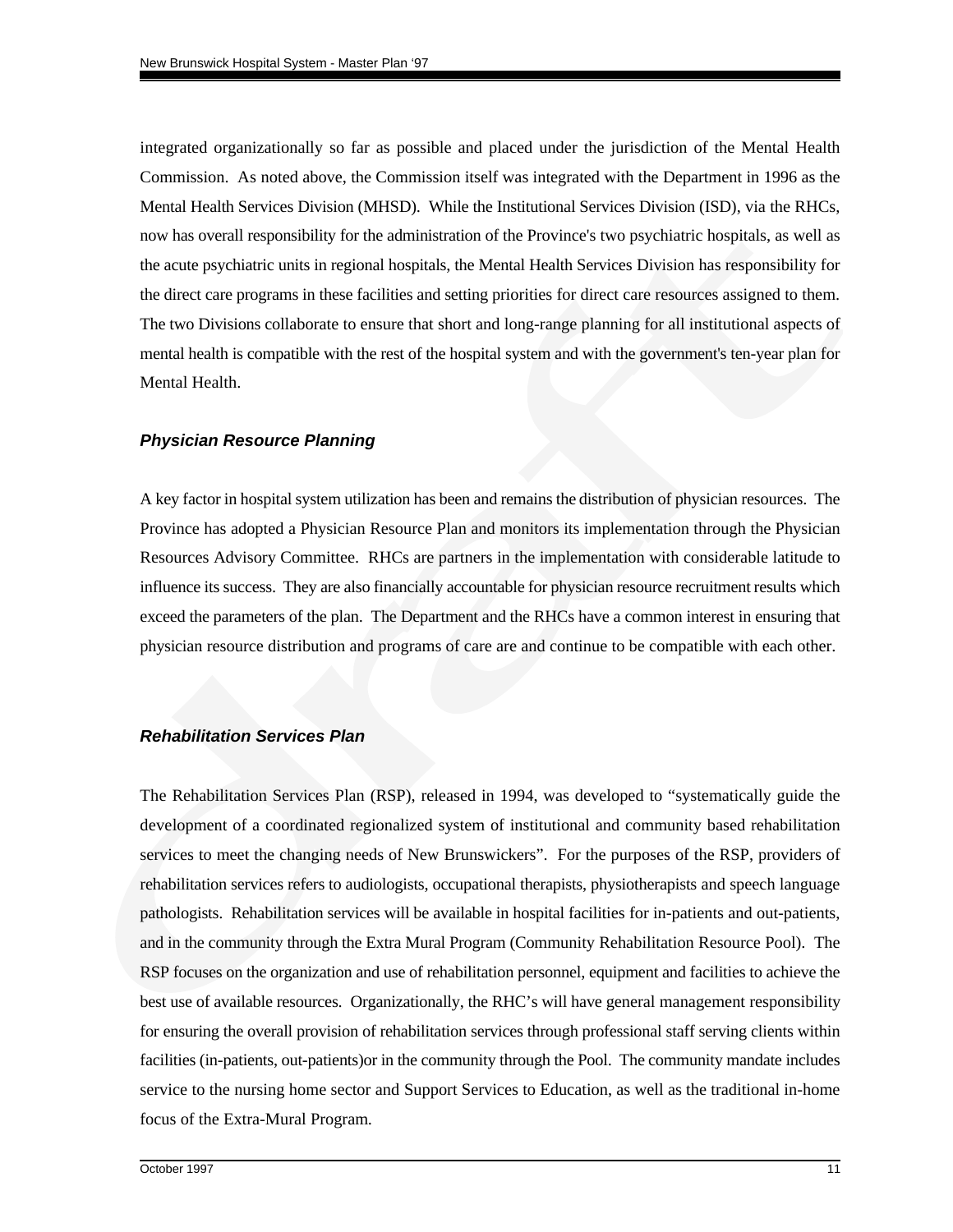## <span id="page-14-0"></span>*Long Term Care Plan*

The hospital system is an integral partner with other Department divisions and agencies in the implementation of the Long Term Care Plan, a comprehensive Department strategy aimed at uniting and co-ordinating existing long term care services into an appropriate continuum of care to achieve or maintain the well-being of New Brunswickers requiring long term care services. The facilities provide acute and extended/restorative care when required. The extra-mural programs provide certain aspects of home health support services. EMP staff are also provide major portions of the interdisciplinary assessment and reassessment service.

## *Ambulance Services*

Ambulance service policy and regulation is a Department responsibility, including partial funding of the ambulance system, through the Ambulance Services Branch. Individual hospital corporations are also in some cases ambulance operators. In its pre-hospital care concerns, the hospital system maintains close links and continuing clinical liaison with ambulance operators as an essential part of the spectrum of acute care.

## *Telecare*

Telecare is an innovative extension of the hospital system to the community at large, whereby New Brunswickers are able to obtain advice by telephone from experienced nurses when they are uncertain whether or not a particular condition should be seen in a hospital emergency department. The Telecare service is able to assess the criticality of the caller's problem through skilled questioning and reference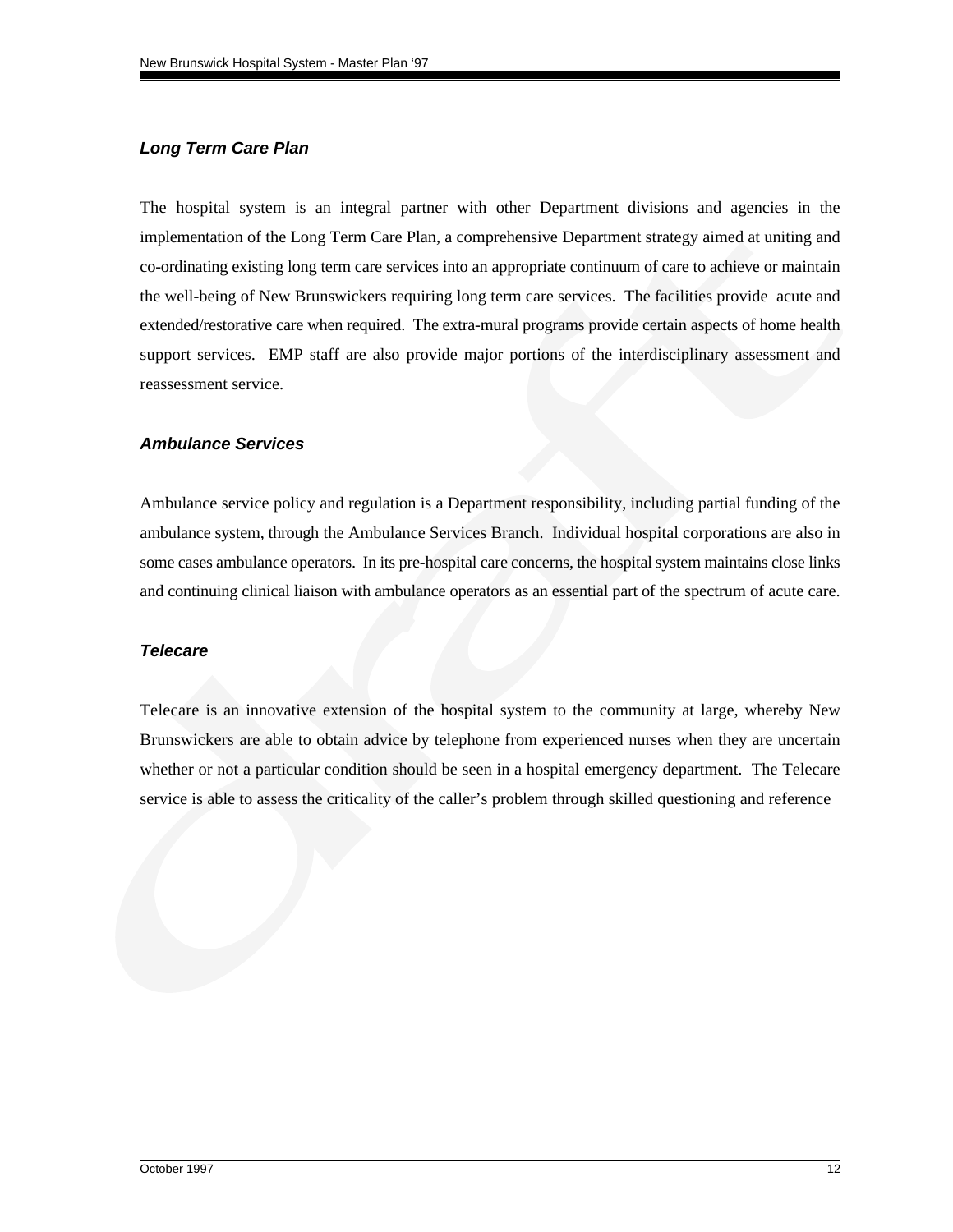<span id="page-15-0"></span>to standardized computer applications, and advise the caller what to do. The service is offered Provincewide.

## *Provincial Overview*

The Province is divided into seven health regions. These regional boundaries are shown in Appendix "A".

Although it is impractical to plan for each region to be completely self-sufficient beyond primary services, each region hospital corporation should have a network within its boundaries that will allow the referral of patients to the care level required, if available within that region. This network will extend beyond the region to elsewhere in the Province, if the services required are not available in that region or when the patient chooses to seek services beyond his or her own region.

Further, this network will extend beyond the boundaries of the Province when specialized services are required which are not available or reasonably accessible within the Province.

## *Regional Overview*

In most regions, there will be a network of facilities which will include a large facility and one or more smaller facilities, depending on geographic size and population distribution. These latter facilities will be responsible for delivering primary services and some secondary services depending on the size of the immediate population served, geographic distance from the larger facility, and the linguistic composition of the region. Community services will be delivered by the Service Delivery Unit network of the Extra-Mural Program. Regional Addiction Services are delivered for the most part in separate facilities. A network of subsidized physicians' offices (formerly Health Service Centres) delivers physician services to medically underserved areas.

## *Inter-facility Relationships*

It is expected that for the most part, primary services required by a patient will be obtained at the facility closest to that patient's residence, regardless of facility size. This desirable objective is dependent on the existence of a critical mass of activity and skills sufficient to ensure safe and cost-effective program delivery. Most secondary services will usually be available to the residents of a region through the largest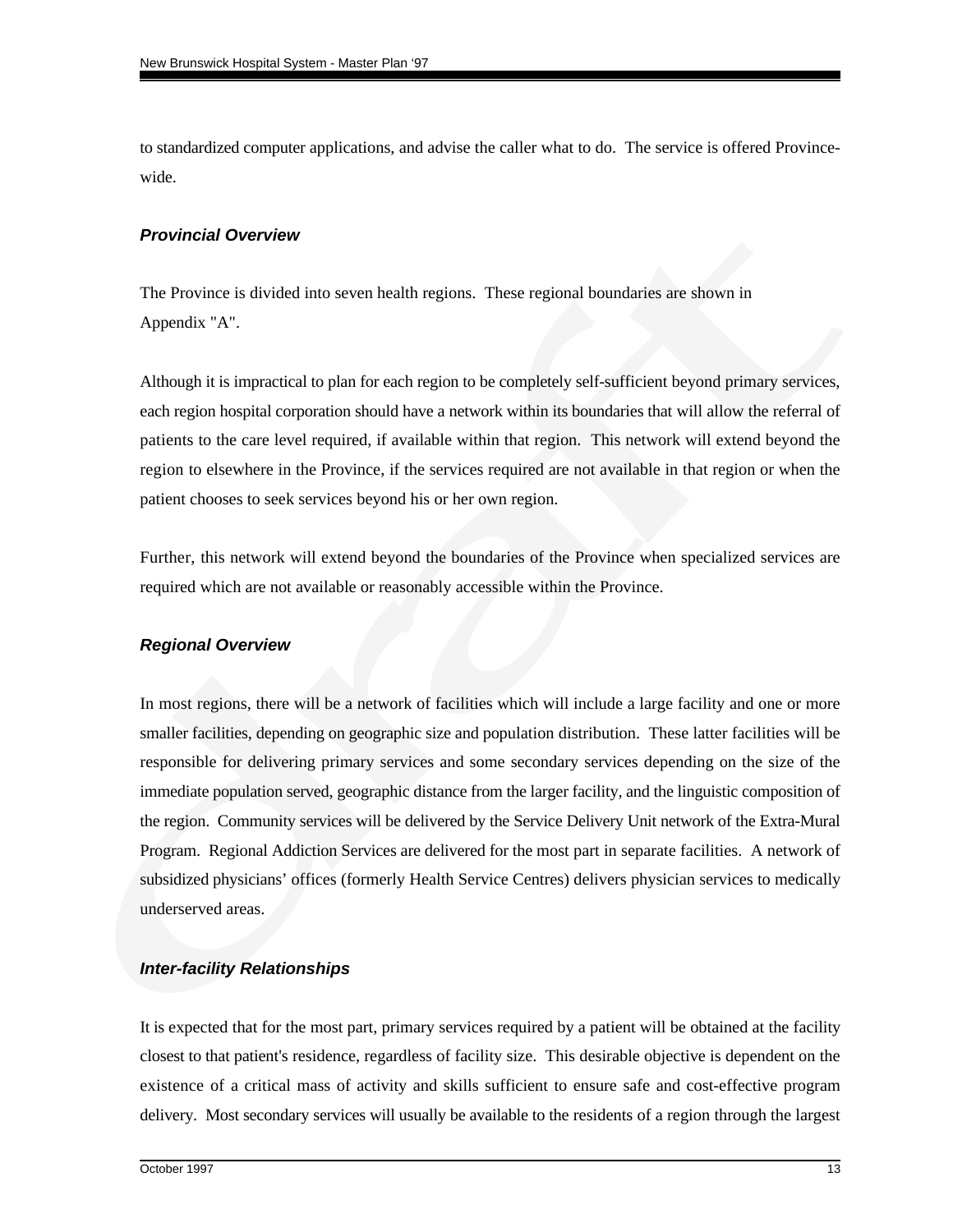facility. However, a few such secondary services may be approved and available through smaller facilities where distance from the larger facility, clinical feasibility, and other factors justify this approach. As previously noted, the more complex secondary and tertiary services will only be available in specific facilities where appropriate resources, service population, and geographic location justify and support their clinical and economic viability. At the same time, the department will review RHC proposals for the distribution of bed types through the region for balance

and fairness. The efficiencies from concentrating acute resources in larger centres must be weighed against the needs of smaller centres for reasonable access to these services.

Not all tertiary services are available within the Province. Patients requiring such services will be referred to other provinces when possible or to other jurisdictions when necessary.

Referral networks and on-going communications must be established and maintained with available community services and other hospitals within the system if patients are to reach that point in the overall network which can best address their individual needs. All levels are expected to foster and maintain good working relationships with other facilities in the region to which they refer patients or receive referrals. This is described in "Hospital Standards" as active, formalized relationships with other hospitals in the area as appropriate for communication, education, consultation, referral, transfer, and transport. Even though this effectively means internal RHC communications for the most part, there is still considerable intercorporation referral activity requiring active attention in order to assure optimal patient care.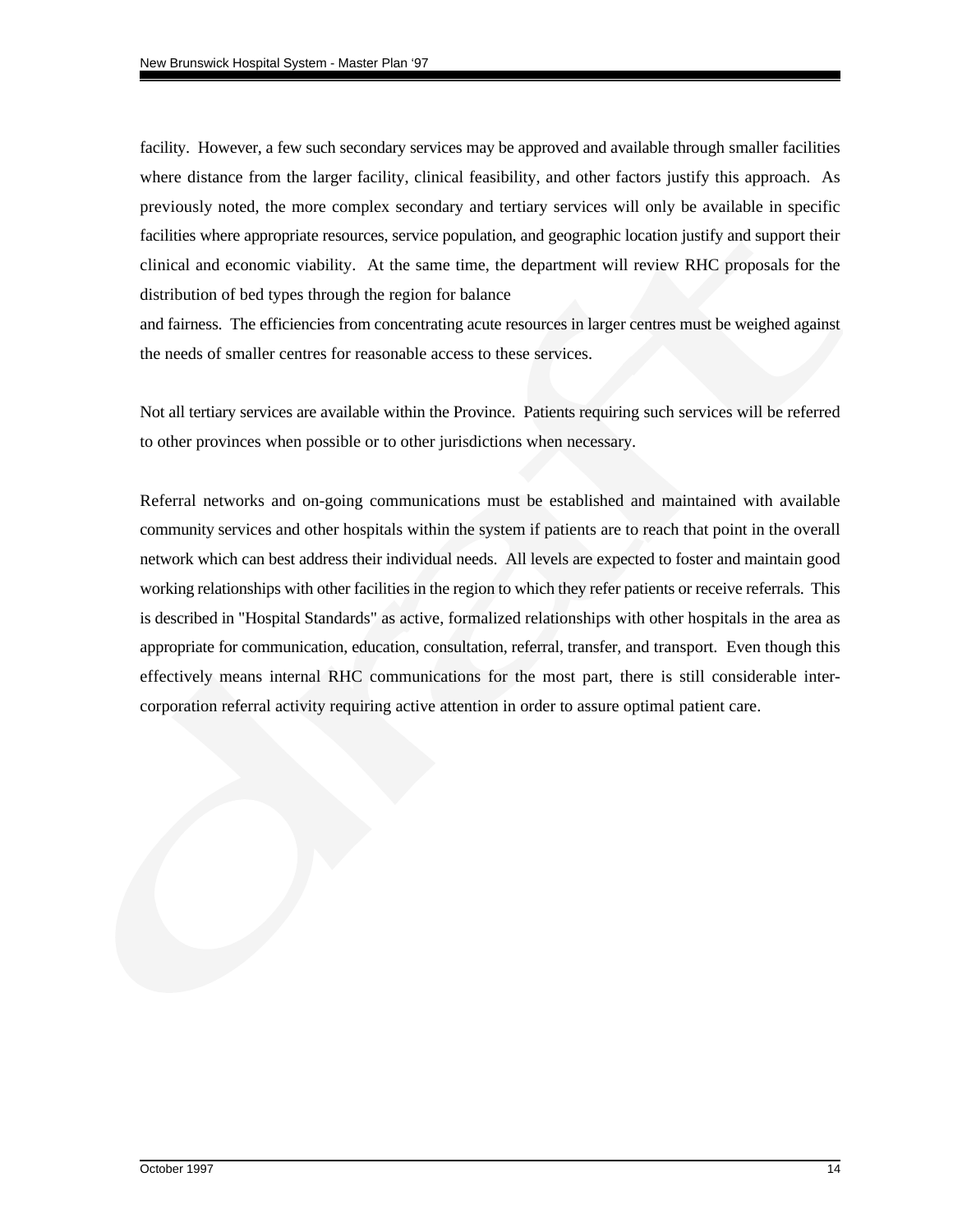## **ROLE OUTLINES - INDIVIDUAL HOSPITALS**

<span id="page-17-0"></span>Each region hospital corporation and its component facilities is an important and integral part of the comprehensive delivery system - one that emphasizes compatibility and coordination within and among RHCs. In order that the system can provide the most effective and equitable hospital services to all citizens within the resources available, it is imperative that each region hospital corporation plan and operate within its designated role, in cooperation with the other components of the overall system.

## *Flexibility In Service Location*

A "U" appears in the program tables wherever it is settled Department policy at this time that a service is to be offered at a particular location (although, as before, an "U" does not imply any particular level of program depth or hours of coverage). As described above under "Changes to the Plan", an RHC is free to propose changes to the distribution of these services at any time.

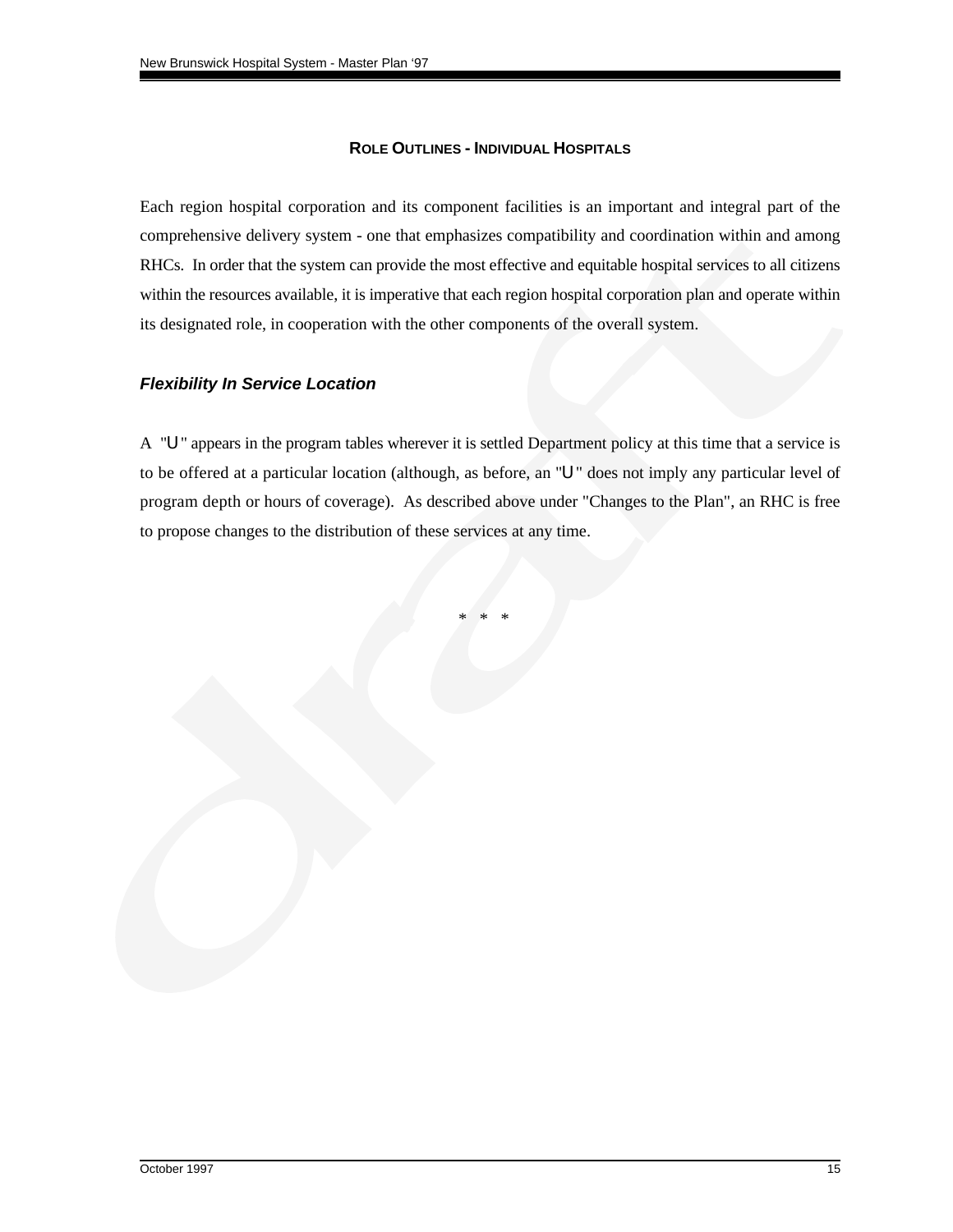# <span id="page-18-0"></span>**REGION 1 HOSPITAL CORPORATION (SOUTH-EAST)**

*South-East Healthcare Corporation / Corporation des Soins de Santé du Sud-Est*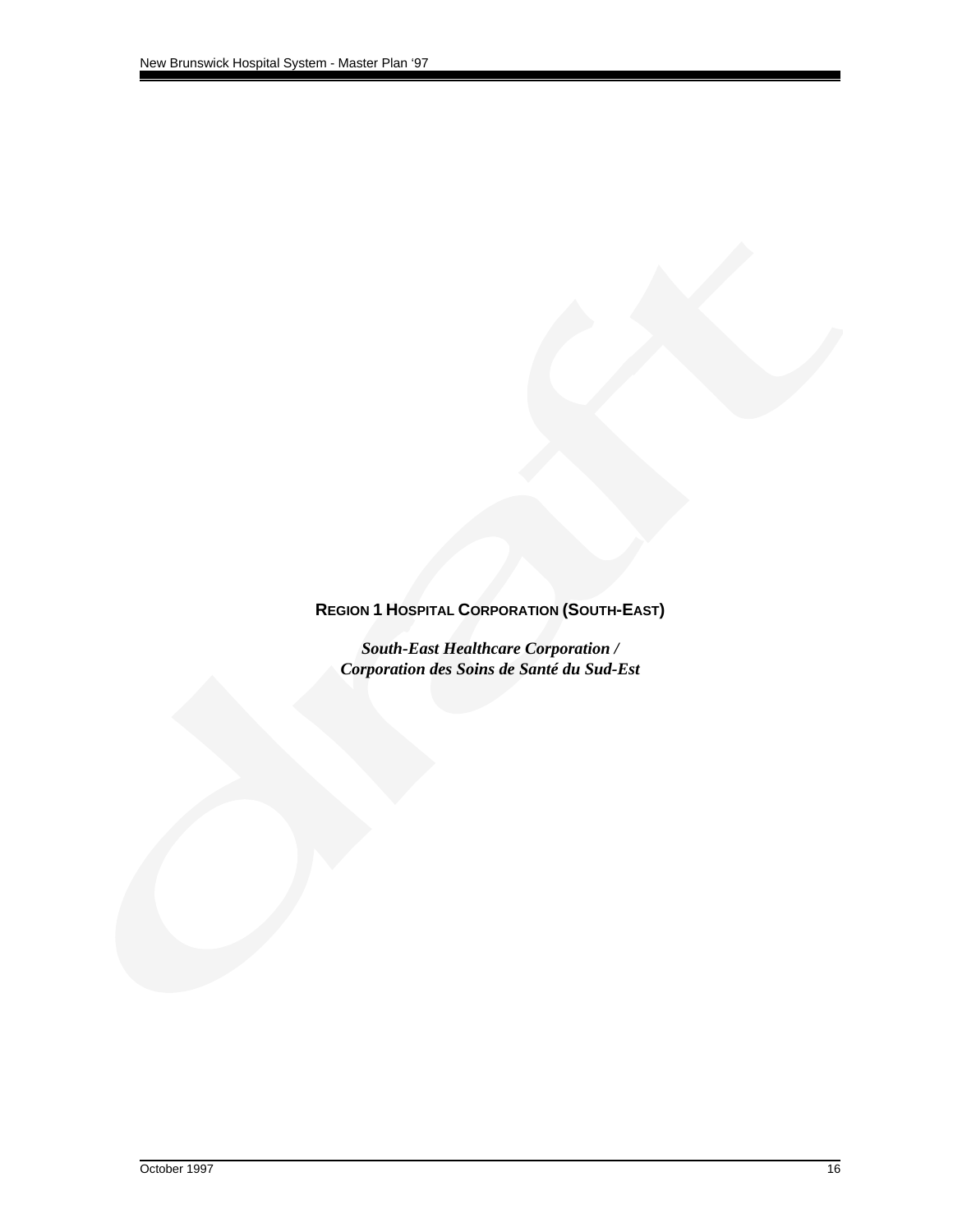| <b>BED TYPE</b>             |                           | <b>MAXIMUM</b> |
|-----------------------------|---------------------------|----------------|
|                             |                           |                |
| <b>ACUTE</b>                | - M & S, OBS, Paeds       | 422            |
|                             | - Short-term Psychiatry   | 27             |
| <b>SUB-TOTAL ACUTE</b>      |                           | 449            |
| <b>RESTORATIVE</b>          |                           | 98             |
| <b>ADDICTIONS</b>           | - Detoxification          | 18             |
|                             | - Short-term Treatment    | $\overline{0}$ |
|                             | - Long-term Residential   | $\overline{0}$ |
| <b>SUB-TOTAL ADDICTIONS</b> |                           | 18             |
| <b>TOTAL NON-TERTIARY</b>   |                           | 565            |
|                             |                           |                |
| <b>TERTIARY BEDS</b>        | - Oncology                | 13             |
|                             | - Cardiac Surgery / SICU  | $\overline{0}$ |
|                             | - Neurosurgery / SICU     | 27             |
|                             | - Tertiary Psychiatry     | 6              |
|                             | - Tertiary Rehabilitation | $\overline{0}$ |
| <b>TOTAL TERTIARY</b>       |                           | 46             |
|                             |                           |                |
| <b>GRAND TOTAL</b>          |                           | 611            |

## **MAXIMUM ALLOWABLE BEDS REGION 1 HOSPITAL CORPORATION (SOUTH-EAST)**

|  | 1995/96 Service Population (Health Region 1) | 122,357 |
|--|----------------------------------------------|---------|
|--|----------------------------------------------|---------|

NOTE: Restorative care includes what were termed "Extended Care" and "Rehabilitation" in *Master Plan '92*.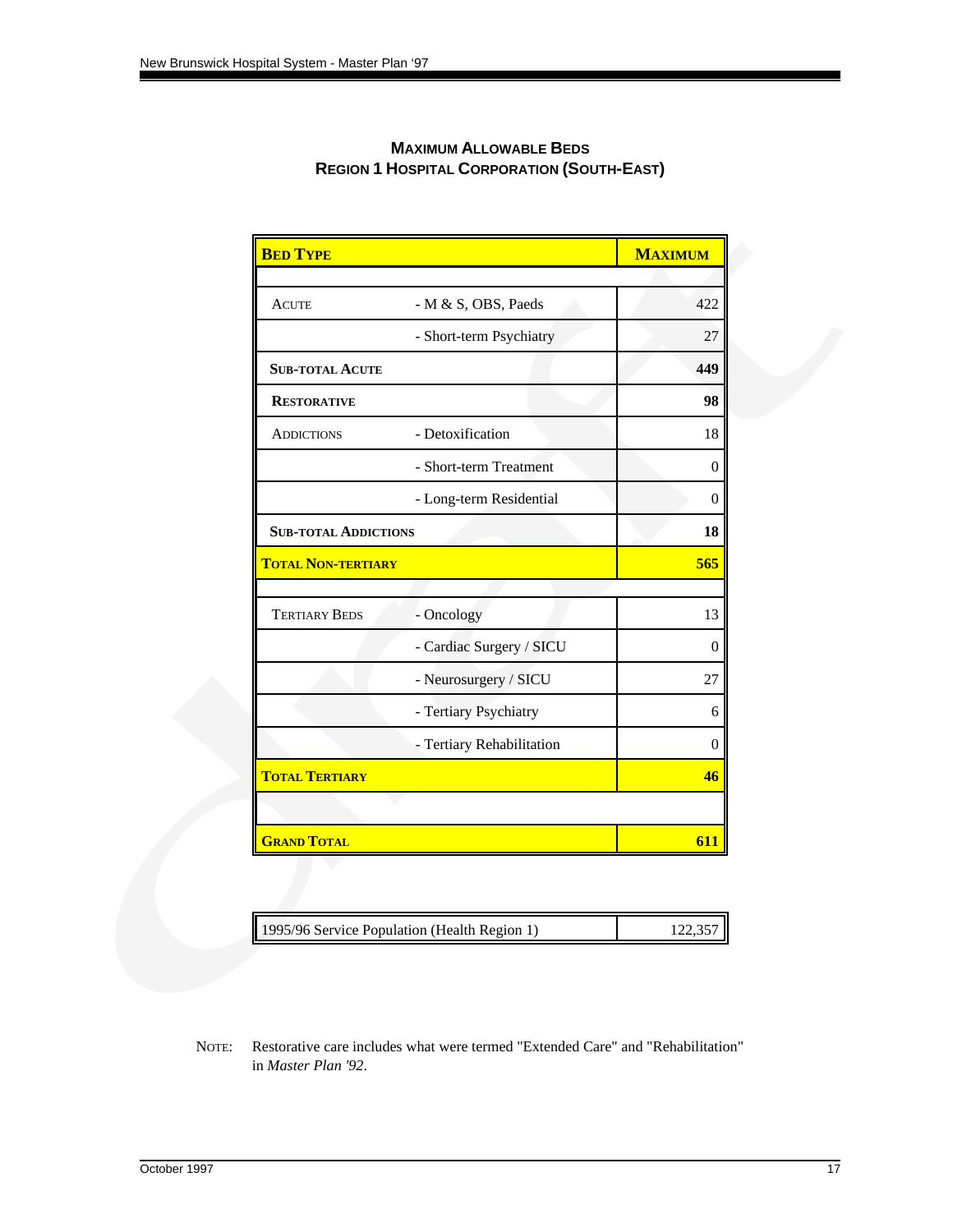## **INTRAMURAL SERVICES**

Facility Location Key:  $\qquad \qquad$  cit  $\qquad \qquad = 1$  City

sac = Sackville

alb = Albert

pti = Petitcodiac

 $rex =$ Rexton

add = Addiction Services (Mapleton Road, Moncton)

|                                   | <b>FACILITY</b> |        |     |     |             |     |  |  |  |
|-----------------------------------|-----------------|--------|-----|-----|-------------|-----|--|--|--|
| <b>PRIMARY SERVICES</b>           | cit             | sac    | alb | pti | rex         | add |  |  |  |
| <b>GP</b> Medicine                | U               | U      | U   | U   | $\mathsf U$ |     |  |  |  |
| <b>G</b> P Paediatrics            | U               | U      |     |     |             |     |  |  |  |
| Low-Risk, Non-Surgical Obstetrics | U               | U      |     |     |             |     |  |  |  |
| <b>Restorative Care</b>           | U               | Ù      |     |     |             |     |  |  |  |
| Nursing                           | U               | U      |     |     |             |     |  |  |  |
| $\operatorname{ECG}$              | U               | U      | U   | U   |             |     |  |  |  |
| Respiratory Therapy               | U               | $\cup$ |     |     |             |     |  |  |  |
| Occupational Therapy              | U               | U      |     |     |             |     |  |  |  |
| Physiotherapy                     | U               | U      | U   |     |             |     |  |  |  |
| Pharmacy Services                 | U               | U      |     |     |             |     |  |  |  |
| <b>Clinical Nutrition</b>         | U               | U      | U   |     |             |     |  |  |  |
|                                   |                 |        |     |     |             |     |  |  |  |
|                                   |                 |        |     |     |             |     |  |  |  |
|                                   |                 |        |     |     |             |     |  |  |  |
|                                   |                 |        |     |     |             |     |  |  |  |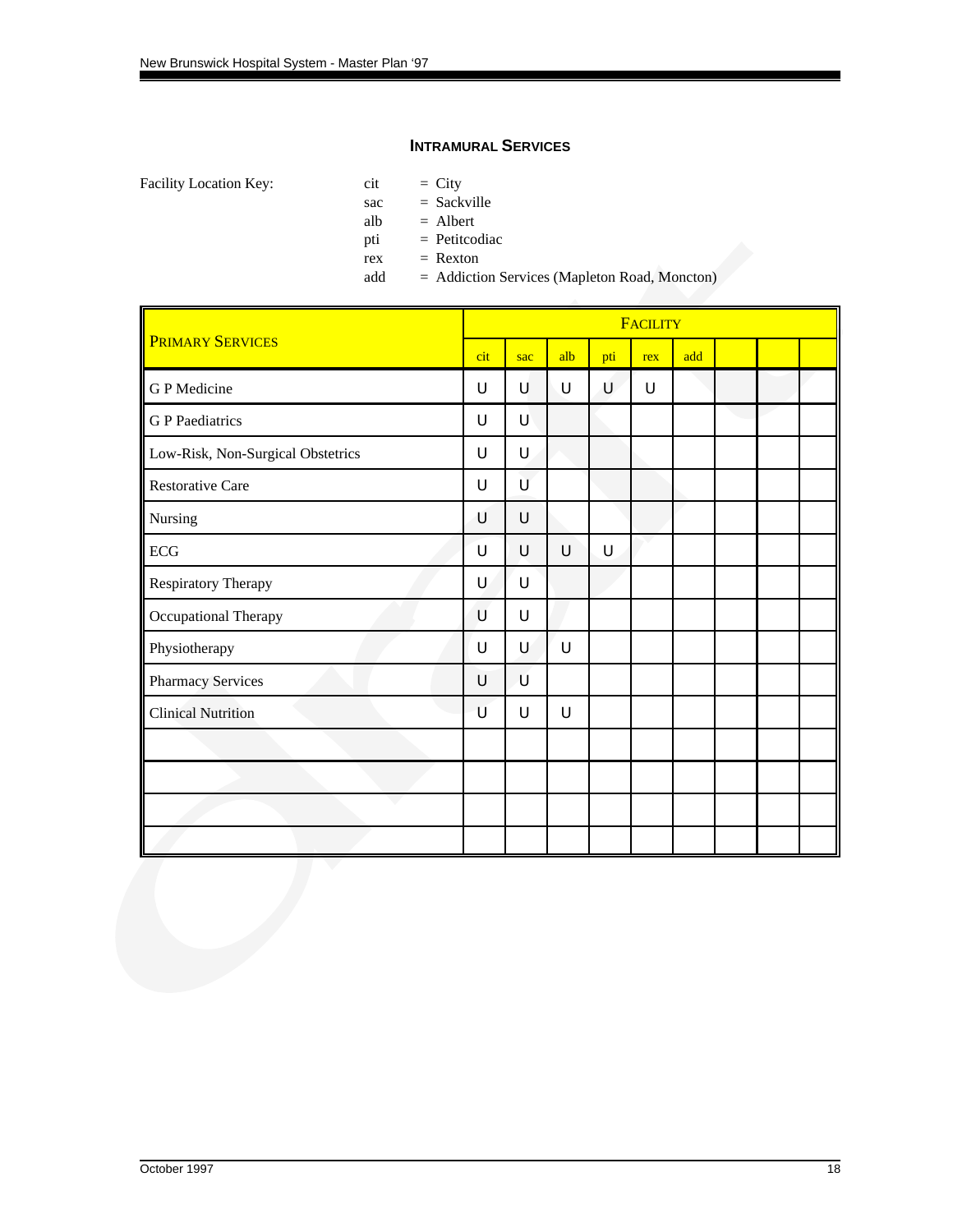Facility Location Key: cit

| City |
|------|
|------|

sac = Sackville

alb  $=$  Albert

pti = Petitcodiac

 $rex =$ Rexton

add = Addiction Services (Mapleton Road, Moncton)

|                                          |             | <b>FACILITY</b> |     |     |     |     |  |  |  |  |
|------------------------------------------|-------------|-----------------|-----|-----|-----|-----|--|--|--|--|
| <b>SECONDARY SERVICES</b>                | cit         | sac             | alb | pti | rex | add |  |  |  |  |
| General Internal Medicine                | $\mathsf U$ | U               |     |     |     |     |  |  |  |  |
| <b>General Surgery</b>                   | $\cup$      | U               |     |     |     |     |  |  |  |  |
| <b>GP</b> Anaesthesia                    |             | $\cup$          |     |     |     |     |  |  |  |  |
| Specialty Anaesthesia                    | $\cup$      |                 |     |     |     |     |  |  |  |  |
| Psychiatry                               | U           |                 |     |     |     |     |  |  |  |  |
| Orthopaedics                             | $\mathsf U$ |                 |     |     |     |     |  |  |  |  |
| Otolaryngology                           | U           |                 |     |     |     |     |  |  |  |  |
| <b>Specialty Paediatrics</b>             | U           |                 |     |     |     |     |  |  |  |  |
| Specialty Obstetrics and Gynaecology     | $\cup$      |                 |     |     |     |     |  |  |  |  |
| Respirology                              | $\cup$      |                 |     |     |     |     |  |  |  |  |
| <b>Medical Oncology</b>                  | U           |                 |     |     |     |     |  |  |  |  |
| Gastroenterology                         | $\cup$      |                 |     |     |     |     |  |  |  |  |
| Ophthalmology                            | $\cup$      |                 |     |     |     |     |  |  |  |  |
| Urology                                  | $\cup$      |                 |     |     |     |     |  |  |  |  |
| <b>Concentrated Care</b>                 |             | $\cup$          |     |     |     |     |  |  |  |  |
| Addictions - Detoxification              |             |                 |     |     |     | U   |  |  |  |  |
| <b>Addictions - Short-term Treatment</b> |             |                 |     |     |     |     |  |  |  |  |
| Addictions - Long-term Residential       |             |                 |     |     |     |     |  |  |  |  |
|                                          |             |                 |     |     |     |     |  |  |  |  |
|                                          |             |                 |     |     |     |     |  |  |  |  |
|                                          |             |                 |     |     |     |     |  |  |  |  |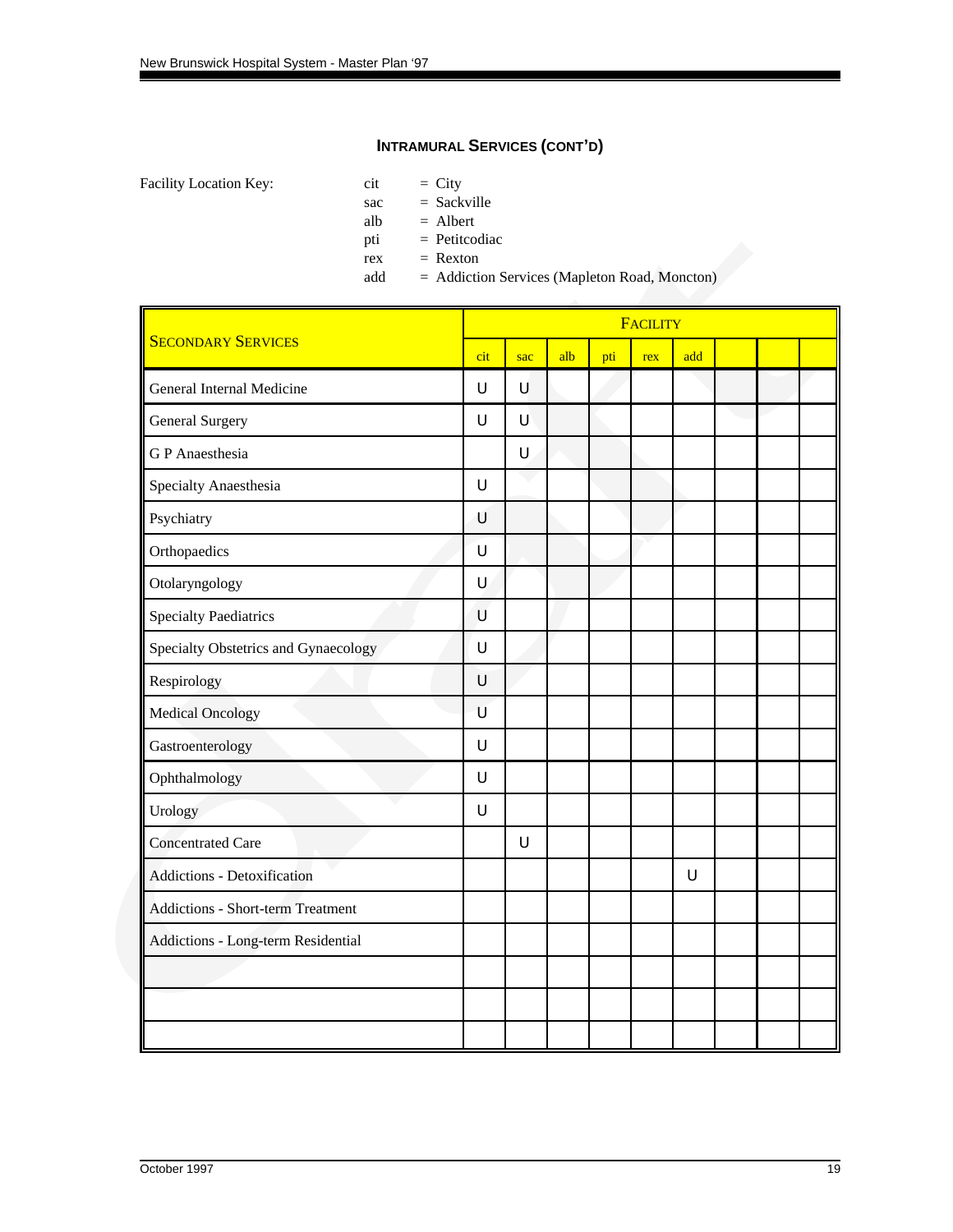Facility Location Key: ci

| City<br>ıt |  |
|------------|--|
|------------|--|

sac = Sackville

alb  $=$  Albert

pti = Petitcodiac

 $rex =$ Rexton

add = Addiction Services (Mapleton Road, Moncton)

|                               |        | FACILITY |     |     |     |     |  |  |  |  |
|-------------------------------|--------|----------|-----|-----|-----|-----|--|--|--|--|
| <b>SECONDARY SERVICES - 2</b> | cit    | sac      | alb | pti | rex | add |  |  |  |  |
| <b>EEG</b>                    | $\cup$ |          |     |     |     |     |  |  |  |  |
| Audiology                     | U      |          |     |     |     |     |  |  |  |  |
| Speech Language Pathology     | $\cup$ |          |     |     |     |     |  |  |  |  |
| Psychology                    | $\cup$ |          |     |     |     |     |  |  |  |  |
| Social Work                   | U      |          |     |     |     |     |  |  |  |  |
| <b>Clinical Engineering</b>   | $\cup$ |          |     |     |     |     |  |  |  |  |
| Recreational Therapy          | $\cup$ |          |     |     |     |     |  |  |  |  |
| Cardiac Intensive Care        | U      |          |     |     |     |     |  |  |  |  |
| Surgical Intensive Care       | $\cup$ |          |     |     |     |     |  |  |  |  |
| <b>Plastic Surgery</b>        | $\cup$ |          |     |     |     |     |  |  |  |  |
| Neurology                     | U      |          |     |     |     |     |  |  |  |  |
| Haematology                   | $\cup$ |          |     |     |     |     |  |  |  |  |
| Physiatry                     | U      |          |     |     |     |     |  |  |  |  |
| Thoracic and Vascular Surgery | $\cup$ |          |     |     |     |     |  |  |  |  |
| Dermatology                   | $\cup$ |          |     |     |     |     |  |  |  |  |
| Rheumatology                  | U      |          |     |     |     |     |  |  |  |  |
| Geriatrics                    | $\cup$ |          |     |     |     |     |  |  |  |  |
| <b>Specialty Cardiology</b>   | $\cup$ |          |     |     |     |     |  |  |  |  |
| Endocrinology                 | U      |          |     |     |     |     |  |  |  |  |
| <b>EMG</b>                    | $\cup$ |          |     |     |     |     |  |  |  |  |
| Lithotripsy                   | U      |          |     |     |     |     |  |  |  |  |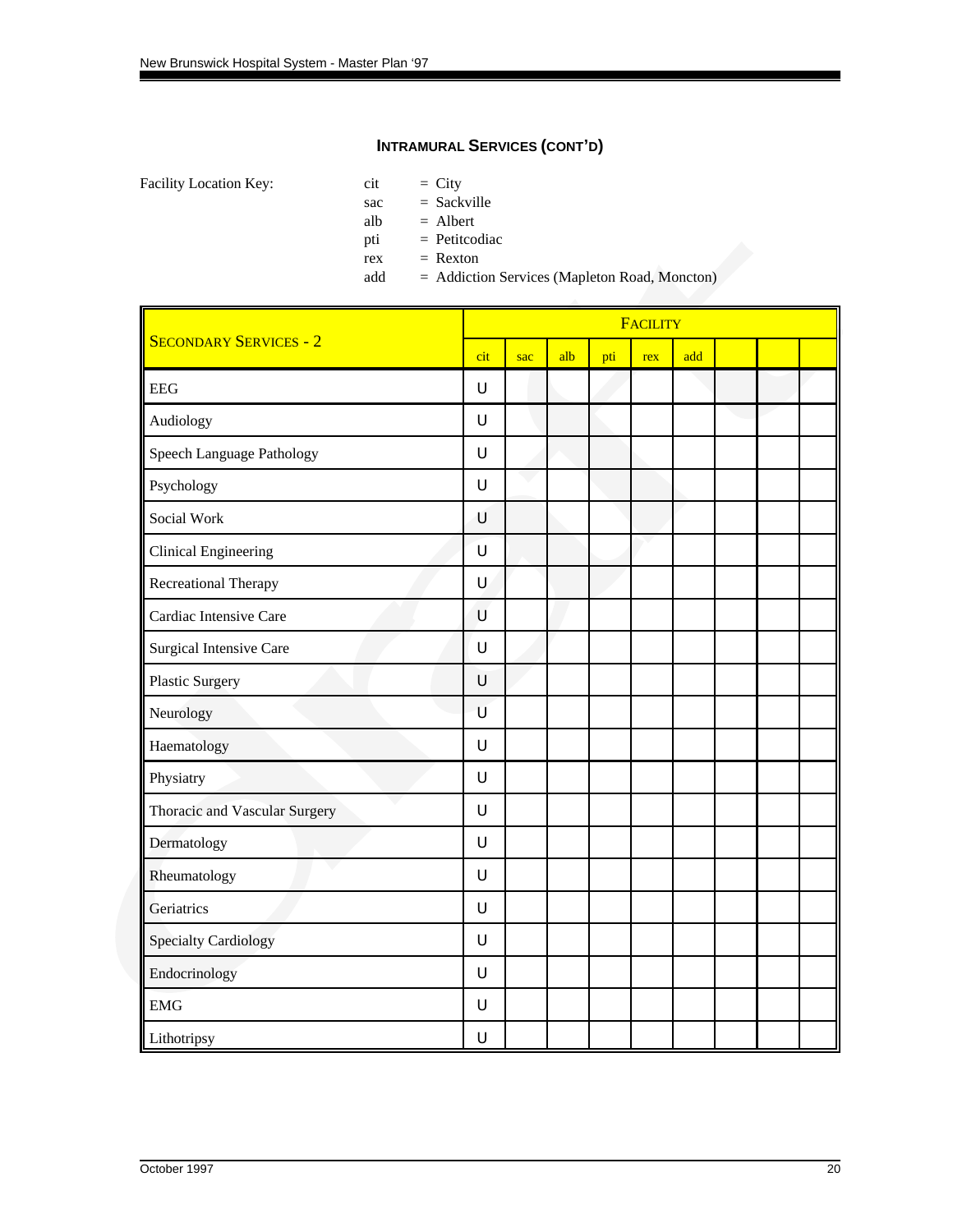Facility Location Key:  $\qquad \qquad$  cit  $\qquad \qquad = 1$  City

- 
- sac = Sackville
- alb = Albert
- pti = Petitcodiac
- $rex =$ Rexton
- add = Addiction Services (Mapleton Road, Moncton)

|            | <b>LABORATORY SERVICES</b>   |   | sac | alb | pti | rex | add |  |  |
|------------|------------------------------|---|-----|-----|-----|-----|-----|--|--|
|            | Primary: Specimen Collection |   |     | U   | U   |     |     |  |  |
|            | <b>Clinical Chemistry</b>    | U | U   |     |     |     |     |  |  |
|            | Haematology                  | U | U   |     |     |     |     |  |  |
| Secondary: | <b>Transfusion Services</b>  | U | Ù   |     |     |     |     |  |  |
|            | <b>Surgical Pathology</b>    | U |     |     |     |     |     |  |  |
|            | Autopsy Pathology            | U |     |     |     |     |     |  |  |
|            | Cytopathology                | U |     |     |     |     |     |  |  |
|            | Cytogenetics                 |   |     |     |     |     |     |  |  |
|            | Microbiology                 | U |     |     |     |     |     |  |  |
|            |                              |   |     |     |     |     |     |  |  |
|            |                              |   |     |     |     |     |     |  |  |
|            |                              |   |     |     |     |     |     |  |  |
|            |                              |   |     |     |     |     |     |  |  |
|            |                              |   |     |     |     |     |     |  |  |
|            |                              |   |     |     |     |     |     |  |  |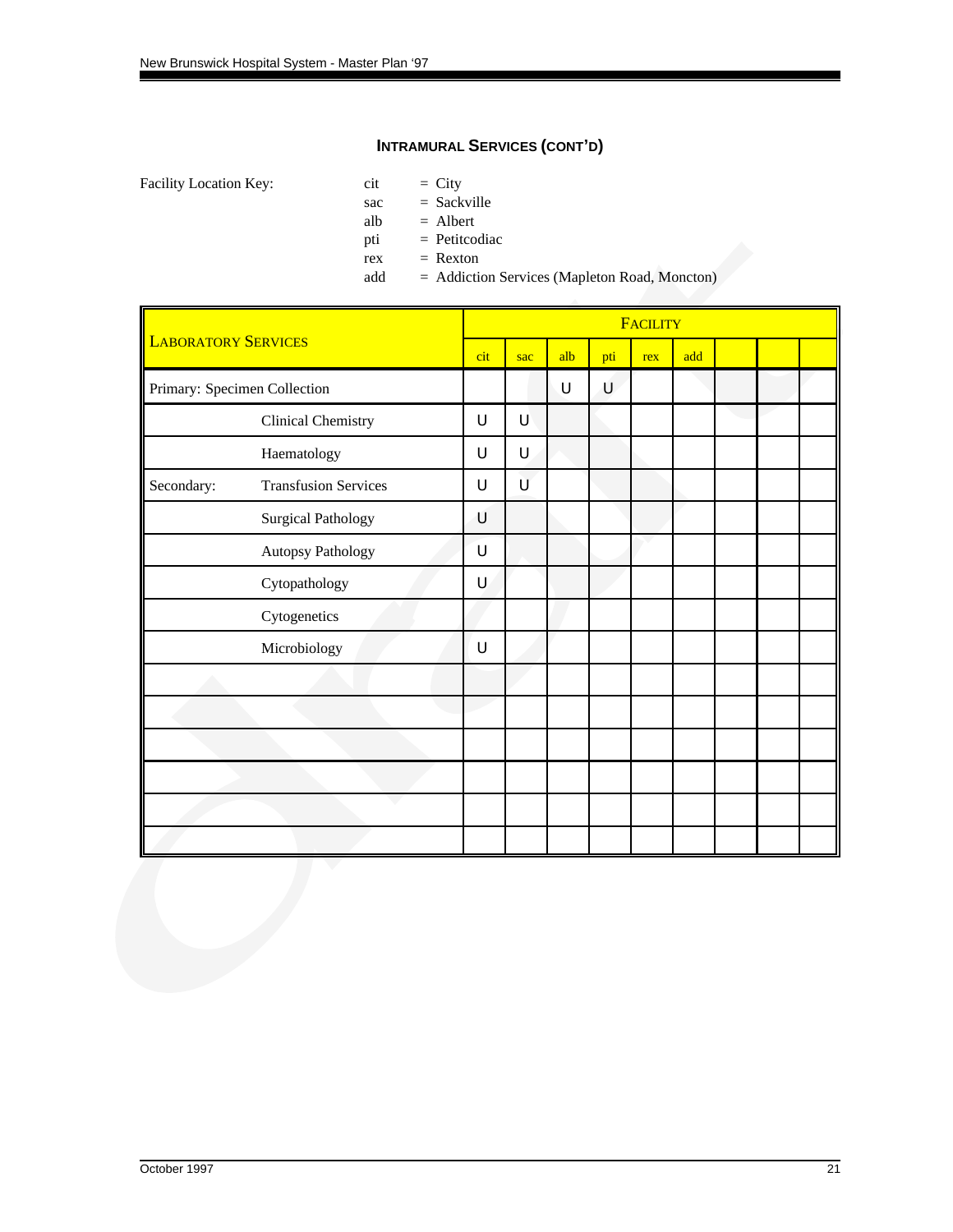Facility Location Key:  $\qquad \qquad$  cit  $\qquad \qquad = 1$  City

- 
- sac = Sackville
- alb = Albert
- pti = Petitcodiac
- $rex =$ Rexton
- add = Addiction Services (Mapleton Road, Moncton)

|            |                                          | FACILITY |     |     |     |     |     |  |  |  |
|------------|------------------------------------------|----------|-----|-----|-----|-----|-----|--|--|--|
|            | <b>IMAGING SERVICES</b>                  |          | sac | alb | pti | rex | add |  |  |  |
|            | Primary: General Radiography             | U        | U   | U   |     |     |     |  |  |  |
| Secondary: | Diagnostic Ultrasound<br>- Abdominal     | U        | U   |     |     |     |     |  |  |  |
|            | - Cardiac                                | U        |     |     |     |     |     |  |  |  |
|            | - Ophthalmological                       | U        |     |     |     |     |     |  |  |  |
|            | - Neurological                           | U        |     |     |     |     |     |  |  |  |
|            | <b>Gastrointestinal Radiology</b>        | U        | Ù   |     |     |     |     |  |  |  |
|            | Mammography                              | U        |     |     |     |     |     |  |  |  |
|            | Diagnostic Nuclear Medicine (in<br>vivo) | U        |     |     |     |     |     |  |  |  |
|            | Nuclear Cardiology                       | U        |     |     |     |     |     |  |  |  |
|            | CT Scanning                              | U        |     |     |     |     |     |  |  |  |
|            | <b>MRI</b>                               | U        |     |     |     |     |     |  |  |  |
|            |                                          |          |     |     |     |     |     |  |  |  |
|            |                                          |          |     |     |     |     |     |  |  |  |
|            |                                          |          |     |     |     |     |     |  |  |  |
|            |                                          |          |     |     |     |     |     |  |  |  |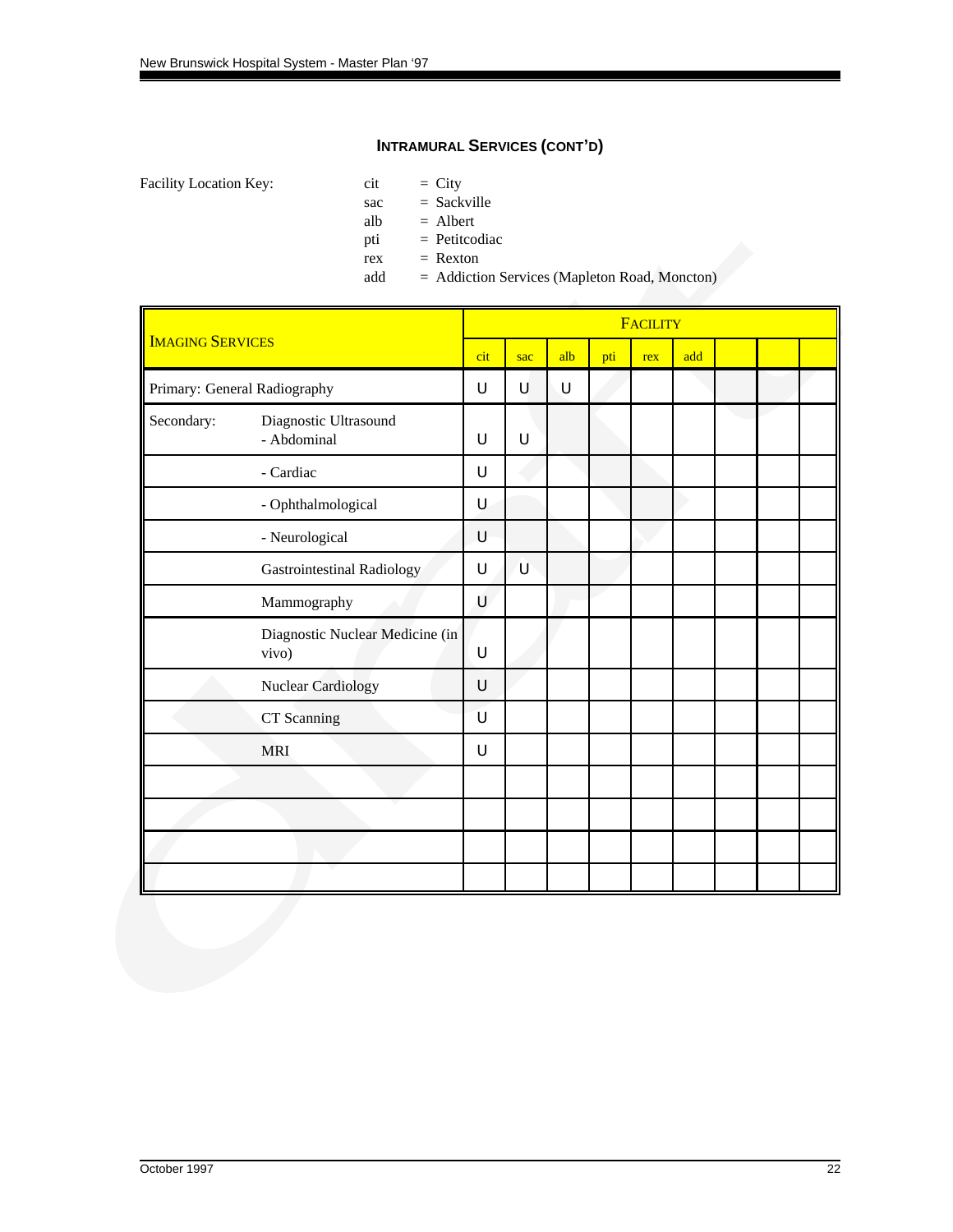Facility Location Key:  $\qquad \qquad$  cit  $\qquad \qquad = 1$  City

- 
- sac = Sackville
- alb = Albert
- pti = Petitcodiac
- $rex =$ Rexton
- add = Addiction Services (Mapleton Road, Moncton)

|                                     |             |     |     |     | <b>FACILITY</b> |     |  |  |
|-------------------------------------|-------------|-----|-----|-----|-----------------|-----|--|--|
| <b>TERTIARY SERVICES</b>            | cit         | sac | alb | pti | rex             | add |  |  |
| Cardiac Surgery                     |             |     |     |     |                 |     |  |  |
| Neurosurgery / Neuro Intensive Care | U           |     |     |     |                 |     |  |  |
| Oncology                            | $\mathsf U$ |     |     |     |                 |     |  |  |
| Renal Dialysis                      |             |     |     |     |                 |     |  |  |
| Neonatal Intensive Care             | U           |     |     |     |                 |     |  |  |
| Tertiary Rehabilitation             |             |     |     |     |                 |     |  |  |
| Long-term Psychiatric Care          |             |     |     |     |                 |     |  |  |
|                                     |             |     |     |     |                 |     |  |  |
|                                     |             |     |     |     |                 |     |  |  |
|                                     |             |     |     |     |                 |     |  |  |
|                                     |             |     |     |     |                 |     |  |  |
|                                     |             |     |     |     |                 |     |  |  |
|                                     |             |     |     |     |                 |     |  |  |
|                                     |             |     |     |     |                 |     |  |  |
|                                     |             |     |     |     |                 |     |  |  |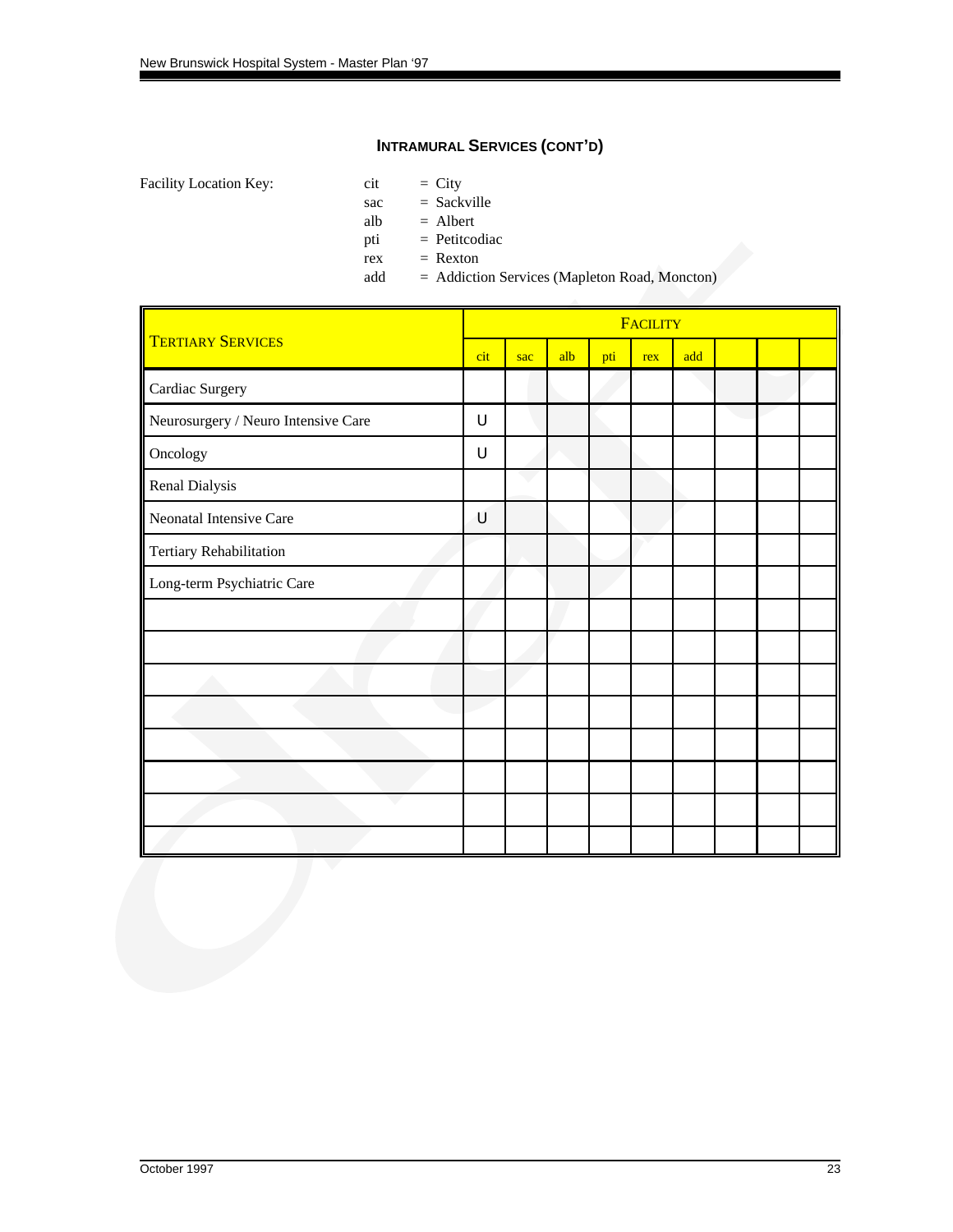Facility Location Key:  $\qquad \qquad$  cit  $\qquad \qquad = 1$  City

- 
- sac = Sackville
- alb = Albert
- pti = Petitcodiac
- $rex =$ Rexton
- add = Addiction Services (Mapleton Road, Moncton)

|                                   |                                             |        |     |        |     | FACILITY |     |  |  |
|-----------------------------------|---------------------------------------------|--------|-----|--------|-----|----------|-----|--|--|
| <b>AMBULATORY SERVICES</b>        |                                             | cit    | sac | alb    | pti | rex      | add |  |  |
| Emergency:                        | Ø                                           | $\cup$ |     |        |     |          |     |  |  |
| Emergency:                        | First Aid, Stabilization, Referral          |        | U   | $\cup$ |     |          |     |  |  |
| <b>Outpatient Clinics</b>         |                                             | U      | U   |        |     |          |     |  |  |
| Day Care:                         | Medical                                     | U      | U   |        |     |          |     |  |  |
|                                   | Psychiatry                                  | U      |     |        |     |          |     |  |  |
| Day Surgery                       |                                             | U      | U   |        |     |          |     |  |  |
| Addictions:                       | Assessment and Referral                     |        |     |        |     |          | U   |  |  |
|                                   | <b>Out-patient Counselling</b>              |        |     |        |     |          | U   |  |  |
|                                   | Aftercare/Relapse Prevention                |        |     |        |     |          | U   |  |  |
|                                   | Community Prevention/ Education             |        |     |        |     |          | U   |  |  |
| <b>Visiting Specialty Clinics</b> |                                             | U      | U   | U      |     |          |     |  |  |
| <b>Breast Cancer Screening</b>    |                                             |        |     |        |     |          |     |  |  |
| Physicians' Office                |                                             |        |     | U      | U   | U        |     |  |  |
|                                   | 48 Hour Holding & Observation (4-stretcher) |        |     | U      |     |          |     |  |  |
|                                   |                                             |        |     |        |     |          |     |  |  |
|                                   |                                             |        |     |        |     |          |     |  |  |
|                                   |                                             |        |     |        |     |          |     |  |  |

Ø Under review system-wide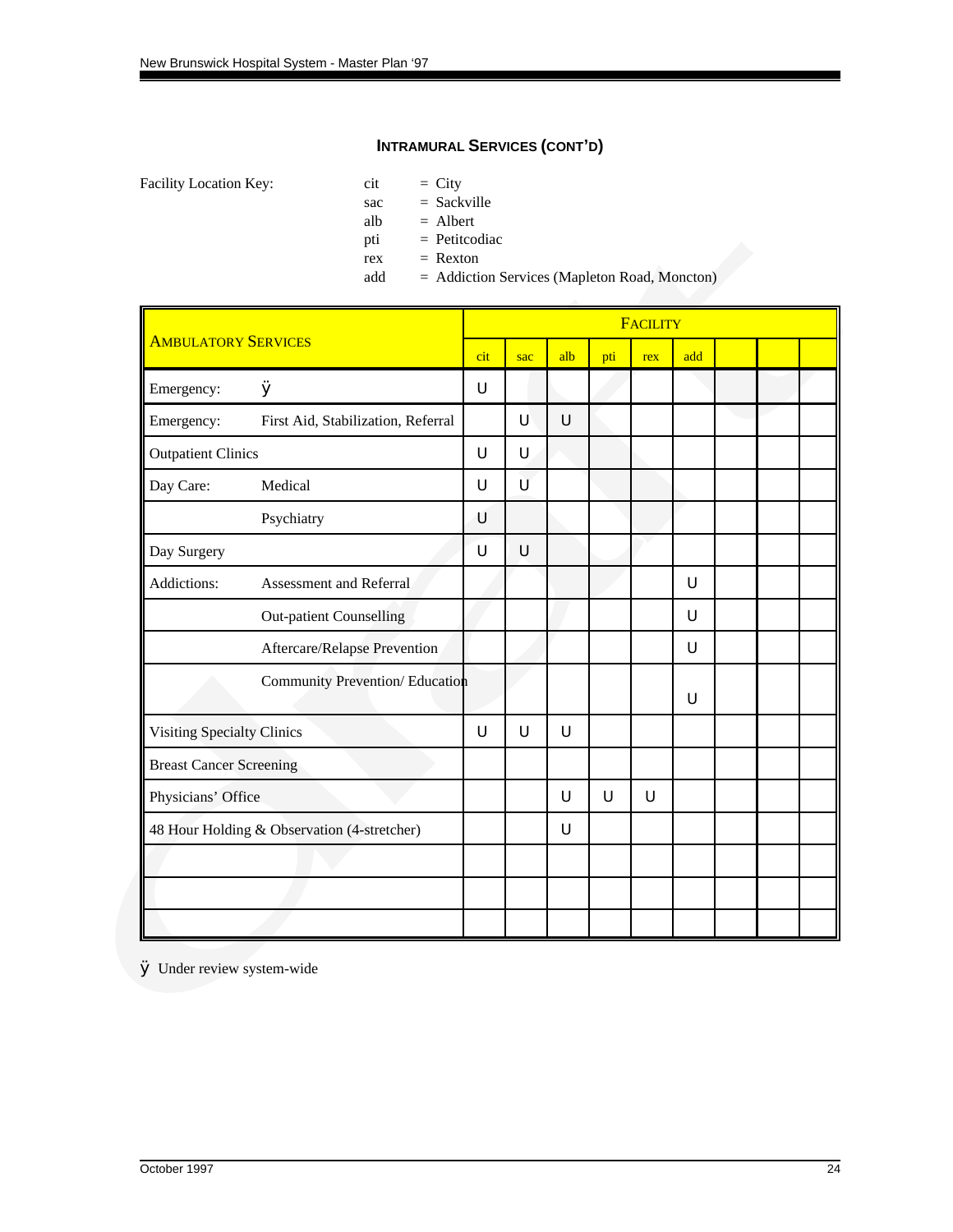## **EXTRAMURAL SERVICES**

| Facility Location Key: |  |
|------------------------|--|
|------------------------|--|

dri = Driscoll Unit

tan = Tantramar Sub-unit, Driscoll Unit

|                                                          |                             |     |     | <b>SERVICE DELIVERY UNITS</b> |  |  |
|----------------------------------------------------------|-----------------------------|-----|-----|-------------------------------|--|--|
| <b>NB EXTRA-MURAL PROGRAM</b>                            |                             | dri | tan |                               |  |  |
| Acute Care:                                              | General Acute Care          | U   | U   |                               |  |  |
|                                                          | Palliative                  | U   | Ū   |                               |  |  |
|                                                          | Oxygen                      | U   | U   |                               |  |  |
| Long-term Care:                                          | General Chronic Care        | U   | U   |                               |  |  |
|                                                          | Oxygen                      | U   | U   |                               |  |  |
| <b>Community Resource:</b>                               | Consultation                | U   | U   |                               |  |  |
|                                                          | Education                   | U   | U   |                               |  |  |
|                                                          | <b>Short-term Treatment</b> | U   | U   |                               |  |  |
| Community Rehabilitation Physiotherapy<br>Resource Pool: |                             | U   | U   |                               |  |  |
|                                                          | Occupational Therapy        | U   | U   |                               |  |  |
|                                                          | Speech Lang. Pathology      | U   | U   |                               |  |  |
| <b>Support Services to Education</b>                     |                             | U   | U   |                               |  |  |
|                                                          |                             |     |     |                               |  |  |
|                                                          |                             |     |     |                               |  |  |
|                                                          |                             |     |     |                               |  |  |
|                                                          |                             |     |     |                               |  |  |
|                                                          |                             |     |     |                               |  |  |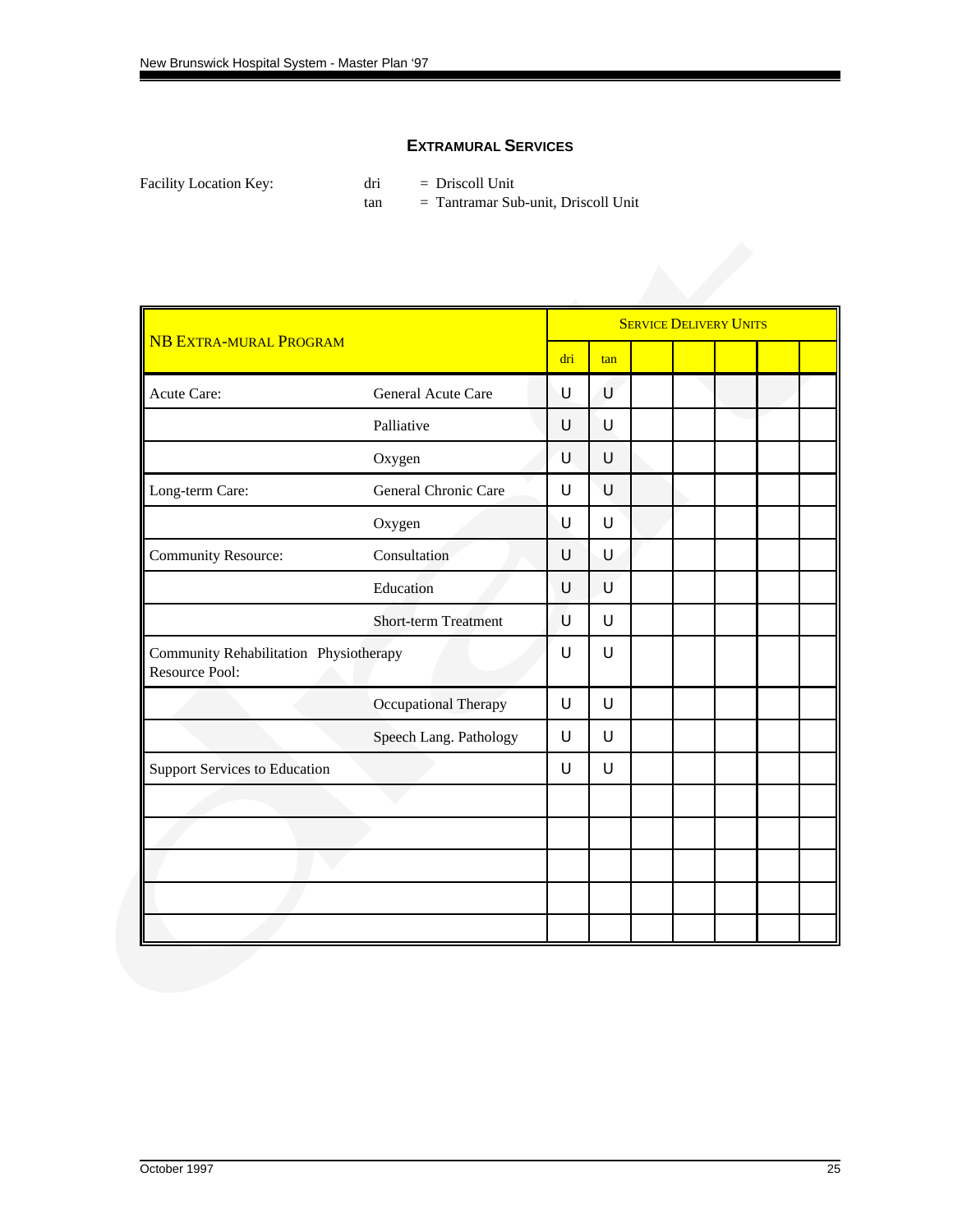# <span id="page-28-0"></span>**REGION 1 HOSPITAL CORPORATION (BEAUSÉJOUR)**

*Beauséjour Hospital Corporation / Corporation hospitalière Beauséjour*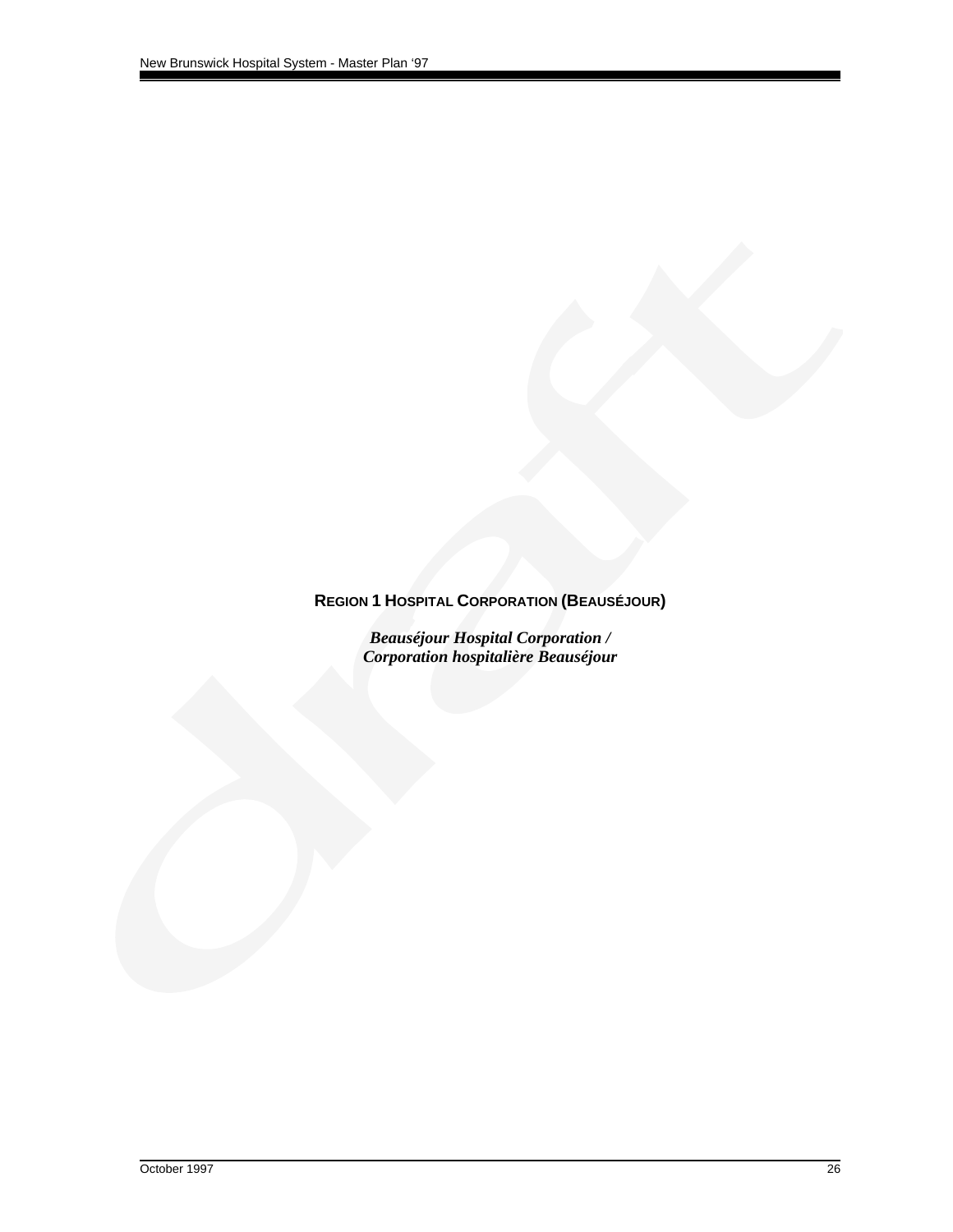| <b>BED TYPE</b>             |                           | <b>MAXIMUM</b>   |
|-----------------------------|---------------------------|------------------|
|                             |                           |                  |
| <b>ACUTE</b>                | - M & S, OBS, Paeds       | 296              |
|                             | - Short-term Psychiatry   | 20               |
| <b>SUB-TOTAL ACUTE</b>      |                           | 316              |
| <b>RESTORATIVE</b>          |                           | 69               |
| <b>ADDICTIONS</b>           | - Detoxification          | $\boldsymbol{0}$ |
|                             | - Short-term Treatment    | $\theta$         |
|                             | - Long-term Residential   | $\overline{0}$   |
| <b>SUB-TOTAL ADDICTIONS</b> |                           | $\bf{0}$         |
| <b>TOTAL NON-TERTIARY</b>   |                           | 385              |
|                             |                           |                  |
| <b>TERTIARY BEDS</b>        | - Oncology                | 25               |
|                             | - Cardiac Surgery / SICU  | $\boldsymbol{0}$ |
|                             | - Neurosurgery / SICU     | $\overline{0}$   |
|                             | - Tertiary Psychiatry     | $\overline{0}$   |
|                             | - Tertiary Rehabilitation | $\overline{0}$   |
| <b>TOTAL TERTIARY</b>       |                           | 25               |
|                             |                           |                  |
| <b>GRAND TOTAL</b>          |                           | 410              |

## **MAXIMUM ALLOWABLE BEDS REGION 1 HOSPITAL CORPORATION (BEAUSÉJOUR)**

|  | 1995/96 Service Population (Health Region 1) | 85.782 |
|--|----------------------------------------------|--------|
|--|----------------------------------------------|--------|

NOTE: Restorative care includes what were termed "Extended Care" and "Rehabilitation" in *Master Plan '92*.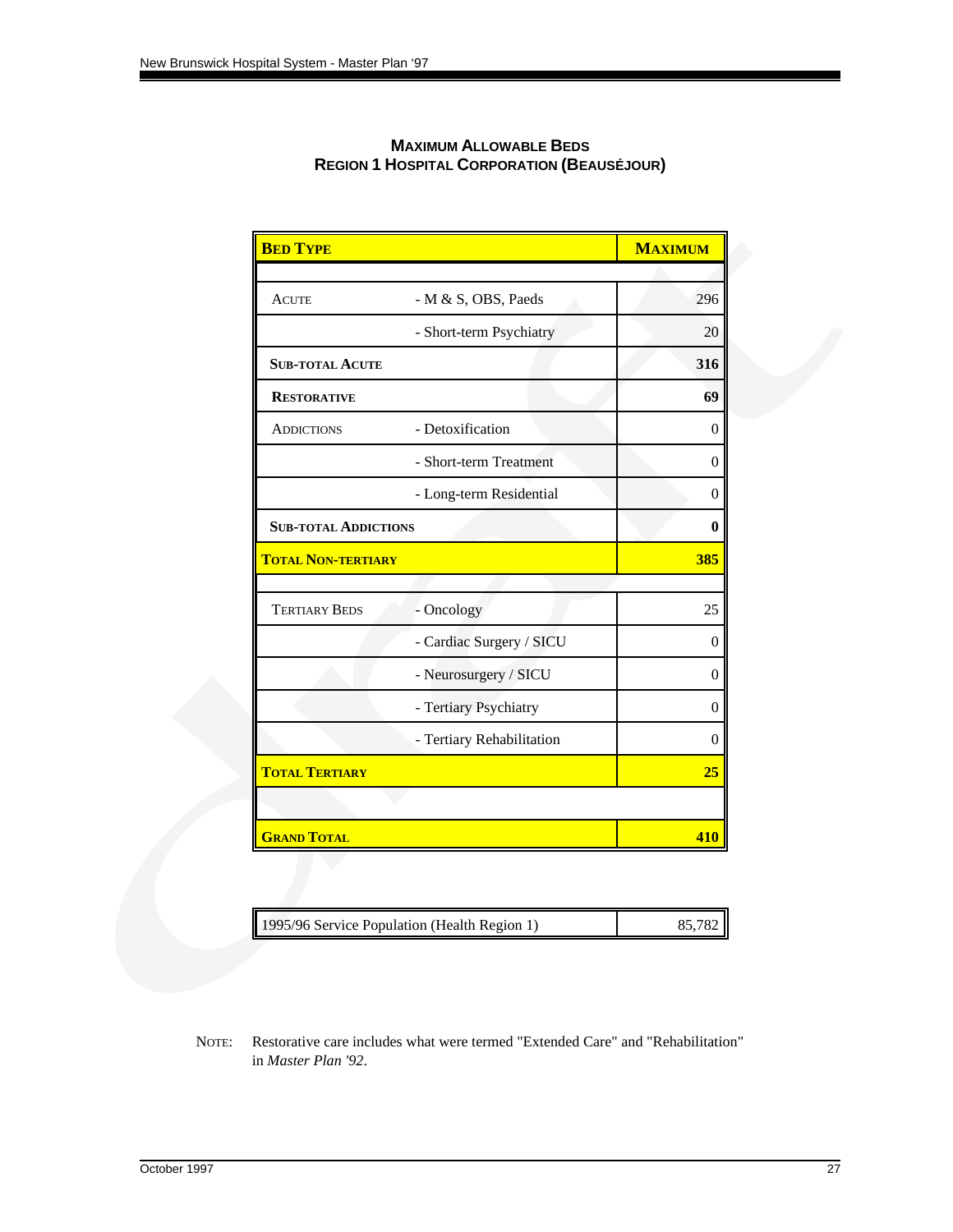## **INTRAMURAL SERVICES**

|                                   |     |     |     | <b>FACILITY</b> |  |  |
|-----------------------------------|-----|-----|-----|-----------------|--|--|
| <b>PRIMARY SERVICES</b>           | dum | stk | she |                 |  |  |
| G P Medicine                      | U   | U   | U   |                 |  |  |
| <b>GP</b> Paediatrics             | U   |     |     |                 |  |  |
| Low-Risk, Non-Surgical Obstetrics | U   |     |     |                 |  |  |
| <b>Restorative Care</b>           | U   | Ù   |     |                 |  |  |
| Nursing                           | Ú   | U   |     |                 |  |  |
| ECG                               | U   | U   |     |                 |  |  |
| Respiratory Therapy               | U   |     |     |                 |  |  |
| Occupational Therapy              | U   |     |     |                 |  |  |
| Physiotherapy                     | U   | U   |     |                 |  |  |
| <b>Pharmacy Services</b>          | U   | Ù   |     |                 |  |  |
| <b>Clinical Nutrition</b>         | U   | U   |     |                 |  |  |
|                                   |     |     |     |                 |  |  |
|                                   |     |     |     |                 |  |  |
|                                   |     |     |     |                 |  |  |
|                                   |     |     |     |                 |  |  |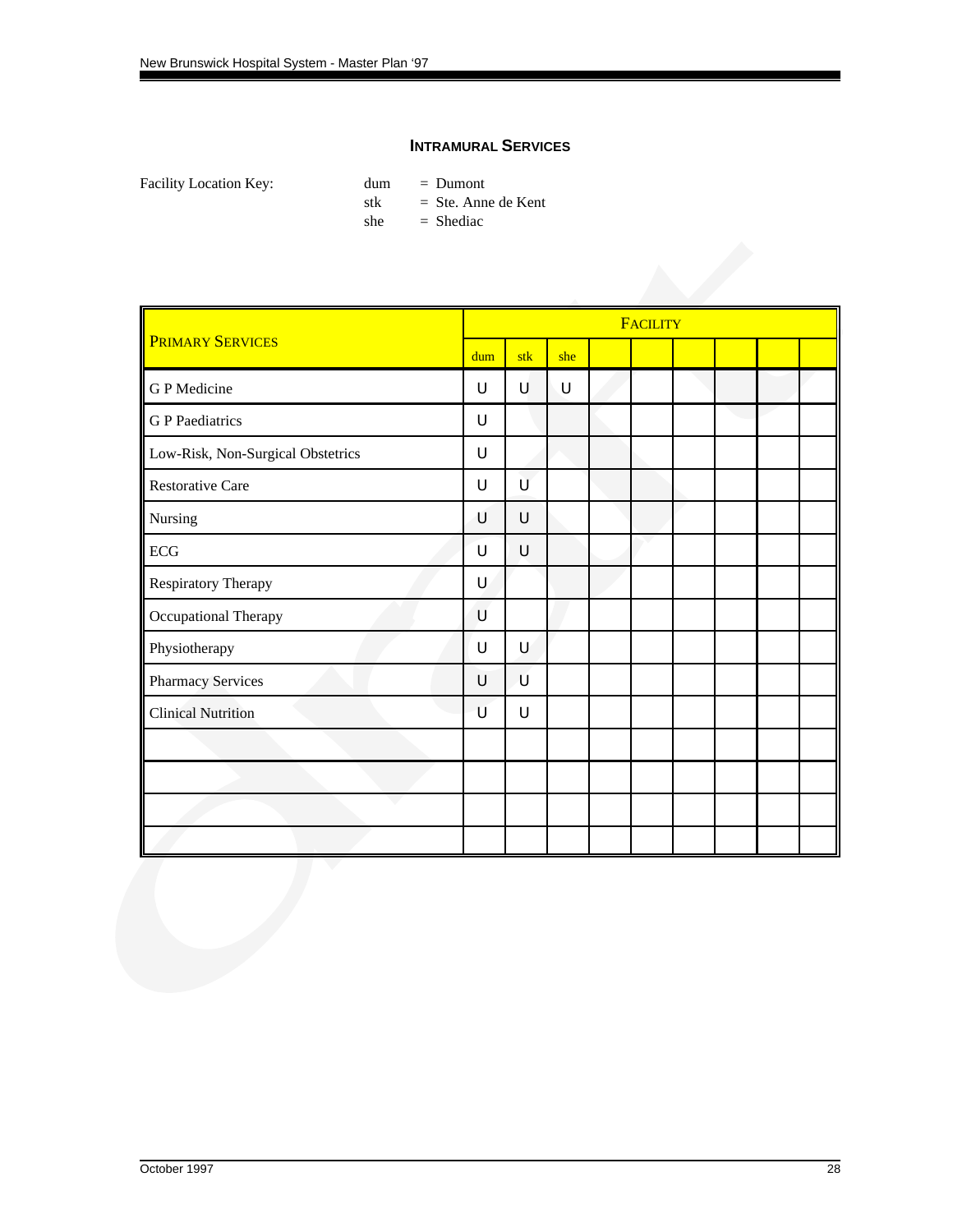|                                          |     |     |     | <b>FACILITY</b> |  |  |
|------------------------------------------|-----|-----|-----|-----------------|--|--|
| <b>SECONDARY SERVICES</b>                | dum | stk | she |                 |  |  |
| General Internal Medicine                | U   | U   |     |                 |  |  |
| <b>General Surgery</b>                   | U   |     |     |                 |  |  |
| <b>GP</b> Anaesthesia                    |     |     |     |                 |  |  |
| Specialty Anaesthesia                    | U   |     |     |                 |  |  |
| Psychiatry                               | U   |     |     |                 |  |  |
| Orthopaedics                             | U   |     |     |                 |  |  |
| Otolaryngology                           | U   |     |     |                 |  |  |
| <b>Specialty Paediatrics</b>             | U   |     |     |                 |  |  |
| Specialty Obstetrics and Gynaecology     | U   |     |     |                 |  |  |
| Respirology                              | U   |     |     |                 |  |  |
| <b>Medical Oncology</b>                  | U   |     |     |                 |  |  |
| Gastroenterology                         | U   |     |     |                 |  |  |
| Ophthalmology                            | U   |     |     |                 |  |  |
| Urology                                  | U   |     |     |                 |  |  |
| <b>Concentrated Care</b>                 |     |     |     |                 |  |  |
| <b>Addictions - Detoxification</b>       |     |     |     |                 |  |  |
| <b>Addictions - Short-term Treatment</b> |     |     |     |                 |  |  |
| Addictions - Long-term Residential       |     |     |     |                 |  |  |
|                                          |     |     |     |                 |  |  |
|                                          |     |     |     |                 |  |  |
|                                          |     |     |     |                 |  |  |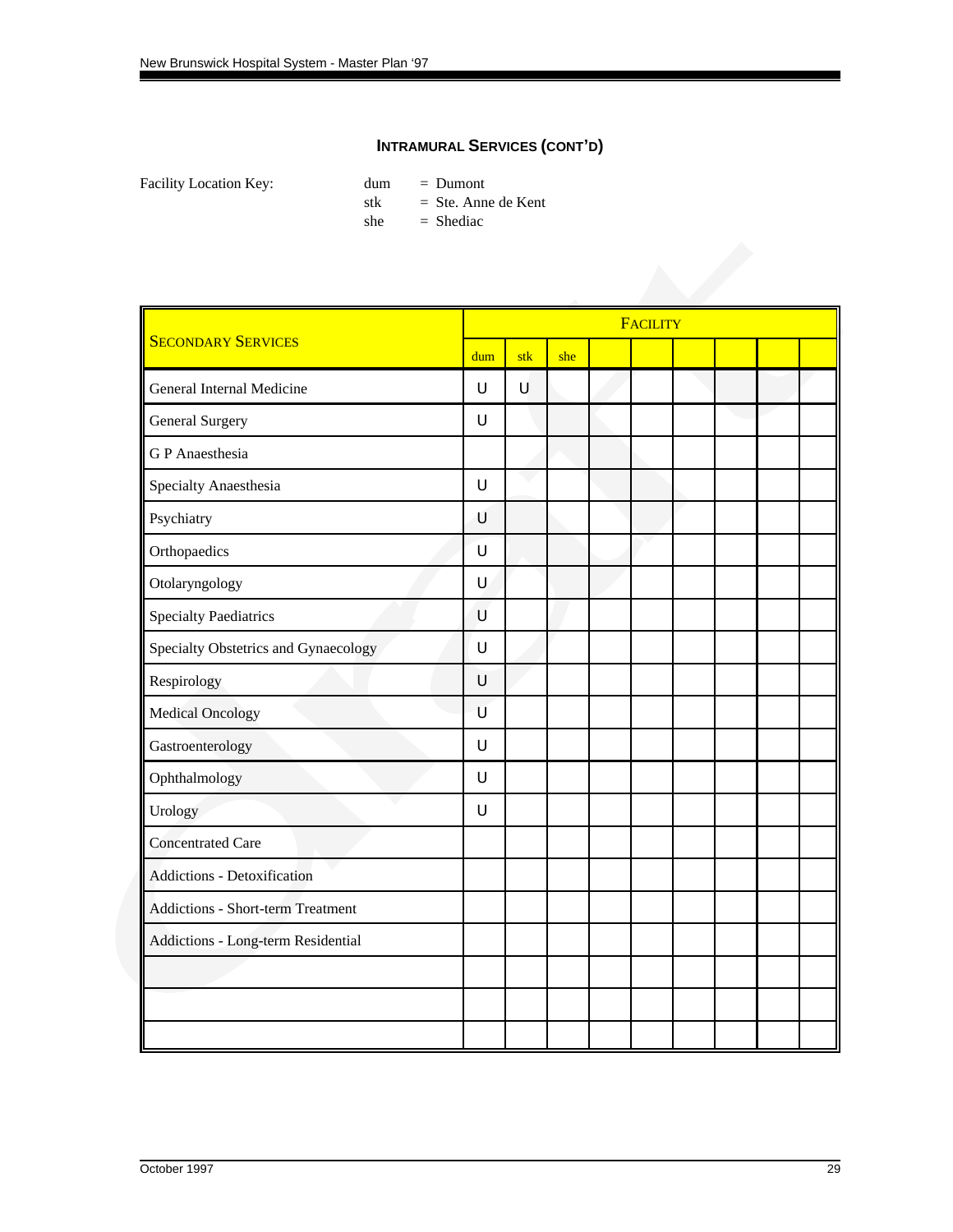|                                  |     |     |     | FACILITY |  |  |
|----------------------------------|-----|-----|-----|----------|--|--|
| <b>SECONDARY SERVICES - 2</b>    | dum | stk | she |          |  |  |
| <b>EEG</b>                       | U   |     |     |          |  |  |
| Audiology                        | U   |     |     |          |  |  |
| <b>Speech Language Pathology</b> | U   |     |     |          |  |  |
| Psychology                       | U   |     |     |          |  |  |
| Social Work                      | U   | Ū   |     |          |  |  |
| <b>Clinical Engineering</b>      | U   |     |     |          |  |  |
| Recreational Therapy             | U   |     |     |          |  |  |
| Cardiac Intensive Care           | U   |     |     |          |  |  |
| Surgical Intensive Care          | U   |     |     |          |  |  |
| <b>Plastic Surgery</b>           | U   |     |     |          |  |  |
| Neurology                        | U   |     |     |          |  |  |
| Haematology                      | U   |     |     |          |  |  |
| Physiatry                        | U   |     |     |          |  |  |
| Thoracic and Vascular Surgery    | U   |     |     |          |  |  |
| Dermatology                      | U   |     |     |          |  |  |
| Rheumatology                     | U   |     |     |          |  |  |
| Geriatrics                       | U   |     |     |          |  |  |
| <b>Specialty Cardiology</b>      | U   |     |     |          |  |  |
| Endocrinology                    | U   |     |     |          |  |  |
| <b>EMG</b>                       | U   |     |     |          |  |  |
| Lithotripsy                      |     |     |     |          |  |  |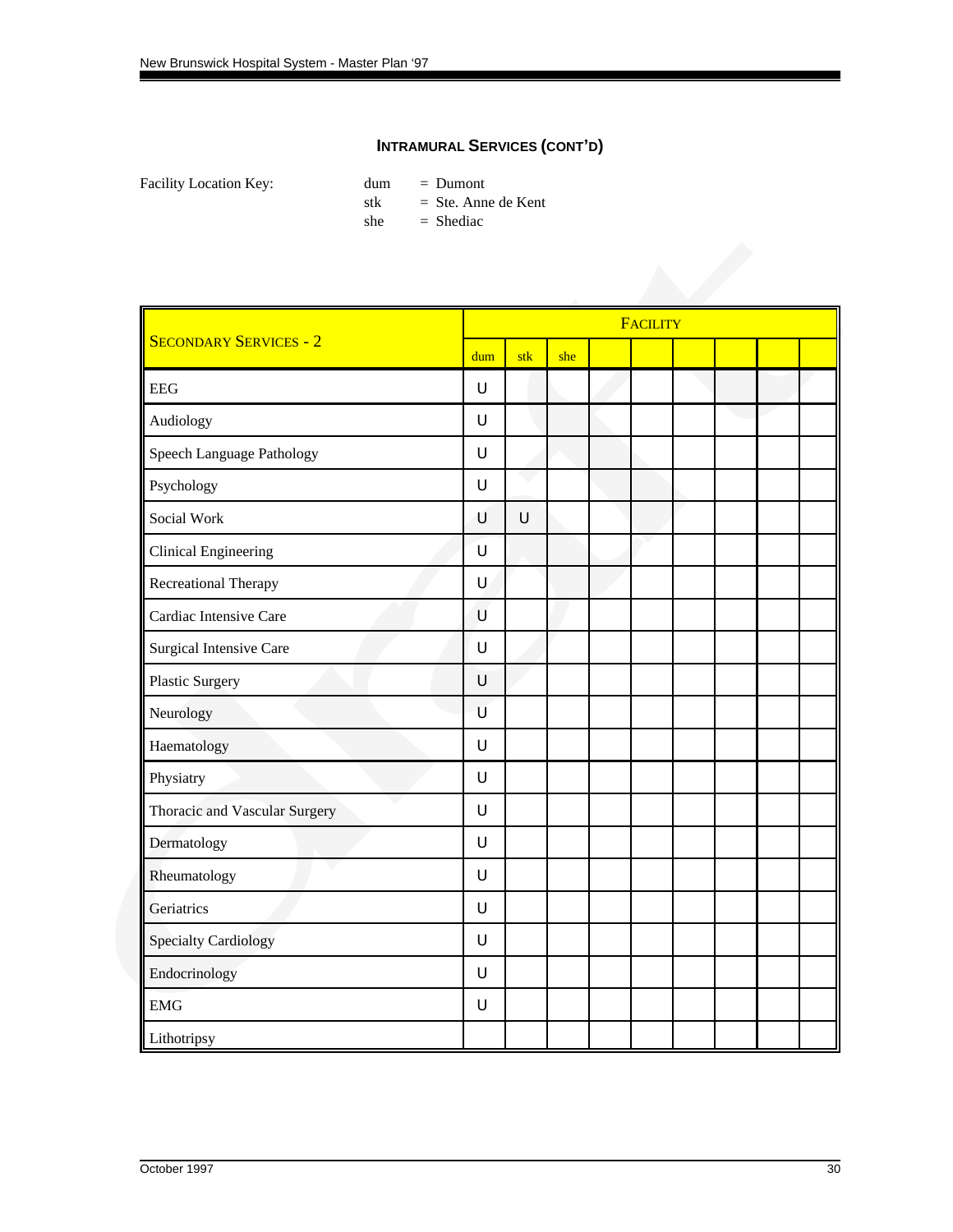|                            |                              |     |     |     | FACILITY |  |  |
|----------------------------|------------------------------|-----|-----|-----|----------|--|--|
| <b>LABORATORY SERVICES</b> |                              | dum | stk | she |          |  |  |
|                            | Primary: Specimen Collection |     |     | U   |          |  |  |
|                            | Clinical Chemistry           | U   | U   |     |          |  |  |
|                            | Haematology                  | U   | U   |     |          |  |  |
| Secondary:                 | <b>Transfusion Services</b>  | U   |     |     |          |  |  |
|                            | <b>Surgical Pathology</b>    | Ú   |     |     |          |  |  |
|                            | Autopsy Pathology            | U   |     |     |          |  |  |
|                            | Cytopathology                | U   |     |     |          |  |  |
|                            | Cytogenetics                 |     |     |     |          |  |  |
|                            | Microbiology                 | U   |     |     |          |  |  |
|                            |                              |     |     |     |          |  |  |
|                            |                              |     |     |     |          |  |  |
|                            |                              |     |     |     |          |  |  |
|                            |                              |     |     |     |          |  |  |
|                            |                              |     |     |     |          |  |  |
|                            |                              |     |     |     |          |  |  |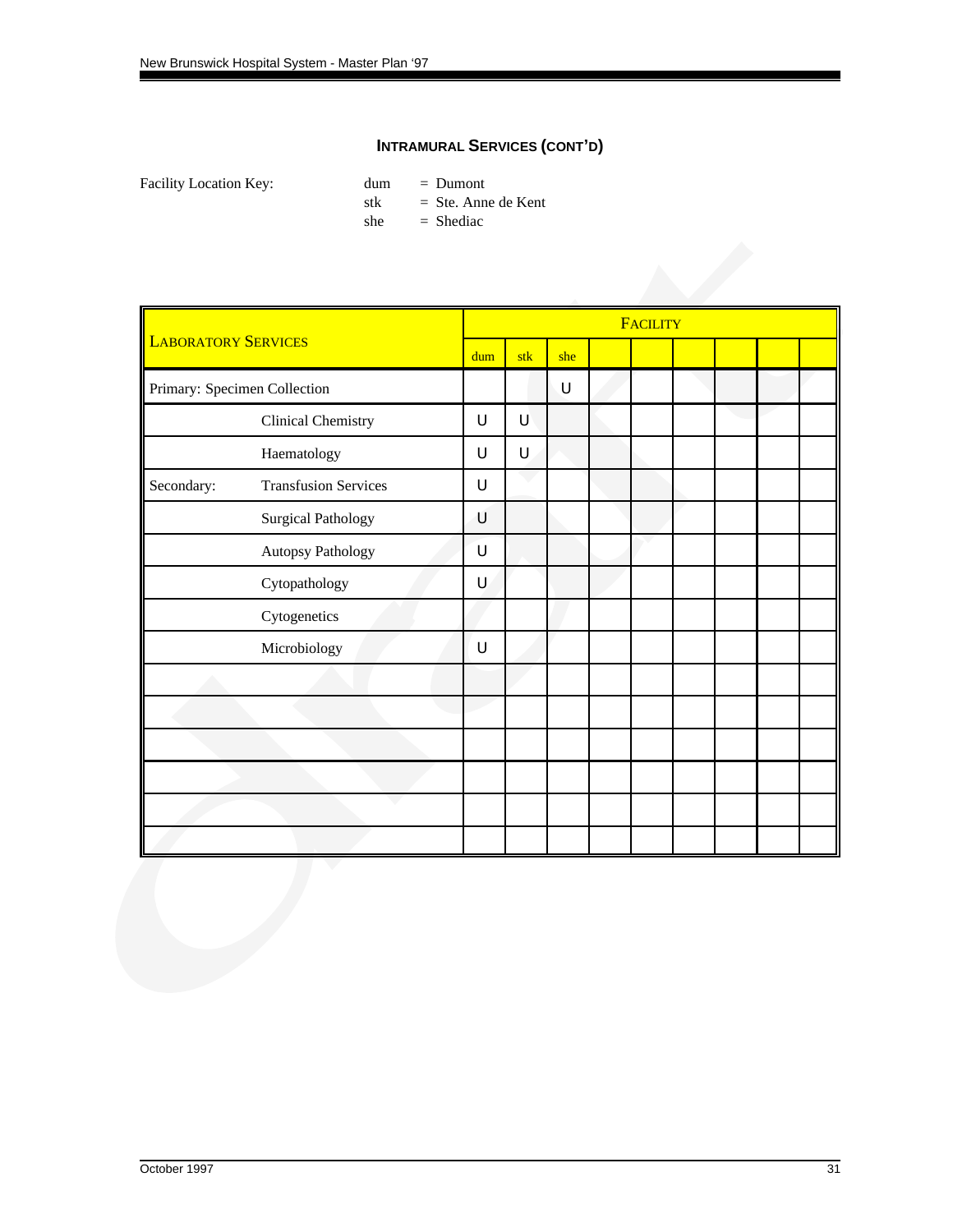|                         |                                          |        |        |     | FACILITY |  |  |
|-------------------------|------------------------------------------|--------|--------|-----|----------|--|--|
| <b>IMAGING SERVICES</b> |                                          | dum    | stk    | she |          |  |  |
|                         | Primary: General Radiography             | U      | U      |     |          |  |  |
| Secondary:              | Diagnostic Ultrasound<br>- Abdominal     | $\cup$ | $\cup$ |     |          |  |  |
|                         | - Cardiac                                | U      |        |     |          |  |  |
|                         | - Ophthalmological                       | $\cup$ |        |     |          |  |  |
|                         | - Neurological                           | U      |        |     |          |  |  |
|                         | <b>Gastrointestinal Radiology</b>        | U      | Ù      |     |          |  |  |
|                         | Mammography                              | U      |        |     |          |  |  |
|                         | Diagnostic Nuclear Medicine (in<br>vivo) | ้บ     |        |     |          |  |  |
|                         | <b>Nuclear Cardiology</b>                | $\cup$ |        |     |          |  |  |
|                         | CT Scanning                              | $\cup$ |        |     |          |  |  |
|                         | <b>MRI</b>                               |        |        |     |          |  |  |
|                         |                                          |        |        |     |          |  |  |
|                         |                                          |        |        |     |          |  |  |
|                         |                                          |        |        |     |          |  |  |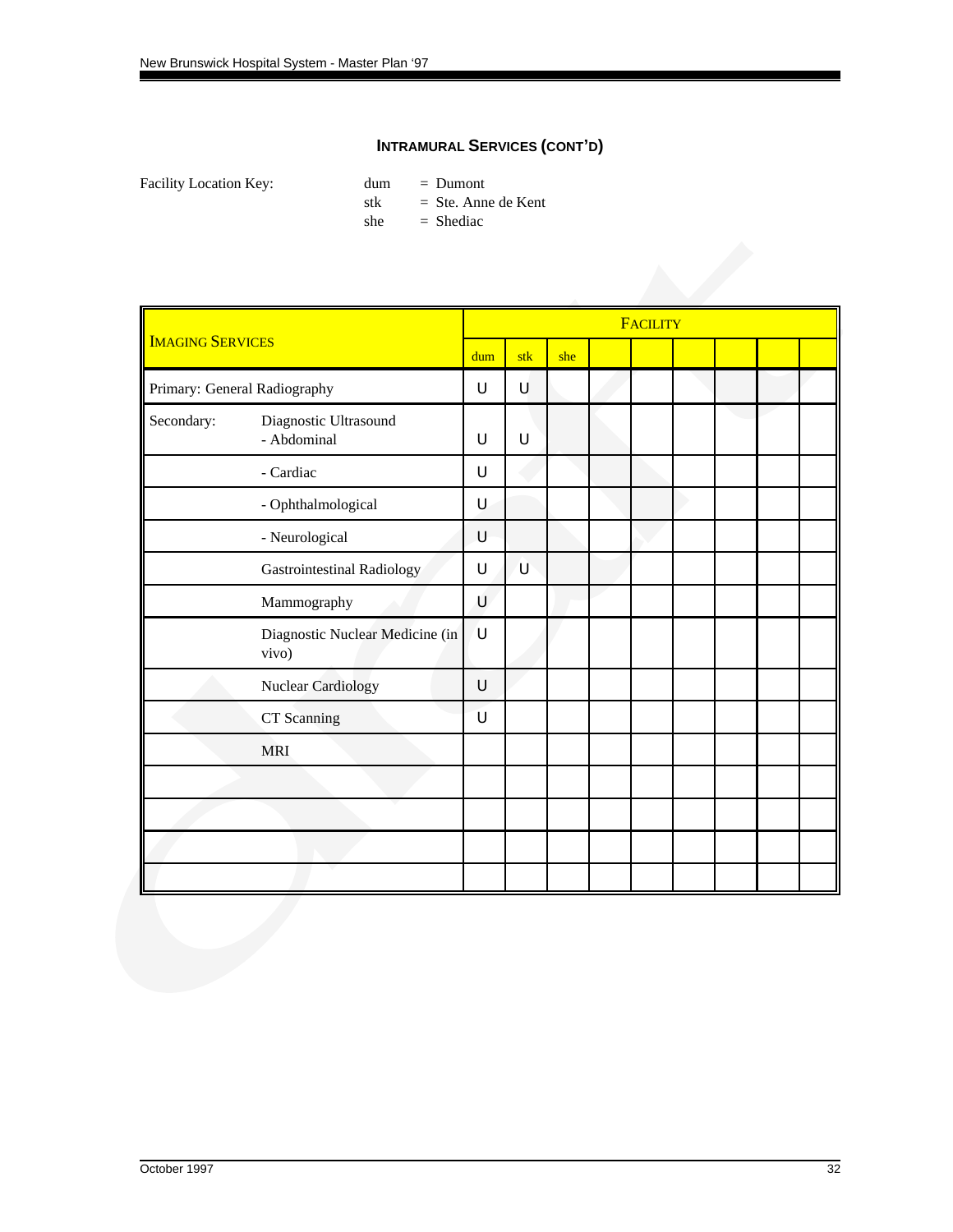|                                     | FACILITY |     |     |  |  |  |  |  |  |  |  |
|-------------------------------------|----------|-----|-----|--|--|--|--|--|--|--|--|
| <b>TERTIARY SERVICES</b>            | dum      | stk | she |  |  |  |  |  |  |  |  |
| Cardiac Surgery                     |          |     |     |  |  |  |  |  |  |  |  |
| Neurosurgery / Neuro Intensive Care |          |     |     |  |  |  |  |  |  |  |  |
| Oncology                            | $\cup$   |     |     |  |  |  |  |  |  |  |  |
| Renal Dialysis                      | $\cup$   |     |     |  |  |  |  |  |  |  |  |
| Neonatal Intensive Care             |          |     |     |  |  |  |  |  |  |  |  |
| Tertiary Rehabilitation             |          |     |     |  |  |  |  |  |  |  |  |
| Long-term Psychiatric Care          |          |     |     |  |  |  |  |  |  |  |  |
|                                     |          |     |     |  |  |  |  |  |  |  |  |
|                                     |          |     |     |  |  |  |  |  |  |  |  |
|                                     |          |     |     |  |  |  |  |  |  |  |  |
|                                     |          |     |     |  |  |  |  |  |  |  |  |
|                                     |          |     |     |  |  |  |  |  |  |  |  |
|                                     |          |     |     |  |  |  |  |  |  |  |  |
|                                     |          |     |     |  |  |  |  |  |  |  |  |
|                                     |          |     |     |  |  |  |  |  |  |  |  |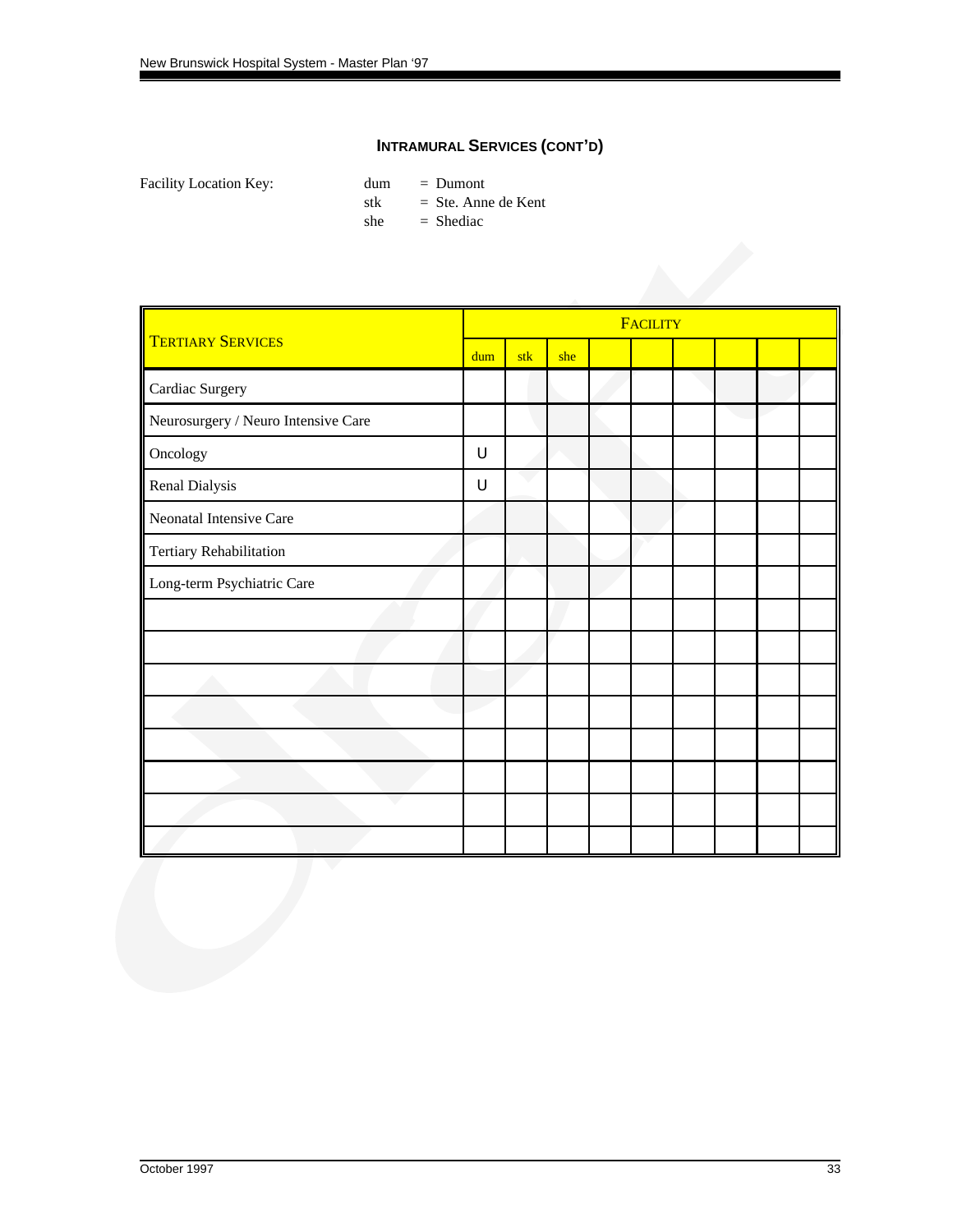Facility Location Key: dum = Dumont stk  $=$  Ste. Anne de Kent  $she$  = Shediac

|                                   |                                             | <b>FACILITY</b> |     |     |  |  |  |  |  |  |  |  |
|-----------------------------------|---------------------------------------------|-----------------|-----|-----|--|--|--|--|--|--|--|--|
| <b>AMBULATORY SERVICES</b>        |                                             | dum             | stk | she |  |  |  |  |  |  |  |  |
| Emergency:                        | Ø                                           | U               | U   |     |  |  |  |  |  |  |  |  |
| Emergency:                        | First Aid, Stabilization, Referral          |                 |     |     |  |  |  |  |  |  |  |  |
| <b>Outpatient Clinics</b>         |                                             | U               | U   |     |  |  |  |  |  |  |  |  |
| Day Care:                         | Medical                                     | U               |     |     |  |  |  |  |  |  |  |  |
|                                   | Psychiatry                                  | U               |     |     |  |  |  |  |  |  |  |  |
| Day Surgery                       |                                             | U               | U   |     |  |  |  |  |  |  |  |  |
| Addictions:                       | Assessment and Referral                     |                 |     |     |  |  |  |  |  |  |  |  |
|                                   | <b>Out-patient Counselling</b>              |                 |     |     |  |  |  |  |  |  |  |  |
|                                   | Aftercare/Relapse Prevention                |                 |     |     |  |  |  |  |  |  |  |  |
|                                   | Community Prevention/<br>Education          |                 |     |     |  |  |  |  |  |  |  |  |
| <b>Visiting Specialty Clinics</b> |                                             | U               | U   |     |  |  |  |  |  |  |  |  |
| <b>Breast Cancer Screening</b>    |                                             | U               |     |     |  |  |  |  |  |  |  |  |
| Physicians' Office                |                                             |                 |     | U   |  |  |  |  |  |  |  |  |
|                                   | 48 Hour Holding & Observation (4-stretcher) |                 |     |     |  |  |  |  |  |  |  |  |
|                                   |                                             |                 |     |     |  |  |  |  |  |  |  |  |
|                                   |                                             |                 |     |     |  |  |  |  |  |  |  |  |
|                                   |                                             |                 |     |     |  |  |  |  |  |  |  |  |

Ø Under review system-wide.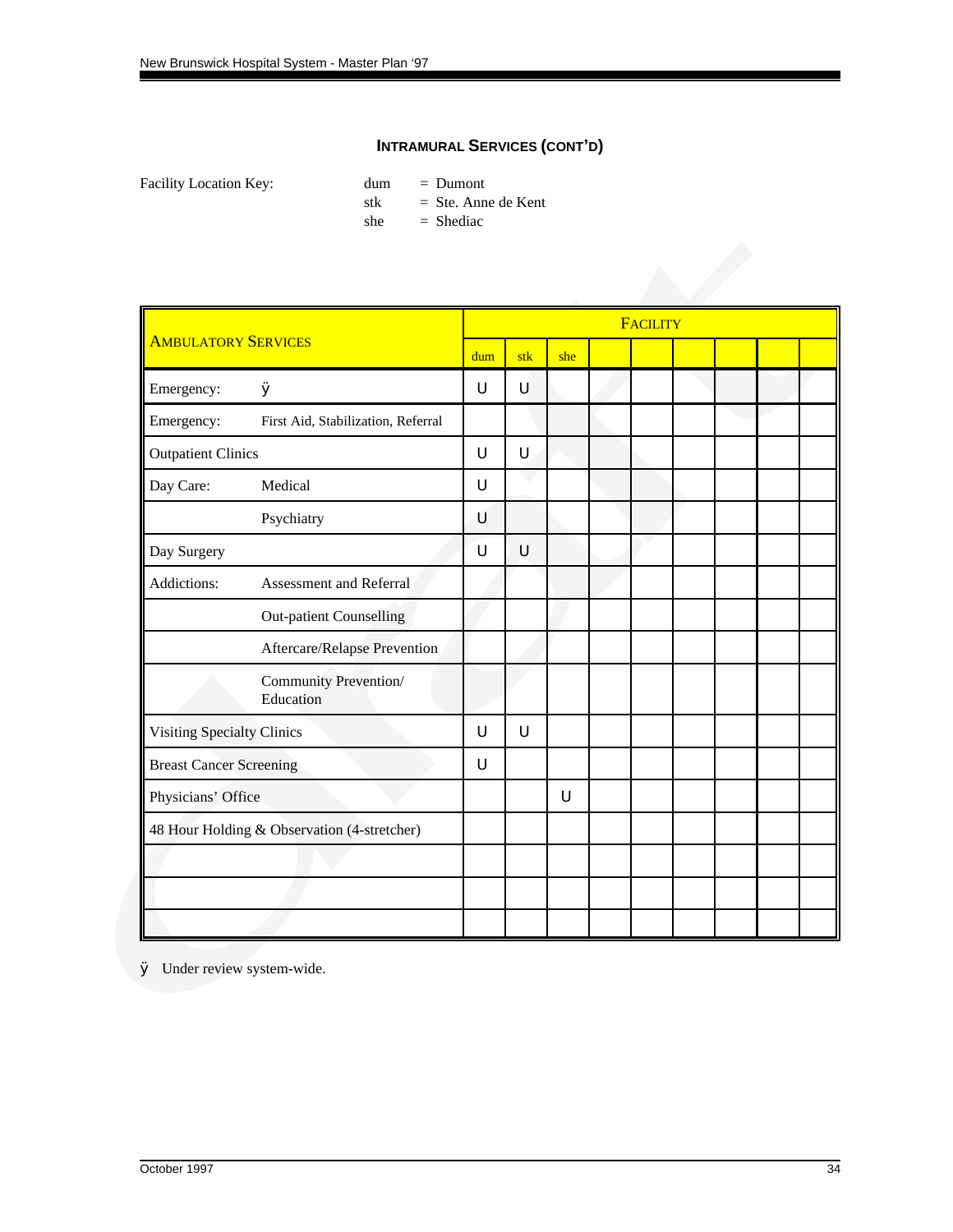#### **EXTRAMURAL SERVICES**

Facility Location Key: bbu = Blanche Bourgeois Unit

shu = Shediac Unit

ksu = Kent Sub-unit

|                                                          |                             | <b>SERVICE DELIVERY UNITS</b> |     |     |  |  |  |  |  |  |
|----------------------------------------------------------|-----------------------------|-------------------------------|-----|-----|--|--|--|--|--|--|
| <b>NB EXTRA-MURAL PROGRAM</b>                            |                             | bbu                           | shu | ksu |  |  |  |  |  |  |
| Acute Care:                                              | General Acute Care          | U                             | U   | U   |  |  |  |  |  |  |
|                                                          | Palliative                  | U                             | U   | U   |  |  |  |  |  |  |
|                                                          | Oxygen                      | U                             | U   | U   |  |  |  |  |  |  |
| Long-term Care:                                          | General Chronic Care        | U                             | U   | U   |  |  |  |  |  |  |
|                                                          | Oxygen                      | U                             | U   | U   |  |  |  |  |  |  |
| <b>Community Resource:</b>                               | Consultation                | U                             | U   | U   |  |  |  |  |  |  |
|                                                          | Education                   | U                             | U   | U   |  |  |  |  |  |  |
|                                                          | <b>Short-term Treatment</b> | U                             | U   | U   |  |  |  |  |  |  |
| Community Rehabilitation Physiotherapy<br>Resource Pool: |                             | U                             | U   | U   |  |  |  |  |  |  |
|                                                          | Occupational Therapy        | U                             | U   | U   |  |  |  |  |  |  |
|                                                          | Speech Lang. Pathology      | U                             | U   | U   |  |  |  |  |  |  |
| <b>Support Services to Education</b>                     |                             | U                             | U   | U   |  |  |  |  |  |  |
|                                                          |                             |                               |     |     |  |  |  |  |  |  |
|                                                          |                             |                               |     |     |  |  |  |  |  |  |
|                                                          |                             |                               |     |     |  |  |  |  |  |  |
|                                                          |                             |                               |     |     |  |  |  |  |  |  |
|                                                          |                             |                               |     |     |  |  |  |  |  |  |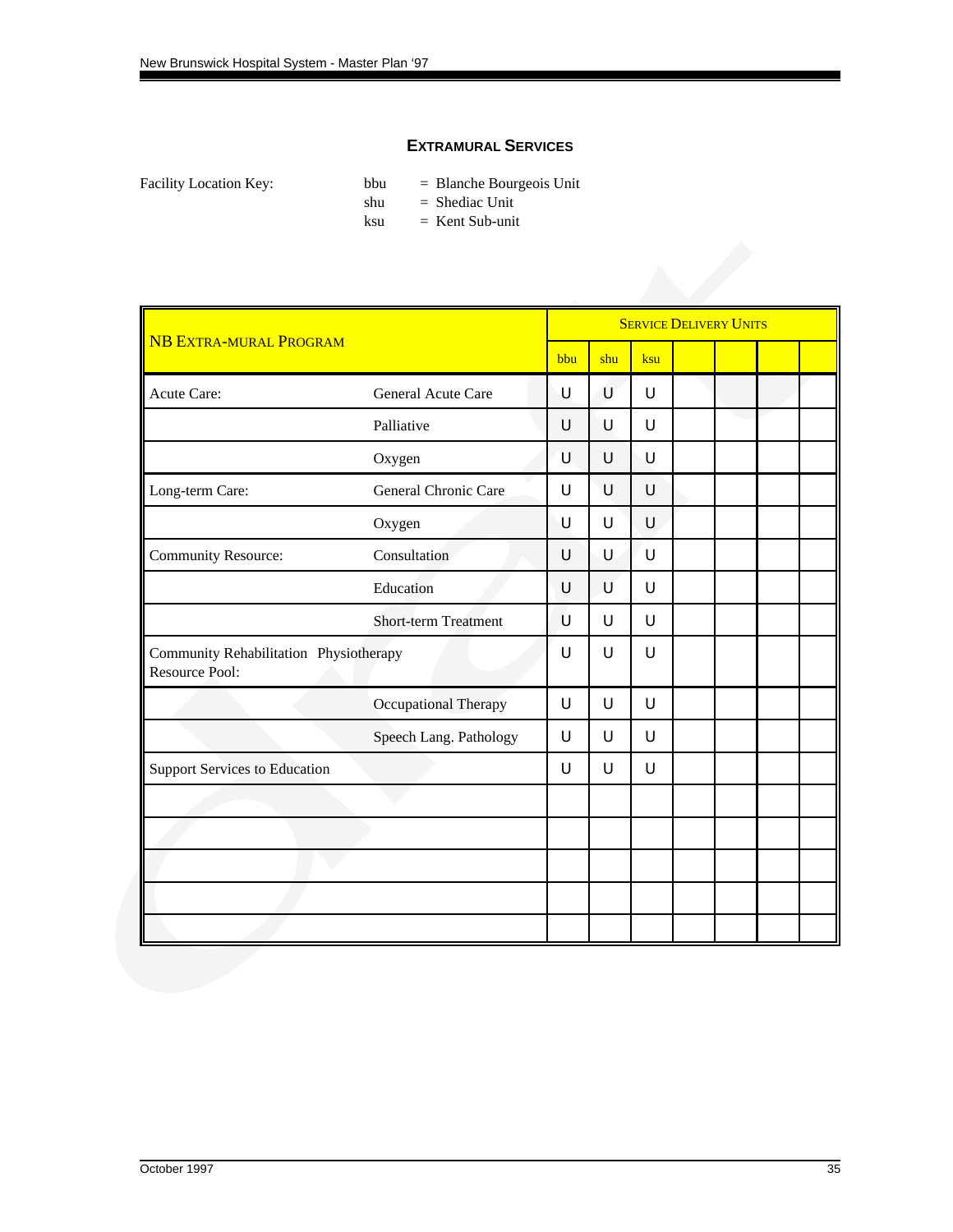## **REGION 2 HOSPITAL CORPORATION**

*Atlantic Health Sciences Corporation / Corporation des sciences de santé de l'Atlantique*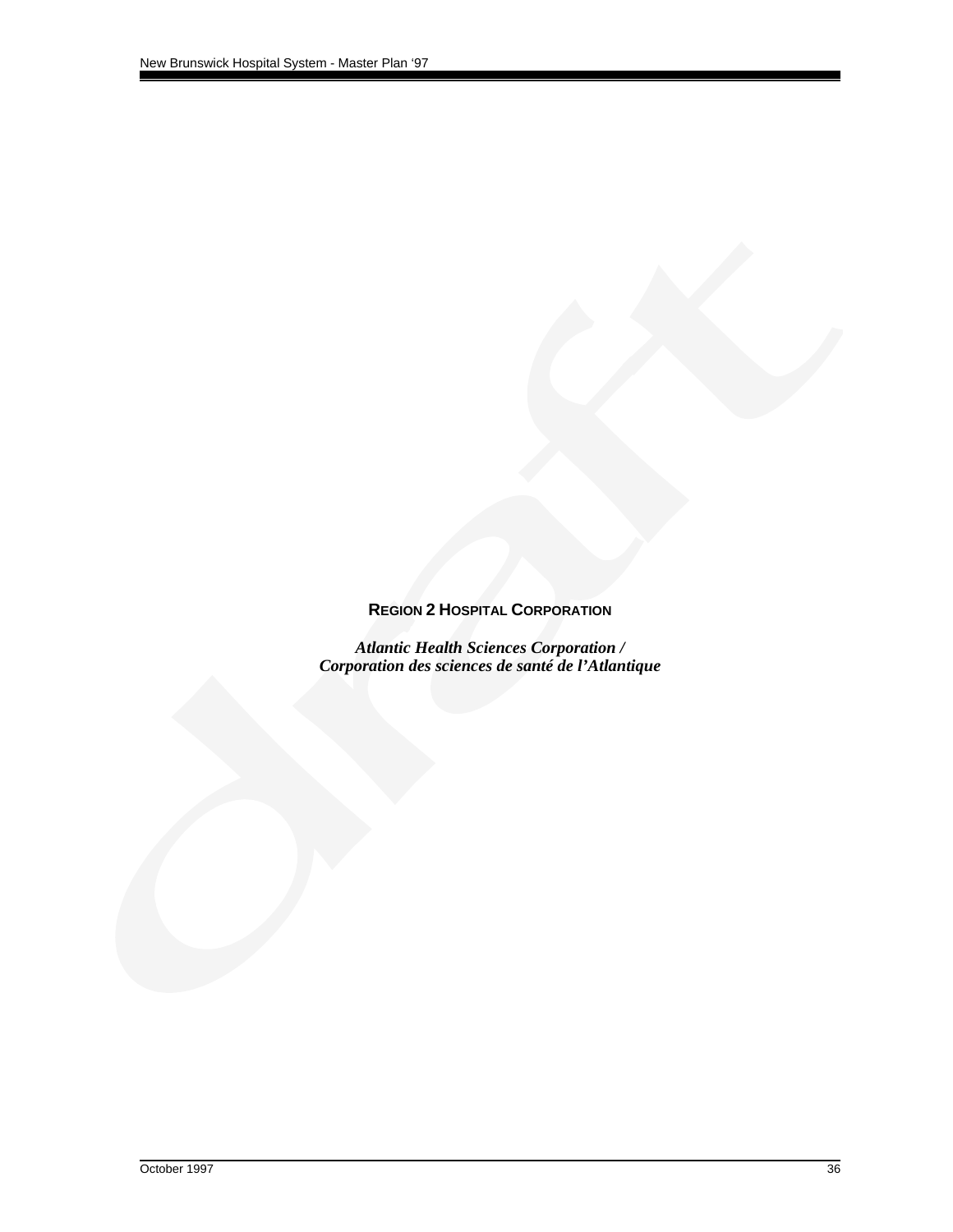| <b>MAXIMUM ALLOWABLE BEDS</b>        |
|--------------------------------------|
| <b>REGION 2 HOSPITAL CORPORATION</b> |

| <b>BED TYPE</b>             |                           | <b>MAXIMUM</b> |
|-----------------------------|---------------------------|----------------|
|                             |                           |                |
| <b>ACUTE</b>                | $- M & S$ , OBS, Paeds    | 671            |
|                             | - Short-term Psychiatry   | 39             |
| <b>SUB-TOTAL ACUTE</b>      |                           | 710            |
| <b>RESTORATIVE</b>          |                           | 156            |
| <b>ADDICTIONS</b>           | - Detoxification          | 20             |
|                             | - Short-term Treatment    | 30             |
|                             | - Long-term Residential   | 40             |
| <b>SUB-TOTAL ADDICTIONS</b> |                           | 90             |
| <b>TOTAL NON-TERTIARY</b>   |                           | 956            |
|                             |                           |                |
| <b>TERTIARY BEDS</b>        | - Oncology                | 40             |
|                             | - Cardiac Surgery / SICU  | 26             |
|                             | - Neurosurgery / SICU     | 19             |
|                             | - Tertiary Psychiatry     | 50             |
|                             | - Tertiary Rehabilitation | $\theta$       |
| <b>TOTAL TERTIARY</b>       |                           | 135            |
|                             |                           |                |
| <b>GRAND TOTAL</b>          |                           | 1,091          |

| 1995/96 Service Population (Health Region 2) | 194,392 |
|----------------------------------------------|---------|
|                                              |         |

NOTE: Restorative care includes what were termed "Extended Care" and "Rehabilitation" in *Master Plan '92*.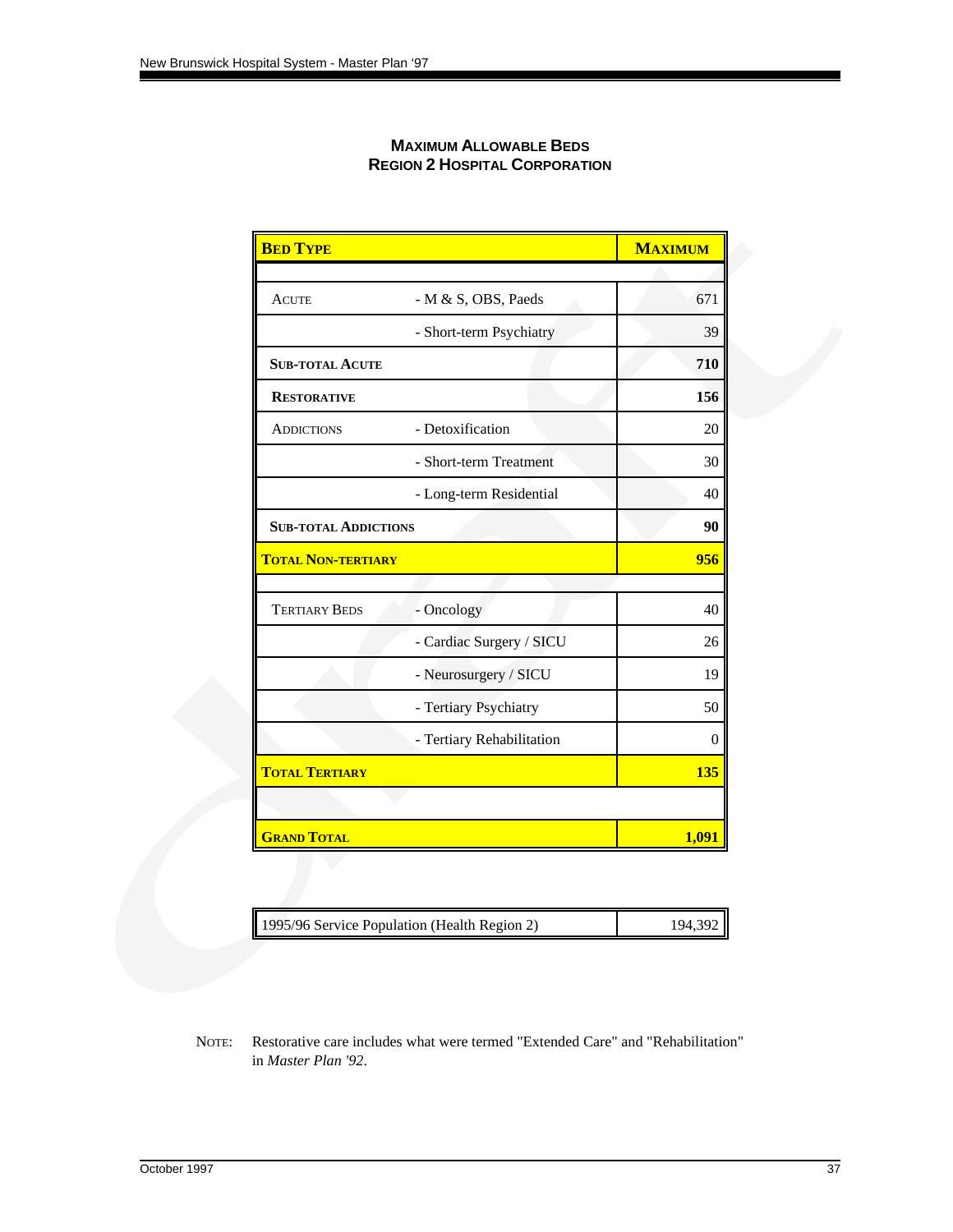#### **INTRAMURAL SERVICES**

| Facility Location Key: |  |
|------------------------|--|
|------------------------|--|

| Facility Location Key: | mvl        | $=$ Millidgeville     | grm | $=$ Grand Manan |
|------------------------|------------|-----------------------|-----|-----------------|
|                        | <b>S10</b> | $=$ St. Joseph's (SJ) | cam | $=$ Campobello  |
|                        | <b>SSX</b> | $=$ Sussex            | dri | $=$ Deer Island |
|                        | sst        | $=$ St. Stephen       | sba | $=$ South Bay   |
|                        | bhb        | $=$ Black's Harbour   |     |                 |

| grm | $=$ Grand Manan |
|-----|-----------------|
| cam | $=$ Campobello  |
| dri | $=$ Deer Island |
| sba | $=$ South Bay   |

|                                   |     |     |            |     | <b>FACILITY</b> |     |     |     |     |
|-----------------------------------|-----|-----|------------|-----|-----------------|-----|-----|-----|-----|
| <b>PRIMARY SERVICES</b>           | mvl | sjo | <b>SSX</b> | sst | bhb             | grm | cam | dri | sba |
| <b>GP</b> Medicine                | U   |     | U          | U   | U               | U   | U   | U   |     |
| <b>G</b> P Paediatrics            | U   |     | U          | U   |                 | U   |     |     |     |
| Low-Risk, Non-Surgical Obstetrics | U   |     | U          | U   |                 |     |     |     |     |
| <b>Restorative Care</b>           | U   | Ù   | U          | U   |                 | U   |     |     | U   |
| Nursing                           | U   | U   | U          | U   | U               | U   |     |     | U   |
| ECG                               | U   | U   | U          | U   | U               | U   | U   | U   | U   |
| Respiratory Therapy               | U   | U   | U          | U   |                 |     |     |     |     |
| Occupational Therapy              | U   | U   | U          | U   |                 |     |     |     | U   |
| Physiotherapy                     | U   | U   | U          | U   | U               | U   |     |     | U   |
| <b>Pharmacy Services</b>          | U   | U   | U          | U   | U               | U   |     |     | U   |
| <b>Clinical Nutrition</b>         | U   | U   | U          | U   | U               | U   |     |     | U   |
|                                   |     |     |            |     |                 |     |     |     |     |
|                                   |     |     |            |     |                 |     |     |     |     |
|                                   |     |     |            |     |                 |     |     |     |     |
|                                   |     |     |            |     |                 |     |     |     |     |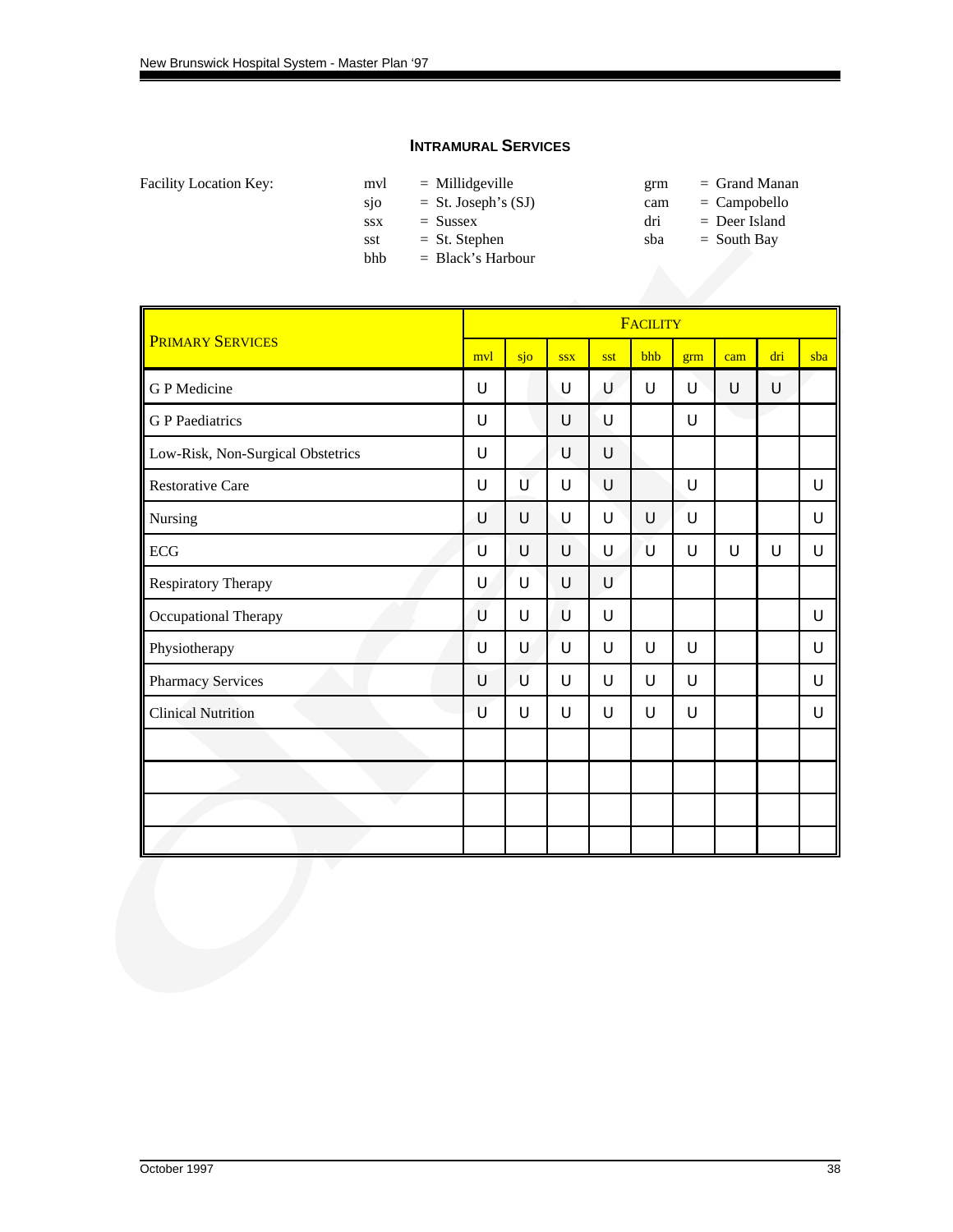|  | Facility Location Key: |  |
|--|------------------------|--|
|--|------------------------|--|

| myl        | $=$ Millidgeville     |  |
|------------|-----------------------|--|
| sjo        | $=$ St. Joseph's (SJ) |  |
| <b>SSX</b> | $=$ Sussex            |  |
| sst        | $=$ St. Stephen       |  |
|            |                       |  |

bhb = Black's Harbour

- $\text{gram}$  = Grand Manan cam = Campobello
- $dri$  = Deer Island
- $sba = South Bay$

|                                          | FACILITY |        |            |        |     |     |     |     |       |  |
|------------------------------------------|----------|--------|------------|--------|-----|-----|-----|-----|-------|--|
| <b>SECONDARY SERVICES</b>                |          | sjo    | <b>SSX</b> | sst    | bhb | grm | cam | dri | sba   |  |
| General Internal Medicine                | U        |        | U          | Ù      |     |     |     |     |       |  |
| <b>General Surgery</b>                   | U        | $\cup$ | U          | U      |     |     |     |     |       |  |
| <b>GP</b> Anaesthesia                    |          | U      | U          | $\cup$ |     |     |     |     |       |  |
| Specialty Anaesthesia                    | $\cup$   | Ù      |            |        |     |     |     |     |       |  |
| Psychiatry                               | Ù        |        |            |        |     |     |     |     | U     |  |
| Orthopaedics                             | $\cup$   |        |            |        |     |     |     |     |       |  |
| Otolaryngology                           | U        |        |            |        |     |     |     |     |       |  |
| <b>Specialty Paediatrics</b>             | U        |        |            |        |     |     |     |     |       |  |
| Specialty Obstetrics and Gynaecology     | $\cup$   |        |            |        |     |     |     |     |       |  |
| Respirology                              | U        |        |            |        |     |     |     |     |       |  |
| <b>Medical Oncology</b>                  | U        |        |            |        |     |     |     |     |       |  |
| Gastroenterology                         | $\cup$   |        |            |        |     |     |     |     |       |  |
| Ophthalmology                            | $\cup$   | $\cup$ |            |        |     |     |     |     |       |  |
| Urology                                  | U        |        |            |        |     |     |     |     |       |  |
| <b>Concentrated Care</b>                 |          |        |            | $\cup$ |     |     |     |     |       |  |
| Addictions - Detoxification              |          |        |            |        |     |     |     |     | U     |  |
| <b>Addictions - Short-term Treatment</b> |          |        |            |        |     |     |     |     | U     |  |
| Addictions - Long-term Residential       |          |        |            |        |     |     |     |     | $U^1$ |  |
|                                          |          |        |            |        |     |     |     |     |       |  |
|                                          |          |        |            |        |     |     |     |     |       |  |
|                                          |          |        |            |        |     |     |     |     |       |  |

<sup>1</sup>Lonewater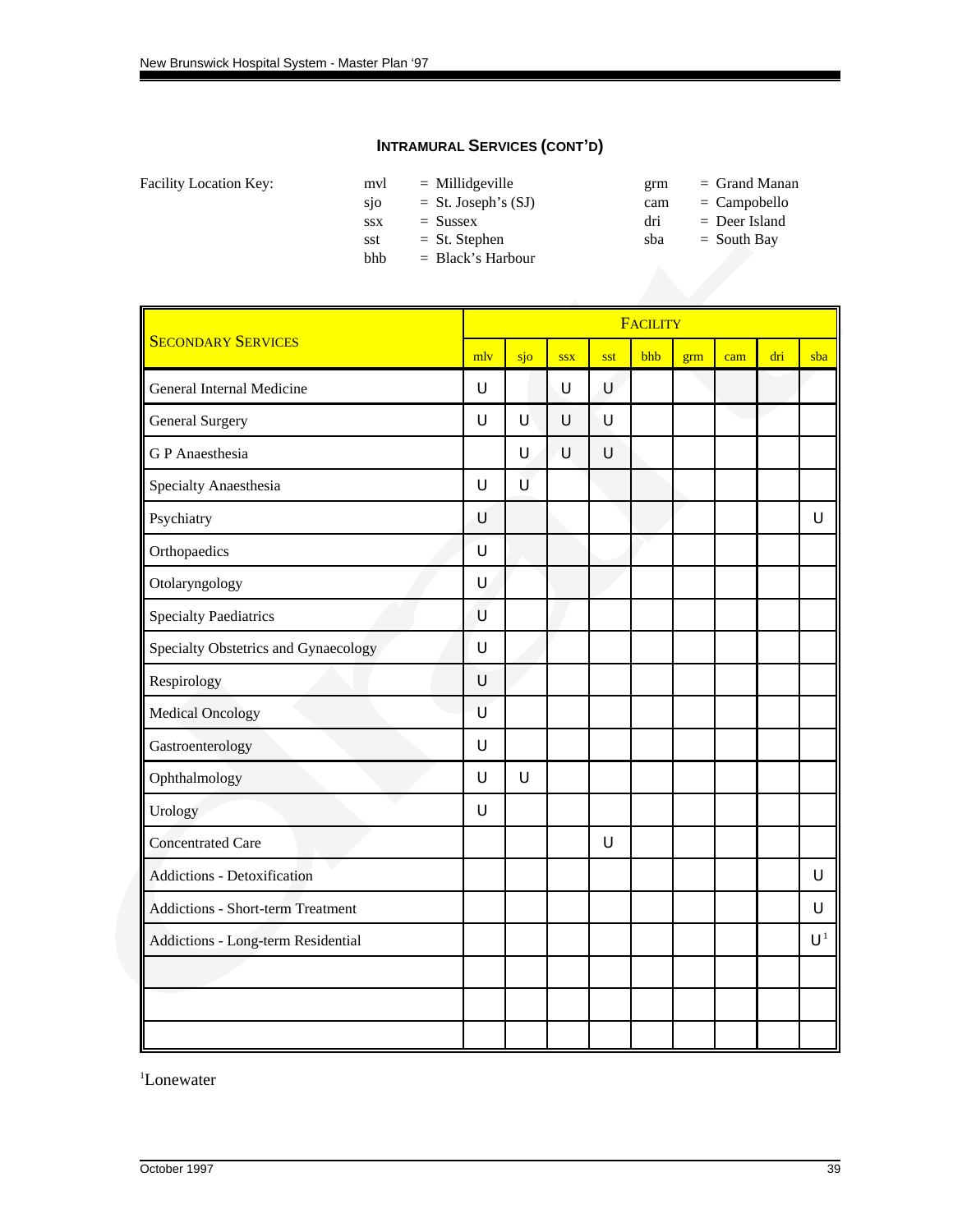|  | Facility Location Key: |  |
|--|------------------------|--|
|--|------------------------|--|

| myl        | $=$ Millidgeville     | grm | $=$ Grand Manan |
|------------|-----------------------|-----|-----------------|
| <b>S10</b> | $=$ St. Joseph's (SJ) | cam | $=$ Campobello  |

bhb = Black's Harbour

- 
- $ssx = Sussex$  dri = Deer Island
- $sst = St. Stephen$  sba = South Bay

|                                | <b>FACILITY</b> |        |            |        |     |     |     |     |     |
|--------------------------------|-----------------|--------|------------|--------|-----|-----|-----|-----|-----|
| <b>SECONDARY SERVICES - 2</b>  | mvl             | sjo    | <b>SSX</b> | sst    | bhb | grm | cam | dri | sba |
| <b>EEG</b>                     | U               |        |            |        |     |     |     |     |     |
| Audiology                      | U               |        | $\cup$     |        |     |     |     |     |     |
| Speech Language Pathology      | $\cup$          | $\cup$ | U          | $\cup$ |     |     |     |     | U   |
| Psychology                     | $\cup$          |        |            |        |     |     |     |     | U   |
| Social Work                    | U               | $\cup$ | U          | $\cup$ |     |     |     |     | U   |
| <b>Clinical Engineering</b>    | $\cup$          |        |            |        |     |     |     |     |     |
| Recreational Therapy           | $\cup$          | $\cup$ |            |        |     |     |     |     | U   |
| Cardiac Intensive Care         | U               |        |            |        |     |     |     |     |     |
| <b>Surgical Intensive Care</b> | $\cup$          |        |            |        |     |     |     |     |     |
| Plastic Surgery                | U               |        |            |        |     |     |     |     |     |
| Neurology                      | U               |        |            |        |     |     |     |     |     |
| Haematology                    | $\cup$          |        |            |        |     |     |     |     |     |
| Physiatry                      | $\cup$          |        |            |        |     |     |     |     |     |
| Thoracic and Vascular Surgery  | $\cup$          |        |            |        |     |     |     |     |     |
| Dermatology                    | $\cup$          |        |            |        |     |     |     |     |     |
| Rheumatology                   | $\mathsf U$     |        |            |        |     |     |     |     |     |
| Geriatrics                     |                 | U      |            |        |     |     |     |     |     |
| <b>Specialty Cardiology</b>    | U               |        |            |        |     |     |     |     |     |
| Endocrinology                  | U               |        |            |        |     |     |     |     |     |
| <b>EMG</b>                     | $\cup$          |        |            |        |     |     |     |     |     |
| Lithotripsy                    |                 | $\cup$ |            |        |     |     |     |     |     |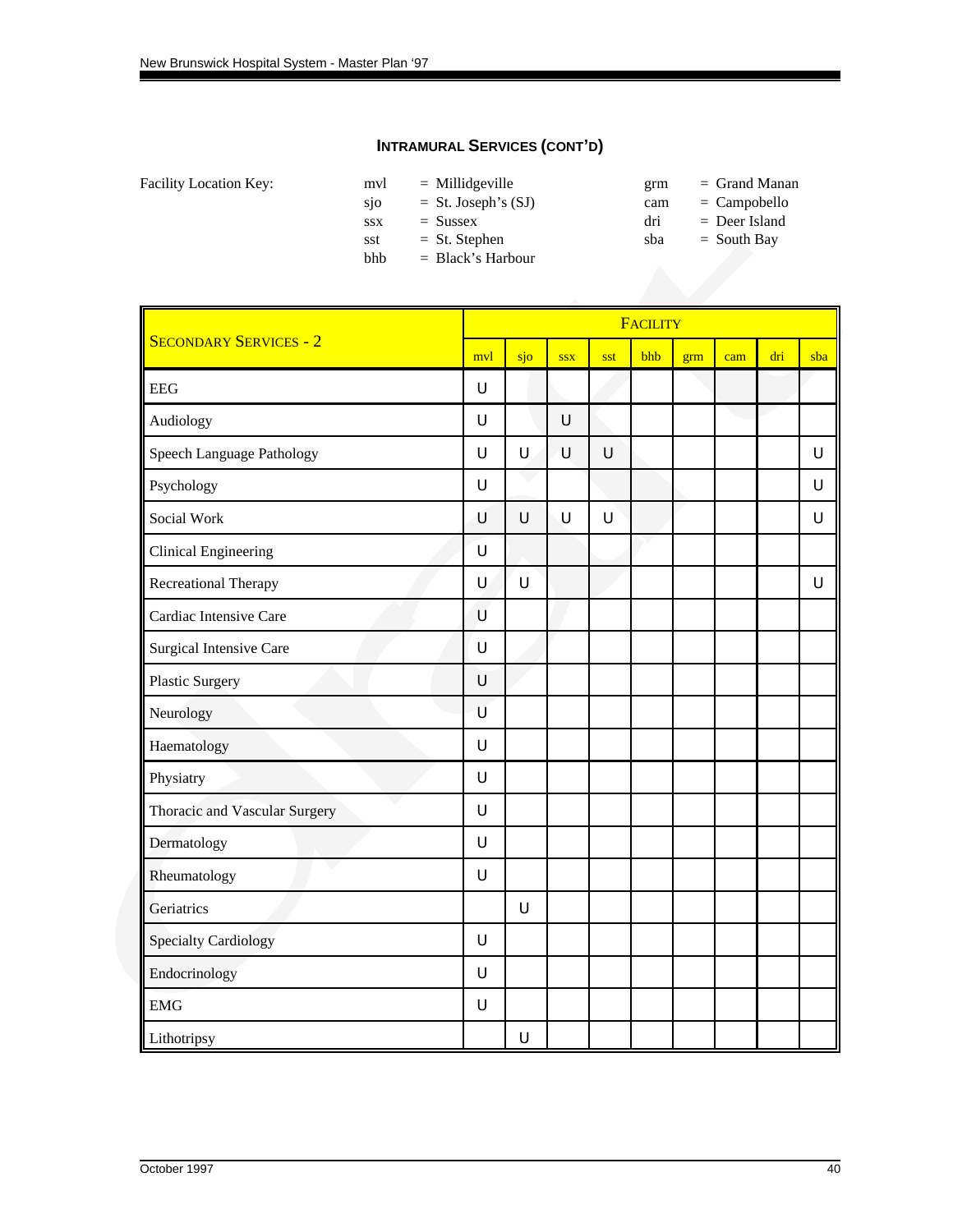|  | Facility Location Key: |  |
|--|------------------------|--|
|--|------------------------|--|

| myl        | $=$ Millidgeville     |  |
|------------|-----------------------|--|
| sjo        | $=$ St. Joseph's (SJ) |  |
| <b>SSX</b> | $=$ Sussex            |  |
| sst        | $=$ St. Stephen       |  |
| bhb        | $=$ Black's Harbour   |  |

- $\text{gram}$  = Grand Manan
- cam = Campobello
- $dri$  = Deer Island
- $sba = South Bay$

|                            |                              |        | FACILITY |            |     |     |     |        |        |     |
|----------------------------|------------------------------|--------|----------|------------|-----|-----|-----|--------|--------|-----|
| <b>LABORATORY SERVICES</b> |                              | mvl    | sjo      | <b>SSX</b> | sst | bhb | grm | cam    | dri    | sba |
|                            | Primary: Specimen Collection | U      | U        | U          | U   | U   | U   | $\cup$ | $\cup$ | U   |
|                            | <b>Clinical Chemistry</b>    | U      | U        | U          | U   |     |     |        |        |     |
|                            | Haematology                  | U      | U        | U          | U   |     |     |        |        |     |
| Secondary:                 | <b>Transfusion Services</b>  | U      |          | U          | U   |     |     |        |        |     |
|                            | <b>Surgical Pathology</b>    | U      |          |            |     |     |     |        |        |     |
|                            | Autopsy Pathology            | $\cup$ |          |            |     |     |     |        |        |     |
|                            | Cytopathology                | U      |          |            |     |     |     |        |        |     |
|                            | Cytogenetics                 | Ø      |          |            |     |     |     |        |        |     |
|                            | Microbiology                 | U      |          |            |     |     |     |        |        |     |
|                            |                              |        |          |            |     |     |     |        |        |     |
|                            |                              |        |          |            |     |     |     |        |        |     |
|                            |                              |        |          |            |     |     |     |        |        |     |
|                            |                              |        |          |            |     |     |     |        |        |     |
|                            |                              |        |          |            |     |     |     |        |        |     |
|                            |                              |        |          |            |     |     |     |        |        |     |

Ø Under review.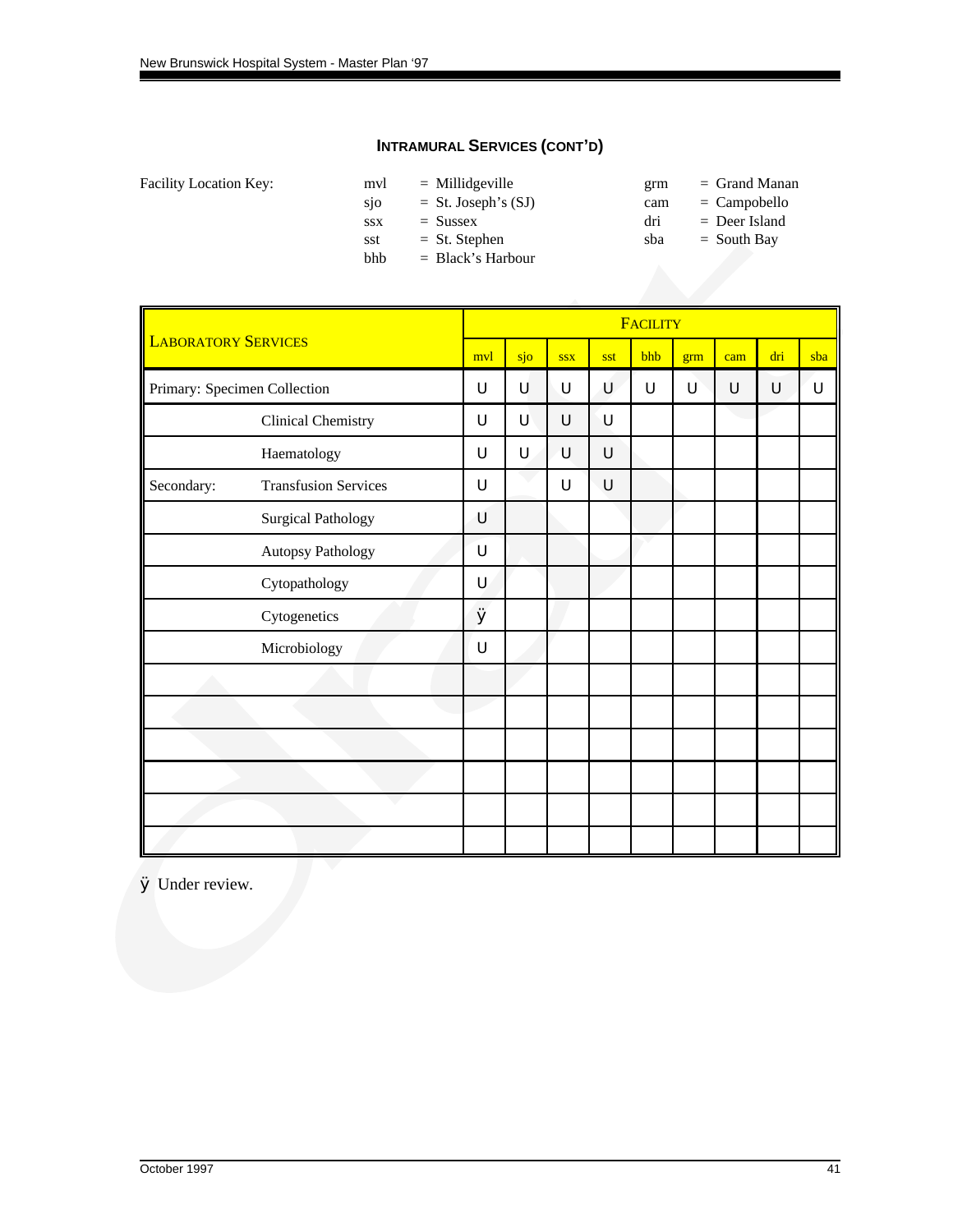|  | Facility Location Key: |  |
|--|------------------------|--|
|--|------------------------|--|

| mvl        | $=$ Millidgeville     |  |
|------------|-----------------------|--|
| sjo        | $=$ St. Joseph's (SJ) |  |
| <b>SSX</b> | $=$ Sussex            |  |
| sst        | $=$ St. Stephen       |  |
| bhb        | $=$ Black's Harbour   |  |

 $\text{gram}$  = Grand Manan

cam = Campobello  $dri$  = Deer Island

 $sba = South Bay$ 

|                         |                                          | <b>FACILITY</b> |        |            |     |     |     |     |     |     |
|-------------------------|------------------------------------------|-----------------|--------|------------|-----|-----|-----|-----|-----|-----|
| <b>IMAGING SERVICES</b> |                                          | mvl             | sjo    | <b>SSX</b> | sst | bhb | grm | cam | dri | sba |
|                         | Primary: General Radiography             | U               | U      | U          | U   | U   | U   |     |     |     |
| Secondary:              | Diagnostic Ultrasound<br>- Abdominal     | U               |        | U          | U   |     |     |     |     |     |
|                         | - Cardiac                                | U               |        |            |     |     |     |     |     |     |
|                         | - Ophthalmological                       | $\cup$          |        |            |     |     |     |     |     |     |
|                         | - Neurological                           | U               |        |            |     |     |     |     |     |     |
|                         | <b>Gastrointestinal Radiology</b>        | $\cup$          | U      | U          | U   |     |     |     |     |     |
|                         | Mammography                              | U               | $\cup$ | U          | U   |     |     |     |     |     |
|                         | Diagnostic Nuclear Medicine (in<br>vivo) | ้บ              |        |            |     |     |     |     |     |     |
|                         | Nuclear Cardiology                       | $\cup$          |        |            |     |     |     |     |     |     |
|                         | CT Scanning                              | $\mathsf U$     |        |            |     |     |     |     |     |     |
|                         | <b>MRI</b>                               | U               |        |            |     |     |     |     |     |     |
|                         |                                          |                 |        |            |     |     |     |     |     |     |
|                         |                                          |                 |        |            |     |     |     |     |     |     |
|                         |                                          |                 |        |            |     |     |     |     |     |     |
|                         |                                          |                 |        |            |     |     |     |     |     |     |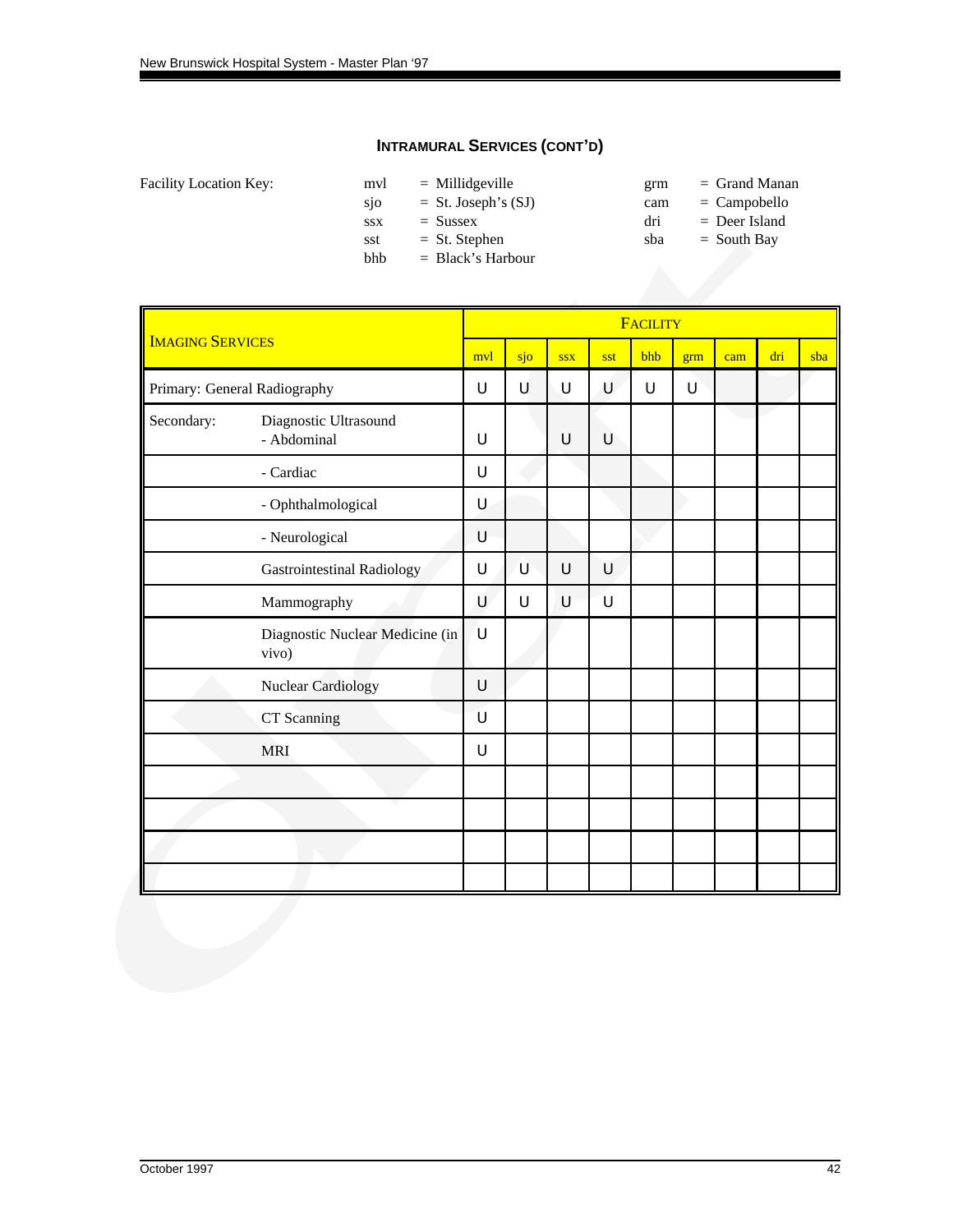| <b>Facility Location Key:</b> | myl        | $=$ Millidgeville    |
|-------------------------------|------------|----------------------|
|                               | <b>S10</b> | $=$ St. Joseph's (3) |
|                               | <b>SSX</b> | $=$ Sussex           |

- 
- bhb = Black's Harbour
- $\text{gram}$  = Grand Manan SJ) cam = Campobello
	- $dri$  = Deer Island
- sst = St. Stephen sba = South Bay

|                                     | FACILITY |     |            |     |     |     |     |     |     |
|-------------------------------------|----------|-----|------------|-----|-----|-----|-----|-----|-----|
| <b>TERTIARY SERVICES</b>            | mvl      | sjo | <b>SSX</b> | sst | bhb | grm | cam | dri | sba |
| Cardiac Surgery                     | U        |     |            |     |     |     |     |     |     |
| Neurosurgery / Neuro Intensive Care | $\cup$   |     |            |     |     |     |     |     |     |
| Oncology                            | U        |     |            |     |     |     |     |     |     |
| Renal Dialysis                      | U        |     |            |     |     |     |     |     |     |
| Neonatal Intensive Care             | U        |     |            |     |     |     |     |     |     |
| Tertiary Rehabilitation             | U        |     |            |     |     |     |     |     |     |
| Long-term Psychiatric Care          |          |     |            |     |     |     |     |     | U   |
|                                     |          |     |            |     |     |     |     |     |     |
|                                     |          |     |            |     |     |     |     |     |     |
|                                     |          |     |            |     |     |     |     |     |     |
|                                     |          |     |            |     |     |     |     |     |     |
|                                     |          |     |            |     |     |     |     |     |     |
|                                     |          |     |            |     |     |     |     |     |     |
|                                     |          |     |            |     |     |     |     |     |     |
|                                     |          |     |            |     |     |     |     |     |     |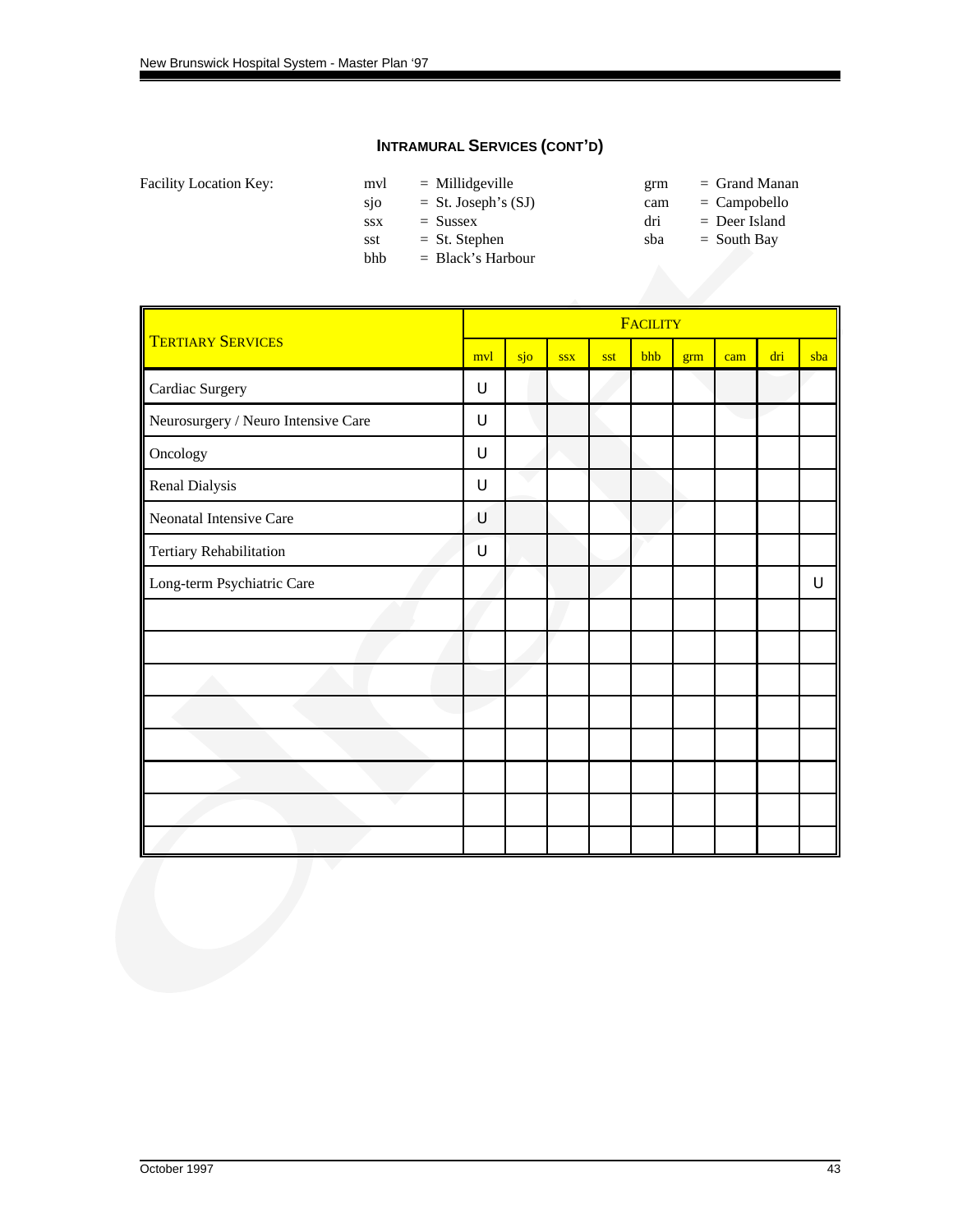| Facility Location Key: |  |  |
|------------------------|--|--|
|------------------------|--|--|

| mvl        | $=$ Millidgeville     |  |
|------------|-----------------------|--|
| sjo        | $=$ St. Joseph's (SJ) |  |
| <b>SSX</b> | $=$ Sussex            |  |
| sst        | $=$ St. Stephen       |  |
| bhb        | $=$ Black's Harbour   |  |

 $\text{gram}$  = Grand Manan

cam = Campobello

 $dri = Deer Island$  $sba = South Bay$ 

|                                |                                             | <b>FACILITY</b> |     |            |     |     |     |     |     |     |  |
|--------------------------------|---------------------------------------------|-----------------|-----|------------|-----|-----|-----|-----|-----|-----|--|
| <b>AMBULATORY SERVICES</b>     |                                             | mvl             | sjo | <b>SSX</b> | sst | bhb | grm | cam | dri | sba |  |
| Emergency:                     | Ø                                           | U               | U   | U          | Ù   |     |     |     |     |     |  |
| Emergency:                     | First Aid, Stabilization, Referral          |                 |     |            |     | U   |     |     |     |     |  |
| <b>Outpatient Clinics</b>      |                                             | U               | U   | U          | U   |     |     |     |     |     |  |
| Day Care:                      | Medical                                     | U               | Ù   | U          | U   |     |     |     |     |     |  |
|                                | Psychiatry                                  |                 |     |            |     |     |     |     |     |     |  |
| Day Surgery                    |                                             | U               | U   | U          | U   |     |     |     |     |     |  |
| Addictions:                    | Assessment and Referral                     |                 |     |            |     |     |     |     |     | U   |  |
|                                | <b>Out-patient Counselling</b>              |                 |     |            |     |     |     |     |     | U   |  |
|                                | Aftercare/Relapse Prevention                |                 |     |            |     |     |     |     |     | U   |  |
|                                | Community Prevention/<br>Education          |                 |     |            |     |     |     |     |     | U   |  |
| Visiting Specialty Clinics     |                                             | U               | U   | U          | U   |     |     |     |     |     |  |
| <b>Breast Cancer Screening</b> |                                             |                 | U   | U          | U   |     |     |     |     |     |  |
| Physicians' Office             |                                             |                 |     |            |     |     |     | U   | U   |     |  |
|                                | 48 Hour Holding & Observation (4-stretcher) |                 |     |            |     | U   |     |     |     |     |  |
|                                |                                             |                 |     |            |     |     |     |     |     |     |  |
|                                |                                             |                 |     |            |     |     |     |     |     |     |  |
|                                |                                             |                 |     |            |     |     |     |     |     |     |  |
|                                |                                             |                 |     |            |     |     |     |     |     |     |  |

Ø Under review system-wide.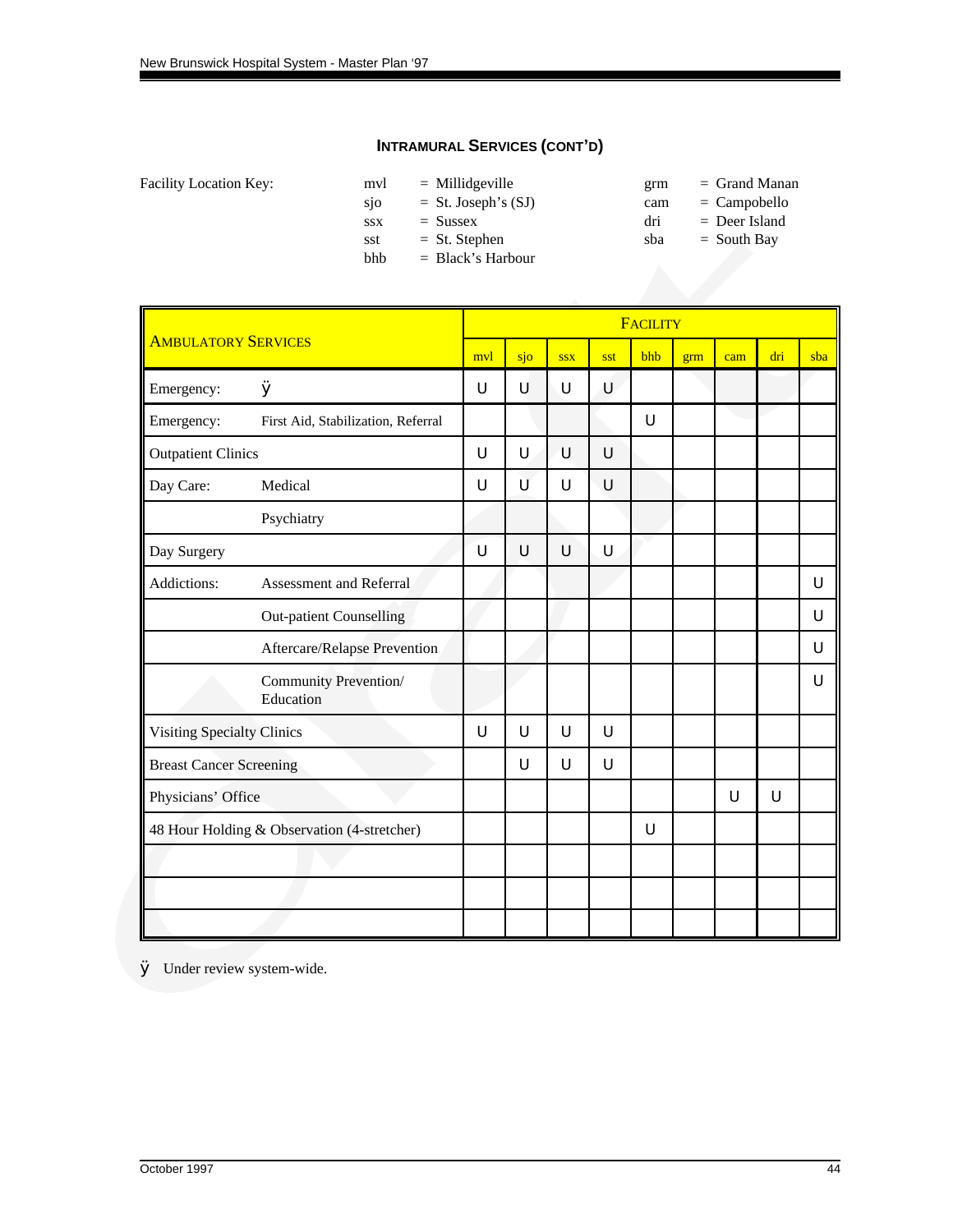#### **EXTRAMURAL SERVICES**

Facility Location Key: ssx = Sussex Unit

- 
- kva = Kennebecasis Valley Unit
- stj = Saint John Unit
- sst  $=$  St. Stephen Unit
- ech = Eastern Charlotte Office, St. Stephen Unit
- grm = Grand Manan Office. St. Stephen Unit
- cam = Campobello Office, St. Stephen Unit

| <b>NB EXTRA-MURAL PROGRAM</b>                                   |                             |            | <b>SERVICE DELIVERY UNITS</b> |     |        |     |     |     |  |  |  |
|-----------------------------------------------------------------|-----------------------------|------------|-------------------------------|-----|--------|-----|-----|-----|--|--|--|
|                                                                 |                             | <b>SSX</b> | kva                           | stj | sst    | ech | grm | cam |  |  |  |
| <b>Acute Care:</b>                                              | General Acute Care          | U          | ับ                            | U   | U      | U   | U   | U   |  |  |  |
|                                                                 | Palliative                  | U          | $\cup$                        | U   | $\cup$ | U   | U   | U   |  |  |  |
|                                                                 | Oxygen                      | U          | U                             | Ù   | U      | U   | U   | U   |  |  |  |
| Long-term Care:                                                 | General Chronic Care        | U          | U                             | U   | U      | U   | U   | U   |  |  |  |
|                                                                 | Oxygen                      | U          | U                             | U   | U      | U   | U   | U   |  |  |  |
| <b>Community Resource:</b>                                      | Consultation                | U          | U                             | U   | U      | U   | U   | U   |  |  |  |
|                                                                 | Education                   | U          | U                             | U   | U      | U   | U   | U   |  |  |  |
|                                                                 | <b>Short-term Treatment</b> | U          | U                             | U   | U      | U   | U   | U   |  |  |  |
| Community Rehabilitation Physiotherapy<br><b>Resource Pool:</b> |                             | U          | U                             | U   | U      | U   | U   | U   |  |  |  |
|                                                                 | Occupational Therapy        | U          | U                             | U   | U      | U   | U   | U   |  |  |  |
|                                                                 | Speech Lang. Pathology      | U          | U                             | U   | U      | U   | U   | U   |  |  |  |
| <b>Support Services to Education</b>                            |                             | U          | U                             | U   | U      | U   | U   | U   |  |  |  |
|                                                                 |                             |            |                               |     |        |     |     |     |  |  |  |
|                                                                 |                             |            |                               |     |        |     |     |     |  |  |  |
|                                                                 |                             |            |                               |     |        |     |     |     |  |  |  |
|                                                                 |                             |            |                               |     |        |     |     |     |  |  |  |
|                                                                 |                             |            |                               |     |        |     |     |     |  |  |  |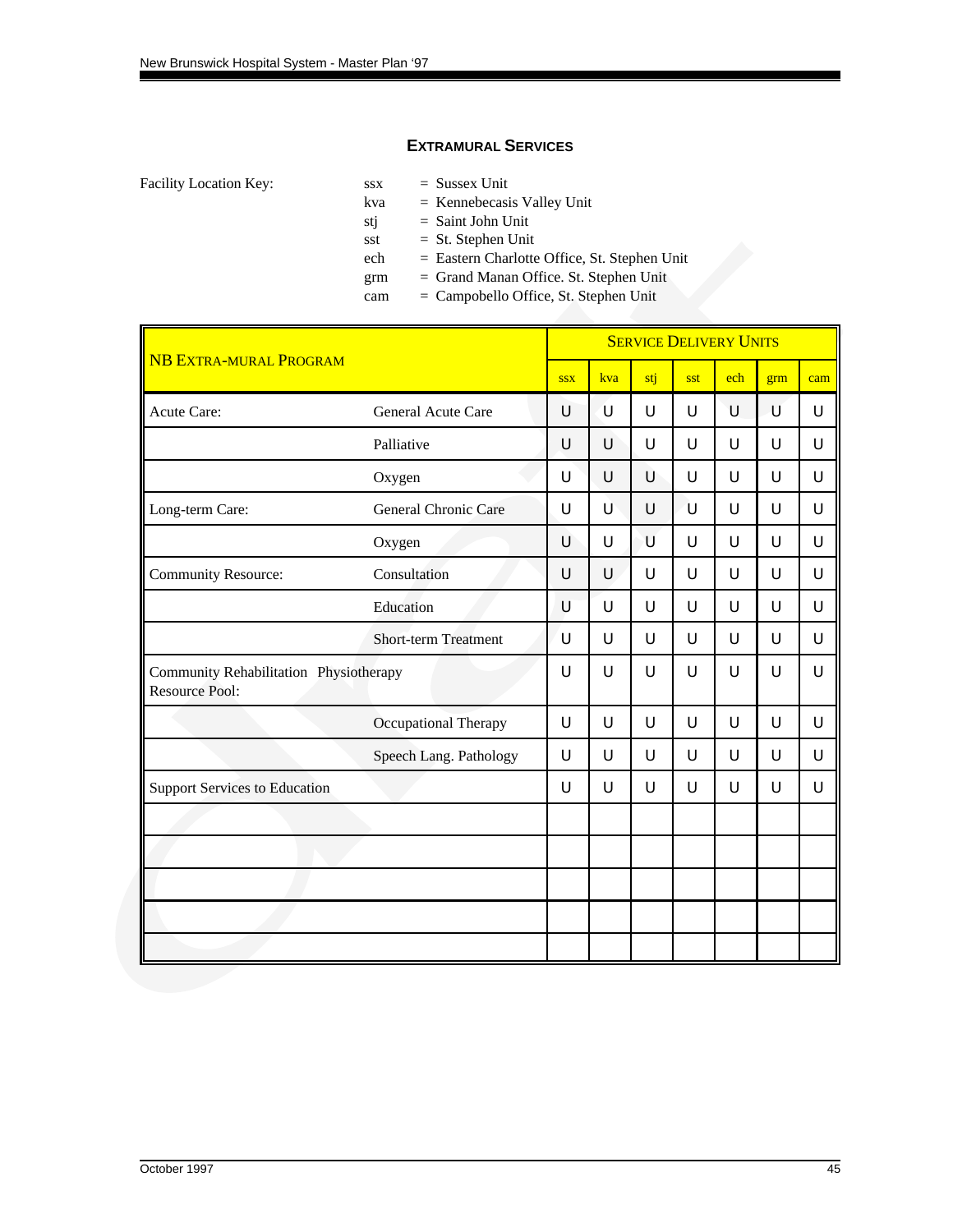## **REGION 3 HOSPITAL CORPORATION**

*Region 3 Hospital Corporation / Corporation hospitalière de la région 3*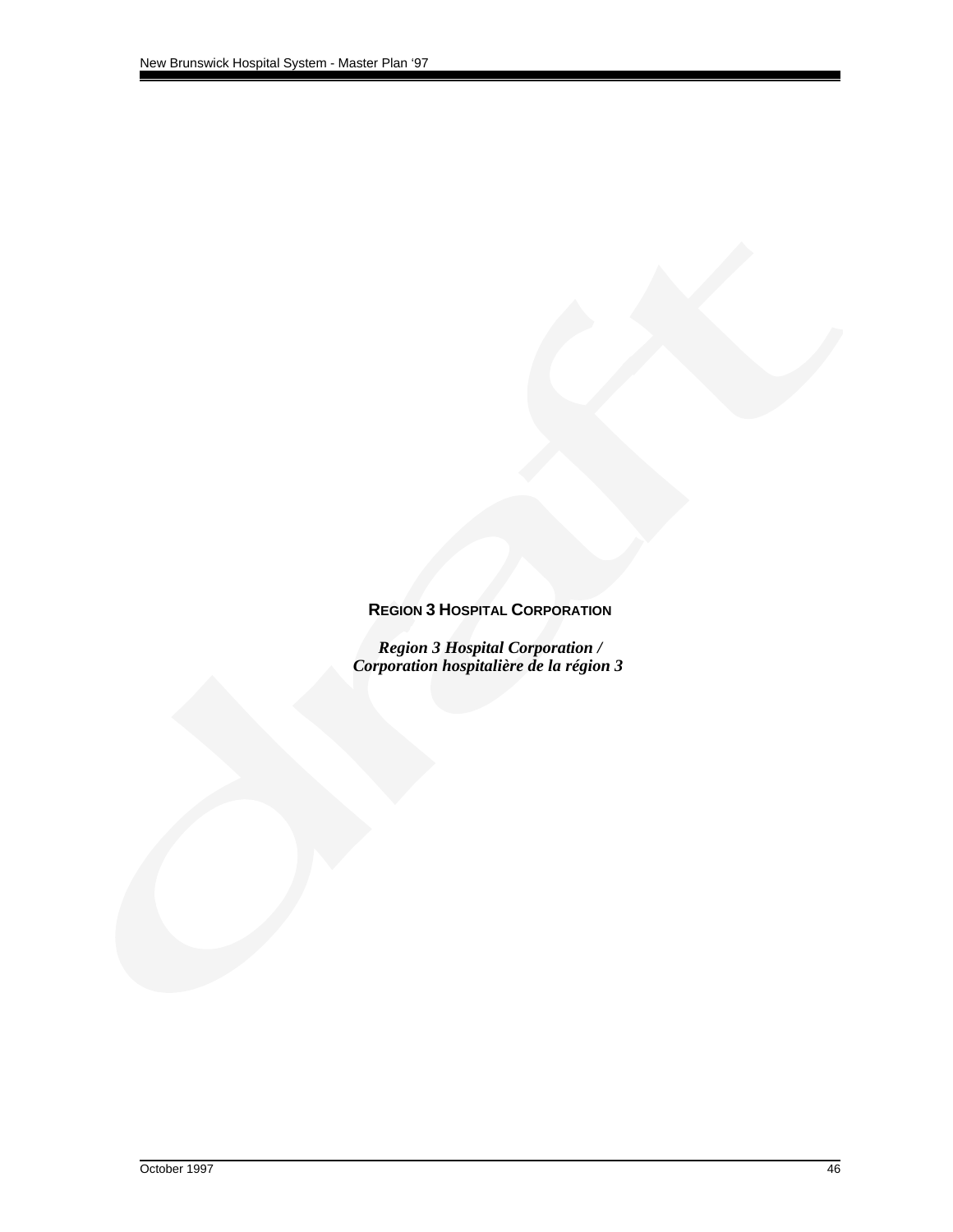| <b>MAXIMUM ALLOWABLE BEDS</b>        |
|--------------------------------------|
| <b>REGION 3 HOSPITAL CORPORATION</b> |

| <b>BED TYPE</b>             |                           | <b>MAXIMUM</b> |
|-----------------------------|---------------------------|----------------|
|                             |                           |                |
| <b>ACUTE</b>                | - M & S, OBS, Paeds       | 567            |
|                             | - Short-term Psychiatry   | 35             |
| <b>SUB-TOTAL ACUTE</b>      |                           | 602            |
| <b>RESTORATIVE</b>          |                           | 132            |
| <b>ADDICTIONS</b>           | - Detoxification          | 16             |
|                             | - Short-term Treatment    | $\theta$       |
|                             | - Long-term Residential   | $\theta$       |
| <b>SUB-TOTAL ADDICTIONS</b> |                           | 16             |
| <b>TOTAL NON-TERTIARY</b>   |                           | 750            |
|                             |                           |                |
| <b>TERTIARY BEDS</b>        | - Oncology                | $\overline{0}$ |
|                             | - Cardiac Surgery / SICU  | $\theta$       |
|                             | - Neurosurgery / SICU     | $\theta$       |
|                             | - Tertiary Psychiatry     | $\theta$       |
|                             | - Tertiary Rehabilitation | 20             |
| <b>TOTAL TERTIARY</b>       |                           | 20             |
|                             |                           |                |
| <b>GRAND TOTAL</b>          |                           | 770            |

| 1995/96 Service Population (Health Region 3) | 164.425 |
|----------------------------------------------|---------|
|----------------------------------------------|---------|

NOTE: Restorative care includes what were termed "Extended Care" and "Rehabilitation" in *Master Plan '92*.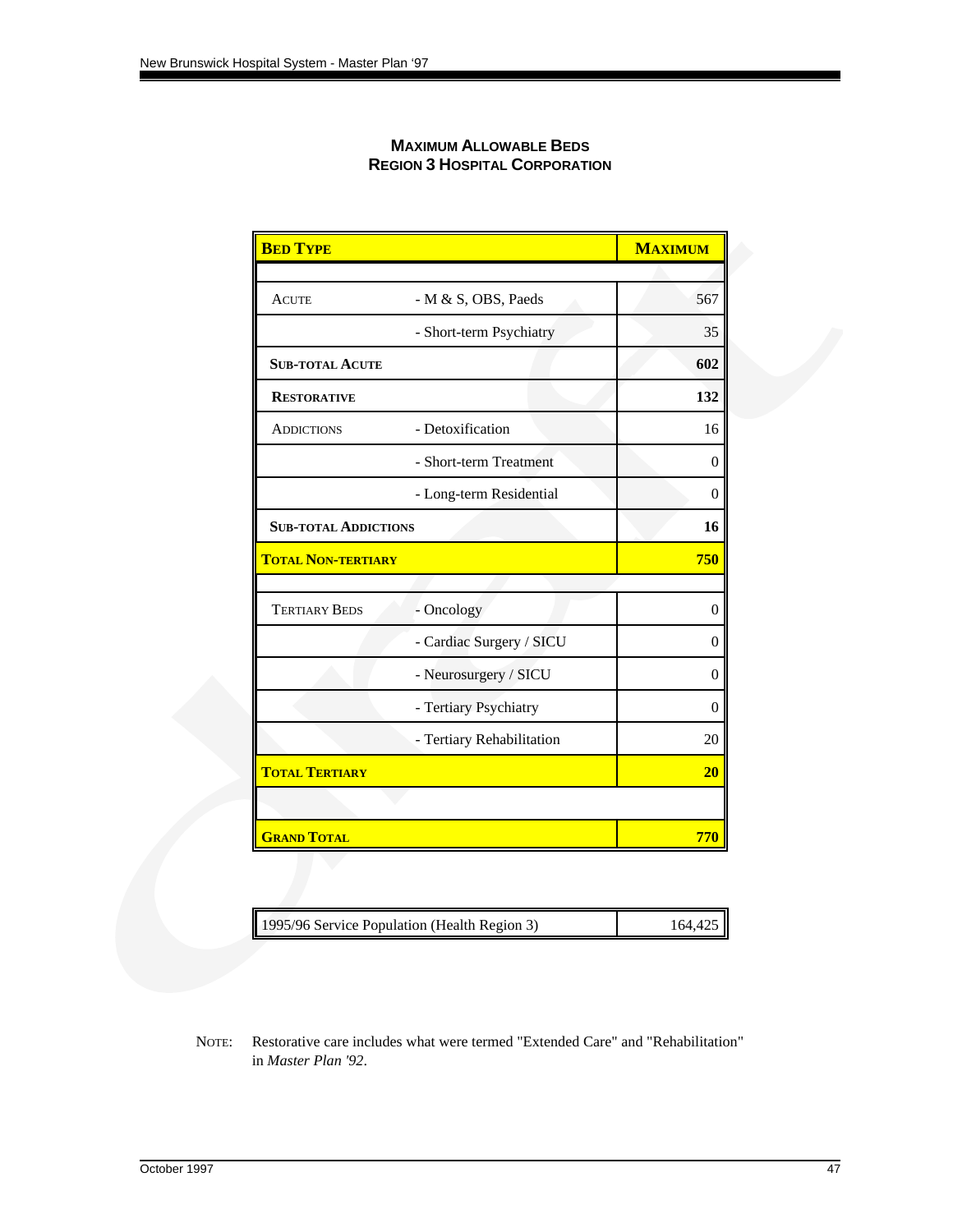#### **INTRAMURAL SERVICES**

| <b>Facility Location Kev:</b> | dec | $=$ Chalmers (F'ton) |  | $=$ Minto |
|-------------------------------|-----|----------------------|--|-----------|
|-------------------------------|-----|----------------------|--|-----------|

| dec | $=$ Chalmers (F'ton) | min | $=$ Minto |
|-----|----------------------|-----|-----------|
| oro | $=$ Oromocto         | bat | $=$ Bath  |

woo = Woodstock per = Perth-Andover

har = Harvey pla = Plaster Rock

mca = McAdam

- 
- 

|                                   | <b>FACILITY</b> |        |            |     |     |     |     |     |     |
|-----------------------------------|-----------------|--------|------------|-----|-----|-----|-----|-----|-----|
| <b>PRIMARY SERVICES</b>           | dec             | oro    | <b>WOO</b> | har | mca | min | bat | per | pla |
| G P Medicine                      | U               | U      | U          | U   | U   | U   | U   | U   | U   |
| <b>G</b> P Paediatrics            | U               | U      | U          |     |     |     | Ù   | U   | U   |
| Low-Risk, Non-Surgical Obstetrics | U               |        | U          |     |     |     |     | U   |     |
| <b>Restorative Care</b>           | U               | Ù      | U          |     |     |     | U   | U   | U   |
| Nursing                           | U               | U      | U          | U   | U   |     | U   | U   | U   |
| ECG                               | U               | U      | U          | U   | ้บ  | U   | U   | U   | U   |
| <b>Respiratory Therapy</b>        | U               | $\cup$ | U          |     |     |     | U   | U   |     |
| Occupational Therapy              | U               | U      | U          |     |     |     | U   | U   |     |
| Physiotherapy                     | U               | U      | U          | U   | U   | U   | U   | U   | U   |
| <b>Pharmacy Services</b>          | U               | U      | U          |     |     |     | U   | U   | U   |
| <b>Clinical Nutrition</b>         | U               | U      | U          | U   | U   | U   | U   | U   | U   |
|                                   |                 |        |            |     |     |     |     |     |     |
|                                   |                 |        |            |     |     |     |     |     |     |
|                                   |                 |        |            |     |     |     |     |     |     |
|                                   |                 |        |            |     |     |     |     |     |     |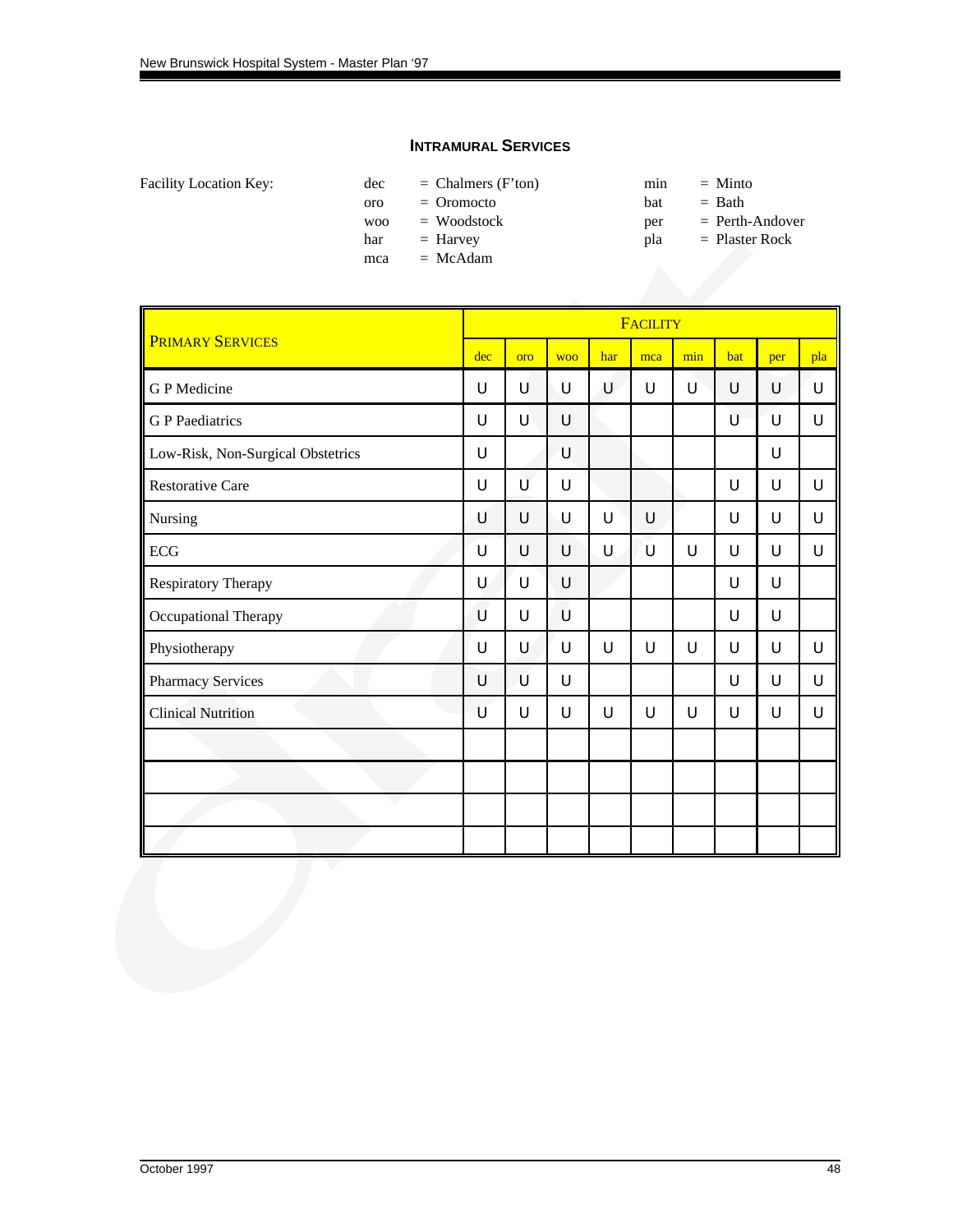Facility Location Key: cas = Stan Cassidy Centre for Rehabilitation (F'ton)

 $v$ hc = Victoria Health Centre (F'ton)

frj = Fredericton Junction

sta = Stanley doa = Doaktown<br>chi = Chipman boi = Boiestown  $chi = Chipman$  boi

|                                      |     | <b>FACILITY</b> |     |     |     |     |     |  |  |  |
|--------------------------------------|-----|-----------------|-----|-----|-----|-----|-----|--|--|--|
| <b>PRIMARY SERVICES</b>              | cas | vhc             | frj | sta | chi | doa | boi |  |  |  |
| G P Medicine                         |     | U               | U   | U   | U   | U   | U   |  |  |  |
| G P Paediatrics                      |     |                 |     |     |     |     |     |  |  |  |
| Low-Risk, Non-Surgical<br>0bstetrics |     |                 |     |     |     |     |     |  |  |  |
| <b>Restorative Care</b>              |     | U               |     |     |     |     |     |  |  |  |
| Nursing                              | U   | U               |     |     |     |     |     |  |  |  |
| <b>ECG</b>                           |     |                 | U   | U   | U   | U   | U   |  |  |  |
| <b>Respiratory Therapy</b>           |     | U               |     |     |     |     |     |  |  |  |
| <b>Occupational Therapy</b>          | ้บ  | U               |     |     |     |     |     |  |  |  |
| Physiotherapy                        | U   | $\cup$          |     |     |     |     |     |  |  |  |
| <b>Pharmacy Services</b>             | U   | U               |     |     |     |     |     |  |  |  |
| Clinical Nutrition                   | U   | U               |     | U   |     |     |     |  |  |  |
|                                      |     |                 |     |     |     |     |     |  |  |  |
|                                      |     |                 |     |     |     |     |     |  |  |  |
|                                      |     |                 |     |     |     |     |     |  |  |  |
|                                      |     |                 |     |     |     |     |     |  |  |  |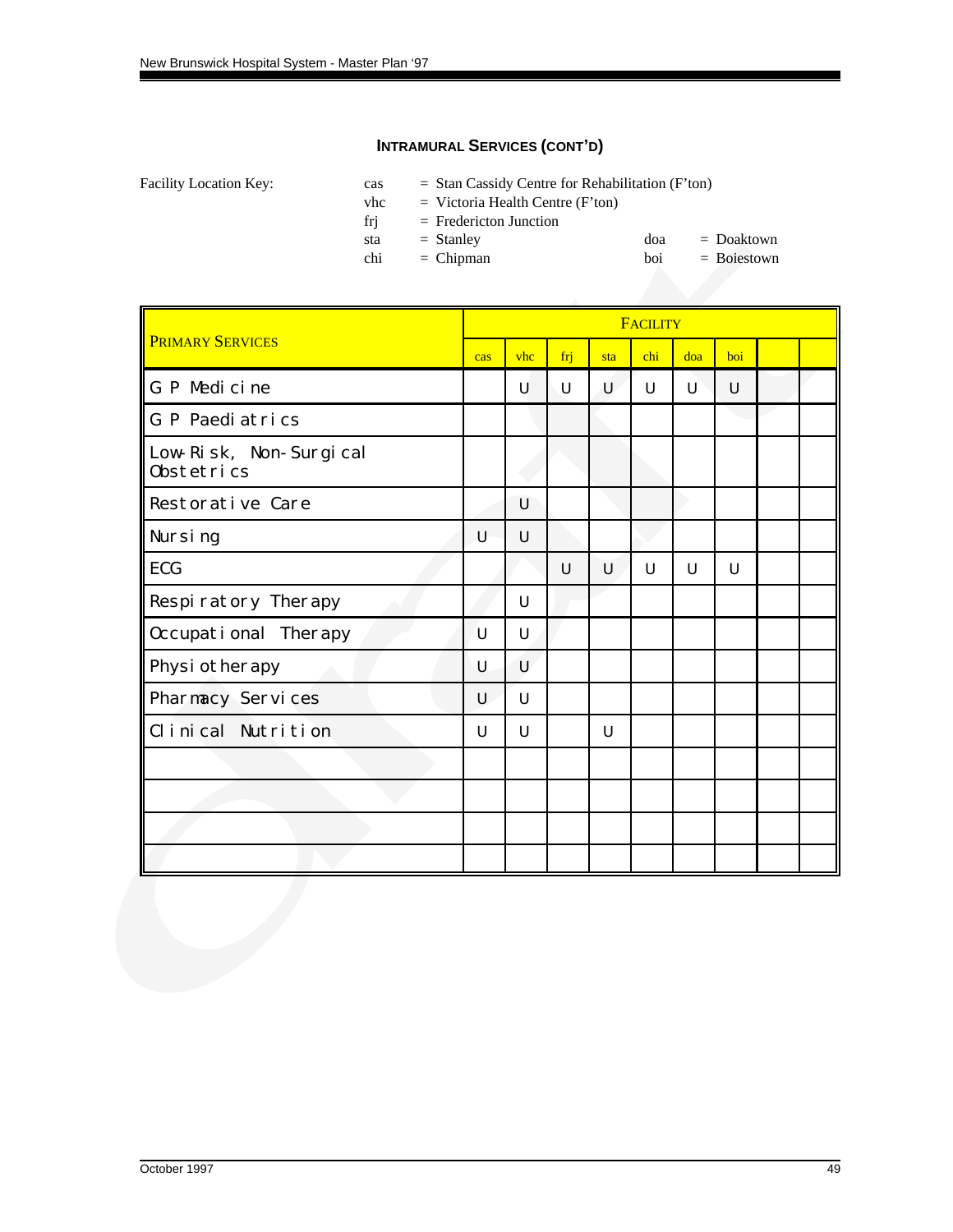|  | Facility Location Key: |  |
|--|------------------------|--|
|--|------------------------|--|

 $dec = Chalmers (F'ton)$  min = Minto oro = Oromocto bat = Bath

mca = McAdam

- -
- woo = Woodstock per = Perth-Andover<br>har = Harvey pla = Plaster Rock
- har = Harvey pla = Plaster Rock

|                                          |        | <b>FACILITY</b> |            |     |     |     |     |        |     |  |  |
|------------------------------------------|--------|-----------------|------------|-----|-----|-----|-----|--------|-----|--|--|
| <b>SECONDARY SERVICES</b>                | dec    | oro             | <b>WOO</b> | har | mca | min | bat | per    | pla |  |  |
| General Internal Medicine                | U      | U               | U          |     |     |     |     | U      |     |  |  |
| <b>General Surgery</b>                   | U      | U               | U          |     |     |     |     | U      |     |  |  |
| <b>GP</b> Anaesthesia                    | $\cup$ | $\cup$          | U          |     |     |     |     | $\cup$ |     |  |  |
| Specialty Anaesthesia                    | U      |                 |            |     |     |     |     |        |     |  |  |
| Psychiatry                               | U      |                 |            |     |     |     |     |        |     |  |  |
| Orthopaedics                             | U      |                 |            |     |     |     |     |        |     |  |  |
| Otolaryngology                           | U      |                 |            |     |     |     |     |        |     |  |  |
| <b>Specialty Paediatrics</b>             | U      |                 |            |     |     |     |     |        |     |  |  |
| Specialty Obstetrics and Gynaecology     | $\cup$ |                 |            |     |     |     |     |        |     |  |  |
| Respirology                              | $\cup$ |                 |            |     |     |     |     |        |     |  |  |
| <b>Medical Oncology</b>                  | U      |                 |            |     |     |     |     |        |     |  |  |
| Gastroenterology                         | $\cup$ |                 |            |     |     |     |     |        |     |  |  |
| Ophthalmology                            | $\cup$ |                 | U          |     |     |     |     |        |     |  |  |
| Urology                                  | $\cup$ |                 |            |     |     |     |     |        |     |  |  |
| <b>Concentrated Care</b>                 |        | $\cup$          | U          |     |     |     |     | $\cup$ |     |  |  |
| <b>Addictions - Detoxification</b>       |        |                 |            |     |     |     |     |        |     |  |  |
| <b>Addictions - Short-term Treatment</b> |        |                 |            |     |     |     |     |        |     |  |  |
| Addictions - Long-term Residential       |        |                 |            |     |     |     |     |        |     |  |  |
|                                          |        |                 |            |     |     |     |     |        |     |  |  |
|                                          |        |                 |            |     |     |     |     |        |     |  |  |
|                                          |        |                 |            |     |     |     |     |        |     |  |  |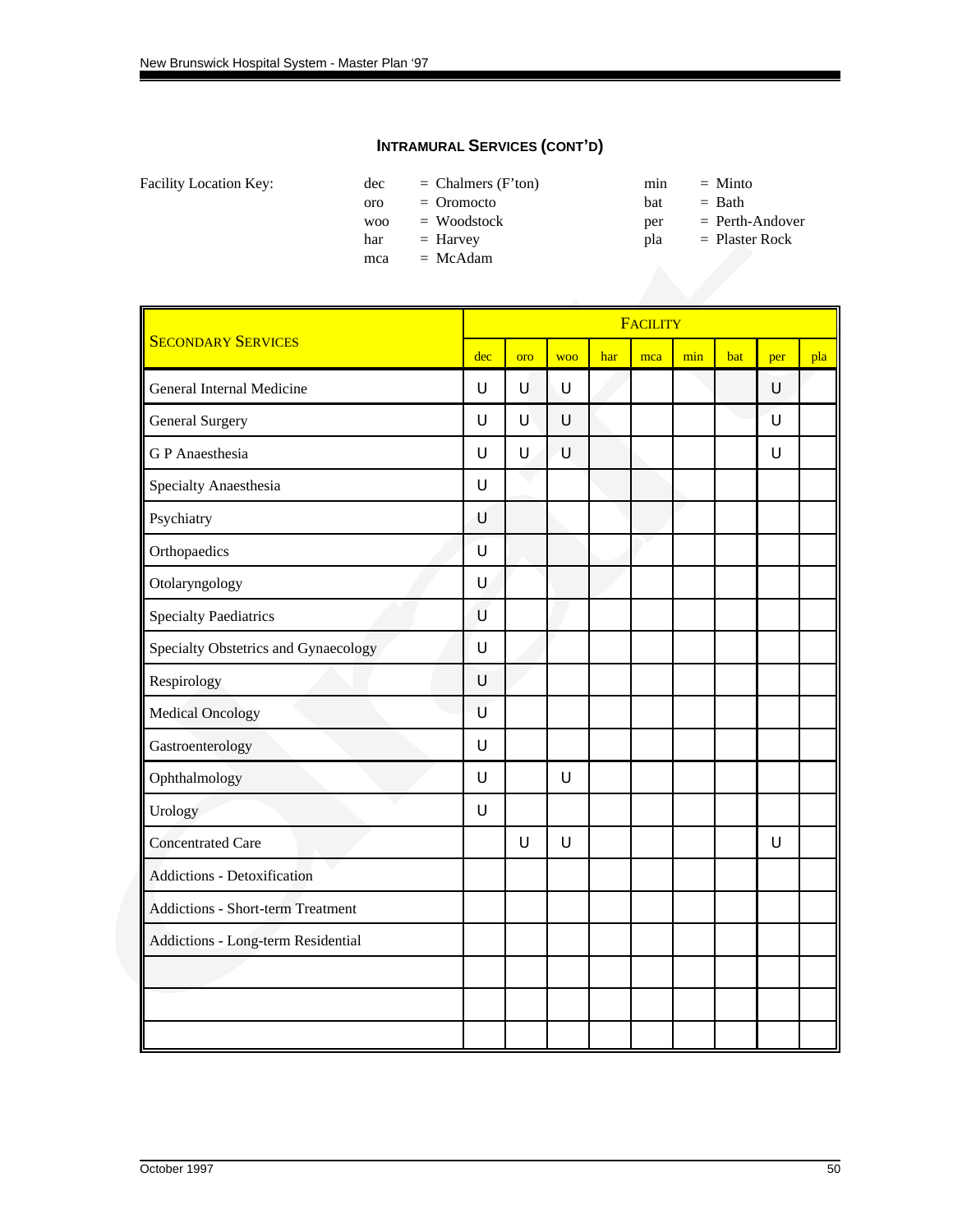|  | Facility Location Key: |  |
|--|------------------------|--|
|--|------------------------|--|

 $\text{cas}$  = Stan Cassidy Centre for Rehabilitation (F'ton)

 $v$ hc = Victoria Health Centre (F'ton)

frj = Fredericton Junction

| sta | $=$ Stanley | doa | $=$ Doaktown  |
|-----|-------------|-----|---------------|
| chi | $=$ Chipman | boi | $= Boiestown$ |

|                                          |     |     |     |     | <b>FACILITY</b> |     |     |  |
|------------------------------------------|-----|-----|-----|-----|-----------------|-----|-----|--|
| <b>SECONDARY SERVICES</b>                | cas | vhc | frj | sta | chi             | doa | boi |  |
| General Internal Medicine                |     |     |     |     |                 |     |     |  |
| <b>General Surgery</b>                   |     |     |     |     |                 |     |     |  |
| <b>GP</b> Anaesthesia                    |     |     |     |     |                 |     |     |  |
| Specialty Anaesthesia                    |     |     |     |     |                 |     |     |  |
| Psychiatry                               |     |     |     |     |                 |     |     |  |
| Orthopaedics                             |     |     |     |     |                 |     |     |  |
| Otolaryngology                           |     |     |     |     |                 |     |     |  |
| <b>Specialty Paediatrics</b>             |     |     |     |     |                 |     |     |  |
| Specialty Obstetrics and Gynaecology     |     |     |     |     |                 |     |     |  |
| Respirology                              |     |     |     |     |                 |     |     |  |
| <b>Medical Oncology</b>                  |     |     |     |     |                 |     |     |  |
| Gastroenterology                         |     |     |     |     |                 |     |     |  |
| Ophthalmology                            |     |     |     |     |                 |     |     |  |
| Urology                                  |     |     |     |     |                 |     |     |  |
| <b>Concentrated Care</b>                 |     |     |     |     |                 |     |     |  |
| <b>Addictions - Detoxification</b>       |     | U   |     |     |                 |     |     |  |
| <b>Addictions - Short-term Treatment</b> |     |     |     |     |                 |     |     |  |
| Addictions - Long-term Residential       |     |     |     |     |                 |     |     |  |
|                                          |     |     |     |     |                 |     |     |  |
|                                          |     |     |     |     |                 |     |     |  |
|                                          |     |     |     |     |                 |     |     |  |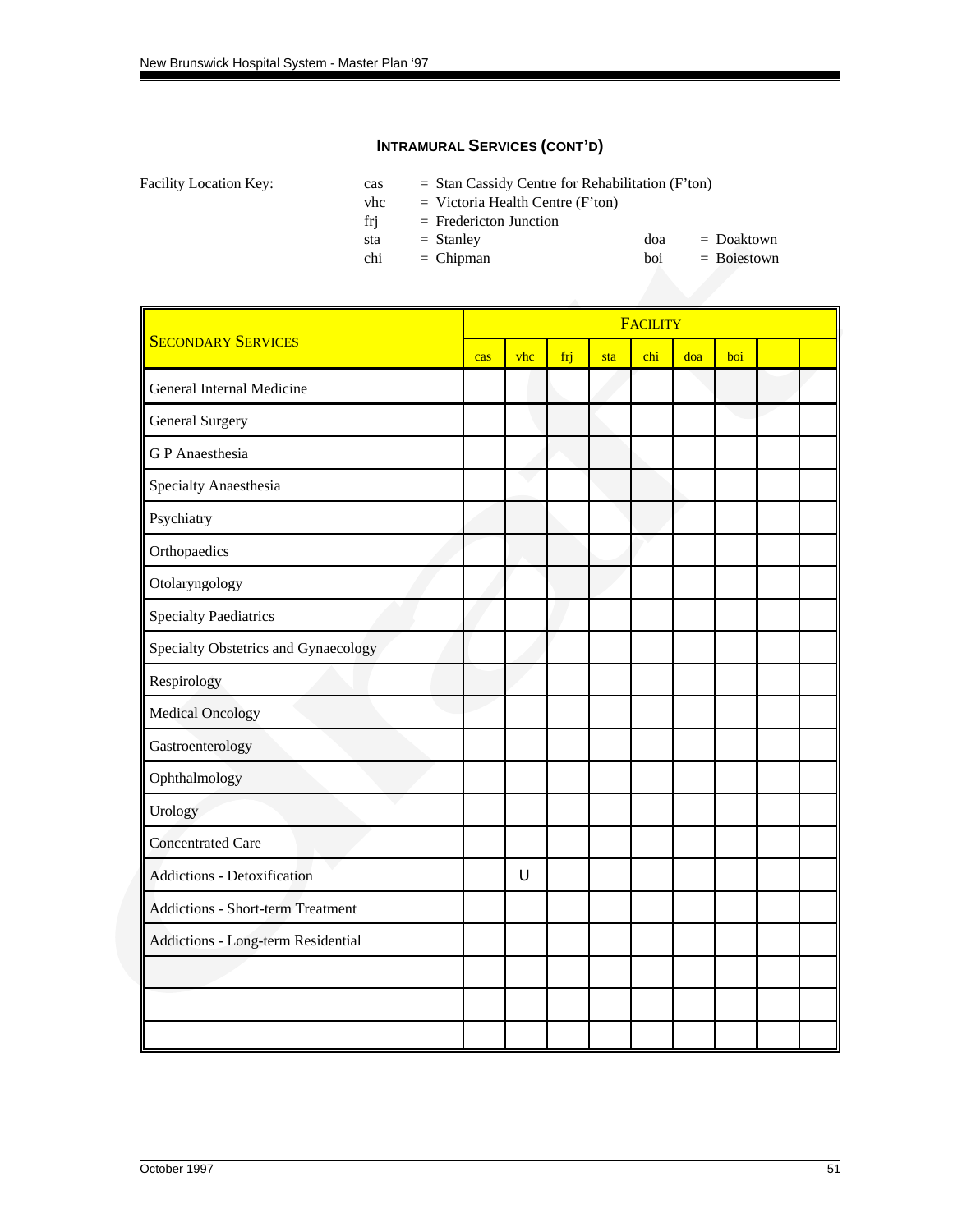| Facility Location Key: |  |
|------------------------|--|
|------------------------|--|

 $dec = Chalmers (F'ton)$  min = Minto oro = Oromocto bat = Bath

mca = McAdam

- -
- woo = Woodstock per = Perth-Andover<br>har = Harvey pla = Plaster Rock
- har = Harvey pla = Plaster Rock

|                                | <b>FACILITY</b> |     |            |     |     |     |     |        |     |  |
|--------------------------------|-----------------|-----|------------|-----|-----|-----|-----|--------|-----|--|
| <b>SECONDARY SERVICES - 2</b>  | dec             | oro | <b>WOO</b> | har | mca | min | bat | per    | pla |  |
| <b>EEG</b>                     | U               |     |            |     |     |     |     |        |     |  |
| Audiology                      | U               |     | U          |     |     |     |     |        |     |  |
| Speech Language Pathology      | U               | U   | U          |     |     |     |     | U      |     |  |
| Psychology                     | U               |     |            |     |     |     |     |        |     |  |
| Social Work                    | U               | U   | U          |     |     |     |     | $\cup$ |     |  |
| <b>Clinical Engineering</b>    | U               |     |            |     |     |     |     |        |     |  |
| Recreational Therapy           | U               |     |            |     |     |     |     |        |     |  |
| Cardiac Intensive Care         | U               |     |            |     |     |     |     |        |     |  |
| <b>Surgical Intensive Care</b> | U               |     |            |     |     |     |     |        |     |  |
| <b>Plastic Surgery</b>         | $\cup$          |     |            |     |     |     |     |        |     |  |
| Neurology                      | U               |     |            |     |     |     |     |        |     |  |
| Haematology                    | U               |     |            |     |     |     |     |        |     |  |
| Physiatry                      | U               |     |            |     |     |     |     |        |     |  |
| Thoracic and Vascular Surgery  | U               |     |            |     |     |     |     |        |     |  |
| Dermatology                    | U               |     |            |     |     |     |     |        |     |  |
| Rheumatology                   | U               |     |            |     |     |     |     |        |     |  |
| Geriatrics                     |                 |     |            |     |     |     |     |        |     |  |
| <b>Specialty Cardiology</b>    |                 |     |            |     |     |     |     |        |     |  |
| Endocrinology                  |                 |     |            |     |     |     |     |        |     |  |
| <b>EMG</b>                     | U               |     |            |     |     |     |     |        |     |  |
| Lithotripsy                    | U               |     |            |     |     |     |     |        |     |  |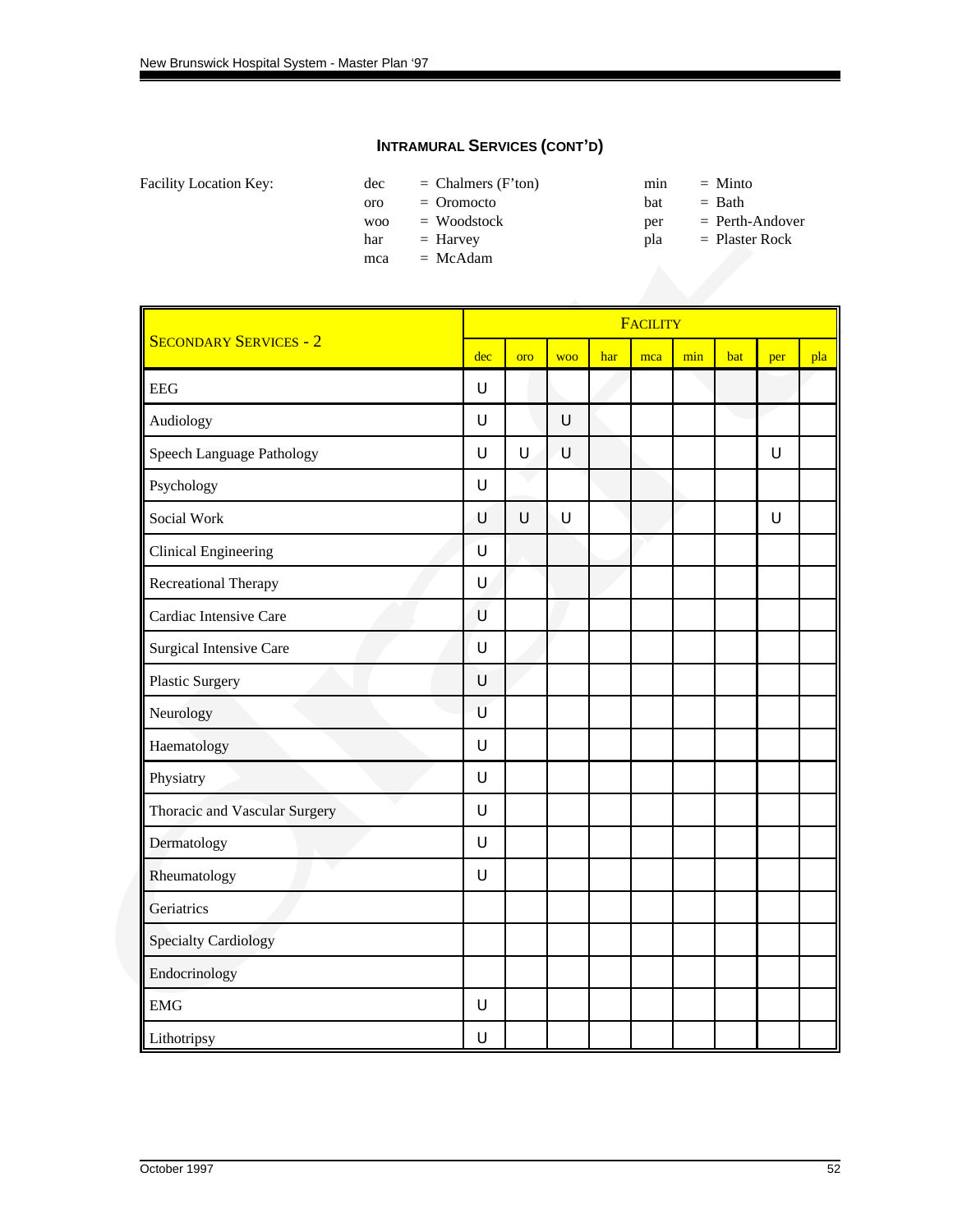Facility Location Key: cas = Stan Cassidy Centre for Rehabilitation (F'ton)

vhc  $=$  Victoria Health Centre (F'ton)

frj = Fredericton Junction

| sta | $=$ Stanley | doa | $=$ Doaktown  |
|-----|-------------|-----|---------------|
| chi | $=$ Chipman | boi | $= Boiestown$ |

chi = Chipman boi

|                               |        |        |     |     | <b>FACILITY</b> |     |     |  |
|-------------------------------|--------|--------|-----|-----|-----------------|-----|-----|--|
| <b>SECONDARY SERVICES - 2</b> | cas    | vhc    | frj | sta | chi             | doa | boi |  |
| <b>EEG</b>                    |        |        |     |     |                 |     |     |  |
| Audiology                     |        |        |     |     |                 |     |     |  |
| Speech Language Pathology     | $\cup$ | $\cup$ |     |     |                 |     |     |  |
| Psychology                    | $\cup$ |        |     |     |                 |     |     |  |
| Social Work                   | U      | $\cup$ |     |     |                 |     |     |  |
| <b>Clinical Engineering</b>   |        |        |     |     |                 |     |     |  |
| Recreational Therapy          | $\cup$ | U      |     |     |                 |     |     |  |
| Cardiac Intensive Care        |        |        |     |     |                 |     |     |  |
| Surgical Intensive Care       |        |        |     |     |                 |     |     |  |
| <b>Plastic Surgery</b>        |        |        |     |     |                 |     |     |  |
| Neurology                     |        |        |     |     |                 |     |     |  |
| Haematology                   |        |        |     |     |                 |     |     |  |
| Physiatry                     | U      |        |     |     |                 |     |     |  |
| Thoracic and Vascular Surgery |        |        |     |     |                 |     |     |  |
| Dermatology                   |        |        |     |     |                 |     |     |  |
| Rheumatology                  |        |        |     |     |                 |     |     |  |
| Geriatrics                    |        |        |     |     |                 |     |     |  |
| <b>Specialty Cardiology</b>   |        |        |     |     |                 |     |     |  |
| Endocrinology                 |        |        |     |     |                 |     |     |  |
| <b>EMG</b>                    | U      |        |     |     |                 |     |     |  |
| Lithotripsy                   |        |        |     |     |                 |     |     |  |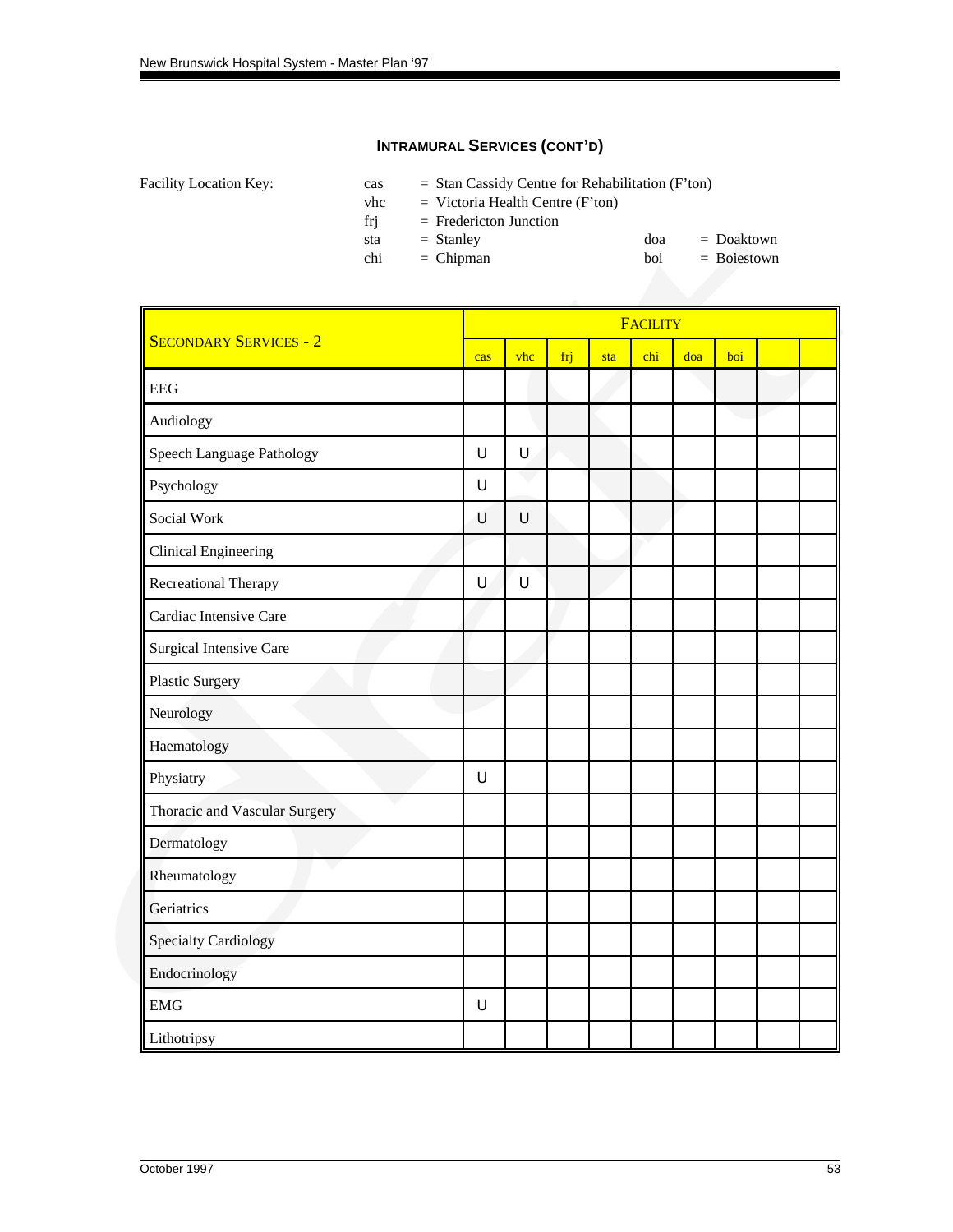| Facility Location Key: |  |  |
|------------------------|--|--|
|------------------------|--|--|

 $dec = Chalmers (F'ton)$  min = Minto oro = Oromocto bat = Bath

mca = McAdam

- 
- 
- woo = Woodstock per = Perth-Andover<br>har = Harvey pla = Plaster Rock
- har = Harvey pla = Plaster Rock

|                            |                              |     | <b>FACILITY</b> |            |     |             |     |     |     |     |  |  |
|----------------------------|------------------------------|-----|-----------------|------------|-----|-------------|-----|-----|-----|-----|--|--|
| <b>LABORATORY SERVICES</b> |                              | dec | oro             | <b>WOO</b> | har | mca         | min | bat | per | pla |  |  |
|                            | Primary: Specimen Collection |     |                 |            | U   | $\mathsf U$ |     |     |     |     |  |  |
|                            | Clinical Chemistry           | U   | U               | U          |     |             | U   | Ù   | U   | U   |  |  |
|                            | Haematology                  | U   | U               | U          |     |             | U   | U   | U   | U   |  |  |
| Secondary:                 | <b>Transfusion Services</b>  | U   |                 |            |     |             |     |     | U   |     |  |  |
|                            | <b>Surgical Pathology</b>    | U   |                 |            |     |             |     |     |     |     |  |  |
|                            | Autopsy Pathology            | U   |                 |            |     |             |     |     |     |     |  |  |
|                            | Cytopathology                | U   |                 |            |     |             |     |     |     |     |  |  |
|                            | Cytogenetics                 | Ø   |                 |            |     |             |     |     |     |     |  |  |
|                            | Microbiology                 | U   |                 |            |     |             |     |     |     |     |  |  |
|                            |                              |     |                 |            |     |             |     |     |     |     |  |  |
|                            |                              |     |                 |            |     |             |     |     |     |     |  |  |
|                            |                              |     |                 |            |     |             |     |     |     |     |  |  |
|                            |                              |     |                 |            |     |             |     |     |     |     |  |  |
|                            |                              |     |                 |            |     |             |     |     |     |     |  |  |
|                            |                              |     |                 |            |     |             |     |     |     |     |  |  |

Ø Under review.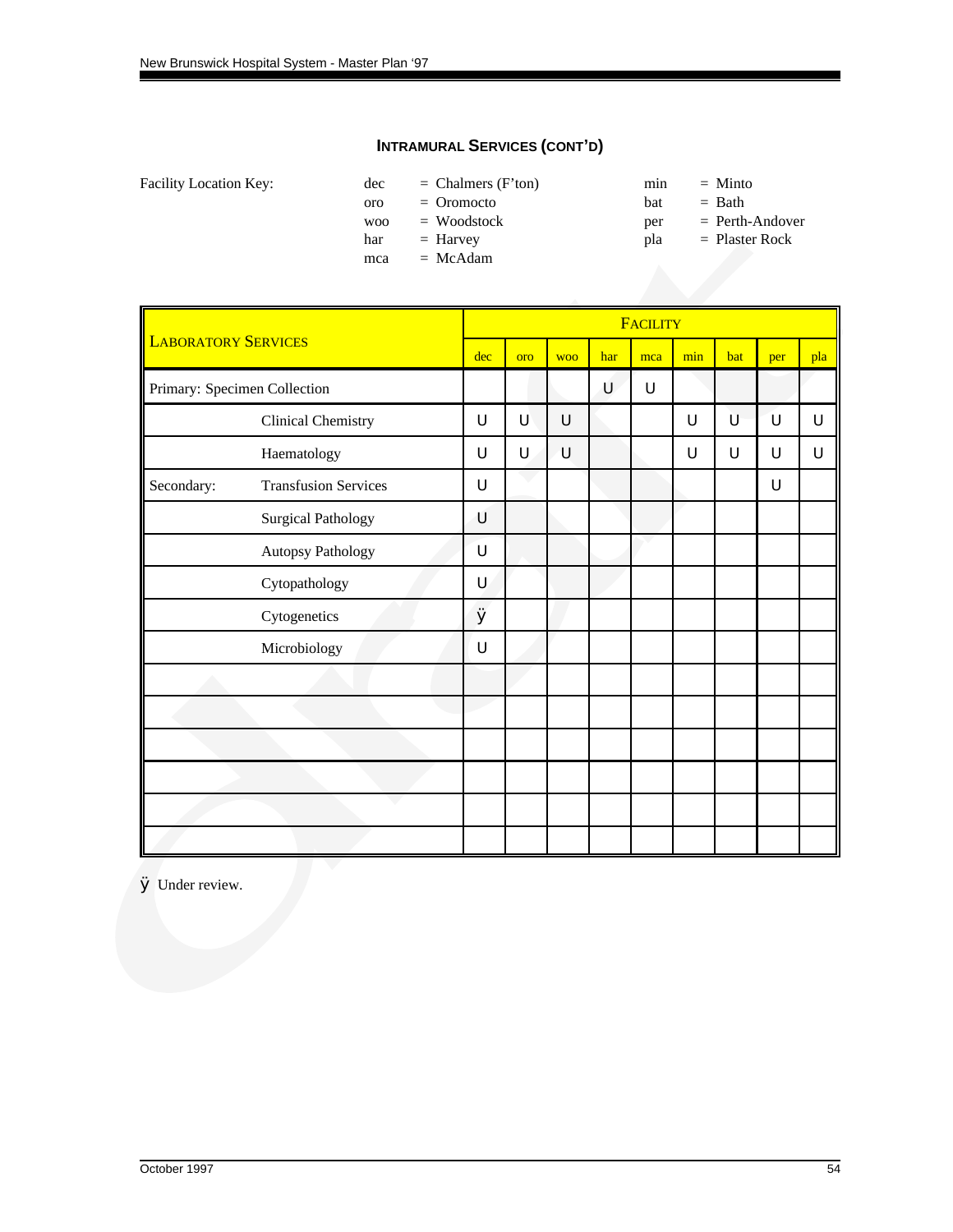|  | Facility Location Key: |  |
|--|------------------------|--|
|--|------------------------|--|

 $\text{cas}$  = Stan Cassidy Centre for Rehabilitation (F'ton)

 $v$ hc = Victoria Health Centre (F'ton)

frj = Fredericton Junction

| sta | $=$ Stanley | doa | $=$ Doaktown  |
|-----|-------------|-----|---------------|
| chi | $=$ Chipman | boi | $= Boiestown$ |

|                              |                             | <b>FACILITY</b> |     |             |     |     |     |     |  |  |
|------------------------------|-----------------------------|-----------------|-----|-------------|-----|-----|-----|-----|--|--|
| <b>LABORATORY SERVICES</b>   |                             | cas             | vhc | frj         | sta | chi | doa | boi |  |  |
| Primary: Specimen Collection |                             | U               | U   | $\mathsf U$ | U   | U   | U   | U   |  |  |
|                              | <b>Clinical Chemistry</b>   |                 |     |             |     |     |     |     |  |  |
|                              | Haematology                 |                 |     |             |     |     |     |     |  |  |
| Secondary:                   | <b>Transfusion Services</b> |                 |     |             |     |     |     |     |  |  |
|                              | <b>Surgical Pathology</b>   |                 |     |             |     |     |     |     |  |  |
|                              | Autopsy Pathology           |                 |     |             |     |     |     |     |  |  |
|                              | Cytopathology               |                 |     |             |     |     |     |     |  |  |
|                              | Cytogenetics                |                 |     |             |     |     |     |     |  |  |
|                              | Microbiology                |                 |     |             |     |     |     |     |  |  |
|                              |                             |                 |     |             |     |     |     |     |  |  |
|                              |                             |                 |     |             |     |     |     |     |  |  |
|                              |                             |                 |     |             |     |     |     |     |  |  |
|                              |                             |                 |     |             |     |     |     |     |  |  |
|                              |                             |                 |     |             |     |     |     |     |  |  |
|                              |                             |                 |     |             |     |     |     |     |  |  |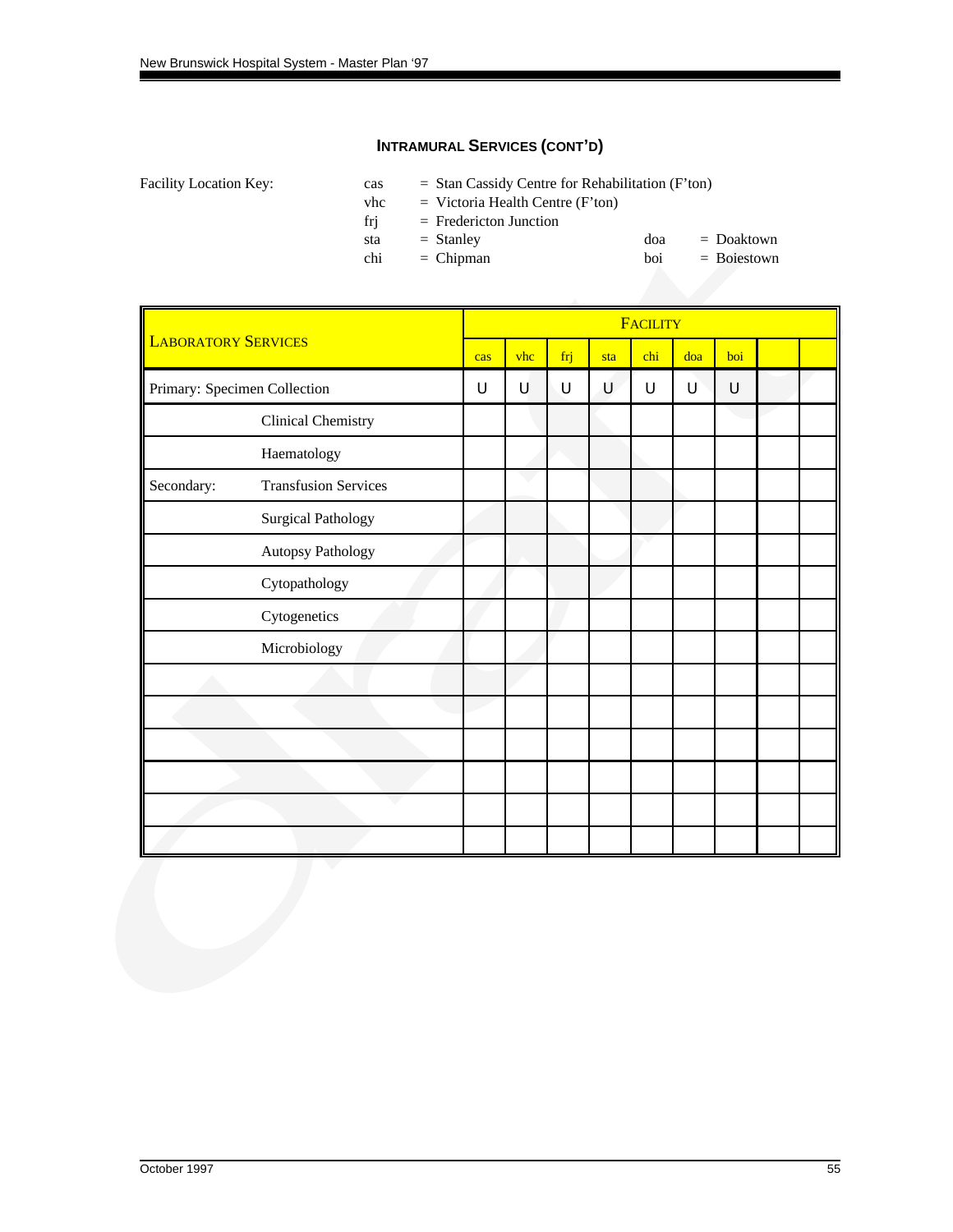|  | Facility Location Key: |  |
|--|------------------------|--|
|--|------------------------|--|

 $dec = Chalmers (F'ton)$  min = Minto oro = Oromocto bat = Bath

mca = McAdam

- -
- woo = Woodstock per = Perth-Andover
- har = Harvey pla = Plaster Rock

|                         |                                          |     |     |            |     | <b>FACILITY</b> |     |     |     |     |
|-------------------------|------------------------------------------|-----|-----|------------|-----|-----------------|-----|-----|-----|-----|
| <b>IMAGING SERVICES</b> |                                          | dec | oro | <b>WOO</b> | har | mca             | min | bat | per | pla |
|                         | Primary: General Radiography             | U   | U   | U          | U   |                 | U   | U   | U   | U   |
| Secondary:              | Diagnostic Ultrasound<br>- Abdominal     | U   | U   | U          |     |                 |     | U   | U   | U   |
|                         | - Cardiac                                | U   |     |            |     |                 |     |     |     |     |
|                         | - Ophthalmological                       |     |     |            |     |                 |     |     |     |     |
|                         | - Neurological                           | U   |     |            |     |                 |     |     |     |     |
|                         | <b>Gastrointestinal Radiology</b>        | U   | U   | U          |     |                 |     | U   | U   | U   |
|                         | Mammography                              | U   | U   | U          |     |                 |     |     | U   |     |
|                         | Diagnostic Nuclear Medicine (in<br>vivo) | ้บ  |     |            |     |                 |     |     |     |     |
|                         | Nuclear Cardiology                       | U   |     |            |     |                 |     |     |     |     |
|                         | CT Scanning                              | U   |     |            |     |                 |     |     |     |     |
|                         | $MRI^*$                                  | U   |     |            |     |                 |     |     |     |     |
|                         |                                          |     |     |            |     |                 |     |     |     |     |
|                         |                                          |     |     |            |     |                 |     |     |     |     |
|                         |                                          |     |     |            |     |                 |     |     |     |     |
|                         |                                          |     |     |            |     |                 |     |     |     |     |

\*Orthopaedic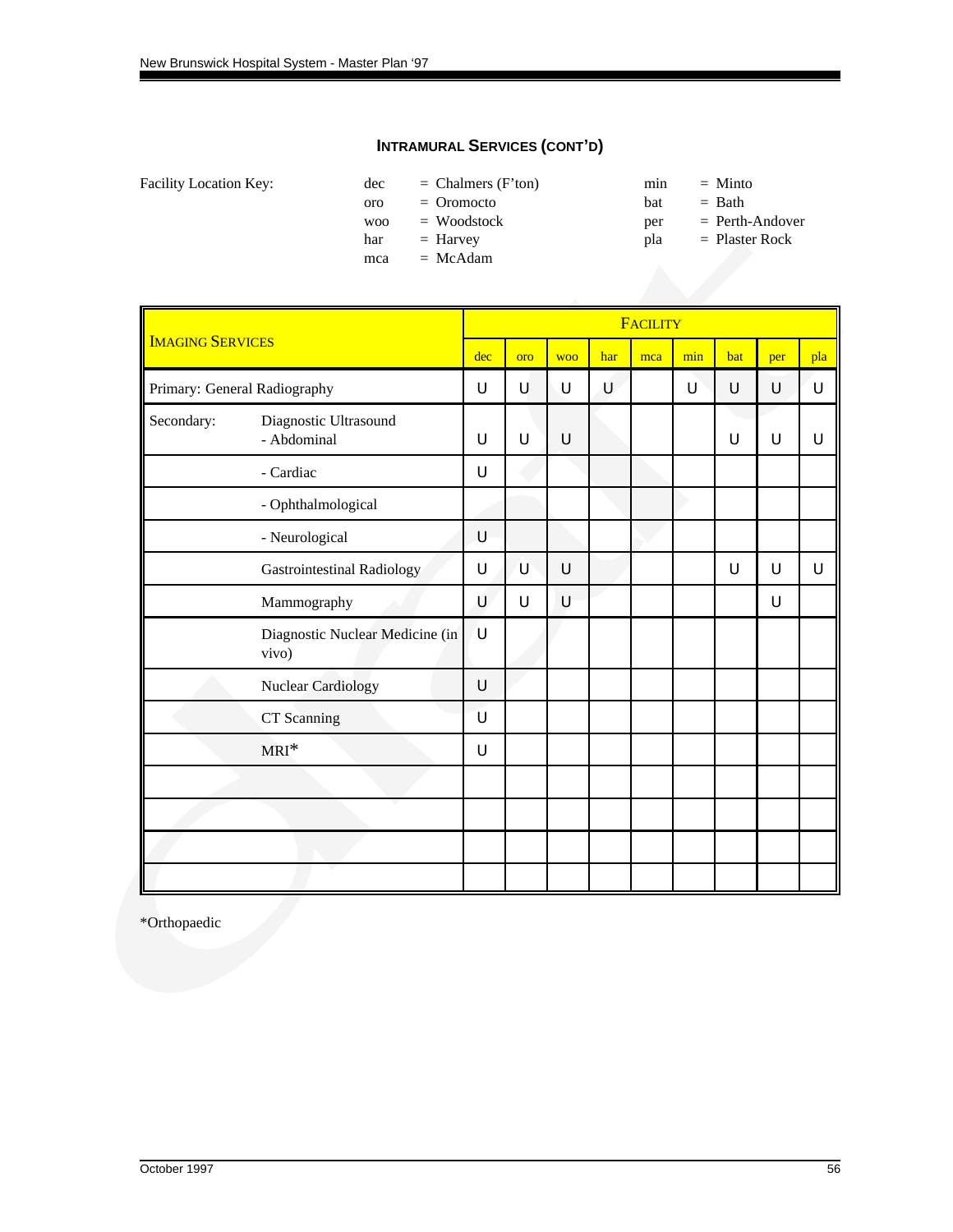|  | Facility Location Key: |  |
|--|------------------------|--|
|--|------------------------|--|

 $\text{cas}$  = Stan Cassidy Centre for Rehabilitation (F'ton)

 $v$ hc = Victoria Health Centre (F'ton)

frj = Fredericton Junction

| sta | $=$ Stanley | doa | $=$ Doaktown  |
|-----|-------------|-----|---------------|
| chi | $=$ Chipman | boi | $= Boiestown$ |

|                         |                                          |     |     |     |     | <b>FACILITY</b> |     |     |  |
|-------------------------|------------------------------------------|-----|-----|-----|-----|-----------------|-----|-----|--|
| <b>IMAGING SERVICES</b> |                                          | cas | vhc | frj | sta | chi             | doa | boi |  |
|                         | Primary: General Radiography             |     |     |     |     |                 | U   |     |  |
| Secondary:              | Diagnostic Ultrasound<br>- Abdominal     |     |     |     |     |                 |     |     |  |
|                         | - Cardiac                                |     |     |     |     |                 |     |     |  |
|                         | - Ophthalmological                       |     |     |     |     |                 |     |     |  |
|                         | - Neurological                           |     |     |     |     |                 |     |     |  |
|                         | <b>Gastrointestinal Radiology</b>        |     |     |     |     |                 |     |     |  |
|                         | Mammography                              |     |     |     |     |                 |     |     |  |
|                         | Diagnostic Nuclear Medicine (in<br>vivo) |     |     |     |     |                 |     |     |  |
|                         | Nuclear Cardiology                       |     |     |     |     |                 |     |     |  |
|                         | CT Scanning                              |     |     |     |     |                 |     |     |  |
|                         | <b>MRI</b>                               |     |     |     |     |                 |     |     |  |
|                         |                                          |     |     |     |     |                 |     |     |  |
|                         |                                          |     |     |     |     |                 |     |     |  |
|                         |                                          |     |     |     |     |                 |     |     |  |
|                         |                                          |     |     |     |     |                 |     |     |  |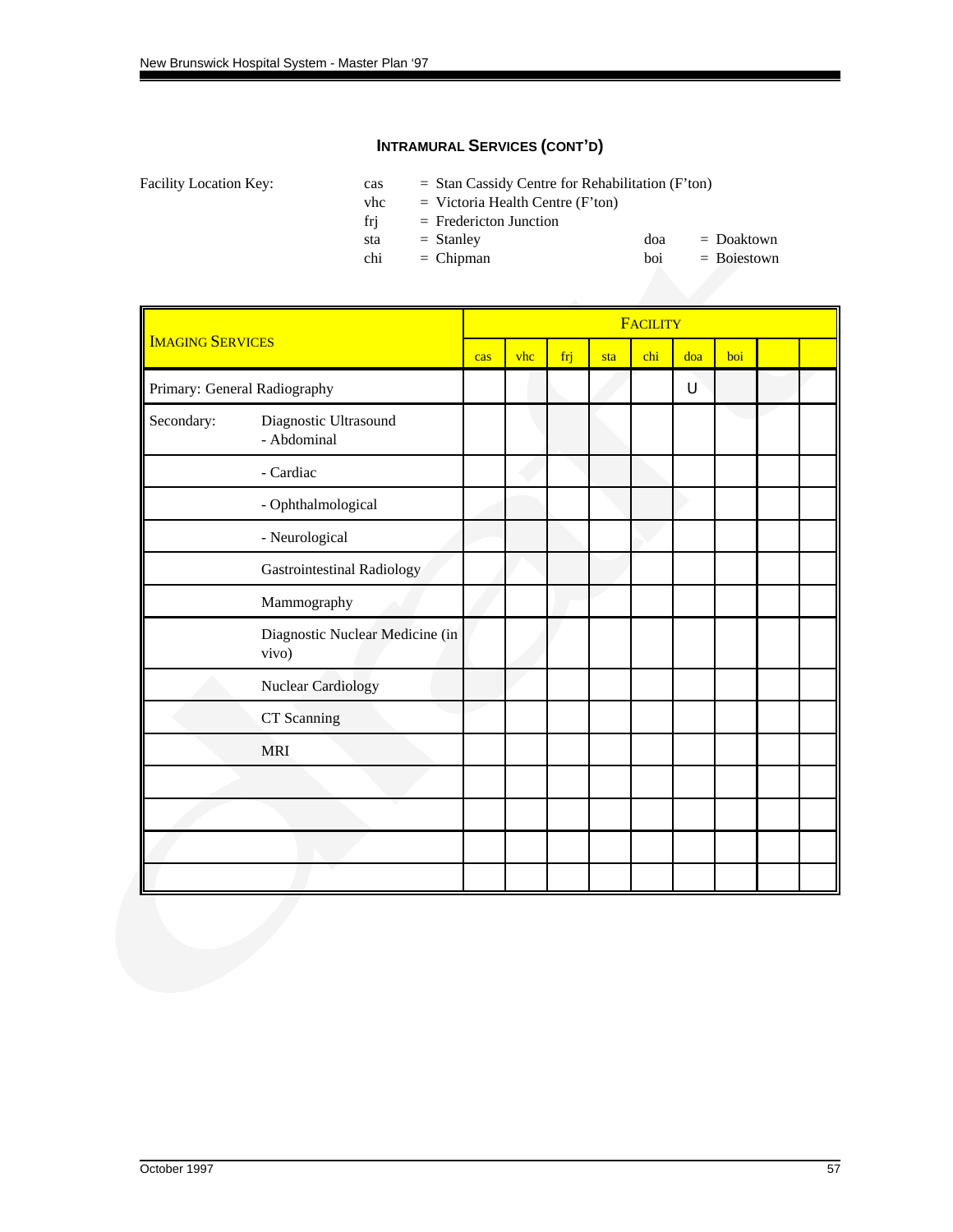| <b>Facility Location Key:</b> | dec            | $=$ Chalmers (F'ton) | min | $=$ Minto         |
|-------------------------------|----------------|----------------------|-----|-------------------|
|                               | oro            | $=$ Oromocto         | bat | $=$ Bath          |
|                               | W <sub>O</sub> | $=$ Woodstock        | per | $=$ Perth-Andover |
|                               | har            | $=$ Harvey           | pla | $=$ Plaster Rock  |
|                               | mca            | $=$ McAdam           |     |                   |
|                               |                |                      |     |                   |

|                                     | <b>FACILITY</b> |     |            |     |     |     |     |     |     |  |
|-------------------------------------|-----------------|-----|------------|-----|-----|-----|-----|-----|-----|--|
| <b>TERTIARY SERVICES</b>            | dec             | oro | <b>WOO</b> | har | mca | min | bat | per | pla |  |
| Cardiac Surgery                     |                 |     |            |     |     |     |     |     |     |  |
| Neurosurgery / Neuro Intensive Care |                 |     |            |     |     |     |     |     |     |  |
| Oncology                            |                 |     |            |     |     |     |     |     |     |  |
| Renal Dialysis                      |                 |     |            |     |     |     |     |     |     |  |
| Neonatal Intensive Care             | U               |     |            |     |     |     |     |     |     |  |
| Tertiary Rehabilitation             |                 |     |            |     |     |     |     |     |     |  |
| Long-term Psychiatric Care          |                 |     |            |     |     |     |     |     |     |  |
|                                     |                 |     |            |     |     |     |     |     |     |  |
|                                     |                 |     |            |     |     |     |     |     |     |  |
|                                     |                 |     |            |     |     |     |     |     |     |  |
|                                     |                 |     |            |     |     |     |     |     |     |  |
|                                     |                 |     |            |     |     |     |     |     |     |  |
|                                     |                 |     |            |     |     |     |     |     |     |  |
|                                     |                 |     |            |     |     |     |     |     |     |  |
|                                     |                 |     |            |     |     |     |     |     |     |  |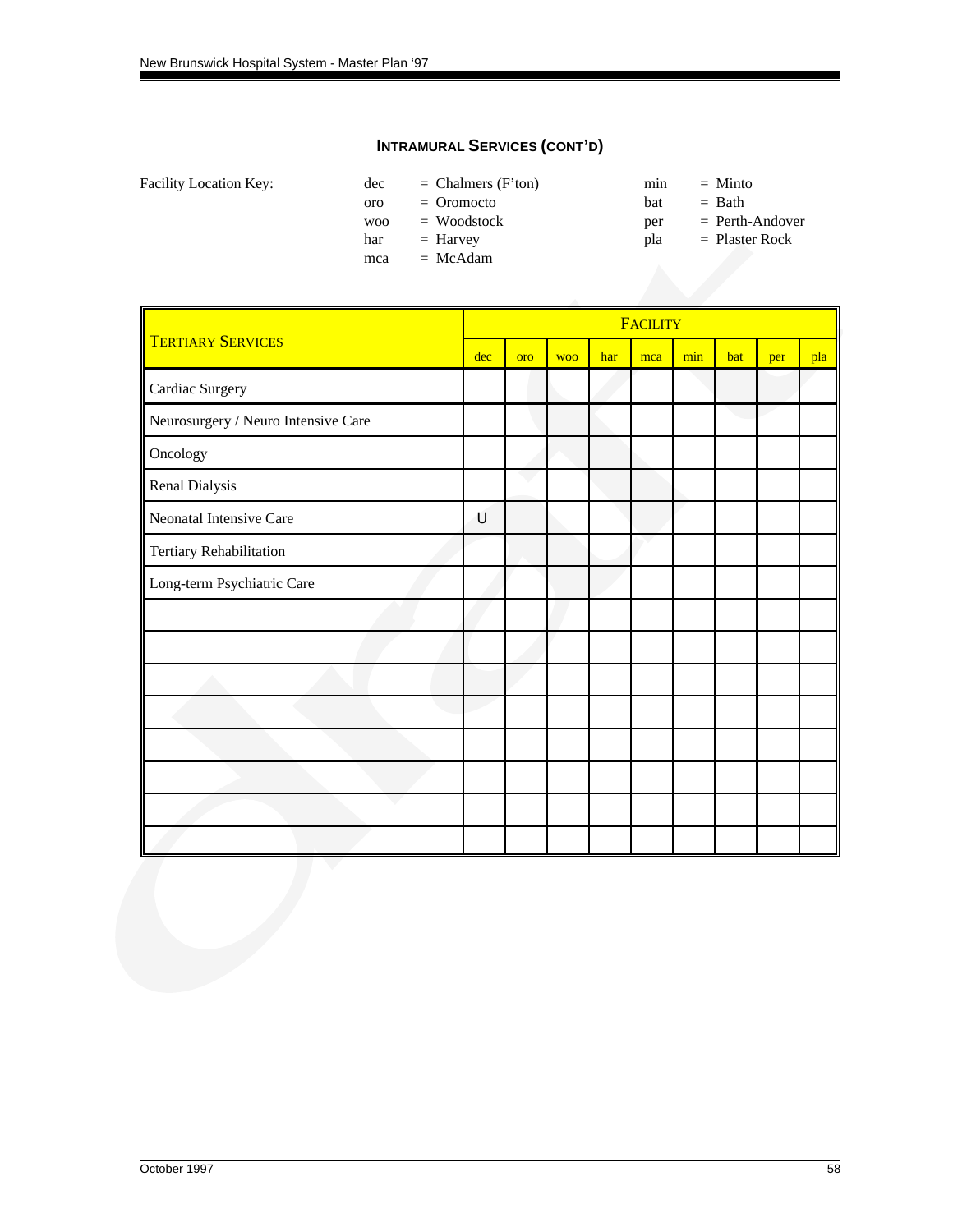|  | Facility Location Key: |  |
|--|------------------------|--|
|--|------------------------|--|

 $\text{cas}$  = Stan Cassidy Centre for Rehabilitation (F'ton)

 $v$ hc = Victoria Health Centre (F'ton)

frj = Fredericton Junction

| sta | $=$ Stanley | doa | $=$ Doaktown  |
|-----|-------------|-----|---------------|
| chi | $=$ Chipman | boi | $= Boiestown$ |
|     |             |     |               |
|     |             |     |               |

|                                     |     |     |     |     | FACILITY |     |     |  |
|-------------------------------------|-----|-----|-----|-----|----------|-----|-----|--|
| <b>TERTIARY SERVICES</b>            | cas | vhc | frj | sta | chi      | doa | boi |  |
| Cardiac Surgery                     |     |     |     |     |          |     |     |  |
| Neurosurgery / Neuro Intensive Care |     |     |     |     |          |     |     |  |
| Oncology                            |     |     |     |     |          |     |     |  |
| Renal Dialysis                      |     |     |     |     |          |     |     |  |
| Neonatal Intensive Care             |     |     |     |     |          |     |     |  |
| Tertiary Rehabilitation             | U   |     |     |     |          |     |     |  |
| Long-term Psychiatric Care          |     |     |     |     |          |     |     |  |
|                                     |     |     |     |     |          |     |     |  |
|                                     |     |     |     |     |          |     |     |  |
|                                     |     |     |     |     |          |     |     |  |
|                                     |     |     |     |     |          |     |     |  |
|                                     |     |     |     |     |          |     |     |  |
|                                     |     |     |     |     |          |     |     |  |
|                                     |     |     |     |     |          |     |     |  |
|                                     |     |     |     |     |          |     |     |  |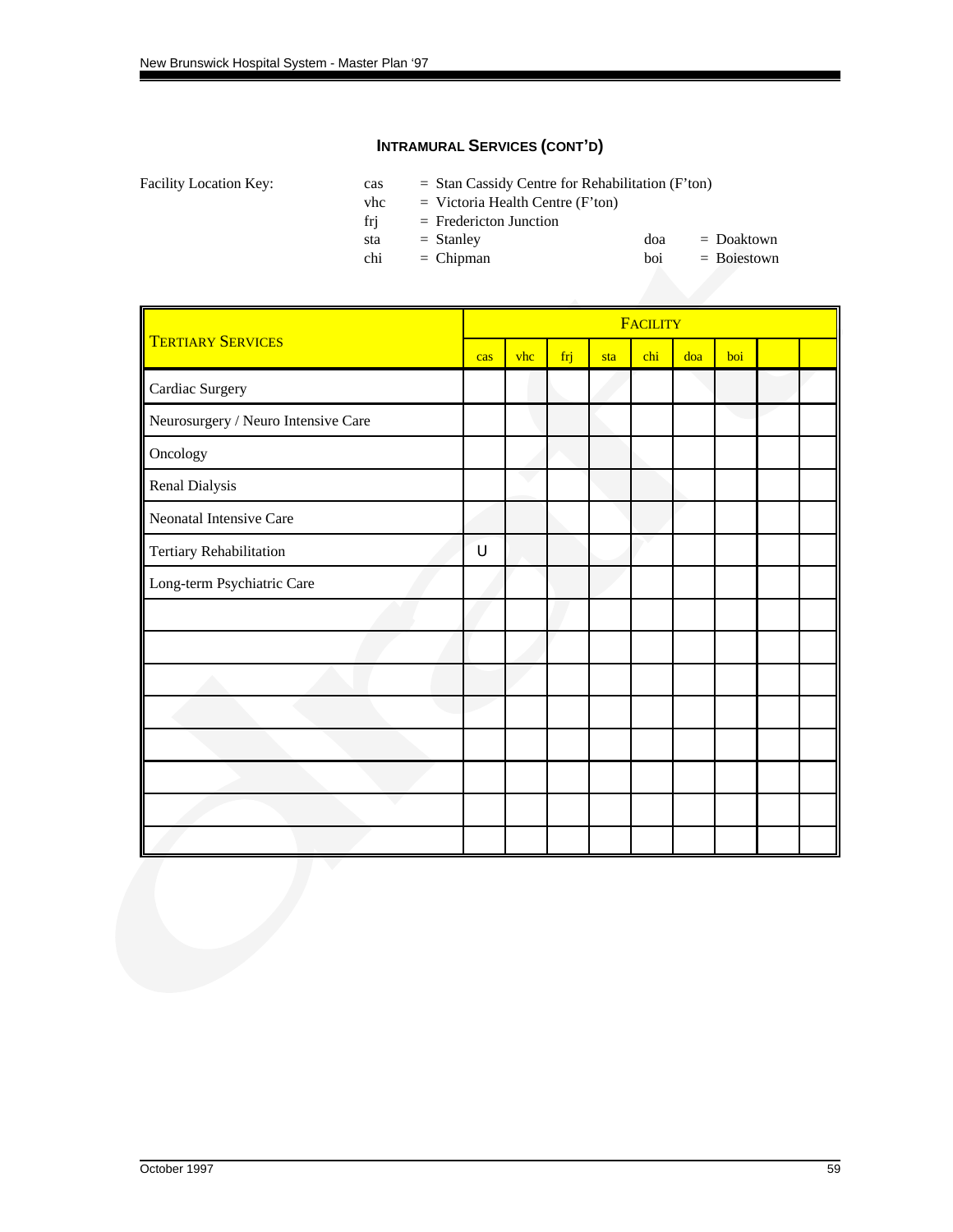| Facility Location Key: |  |  |
|------------------------|--|--|
|------------------------|--|--|

 $dec = Chalmers (F'ton)$  min = Minto oro = Oromocto bat = Bath

mca = McAdam

- -
- woo = Woodstock per = Perth-Andover
- har = Harvey pla = Plaster Rock

|                                |                                             |     |     |            |     | <b>FACILITY</b> |     |     |     |     |
|--------------------------------|---------------------------------------------|-----|-----|------------|-----|-----------------|-----|-----|-----|-----|
| <b>AMBULATORY SERVICES</b>     |                                             | dec | oro | <b>WOO</b> | har | mca             | min | bat | per | pla |
| Emergency:                     | Ø                                           | U   | U   | U          |     |                 |     |     |     |     |
| Emergency:                     | First Aid, Stabilization, Referral          |     |     |            | U   | U               | U   | U   | Ū   | U   |
| <b>Outpatient Clinics</b>      |                                             | U   | U   | U          |     | U               |     | U   | U   | U   |
| Day Care:                      | Medical                                     | U   | Ù   | U          |     |                 |     |     | U   |     |
|                                | Psychiatry                                  | U   |     |            |     |                 |     |     |     |     |
| Day Surgery                    |                                             |     |     |            |     |                 |     | U   | U   | U   |
| Addictions:                    | Assessment and Referral                     |     |     |            |     |                 |     |     |     |     |
|                                | <b>Out-patient Counselling</b>              |     |     |            |     |                 |     |     |     |     |
|                                | Aftercare/Relapse Prevention                |     |     |            |     |                 |     |     |     |     |
|                                | Community Prevention/<br>Education          |     |     |            |     |                 |     |     |     |     |
| Visiting Specialty Clinics     |                                             | U   | Ü   | Ù          | Ü   | U               | U   | U   | U   | U   |
| <b>Breast Cancer Screening</b> |                                             |     | Ü   |            |     |                 |     |     | U   |     |
| Physicians' Office             |                                             |     |     |            |     |                 |     |     |     |     |
|                                | 48 Hour Holding & Observation (4-stretcher) |     |     |            |     | U               |     |     |     |     |
|                                |                                             |     |     |            |     |                 |     |     |     |     |
|                                |                                             |     |     |            |     |                 |     |     |     |     |
|                                |                                             |     |     |            |     |                 |     |     |     |     |

Ø Under review system-wide.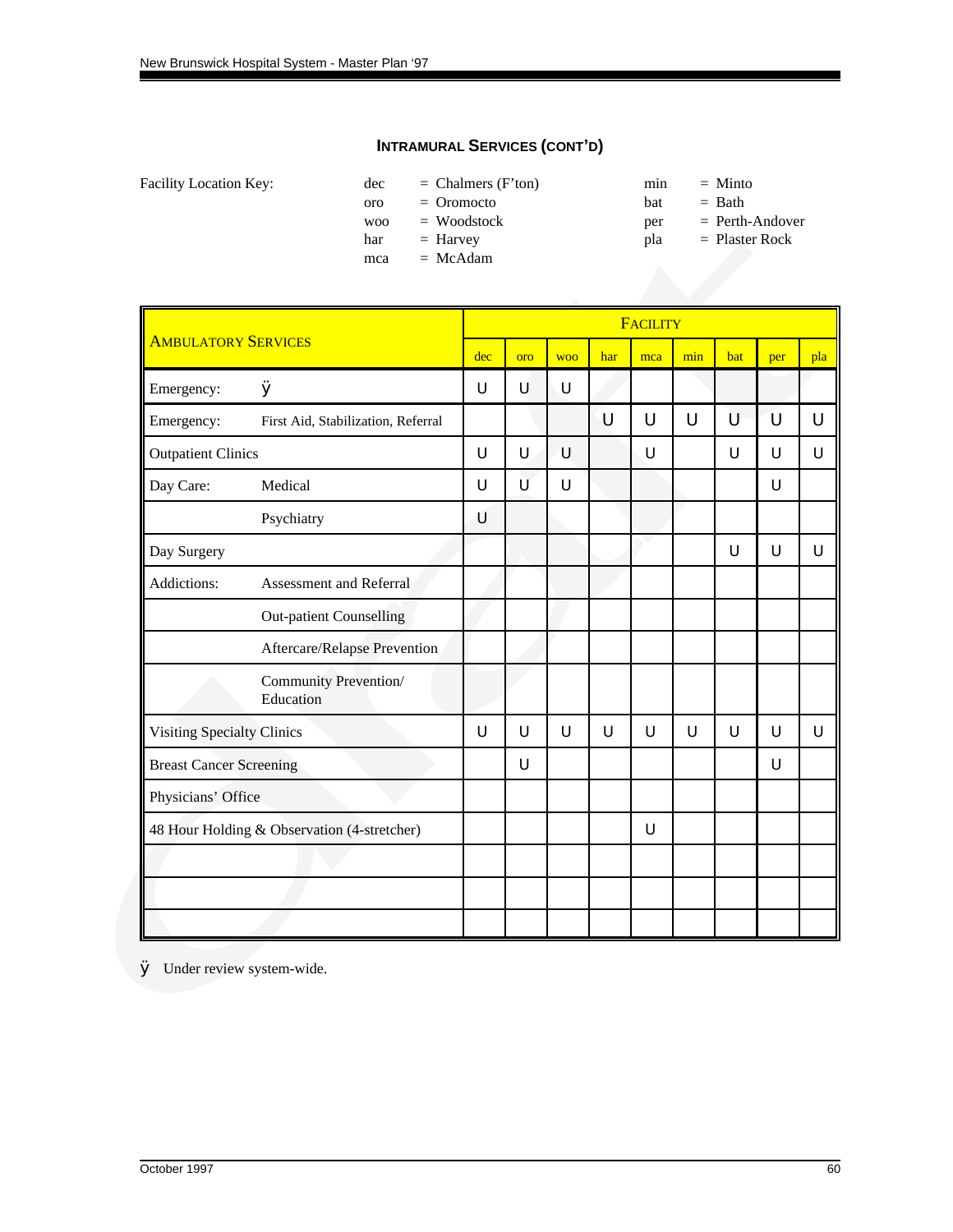Facility Location Key: cas = Stan Cassidy Centre for Rehabilitation (F'ton)

 $v$ hc = Victoria Health Centre (F'ton)

frj = Fredericton Junction

sta = Stanley doa = Doaktown<br>chi = Chipman boi = Boiestown  $chi = Chipman$  boi

|                                   |                                             |     |     |     |     | FACILITY |     |     |  |
|-----------------------------------|---------------------------------------------|-----|-----|-----|-----|----------|-----|-----|--|
| <b>AMBULATORY SERVICES</b>        |                                             | cas | vhc | fri | sta | chi      | doa | boi |  |
| Emergency:                        | Ø                                           |     |     |     |     |          |     |     |  |
| Emergency                         | First Aid, Stabilization, Referral          |     |     |     |     |          |     |     |  |
| <b>Outpatient Clinics</b>         |                                             | U   |     |     |     |          |     |     |  |
| Day Care:                         | Medical                                     | U   |     |     |     |          |     |     |  |
|                                   | Psychiatry                                  |     |     |     |     |          |     |     |  |
| Day Surgery                       |                                             |     |     |     |     |          |     |     |  |
| Addictions:                       | Assessment and Referral                     |     | U   |     |     |          |     |     |  |
|                                   | <b>Out-patient Counselling</b>              |     | U   |     |     |          |     |     |  |
|                                   | Aftercare/Relapse Prevention                |     | U   |     |     |          |     |     |  |
|                                   | Community Prevention/<br>Education          |     | U   |     |     |          |     |     |  |
| <b>Visiting Specialty Clinics</b> |                                             |     |     |     |     |          |     |     |  |
| <b>Breast Cancer Screening</b>    |                                             |     |     |     |     |          |     |     |  |
| Physicians' Office                |                                             |     |     | U   | U   | U        | U   | U   |  |
|                                   | 48 Hour Holding & Observation (4-stretcher) |     |     |     |     |          |     |     |  |
|                                   |                                             |     |     |     |     |          |     |     |  |
|                                   |                                             |     |     |     |     |          |     |     |  |
|                                   |                                             |     |     |     |     |          |     |     |  |

Ø Under review system-wide.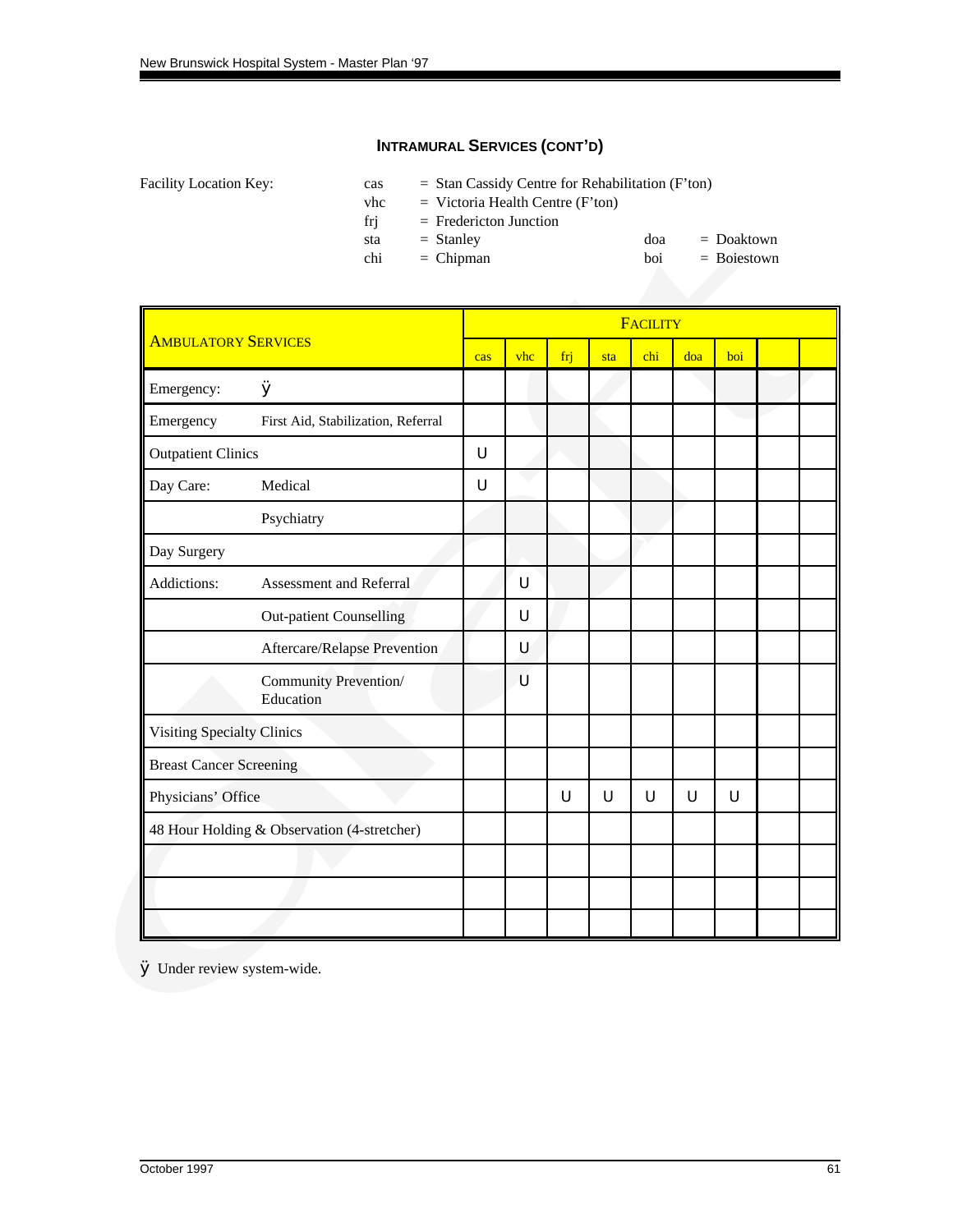#### **EXTRAMURAL SERVICES**

- Facility Location Key: 000 oro = 0romocto Unit
	- min = Minto Office, Fredericton Unit
	- $free$  = Fredericton Unit
	- boi = Boiestown Office, Fredericton Unit
	- har = Harvey Office, Fredericton Unit
	- woo = Woodstock Unit
	- psu = Perth Sub-unit, Woodstock Unit

| <b>NB EXTRA-MURAL PROGRAM</b>                                   |                             | <b>SERVICE DELIVERY UNITS</b> |     |     |     |     |            |     |  |  |  |  |
|-----------------------------------------------------------------|-----------------------------|-------------------------------|-----|-----|-----|-----|------------|-----|--|--|--|--|
|                                                                 |                             | oro                           | min | fre | boi | har | <b>WOO</b> | psu |  |  |  |  |
| Acute Care:                                                     | General Acute Care          | U                             | ับ  | U   | U   | U   | U          | U   |  |  |  |  |
|                                                                 | Palliative                  | U                             | U   | U   | U   | U   | U          | U   |  |  |  |  |
|                                                                 | Oxygen                      | U                             | U   | U   | U   | U   | U          | U   |  |  |  |  |
| Long-term Care:                                                 | General Chronic Care        | U                             | U   | U   | U   | U   | U          | U   |  |  |  |  |
|                                                                 | Oxygen                      | U                             | U   | U   | U   | U   | U          | U   |  |  |  |  |
| <b>Community Resource:</b>                                      | Consultation                | U                             | U   | U   | U   | U   | U          | U   |  |  |  |  |
|                                                                 | Education                   | U                             | U   | U   | U   | U   | U          | U   |  |  |  |  |
|                                                                 | <b>Short-term Treatment</b> | U                             | U   | U   | U   | U   | U          | U   |  |  |  |  |
| Community Rehabilitation Physiotherapy<br><b>Resource Pool:</b> |                             | U                             | U   | U   | U   | U   | U          | U   |  |  |  |  |
|                                                                 | Occupational Therapy        | U                             | U   | U   | U   | U   | U          | U   |  |  |  |  |
|                                                                 | Speech Lang. Pathology      | U                             | U   | U   | U   | U   | U          | U   |  |  |  |  |
| <b>Support Services to Education</b>                            |                             | U                             | U   | U   | U   | U   | U          | U   |  |  |  |  |
|                                                                 |                             |                               |     |     |     |     |            |     |  |  |  |  |
|                                                                 |                             |                               |     |     |     |     |            |     |  |  |  |  |
|                                                                 |                             |                               |     |     |     |     |            |     |  |  |  |  |
|                                                                 |                             |                               |     |     |     |     |            |     |  |  |  |  |
|                                                                 |                             |                               |     |     |     |     |            |     |  |  |  |  |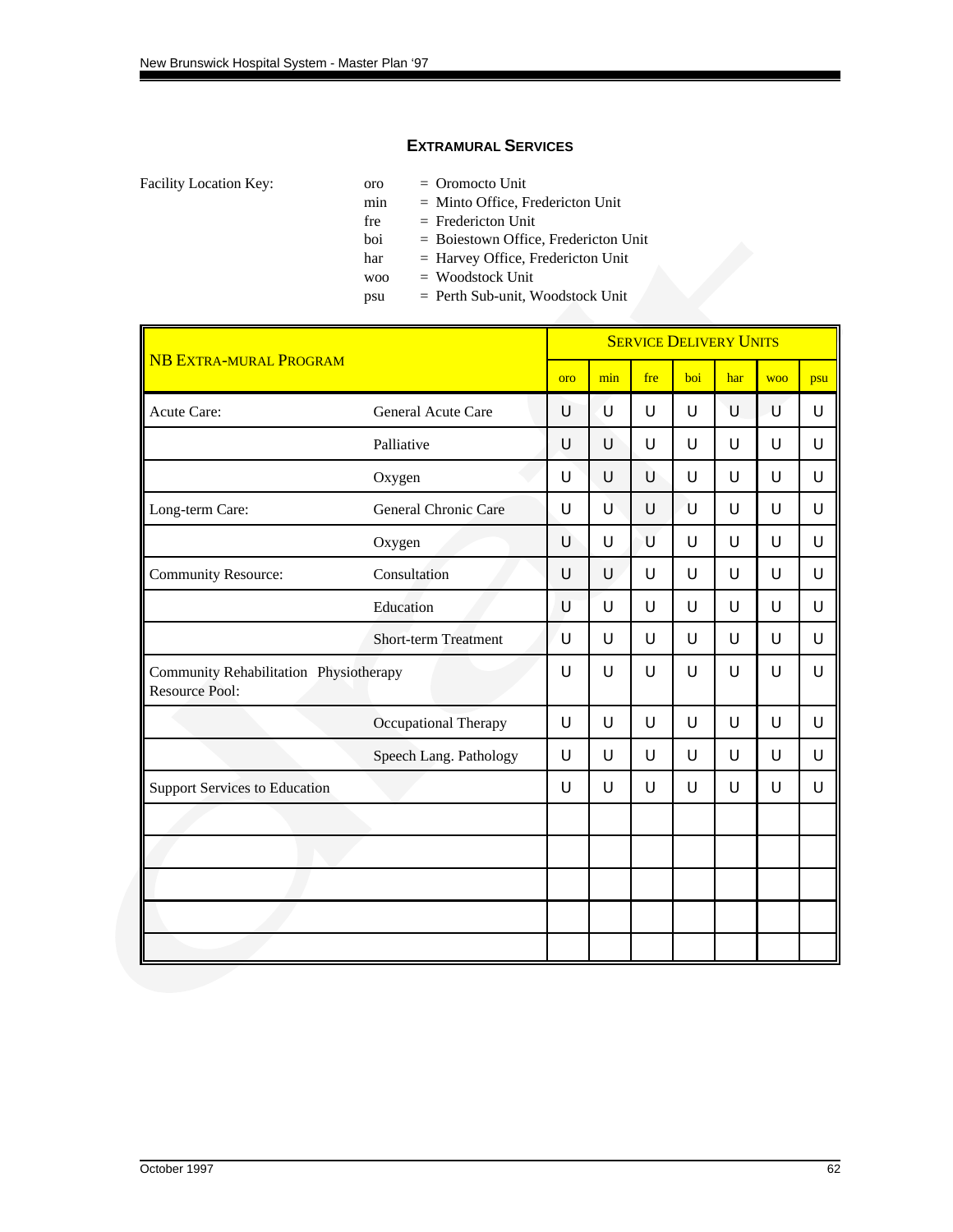#### **REGION 4 HOSPITAL CORPORATION**

*Region 4 Hospital Corporation / Corporation hospitalière de la région 4*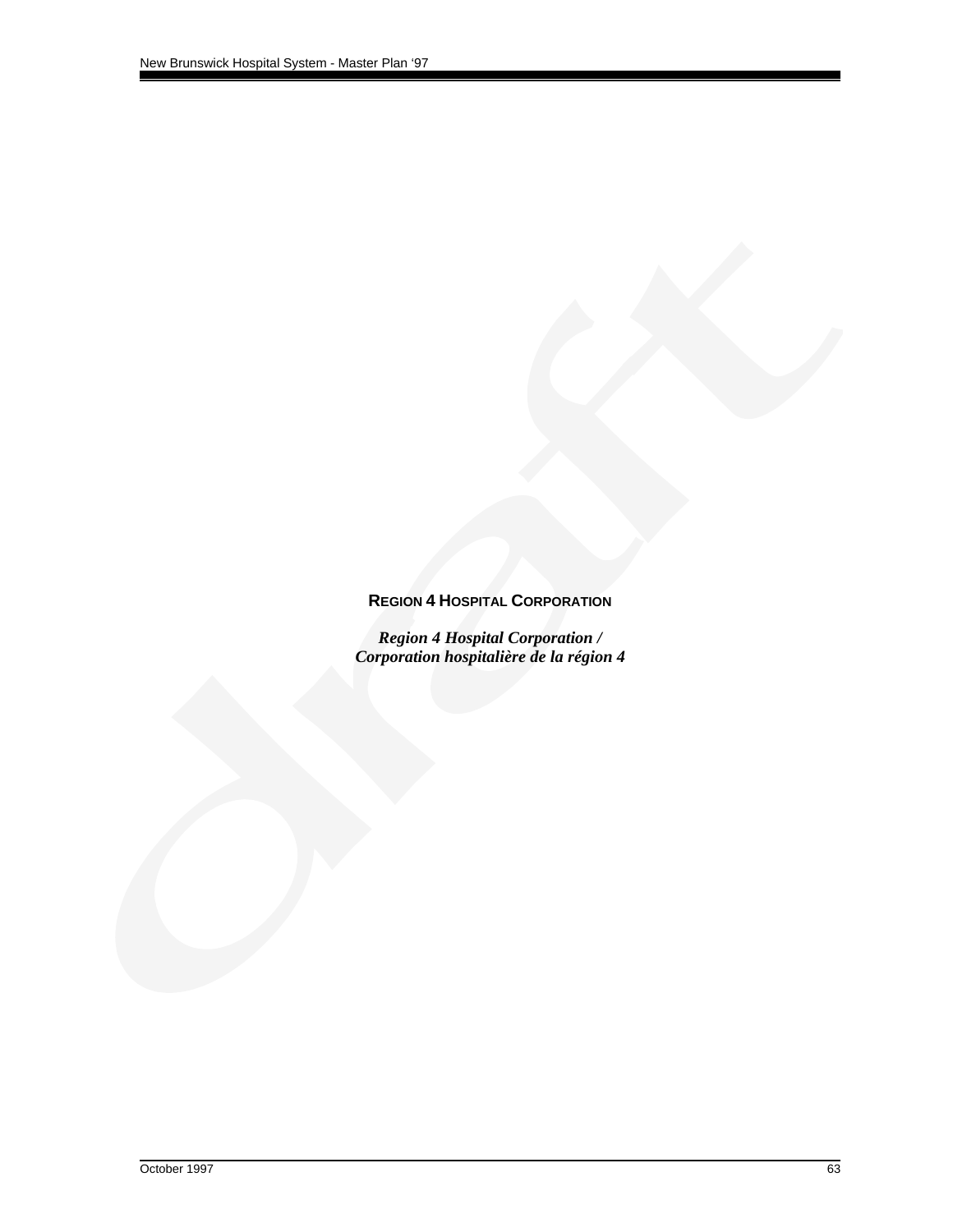| <b>MAXIMUM ALLOWABLE BEDS</b>        |
|--------------------------------------|
| <b>REGION 4 HOSPITAL CORPORATION</b> |

| <b>BED TYPE</b>             |                           | <b>MAXIMUM</b> |
|-----------------------------|---------------------------|----------------|
|                             |                           |                |
| <b>ACUTE</b>                | - M & S, OBS, Paeds       | 175            |
|                             | - Short-term Psychiatry   | 15             |
| <b>SUB-TOTAL ACUTE</b>      |                           | 190            |
| <b>RESTORATIVE</b>          |                           | 41             |
| <b>ADDICTIONS</b>           | - Detoxification          | 10             |
|                             | - Short-term Treatment    | $\theta$       |
|                             | - Long-term Residential   | $\mathbf{0}$   |
| <b>SUB-TOTAL ADDICTIONS</b> |                           | 10             |
| <b>TOTAL NON-TERTIARY</b>   |                           | 241            |
|                             |                           |                |
| <b>TERTIARY BEDS</b>        | - Oncology                | $\overline{0}$ |
|                             | - Cardiac Surgery / SICU  | $\theta$       |
|                             | - Neurosurgery / SICU     | $\overline{0}$ |
|                             | - Tertiary Psychiatry     | $\overline{0}$ |
|                             | - Tertiary Rehabilitation | $\overline{0}$ |
| <b>TOTAL TERTIARY</b>       |                           | $\bf{0}$       |
|                             |                           |                |
| <b>GRAND TOTAL</b>          |                           | 241            |

| 1995/96 Service Population (Health Region 4) | 50,782 |
|----------------------------------------------|--------|
|----------------------------------------------|--------|

NOTE: Restorative care includes what were termed "Extended Care" and "Rehabilitation" in *Master Plan '92*.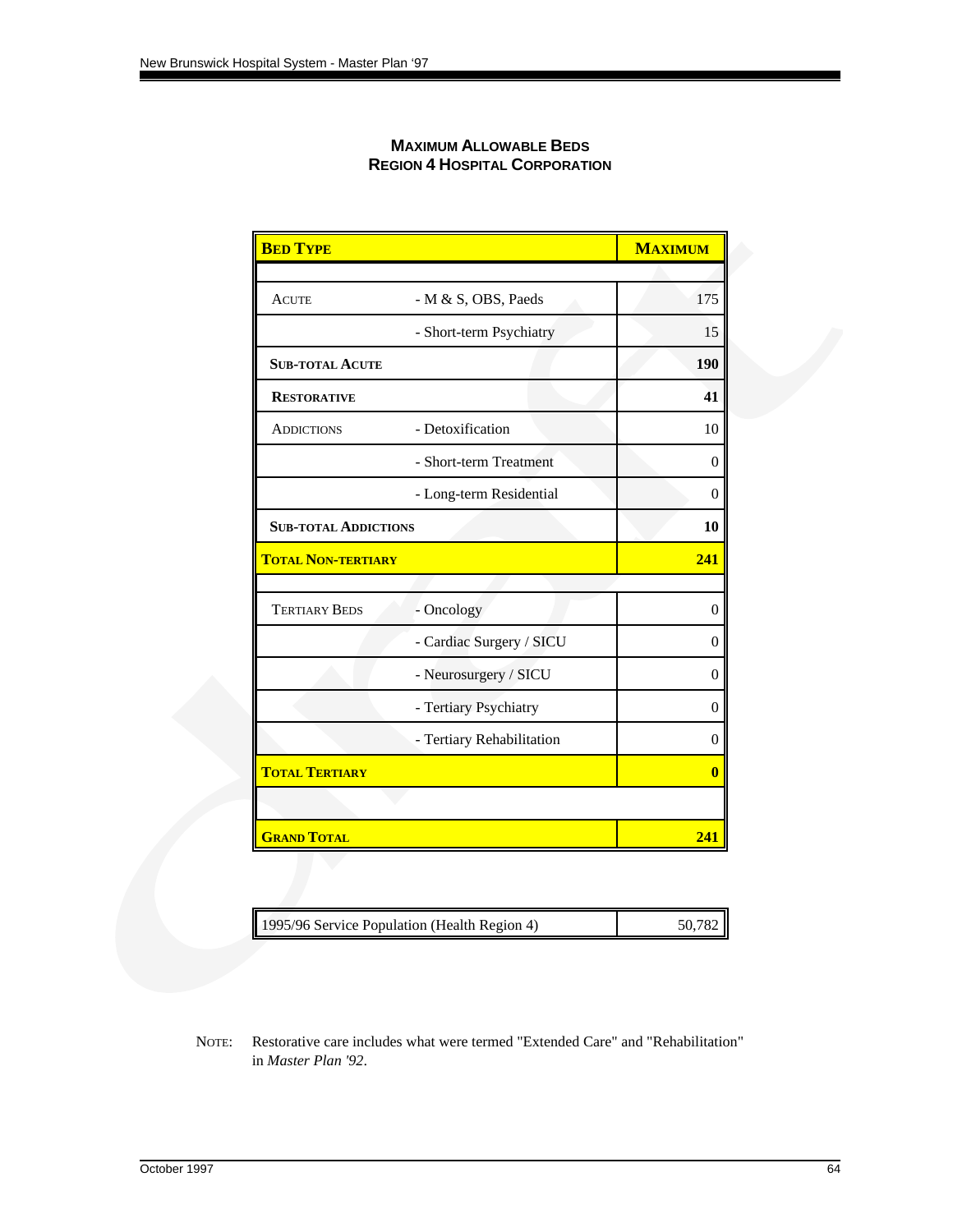#### **INTRAMURAL SERVICES**

Facility Location Key: edm = Edmundston

 $grf = Grand$  Falls

stq = Saint Quentin

mad = Ste. Anne de Madawaska

add = Addictions (62 Queen St., Edmundston)

|                                   |     |     |     |     | <b>FACILITY</b> |  |  |
|-----------------------------------|-----|-----|-----|-----|-----------------|--|--|
| <b>PRIMARY SERVICES</b>           | edm | grf | stq | mad | add             |  |  |
| G P Medicine                      | U   | U   | U   | U   |                 |  |  |
| <b>G</b> P Paediatrics            | U   | U   |     |     |                 |  |  |
| Low-Risk, Non-Surgical Obstetrics | U   | U   | U   |     |                 |  |  |
| <b>Restorative Care</b>           | U   |     |     |     |                 |  |  |
| Nursing                           | U   | U   | U   |     |                 |  |  |
| $\rm ECG$                         | U   | U   | U   | U   |                 |  |  |
| Respiratory Therapy               | U   | U   |     |     |                 |  |  |
| Occupational Therapy              | U   | U   |     |     |                 |  |  |
| Physiotherapy                     | U   | U   | U   |     |                 |  |  |
| Pharmacy Services                 | U   | U   | U   |     |                 |  |  |
| <b>Clinical Nutrition</b>         | U   | U   | U   |     |                 |  |  |
|                                   |     |     |     |     |                 |  |  |
|                                   |     |     |     |     |                 |  |  |
|                                   |     |     |     |     |                 |  |  |
|                                   |     |     |     |     |                 |  |  |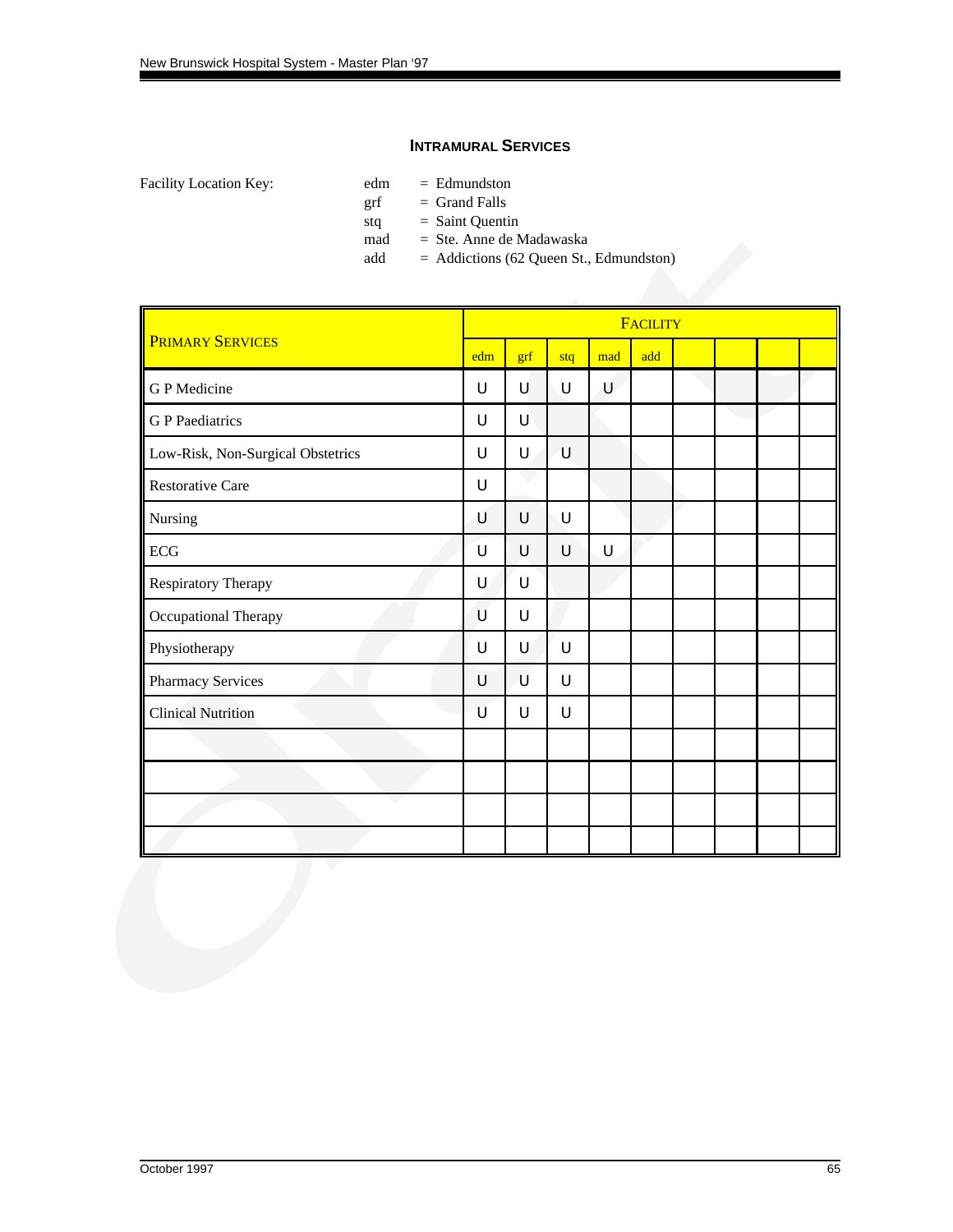- Facility Location Key: edm = Edmundston
	- $grf = Grand$  Falls
		- stq = Saint Quentin
		- mad = Ste. Anne de Madawaska
		- add = Addictions (62 Queen St., Edmundston)

|                                      |     |     |     |     | <b>FACILITY</b> |  |  |
|--------------------------------------|-----|-----|-----|-----|-----------------|--|--|
| <b>SECONDARY SERVICES</b>            | edm | grf | stq | mad | add             |  |  |
| General Internal Medicine            | U   | U   |     |     |                 |  |  |
| General Surgery                      | U   | U   |     |     |                 |  |  |
| <b>GP</b> Anaesthesia                | U   | U   |     |     |                 |  |  |
| Specialty Anaesthesia                | U   |     |     |     |                 |  |  |
| Psychiatry                           | U   |     |     |     |                 |  |  |
| Orthopaedics                         | U   |     |     |     |                 |  |  |
| Otolaryngology                       | U   |     |     |     |                 |  |  |
| <b>Specialty Paediatrics</b>         | U   |     |     |     |                 |  |  |
| Specialty Obstetrics and Gynaecology | U   |     |     |     |                 |  |  |
| Respirology                          | U   |     |     |     |                 |  |  |
| <b>Medical Oncology</b>              | U   |     |     |     |                 |  |  |
| Gastroenterology                     | U   |     |     |     |                 |  |  |
| Ophthalmology                        | U   |     |     |     |                 |  |  |
| Urology                              | U   |     |     |     |                 |  |  |
| <b>Concentrated Care</b>             |     | U   |     |     |                 |  |  |
| Addictions - Detoxification          |     |     |     |     | U               |  |  |
| Addictions - Short-term Treatment    |     |     |     |     |                 |  |  |
| Addictions - Long-term Residential   |     |     |     |     |                 |  |  |
|                                      |     |     |     |     |                 |  |  |
|                                      |     |     |     |     |                 |  |  |
|                                      |     |     |     |     |                 |  |  |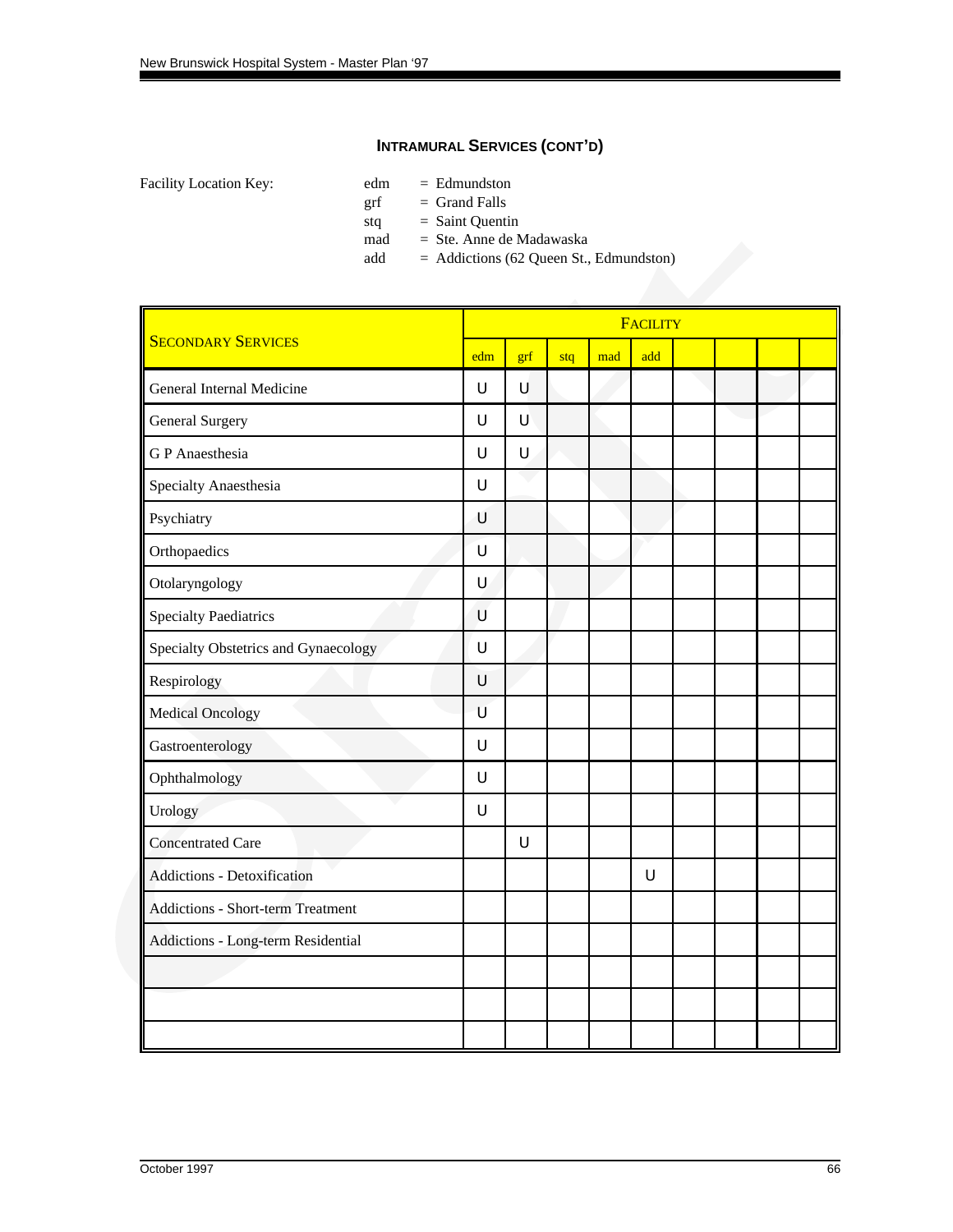- Facility Location Key: edm = Edmundston
	- $grf = Grand$  Falls
		- stq = Saint Quentin
		- mad = Ste. Anne de Madawaska
		- add = Addictions (62 Queen St., Edmundston)

|                                |     |     |     |     | <b>FACILITY</b> |  |  |
|--------------------------------|-----|-----|-----|-----|-----------------|--|--|
| <b>SECONDARY SERVICES - 2</b>  | edm | grf | stq | mad | add             |  |  |
| <b>EEG</b>                     | U   |     |     |     |                 |  |  |
| Audiology                      | U   |     |     |     |                 |  |  |
| Speech Language Pathology      | U   | Ū   |     |     |                 |  |  |
| Psychology                     | U   |     |     |     |                 |  |  |
| Social Work                    | U   | U   |     |     |                 |  |  |
| <b>Clinical Engineering</b>    | U   |     |     |     |                 |  |  |
| Recreational Therapy           | U   |     |     |     |                 |  |  |
| Cardiac Intensive Care         | U   |     |     |     |                 |  |  |
| <b>Surgical Intensive Care</b> | U   |     |     |     |                 |  |  |
| <b>Plastic Surgery</b>         |     |     |     |     |                 |  |  |
| Neurology                      |     |     |     |     |                 |  |  |
| Haematology                    |     |     |     |     |                 |  |  |
| Physiatry                      |     |     |     |     |                 |  |  |
| Thoracic and Vascular Surgery  | U   |     |     |     |                 |  |  |
| Dermatology                    | U   |     |     |     |                 |  |  |
| Rheumatology                   |     |     |     |     |                 |  |  |
| Geriatrics                     | U   |     |     |     |                 |  |  |
| <b>Specialty Cardiology</b>    | U   |     |     |     |                 |  |  |
| Endocrinology                  |     |     |     |     |                 |  |  |
| $EMG$                          | U   |     |     |     |                 |  |  |
| Lithotripsy                    |     |     |     |     |                 |  |  |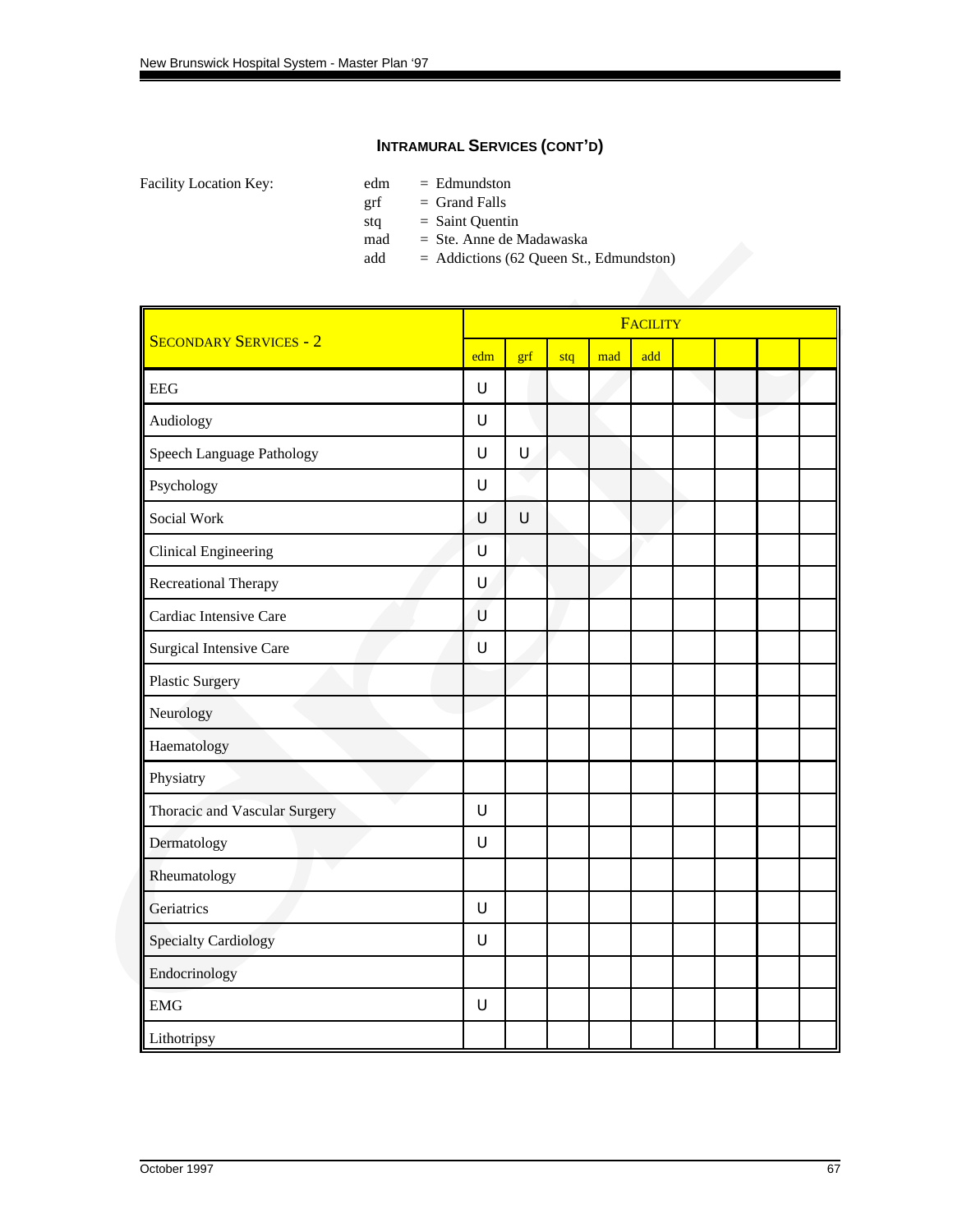- Facility Location Key: edm = Edmundston
	- $grf = Grand$  Falls
		- stq = Saint Quentin
		- mad = Ste. Anne de Madawaska
		- add = Addictions (62 Queen St., Edmundston)

|                              | <b>LABORATORY SERVICES</b>  |     | <b>FACILITY</b> |     |     |     |  |  |  |  |  |  |  |  |
|------------------------------|-----------------------------|-----|-----------------|-----|-----|-----|--|--|--|--|--|--|--|--|
|                              |                             | edm | grf             | stq | mad | add |  |  |  |  |  |  |  |  |
| Primary: Specimen Collection |                             |     |                 |     | U   | U   |  |  |  |  |  |  |  |  |
|                              | <b>Clinical Chemistry</b>   | U   | U               | U   |     |     |  |  |  |  |  |  |  |  |
|                              | Haematology                 | U   | U               | U   |     |     |  |  |  |  |  |  |  |  |
| Secondary:                   | <b>Transfusion Services</b> | U   | Ù               |     |     |     |  |  |  |  |  |  |  |  |
|                              | <b>Surgical Pathology</b>   | U   |                 |     |     |     |  |  |  |  |  |  |  |  |
|                              | Autopsy Pathology           | U   |                 |     |     |     |  |  |  |  |  |  |  |  |
|                              | Cytopathology               | U   |                 |     |     |     |  |  |  |  |  |  |  |  |
|                              | Cytogenetics                |     |                 |     |     |     |  |  |  |  |  |  |  |  |
|                              | Microbiology                | U   |                 |     |     |     |  |  |  |  |  |  |  |  |
|                              |                             |     |                 |     |     |     |  |  |  |  |  |  |  |  |
|                              |                             |     |                 |     |     |     |  |  |  |  |  |  |  |  |
|                              |                             |     |                 |     |     |     |  |  |  |  |  |  |  |  |
|                              |                             |     |                 |     |     |     |  |  |  |  |  |  |  |  |
|                              |                             |     |                 |     |     |     |  |  |  |  |  |  |  |  |
|                              |                             |     |                 |     |     |     |  |  |  |  |  |  |  |  |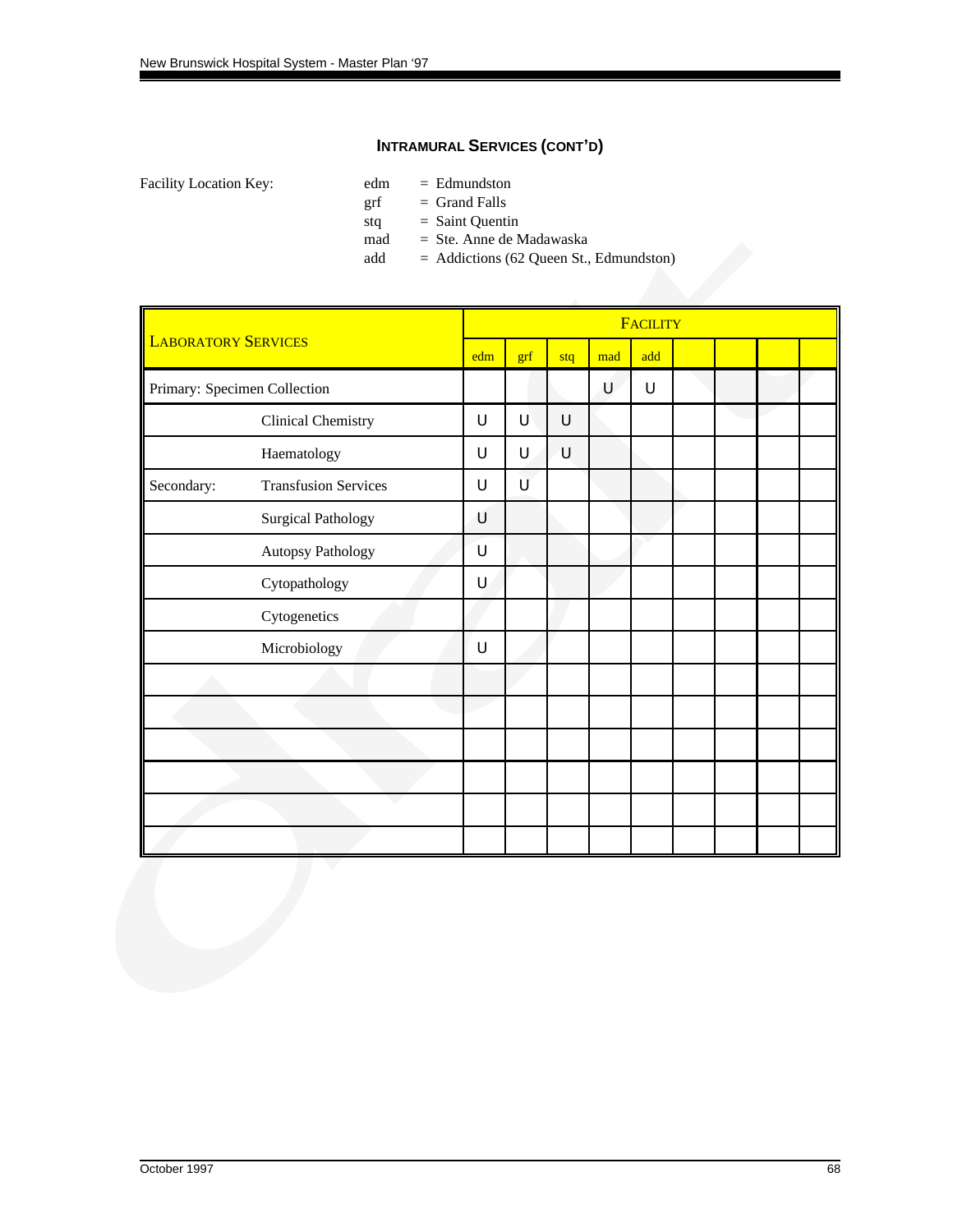- Facility Location Key: edm = Edmundston
	- $grf = Grand$  Falls
		- stq = Saint Quentin
		- mad = Ste. Anne de Madawaska
		- add = Addictions (62 Queen St., Edmundston)

|                         |                                          |        |     |     |     | <b>FACILITY</b> |  |  |
|-------------------------|------------------------------------------|--------|-----|-----|-----|-----------------|--|--|
| <b>IMAGING SERVICES</b> |                                          | edm    | grf | stq | mad | add             |  |  |
|                         | Primary: General Radiography             | U      | U   | U   |     |                 |  |  |
| Secondary:              | Diagnostic Ultrasound<br>- Abdominal     | U      | U   | U   |     |                 |  |  |
|                         | - Cardiac                                | U      |     |     |     |                 |  |  |
|                         | - Ophthalmological                       | $\cup$ |     |     |     |                 |  |  |
|                         | - Neurological                           | U      |     |     |     |                 |  |  |
|                         | <b>Gastrointestinal Radiology</b>        | U      | U   | U   |     |                 |  |  |
|                         | Mammography                              | U      | U   |     |     |                 |  |  |
|                         | Diagnostic Nuclear Medicine (in<br>vivo) | ้บ     |     |     |     |                 |  |  |
|                         | <b>Nuclear Cardiology</b>                | $\cup$ |     |     |     |                 |  |  |
|                         | CT Scanning                              | U      |     |     |     |                 |  |  |
|                         | <b>MRI</b>                               |        |     |     |     |                 |  |  |
|                         |                                          |        |     |     |     |                 |  |  |
|                         |                                          |        |     |     |     |                 |  |  |
|                         |                                          |        |     |     |     |                 |  |  |
|                         |                                          |        |     |     |     |                 |  |  |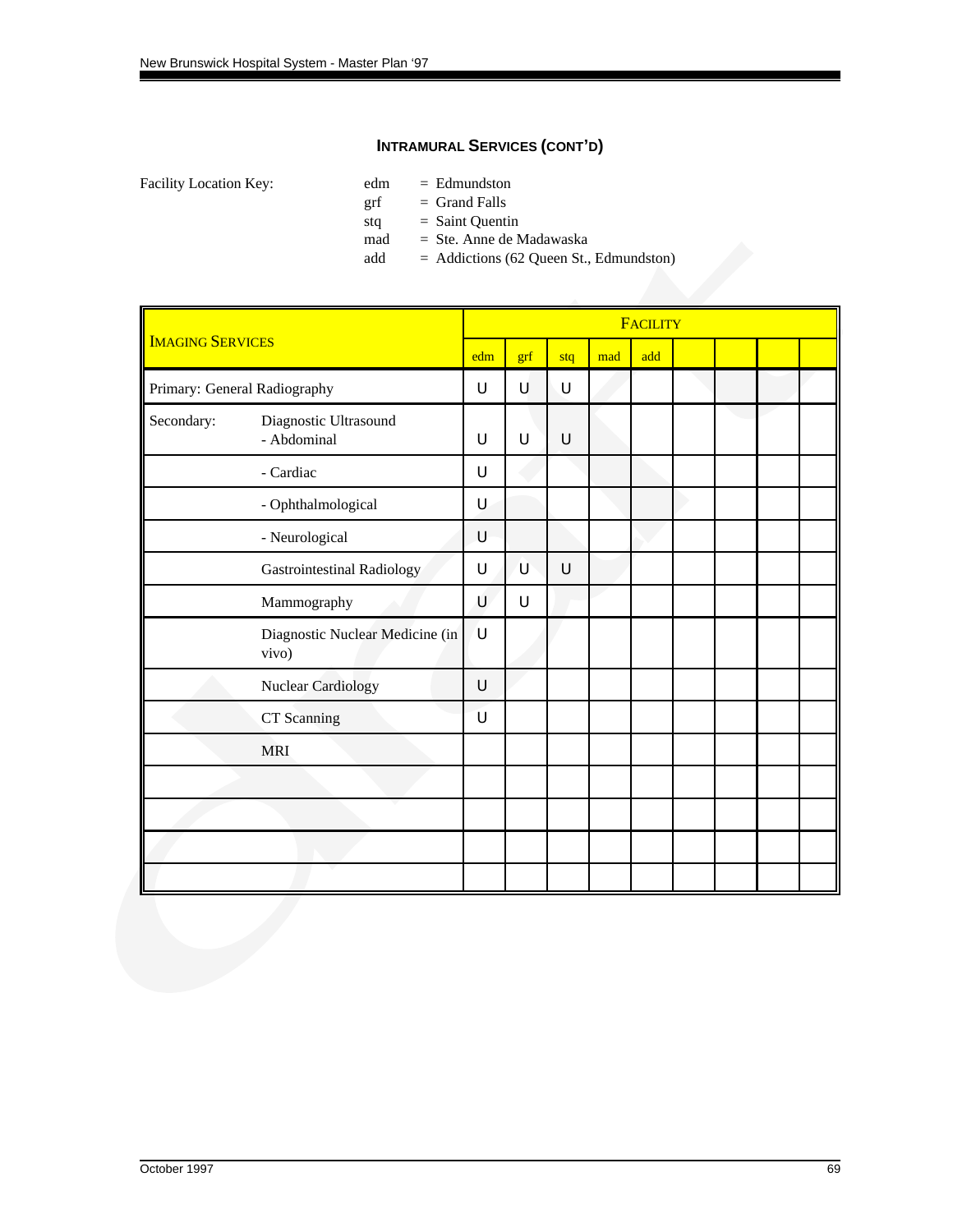- Facility Location Key: edm = Edmundston
	- $grf = Grand$  Falls
		- stq = Saint Quentin
		- mad = Ste. Anne de Madawaska
		- add = Addictions (62 Queen St., Edmundston)

|                                     |        |     |     |     | <b>FACILITY</b> |  |  |
|-------------------------------------|--------|-----|-----|-----|-----------------|--|--|
| <b>TERTIARY SERVICES</b>            | edm    | grf | stq | mad | add             |  |  |
| Cardiac Surgery                     |        |     |     |     |                 |  |  |
| Neurosurgery / Neuro Intensive Care |        |     |     |     |                 |  |  |
| Oncology                            |        |     |     |     |                 |  |  |
| Renal Dialysis                      | $\cup$ |     |     |     |                 |  |  |
| Neonatal Intensive Care             |        |     |     |     |                 |  |  |
| Tertiary Rehabilitation             |        |     |     |     |                 |  |  |
| Long-term Psychiatric Care          |        |     |     |     |                 |  |  |
|                                     |        |     |     |     |                 |  |  |
|                                     |        |     |     |     |                 |  |  |
|                                     |        |     |     |     |                 |  |  |
|                                     |        |     |     |     |                 |  |  |
|                                     |        |     |     |     |                 |  |  |
|                                     |        |     |     |     |                 |  |  |
|                                     |        |     |     |     |                 |  |  |
|                                     |        |     |     |     |                 |  |  |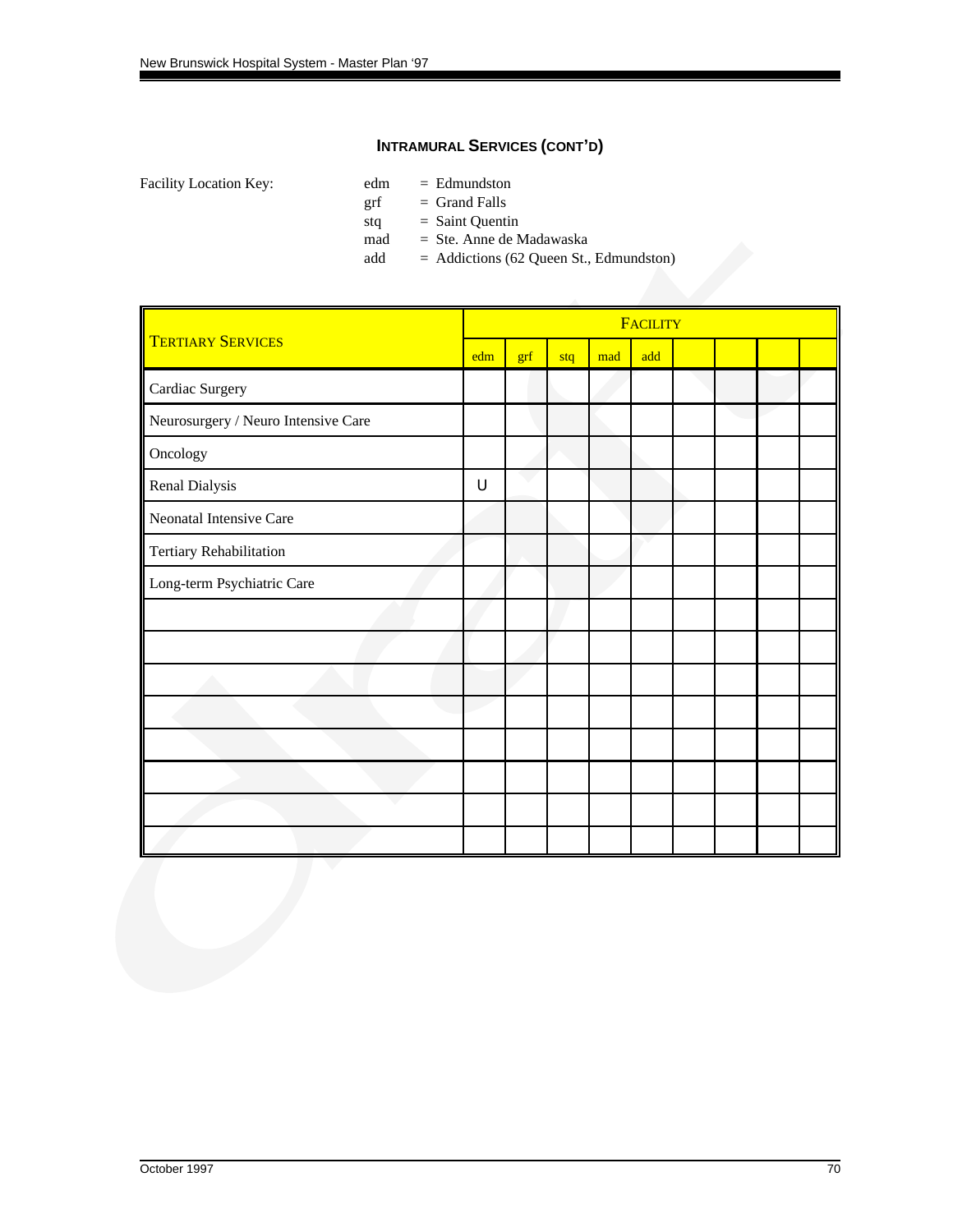- Facility Location Key: edm = Edmundston
	- $grf = Grand$  Falls
		- stq = Saint Quentin
		- mad = Ste. Anne de Madawaska
		- add = Addictions (62 Queen St., Edmundston)

|                                |                                             |     |     |     |     | <b>FACILITY</b> |  |  |
|--------------------------------|---------------------------------------------|-----|-----|-----|-----|-----------------|--|--|
| <b>AMBULATORY SERVICES</b>     |                                             | edm | grf | stq | mad | add             |  |  |
| Emergency:                     | Ø                                           | U   | U   | U   |     |                 |  |  |
| Emergency:                     | First Aid, Stabilization, Referral          |     |     |     |     |                 |  |  |
| <b>Outpatient Clinics</b>      |                                             | U   | U   | U   |     |                 |  |  |
| Day Care:                      | Medical                                     | U   | Ù   |     |     |                 |  |  |
|                                | Psychiatry                                  | U   |     |     |     |                 |  |  |
| Day Surgery                    |                                             | U   | U   |     |     |                 |  |  |
| Addictions:                    | Assessment and Referral                     |     |     |     |     | U               |  |  |
|                                | <b>Out-patient Counselling</b>              |     |     |     |     | U               |  |  |
|                                | Aftercare/Relapse Prevention                |     |     |     |     | U               |  |  |
|                                | Community Prevention/<br>Education          |     |     |     |     | U               |  |  |
| Visiting Specialty Clinics     |                                             | U   | U   | Ü   |     |                 |  |  |
| <b>Breast Cancer Screening</b> |                                             | U   | U   |     |     |                 |  |  |
| Physicians' Office             |                                             |     |     |     | U   |                 |  |  |
|                                | 48 Hour Holding & Observation (4-stretcher) |     |     |     |     |                 |  |  |
|                                |                                             |     |     |     |     |                 |  |  |
|                                |                                             |     |     |     |     |                 |  |  |
|                                |                                             |     |     |     |     |                 |  |  |

Ø Under review system-wide.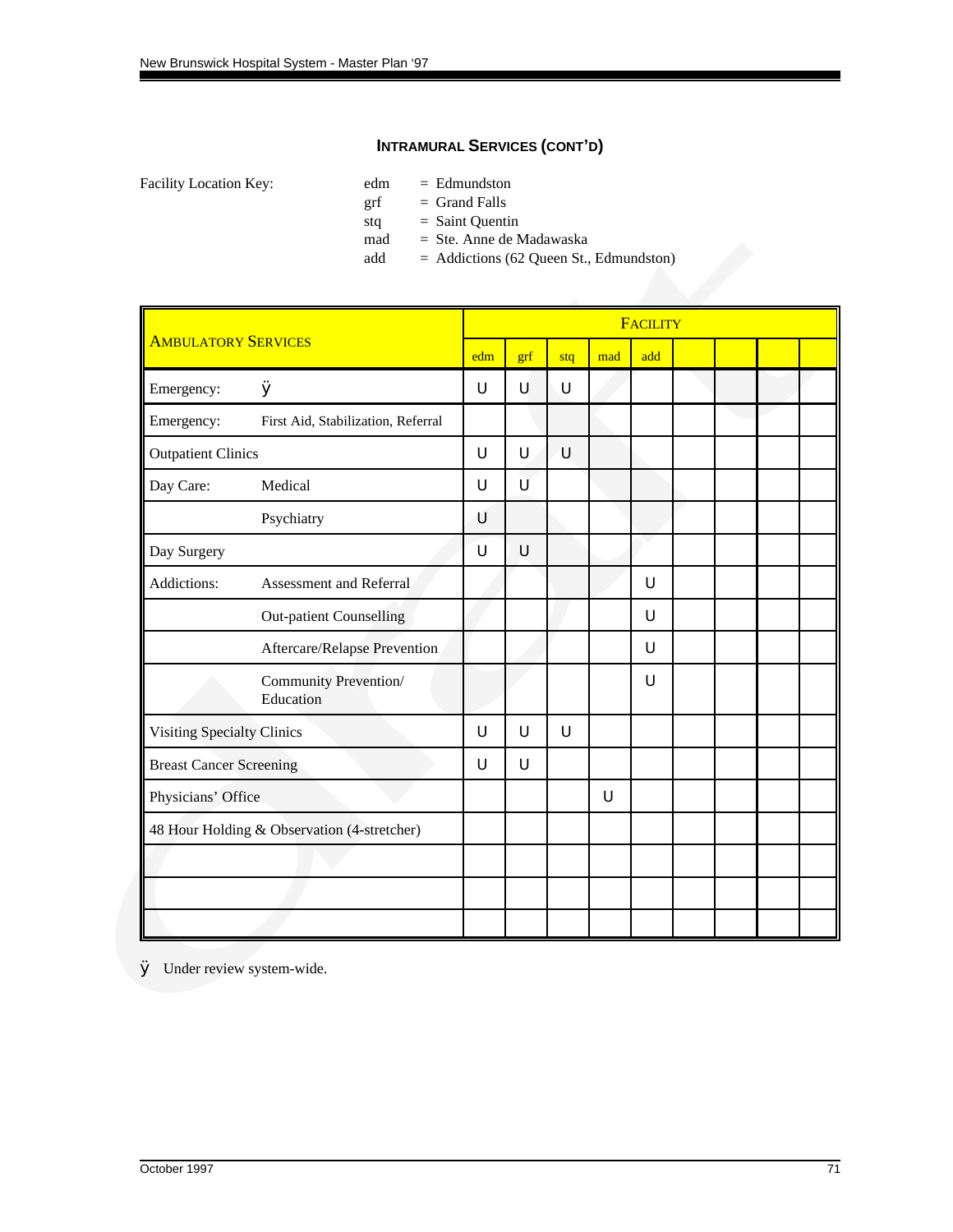### **EXTRAMURAL SERVICES**

Facility Location Key:  $grf = Grand$  Falls Unit

ked = Kedgwick Office, Grand Falls Unit

edm = Edmundston Unit

|                                                          |                             |     |     |        | <b>SERVICE DELIVERY UNITS</b> |  |  |
|----------------------------------------------------------|-----------------------------|-----|-----|--------|-------------------------------|--|--|
| <b>NB EXTRA-MURAL PROGRAM</b>                            |                             | grf | ked | edm    |                               |  |  |
| Acute Care:                                              | General Acute Care          | U   | U   | $\cup$ |                               |  |  |
|                                                          | Palliative                  | U   | U   | $\cup$ |                               |  |  |
|                                                          | Oxygen                      | U   | U   | $\cup$ |                               |  |  |
| Long-term Care:                                          | General Chronic Care        | U   | U   | $\cup$ |                               |  |  |
|                                                          | Oxygen                      | Ū   | U   | $\cup$ |                               |  |  |
| <b>Community Resource:</b>                               | Consultation                | U   | U   | $\cup$ |                               |  |  |
|                                                          | Education                   | U   | U   | $\cup$ |                               |  |  |
|                                                          | <b>Short-term Treatment</b> | Ù   | U   | $\cup$ |                               |  |  |
| Community Rehabilitation Physiotherapy<br>Resource Pool: |                             | U   | U   | $\cup$ |                               |  |  |
|                                                          | Occupational Therapy        | U   | U   | U      |                               |  |  |
|                                                          | Speech Lang. Pathology      | U   | U   | $\cup$ |                               |  |  |
| <b>Support Services to Education</b>                     |                             | U   | U   | $\cup$ |                               |  |  |
|                                                          |                             |     |     |        |                               |  |  |
|                                                          |                             |     |     |        |                               |  |  |
|                                                          |                             |     |     |        |                               |  |  |
|                                                          |                             |     |     |        |                               |  |  |
|                                                          |                             |     |     |        |                               |  |  |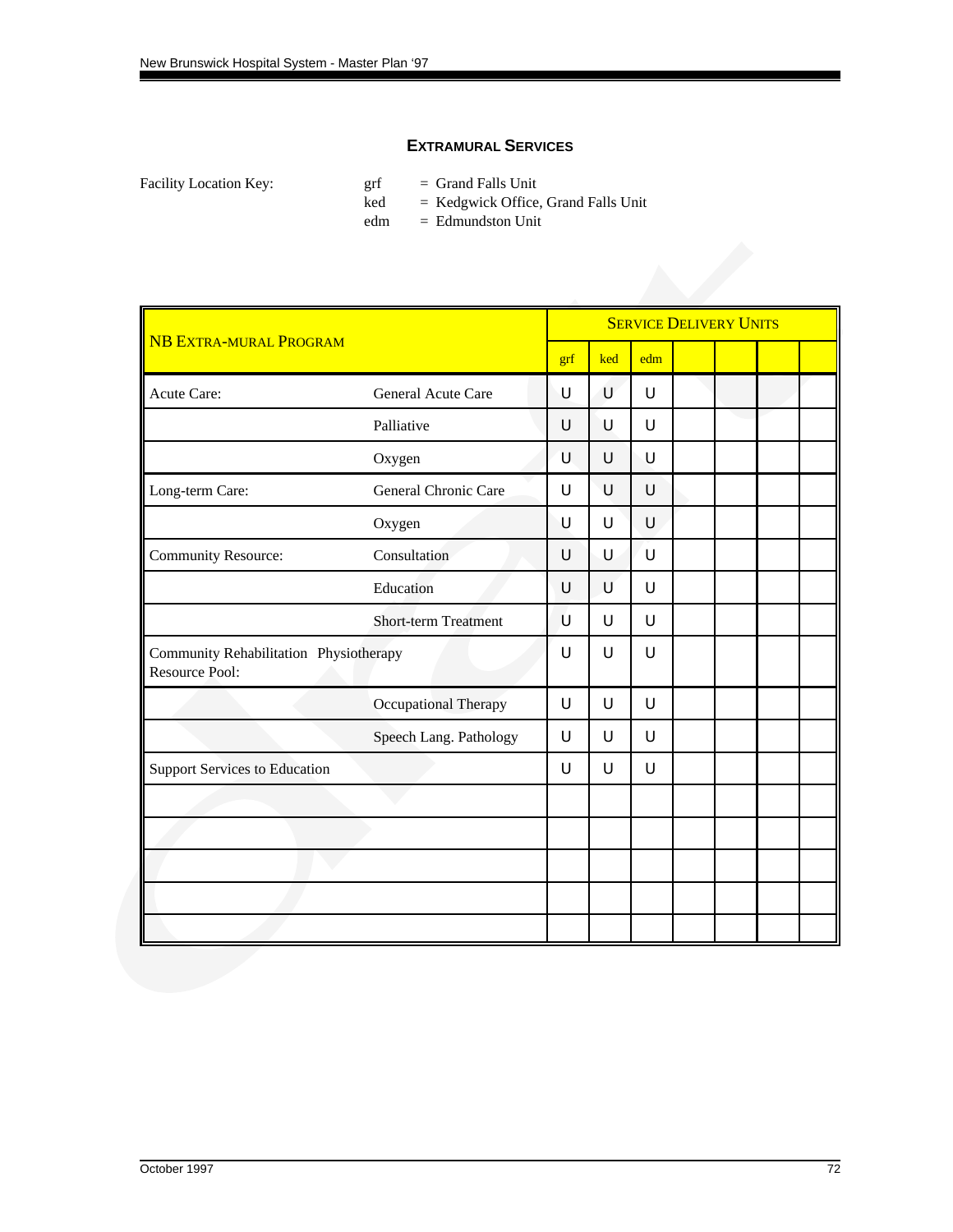### **REGION 5 HOSPITAL CORPORATION**

*Restigouche Health Services Corporation / Corporation des services de santé du Restigouche*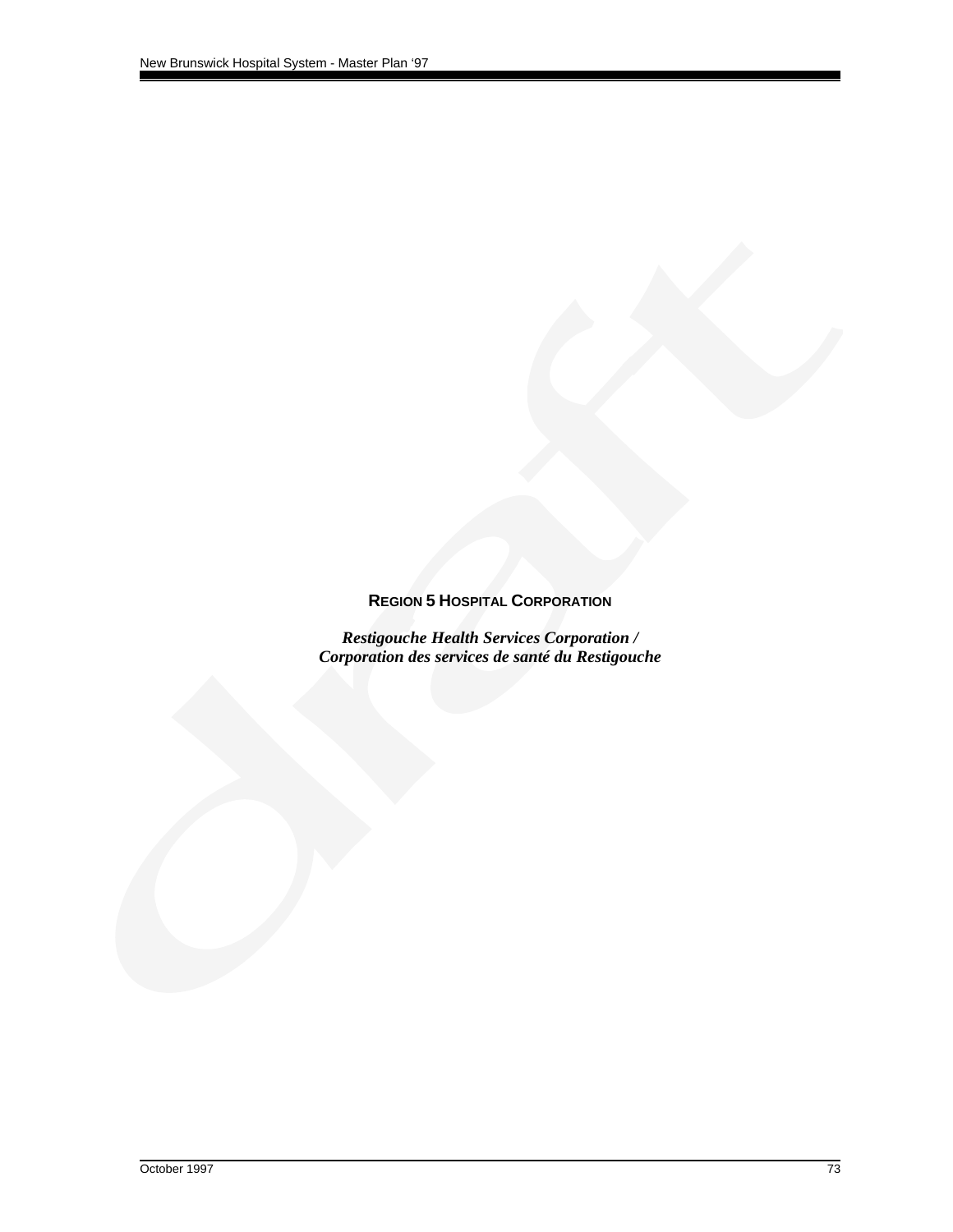| <b>MAXIMUM ALLOWABLE BEDS</b>        |
|--------------------------------------|
| <b>REGION 5 HOSPITAL CORPORATION</b> |

| <b>BED TYPE</b>             |                                    | <b>MAXIMUM</b> |
|-----------------------------|------------------------------------|----------------|
|                             |                                    |                |
| <b>ACUTE</b>                | - M & S, OBS, Paeds                | 130            |
|                             | - Short-term Psychiatry            | 20             |
| <b>SUB-TOTAL ACUTE</b>      |                                    | 150            |
| <b>RESTORATIVE</b>          |                                    | 30             |
| <b>ADDICTIONS</b>           | - Detoxification                   | 6              |
|                             | - Short-term Treatment             | 14             |
|                             | - Long-term Residential            | $\overline{0}$ |
| <b>SUB-TOTAL ADDICTIONS</b> |                                    | 20             |
| <b>TOTAL NON-TERTIARY</b>   |                                    | <b>200</b>     |
|                             |                                    |                |
| <b>TERTIARY BEDS</b>        | - Oncology                         | $\theta$       |
|                             | - Cardiac Surgery / SICU           | $\overline{0}$ |
|                             | - Neurosurgery / SICU              | $\overline{0}$ |
|                             | - Tertiary Psychiatry <sup>1</sup> |                |
|                             | - Tertiary Rehabilitation          | $\theta$       |
| <b>TOTAL TERTIARY</b>       |                                    |                |
|                             |                                    |                |
| <b>GRAND TOTAL</b>          |                                    | <b>200</b>     |

| 1995/96 Service Population (Health Region 5) | 37,770 |
|----------------------------------------------|--------|
|----------------------------------------------|--------|

NOTE: Restorative care includes what were termed "Extended Care" and "Rehabilitation" in *Master Plan '92*.

 $1)$  Under review.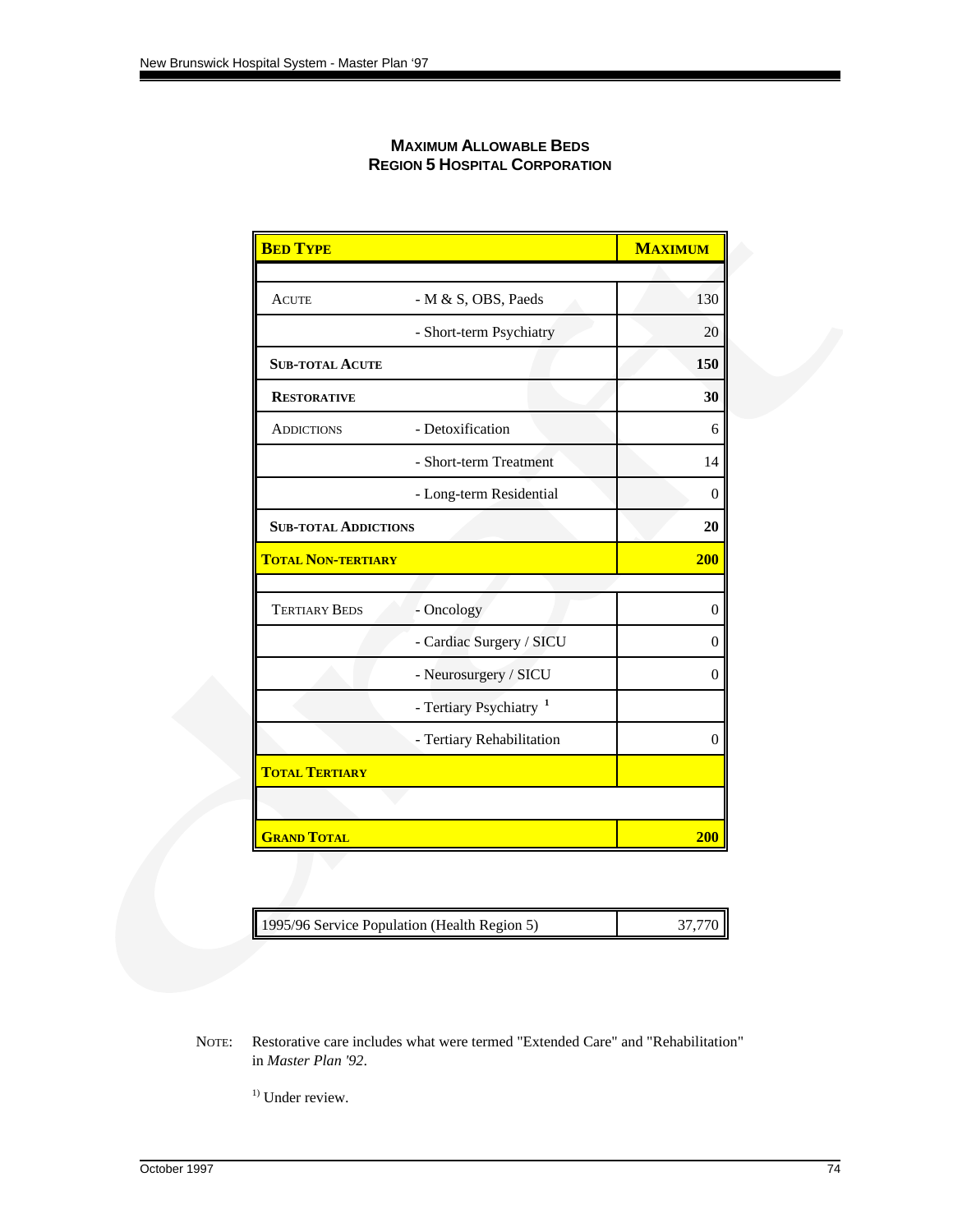#### **INTRAMURAL SERVICES**

- 
- chr = Centre hospitaliere Restigouche (Campbellton)
- dal = Dalhousie
- $jac = Jacquet River$
- adds = Addictions (3 Stanley St., Campbellton)
- addp = Addictions (31 Prince William St., Campbellton)

|                                   |     |     |     |     | <b>FACILITY</b> |      |  |  |
|-----------------------------------|-----|-----|-----|-----|-----------------|------|--|--|
| <b>PRIMARY SERVICES</b>           | cam | chr | dal | jac | adds            | addp |  |  |
| G P Medicine                      | U   |     | U   | U   |                 |      |  |  |
| <b>G</b> P Paediatrics            | U   |     | U   |     |                 |      |  |  |
| Low-Risk, Non-Surgical Obstetrics | U   |     |     |     |                 |      |  |  |
| <b>Restorative Care</b>           | U   |     | U   |     |                 |      |  |  |
| Nursing                           | U   | U   | U   |     |                 |      |  |  |
| ECG                               | U   |     | U   |     |                 |      |  |  |
| Respiratory Therapy               | U   |     | U   |     |                 |      |  |  |
| Occupational Therapy              | U   | U   | U   |     |                 |      |  |  |
| Physiotherapy                     | U   | U   | U   |     |                 |      |  |  |
| Pharmacy Services                 | U   |     | U   |     |                 |      |  |  |
| <b>Clinical Nutrition</b>         | U   |     | U   |     |                 |      |  |  |
|                                   |     |     |     |     |                 |      |  |  |
|                                   |     |     |     |     |                 |      |  |  |
|                                   |     |     |     |     |                 |      |  |  |
|                                   |     |     |     |     |                 |      |  |  |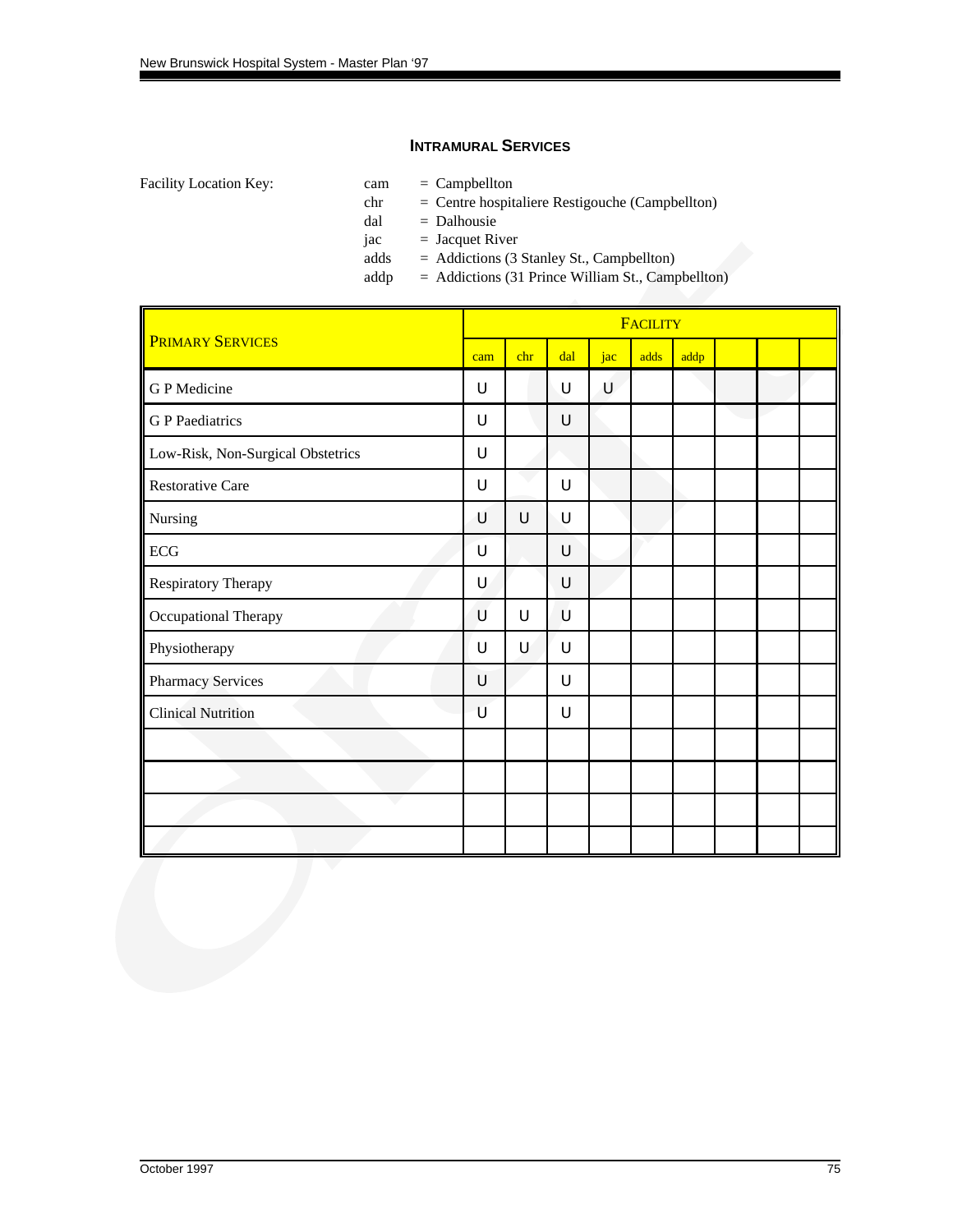- 
- chr = Centre hospitaliere Restigouche (Campbellton)
- dal = Dalhousie
- $jac = Jacquet River$
- adds = Addictions (3 Stanley St., Campbellton)
- addp = Addictions (31 Prince William St., Campbellton)

|                                          |        |        |     |     | <b>FACILITY</b> |      |  |  |
|------------------------------------------|--------|--------|-----|-----|-----------------|------|--|--|
| <b>SECONDARY SERVICES</b>                | cam    | chr    | dal | jac | adds            | addp |  |  |
| General Internal Medicine                | U      |        | U   |     |                 |      |  |  |
| <b>General Surgery</b>                   | U      |        |     |     |                 |      |  |  |
| <b>GP</b> Anaesthesia                    | U      | $\cup$ |     |     |                 |      |  |  |
| Specialty Anaesthesia                    | U      | Ù      |     |     |                 |      |  |  |
| Psychiatry                               | U      | $\cup$ |     |     |                 |      |  |  |
| Orthopaedics                             | U      |        |     |     |                 |      |  |  |
| Otolaryngology                           | U      |        |     |     |                 |      |  |  |
| <b>Specialty Paediatrics</b>             | U      |        |     |     |                 |      |  |  |
| Specialty Obstetrics and Gynaecology     | $\cup$ |        |     |     |                 |      |  |  |
| Respirology                              | $\cup$ |        |     |     |                 |      |  |  |
| <b>Medical Oncology</b>                  | U      |        |     |     |                 |      |  |  |
| Gastroenterology                         | U      |        |     |     |                 |      |  |  |
| Ophthalmology                            | U      |        |     |     |                 |      |  |  |
| Urology                                  | U      |        |     |     |                 |      |  |  |
| <b>Concentrated Care</b>                 |        |        | U   |     |                 |      |  |  |
| Addictions - Detoxification              |        |        |     |     | U               |      |  |  |
| <b>Addictions - Short-term Treatment</b> |        |        |     |     |                 | U    |  |  |
| Addictions - Long-term Residential       |        |        |     |     |                 |      |  |  |
|                                          |        |        |     |     |                 |      |  |  |
|                                          |        |        |     |     |                 |      |  |  |
|                                          |        |        |     |     |                 |      |  |  |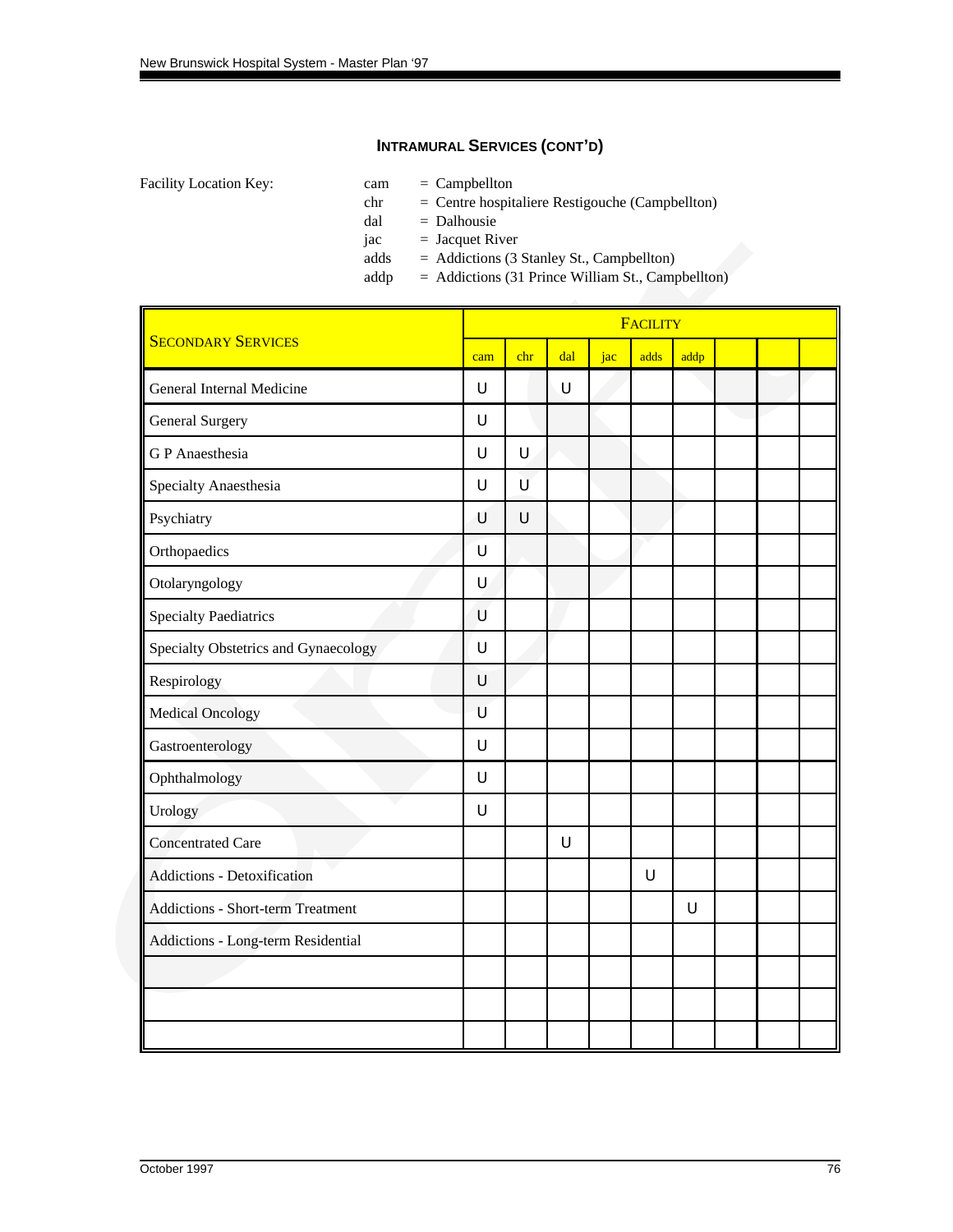- 
- chr = Centre hospitaliere Restigouche (Campbellton)
- dal = Dalhousie
- $jac = Jacquet River$
- adds = Addictions (3 Stanley St., Campbellton)
- addp = Addictions (31 Prince William St., Campbellton)

|                                |     |        |     |     | FACILITY |      |  |  |
|--------------------------------|-----|--------|-----|-----|----------|------|--|--|
| <b>SECONDARY SERVICES - 2</b>  | cam | chr    | dal | jac | adds     | addp |  |  |
| <b>EEG</b>                     | U   |        |     |     |          |      |  |  |
| Audiology                      | U   |        | U   |     |          |      |  |  |
| Speech Language Pathology      | U   |        | U   |     |          |      |  |  |
| Psychology                     | U   | Ù      |     |     |          |      |  |  |
| Social Work                    | U   | U      | U   |     |          |      |  |  |
| <b>Clinical Engineering</b>    | U   |        |     |     |          |      |  |  |
| <b>Recreational Therapy</b>    | U   | $\cup$ |     |     |          |      |  |  |
| Cardiac Intensive Care         | U   |        |     |     |          |      |  |  |
| <b>Surgical Intensive Care</b> | U   |        |     |     |          |      |  |  |
| Plastic Surgery                |     |        |     |     |          |      |  |  |
| Neurology                      | U   |        |     |     |          |      |  |  |
| Haematology                    |     |        |     |     |          |      |  |  |
| Physiatry                      |     |        |     |     |          |      |  |  |
| Thoracic and Vascular Surgery  | U   |        |     |     |          |      |  |  |
| Dermatology                    |     |        |     |     |          |      |  |  |
| Rheumatology                   |     |        |     |     |          |      |  |  |
| Geriatrics                     | U   |        |     |     |          |      |  |  |
| <b>Specialty Cardiology</b>    |     |        |     |     |          |      |  |  |
| Endocrinology                  |     |        |     |     |          |      |  |  |
| <b>EMG</b>                     |     |        |     |     |          |      |  |  |
| Lithotripsy                    |     |        |     |     |          |      |  |  |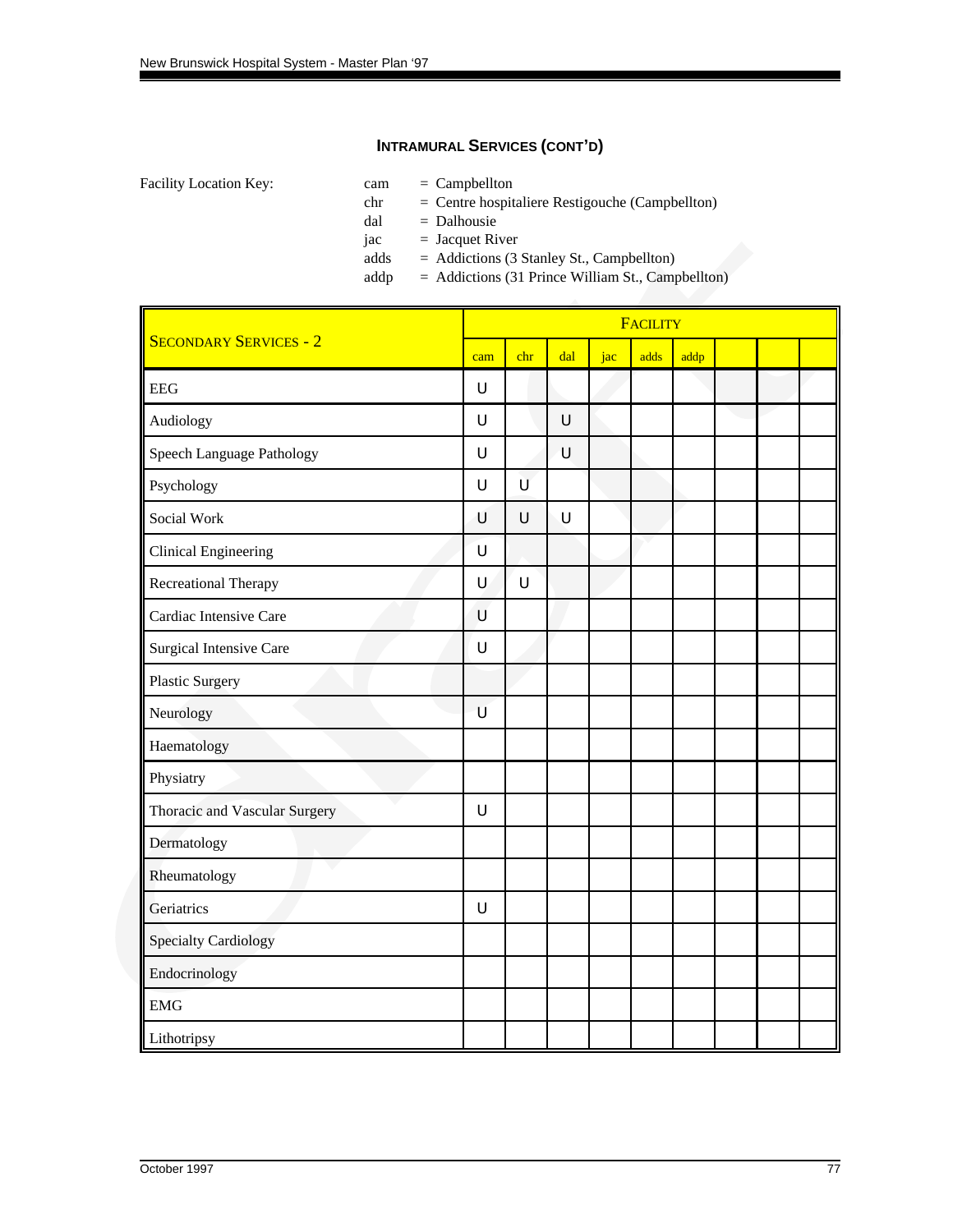- 
- chr = Centre hospitalière Restigouche (Campbellton)
- dal = Dalhousie
- $jac = Jacquet River$
- adds = Addictions (3 Stanley St., Campbellton)<br>addp = Addictions (31 Prince William St., Camp
	- = Addictions (31 Prince William St., Campbellton)

|                            |                              |     |     |     |     | <b>FACILITY</b> |      |  |  |
|----------------------------|------------------------------|-----|-----|-----|-----|-----------------|------|--|--|
| <b>LABORATORY SERVICES</b> |                              | cam | chr | dal | jac | adds            | addp |  |  |
|                            | Primary: Specimen Collection |     | U   |     | U   |                 |      |  |  |
|                            | <b>Clinical Chemistry</b>    | U   |     | U   |     |                 |      |  |  |
|                            | Haematology                  | U   |     | U   |     |                 |      |  |  |
| Secondary:                 | <b>Transfusion Services</b>  | U   |     |     |     |                 |      |  |  |
|                            | <b>Surgical Pathology</b>    | U   |     |     |     |                 |      |  |  |
|                            | Autopsy Pathology            | U   |     |     |     |                 |      |  |  |
|                            | Cytopathology                | U   |     |     |     |                 |      |  |  |
|                            | Cytogenetics                 |     |     |     |     |                 |      |  |  |
|                            | Microbiology                 | U   |     |     |     |                 |      |  |  |
|                            |                              |     |     |     |     |                 |      |  |  |
|                            |                              |     |     |     |     |                 |      |  |  |
|                            |                              |     |     |     |     |                 |      |  |  |
|                            |                              |     |     |     |     |                 |      |  |  |
|                            |                              |     |     |     |     |                 |      |  |  |
|                            |                              |     |     |     |     |                 |      |  |  |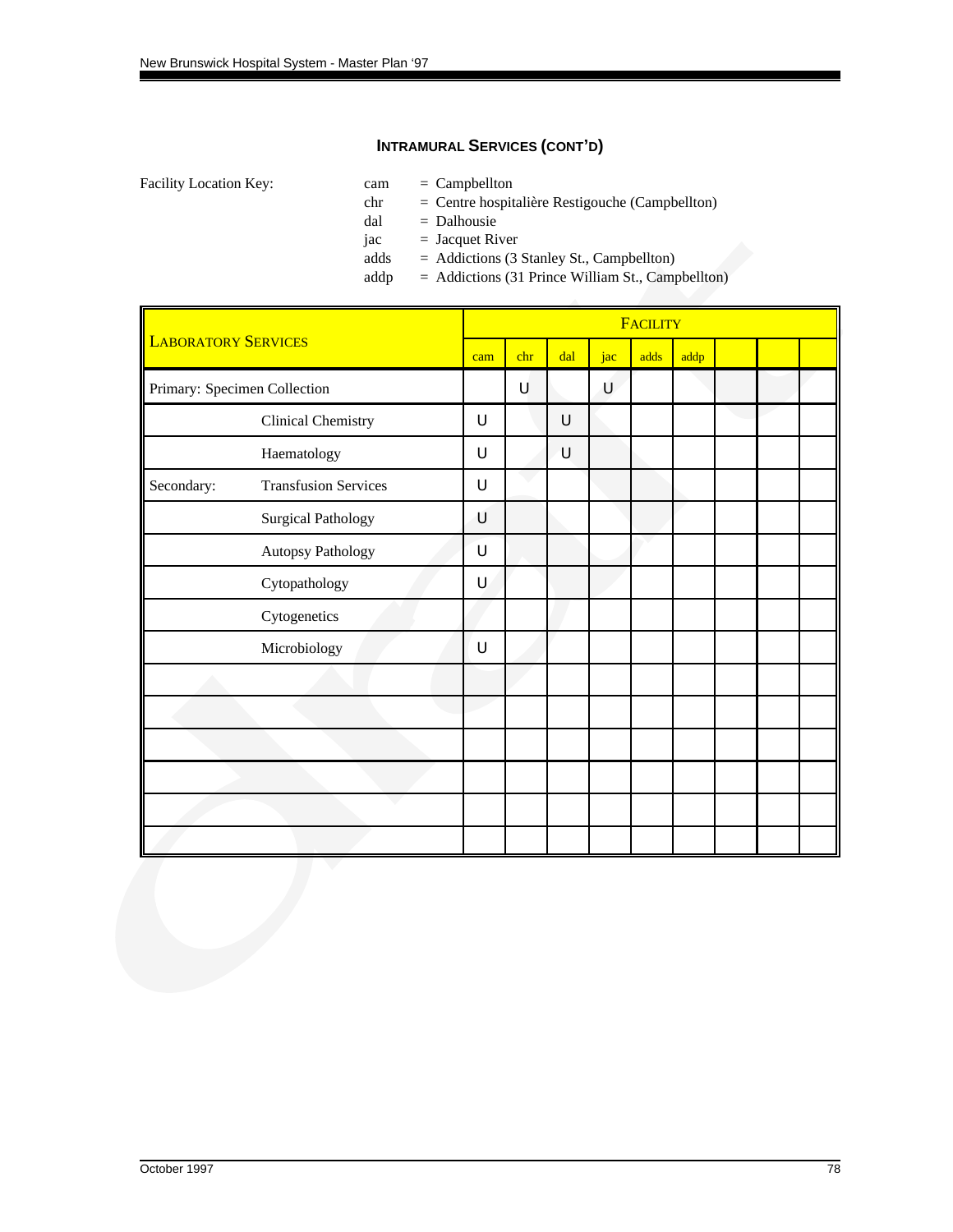- 
- chr = Centre hospitalière Restigouche (Campbellton)
- dal = Dalhousie
- $jac = Jacquet River$ 
	-
- adds = Addictions (3 Stanley St., Campbellton)<br>addp = Addictions (31 Prince William St., Camp = Addictions (31 Prince William St., Campbellton)

|                         |                                          |     |     |     |     | <b>FACILITY</b> |      |  |  |
|-------------------------|------------------------------------------|-----|-----|-----|-----|-----------------|------|--|--|
| <b>IMAGING SERVICES</b> |                                          | cam | chr | dal | jac | adds            | addp |  |  |
|                         | Primary: General Radiography             | U   |     | U   |     |                 |      |  |  |
| Secondary:              | Diagnostic Ultrasound<br>- Abdominal     | U   |     | U   |     |                 |      |  |  |
|                         | - Cardiac                                | U   |     |     |     |                 |      |  |  |
|                         | - Ophthalmological                       | U   |     |     |     |                 |      |  |  |
|                         | - Neurological                           | U   |     |     |     |                 |      |  |  |
|                         | <b>Gastrointestinal Radiology</b>        | U   |     | U   |     |                 |      |  |  |
|                         | Mammography                              | U   |     | U   |     |                 |      |  |  |
|                         | Diagnostic Nuclear Medicine (in<br>vivo) |     |     |     |     |                 |      |  |  |
|                         | Nuclear Cardiology                       |     |     |     |     |                 |      |  |  |
|                         | CT Scanning                              | U   |     |     |     |                 |      |  |  |
|                         | <b>MRI</b>                               |     |     |     |     |                 |      |  |  |
|                         |                                          |     |     |     |     |                 |      |  |  |
|                         |                                          |     |     |     |     |                 |      |  |  |
|                         |                                          |     |     |     |     |                 |      |  |  |
|                         |                                          |     |     |     |     |                 |      |  |  |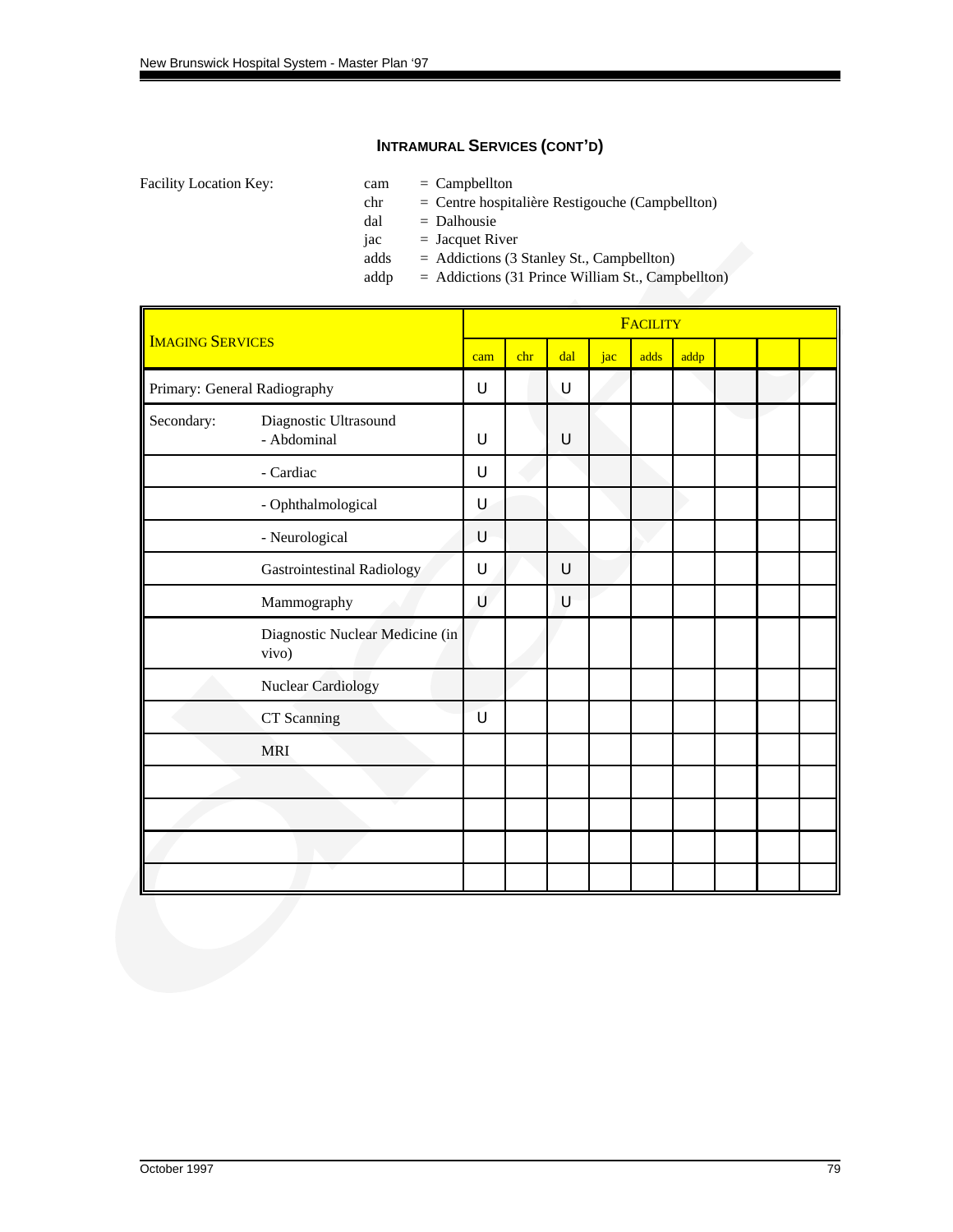- 
- chr = Centre hospitaliere Restigouche (Campbellton)
- dal = Dalhousie
- $jac = Jacquet River$ 
	-
- adds = Addictions (3 Stanley St., Campbellton)<br>addp = Addictions (31 Prince William St., Camp = Addictions (31 Prince William St., Campbellton)

|                                     |  |             |     |     | <b>FACILITY</b> |      |  |  |
|-------------------------------------|--|-------------|-----|-----|-----------------|------|--|--|
| <b>TERTIARY SERVICES</b>            |  | chr         | dal | jac | adds            | addp |  |  |
| Cardiac Surgery                     |  |             |     |     |                 |      |  |  |
| Neurosurgery / Neuro Intensive Care |  |             |     |     |                 |      |  |  |
| Oncology                            |  |             |     |     |                 |      |  |  |
| Renal Dialysis                      |  |             |     |     |                 |      |  |  |
| Neonatal Intensive Care             |  |             |     |     |                 |      |  |  |
| Tertiary Rehabilitation             |  |             |     |     |                 |      |  |  |
| Long-term Psychiatric Care          |  | $\mathsf U$ |     |     |                 |      |  |  |
|                                     |  |             |     |     |                 |      |  |  |
|                                     |  |             |     |     |                 |      |  |  |
|                                     |  |             |     |     |                 |      |  |  |
|                                     |  |             |     |     |                 |      |  |  |
|                                     |  |             |     |     |                 |      |  |  |
|                                     |  |             |     |     |                 |      |  |  |
|                                     |  |             |     |     |                 |      |  |  |
|                                     |  |             |     |     |                 |      |  |  |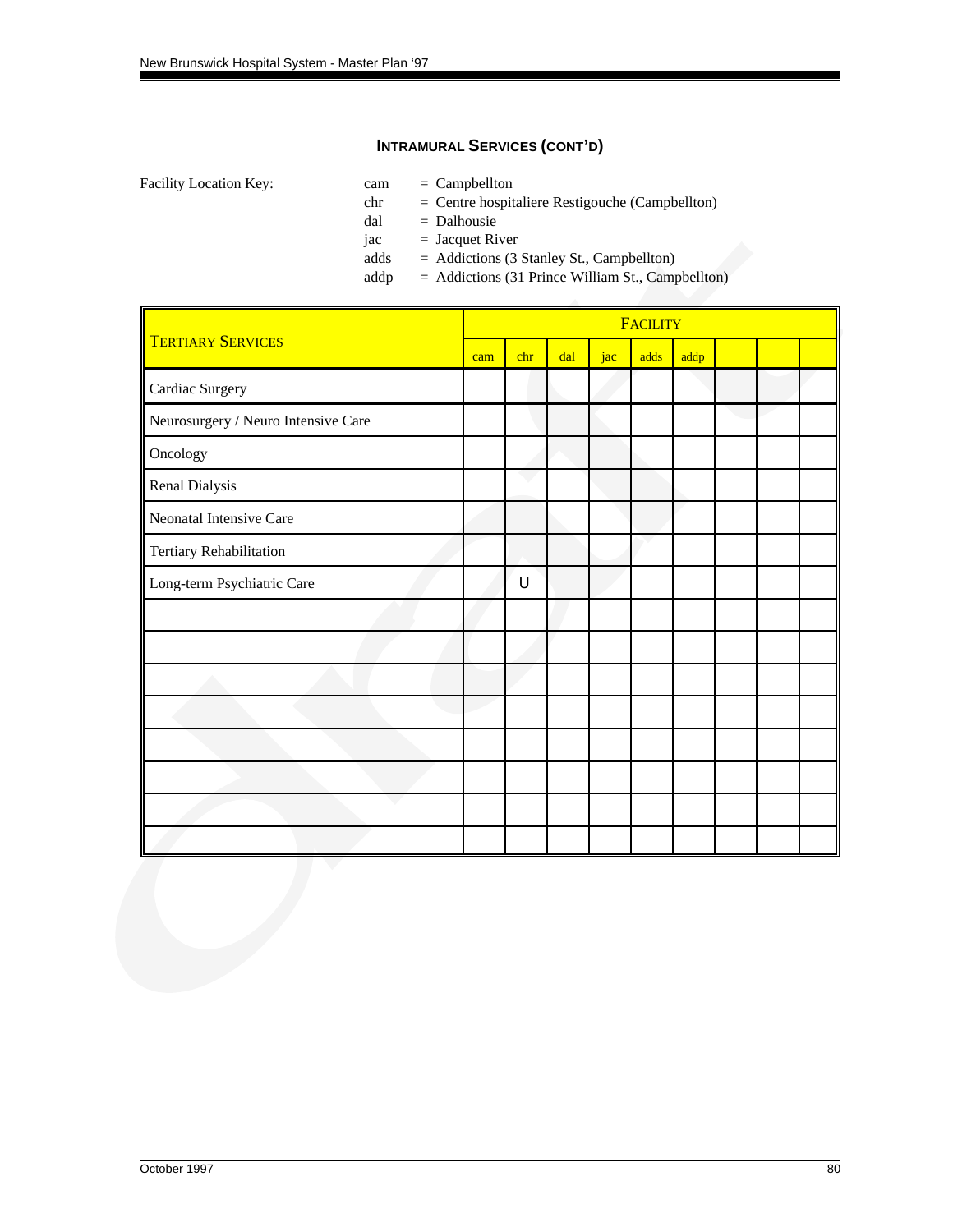Facility Location Key: cam = Campbellton

- 
- chr = Centre hospitaliere Restigouche (Campbellton)
- dal = Dalhousie
- $jac = Jacquet River$
- adds = Addictions (3 Stanley St., Campbellton)
- addp = Addictions (31 Prince William St., Campbellton)

|                                   |                                             |     |     |     |            | <b>FACILITY</b> |      |  |  |
|-----------------------------------|---------------------------------------------|-----|-----|-----|------------|-----------------|------|--|--|
| <b>AMBULATORY SERVICES</b>        |                                             | cam | chr | dal | $\int$ jac | adds            | addp |  |  |
| Emergency:                        | Ø                                           | U   |     | U   |            |                 |      |  |  |
| Emergency:                        | First Aid, Stabilization, Referral          |     |     |     |            |                 |      |  |  |
| <b>Outpatient Clinics</b>         |                                             | U   |     | U   |            |                 |      |  |  |
| Day Care:                         | Medical                                     | U   |     | U   |            |                 |      |  |  |
|                                   | Psychiatry                                  |     |     |     |            |                 |      |  |  |
| Day Surgery                       |                                             | U   |     | U   |            |                 |      |  |  |
| Addictions:                       | Assessment and Referral                     |     |     |     |            | U               | U    |  |  |
|                                   | <b>Out-patient Counselling</b>              |     |     |     |            |                 | U    |  |  |
|                                   | Aftercare/Relapse Prevention                |     |     |     |            |                 | U    |  |  |
|                                   | Community Prevention/<br>Education          |     |     |     |            |                 | U    |  |  |
| <b>Visiting Specialty Clinics</b> |                                             | U   |     | U   |            |                 |      |  |  |
| <b>Breast Cancer Screening</b>    |                                             | U   |     | U   |            |                 |      |  |  |
| Physicians' Office                |                                             |     |     |     | U          |                 |      |  |  |
|                                   | 48 Hour Holding & Observation (4-stretcher) |     |     |     |            |                 |      |  |  |
|                                   |                                             |     |     |     |            |                 |      |  |  |
|                                   |                                             |     |     |     |            |                 |      |  |  |
|                                   |                                             |     |     |     |            |                 |      |  |  |

Ø Under review system-wide.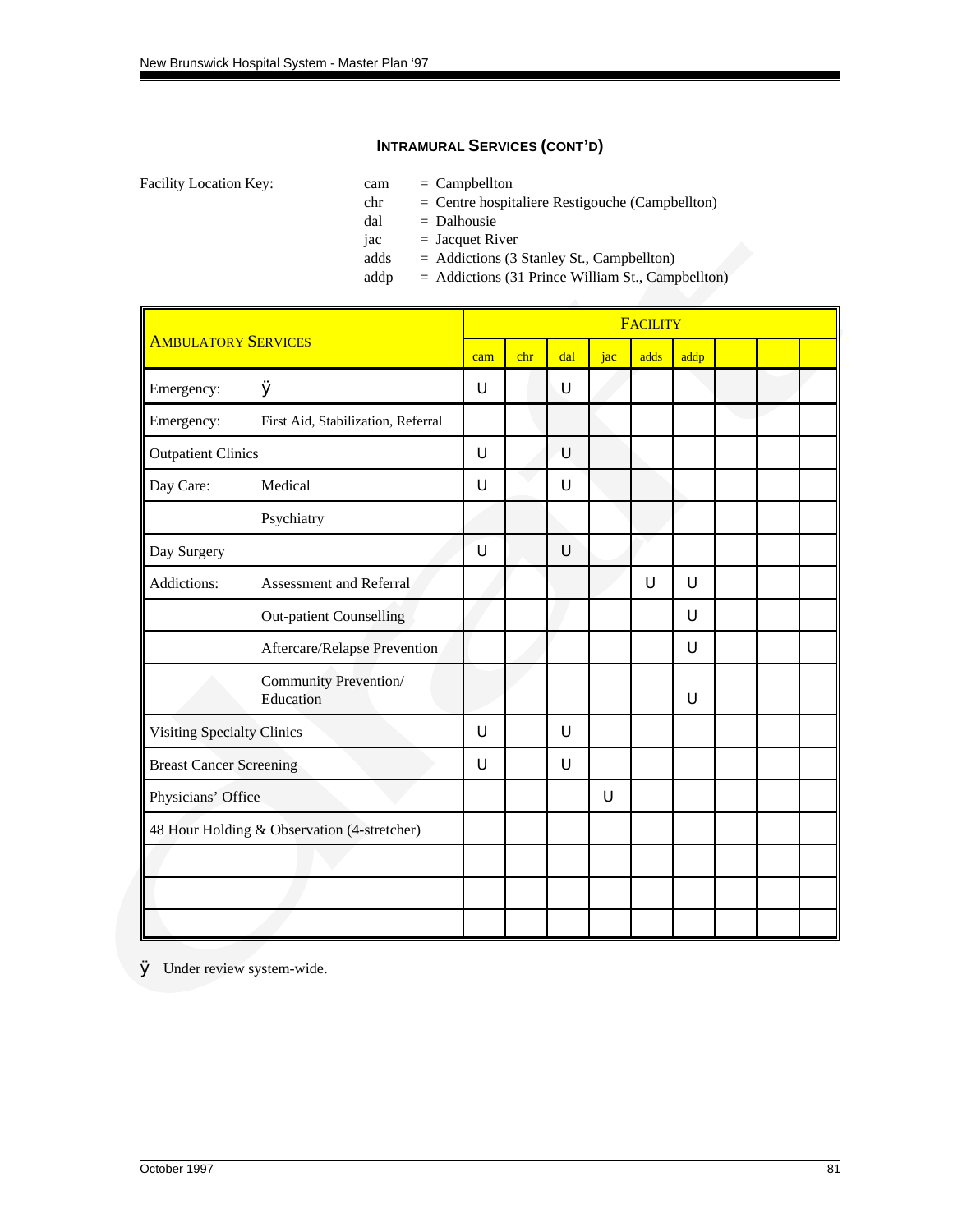### **EXTRAMURAL SERVICES**

Facility Location Key: res = Restigouche Unit

|                                                          |                        |        |  | <b>SERVICE DELIVERY UNITS</b> |  |
|----------------------------------------------------------|------------------------|--------|--|-------------------------------|--|
| <b>NB EXTRA-MURAL PROGRAM</b>                            |                        | res    |  |                               |  |
| Acute Care:                                              | General Acute Care     | U      |  |                               |  |
|                                                          | Palliative             | U      |  |                               |  |
|                                                          | Oxygen                 | U      |  |                               |  |
| Long-term Care:                                          | General Chronic Care   | U      |  |                               |  |
|                                                          | Oxygen                 | U      |  |                               |  |
| Community Resource:                                      | Consultation           | U      |  |                               |  |
|                                                          | Education              | U      |  |                               |  |
|                                                          | Short-term treatment   | U      |  |                               |  |
| Community Rehabilitation Physiotherapy<br>Resource Pool: |                        | U      |  |                               |  |
|                                                          | Occupational Therapy   | U      |  |                               |  |
|                                                          | Speech Lang. Pathology | $\cup$ |  |                               |  |
| <b>Support Services to Education</b>                     |                        | $\cup$ |  |                               |  |
|                                                          |                        |        |  |                               |  |
|                                                          |                        |        |  |                               |  |
|                                                          |                        |        |  |                               |  |
|                                                          |                        |        |  |                               |  |
|                                                          |                        |        |  |                               |  |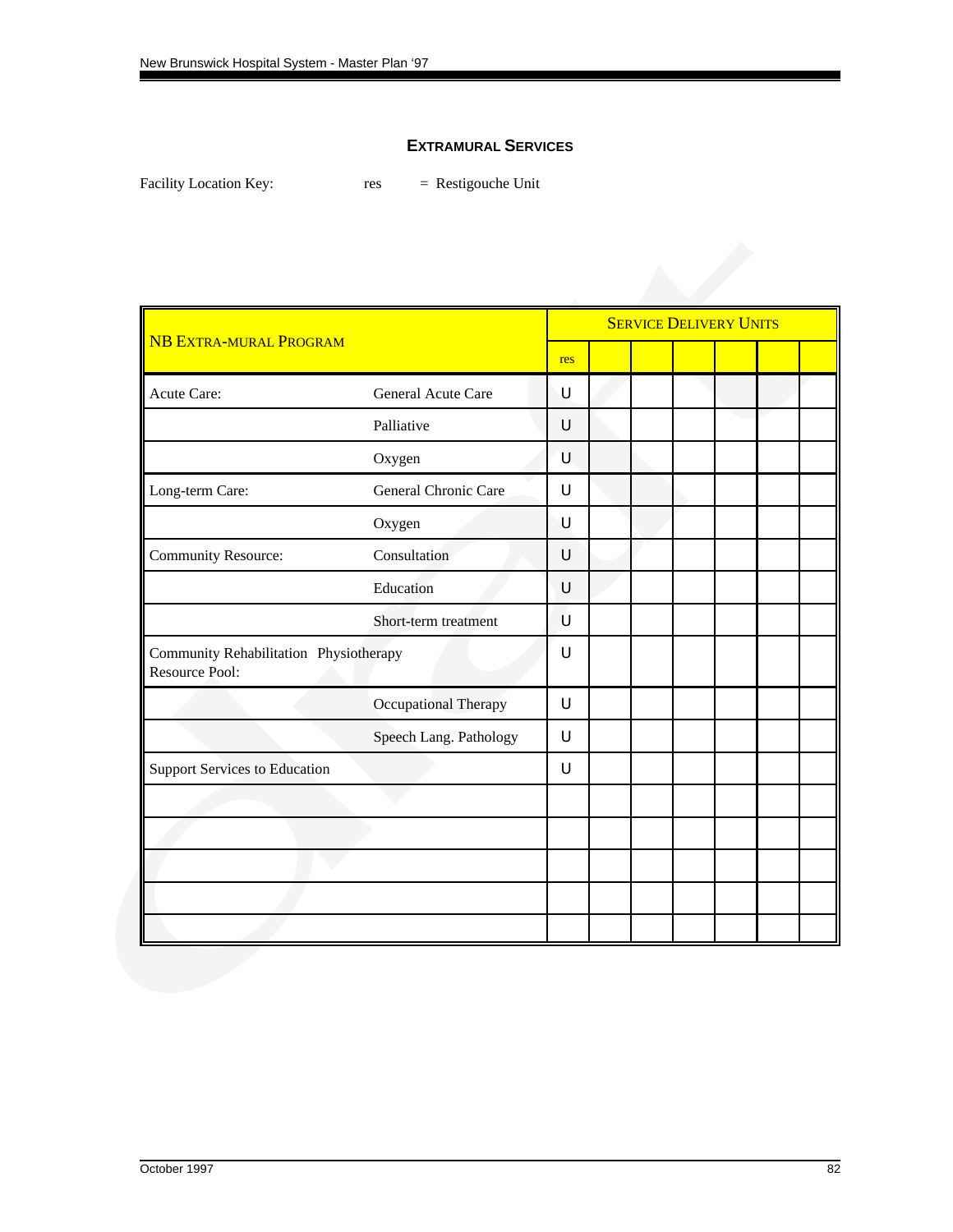### **REGION 6 HOSPITAL CORPORATION**

*NOR'EAST Health Network / Réseau santé NOR'EST*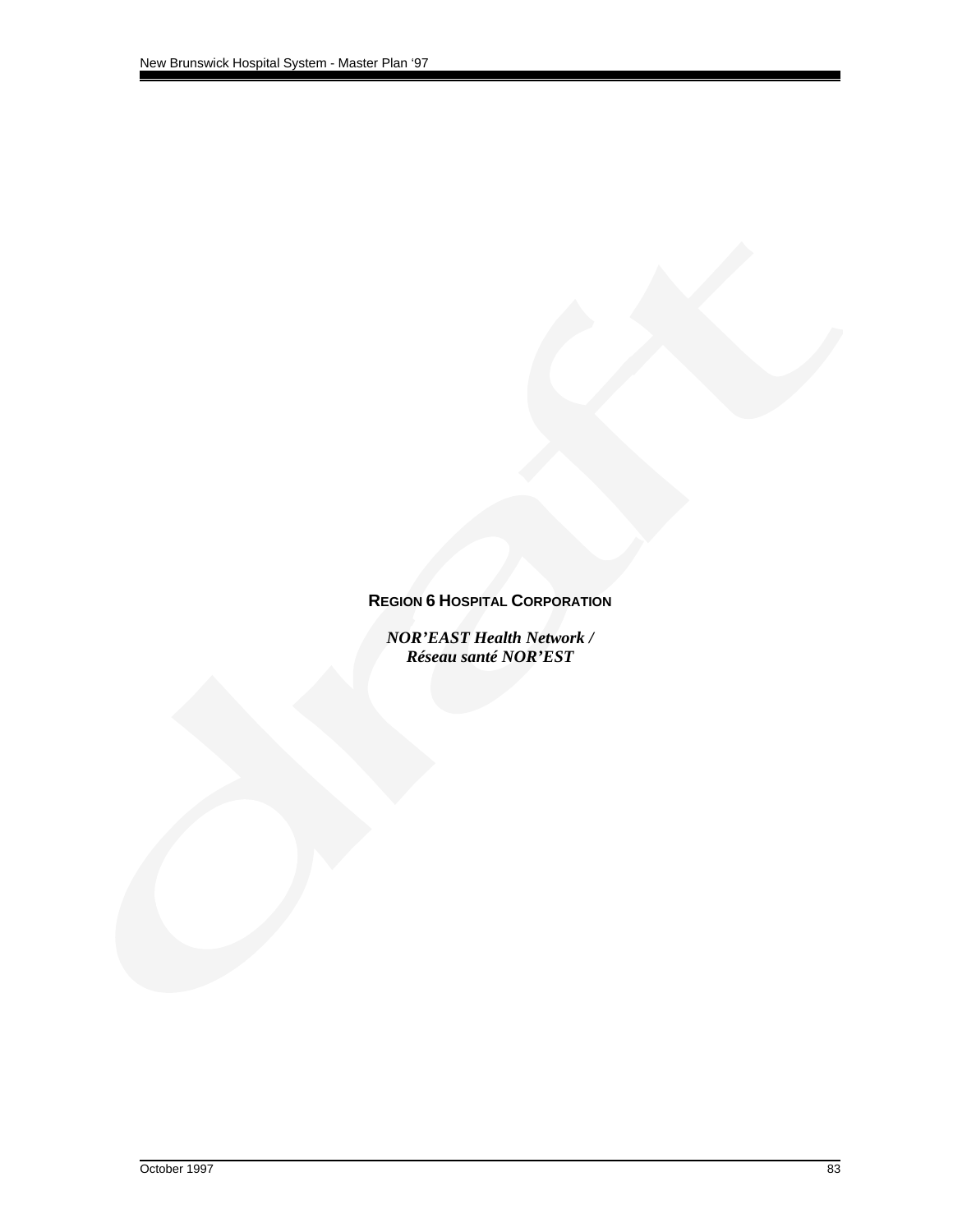| <b>MAXIMUM ALLOWABLE BEDS</b>        |
|--------------------------------------|
| <b>REGION 6 HOSPITAL CORPORATION</b> |

| <b>BED TYPE</b>             |                           | <b>MAXIMUM</b> |
|-----------------------------|---------------------------|----------------|
|                             |                           |                |
| <b>ACUTE</b>                | - M & S, OBS, Paeds       | 273            |
|                             | - Short-term Psychiatry   | 22             |
| <b>SUB-TOTAL ACUTE</b>      |                           | 295            |
| <b>RESTORATIVE</b>          |                           | 63             |
| <b>ADDICTIONS</b>           | - Detoxification          | 10             |
|                             | - Short-term Treatment    | $\theta$       |
|                             | - Long-term Residential   | $\mathbf{0}$   |
| <b>SUB-TOTAL ADDICTIONS</b> |                           | 10             |
| <b>TOTAL NON-TERTIARY</b>   |                           | 368            |
|                             |                           |                |
| <b>TERTIARY BEDS</b>        | - Oncology                | $\overline{0}$ |
|                             | - Cardiac Surgery / SICU  | $\theta$       |
|                             | - Neurosurgery / SICU     | $\overline{0}$ |
|                             | - Tertiary Psychiatry     | $\overline{0}$ |
|                             | - Tertiary Rehabilitation | $\overline{0}$ |
| <b>TOTAL TERTIARY</b>       |                           | $\bf{0}$       |
|                             |                           |                |
| <b>GRAND TOTAL</b>          |                           | 368            |

|  | 1995/96 Service Population (Health Region 6) | 79.169 |
|--|----------------------------------------------|--------|
|--|----------------------------------------------|--------|

NOTE: Restorative care includes what were termed "Extended Care" and "Rehabilitation" in *Master Plan '92*.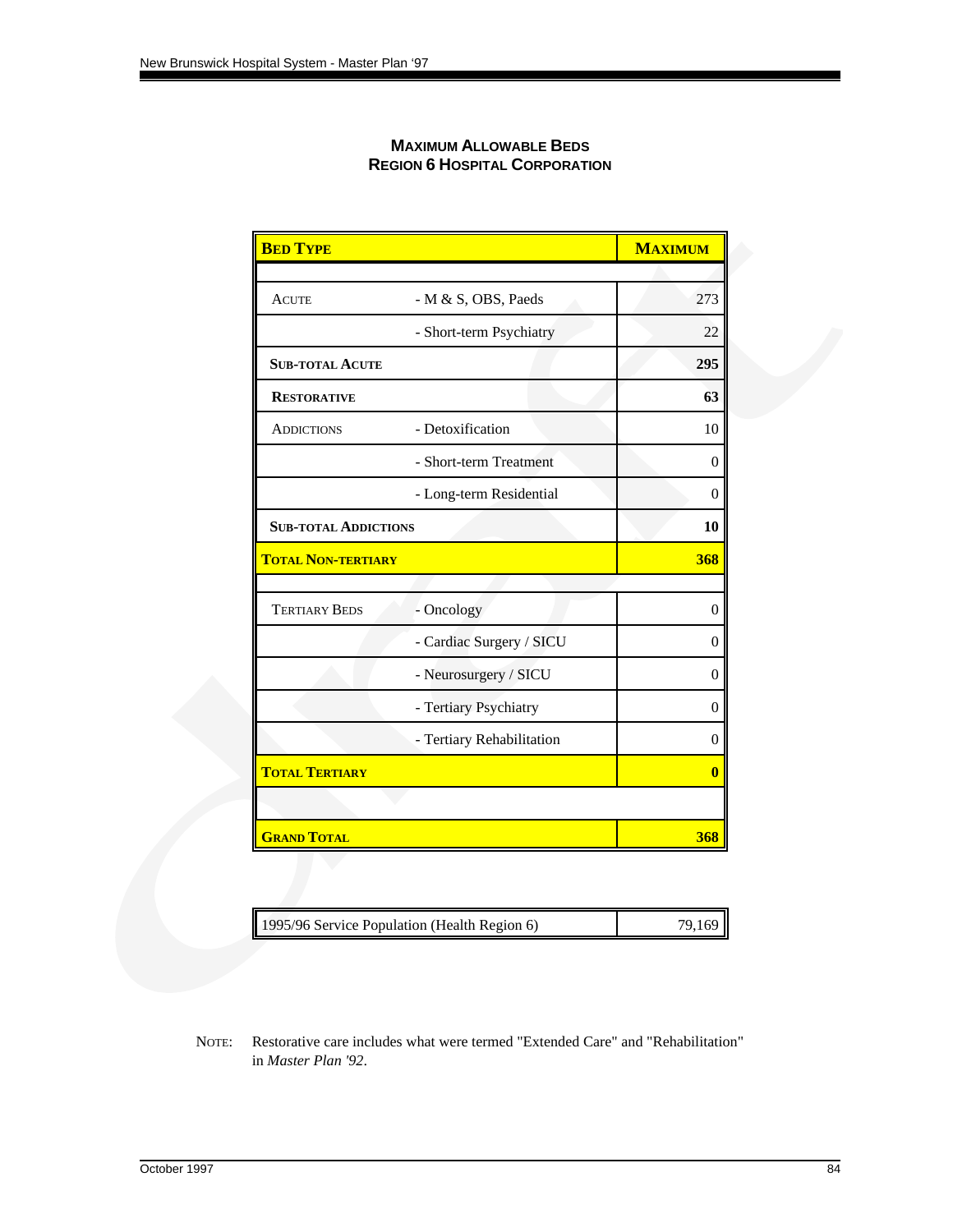#### **INTRAMURAL SERVICES**

Facility Location Key: bat = Bathurst paq = Paquetville

car = Caraquet add = Addictions

lam = Lamèque ptv = Pointe Verte

- -
- tra = Tracadie (350 George St., Bathurst)

|                                   |     |     |     |        | FACILITY |     |     |  |
|-----------------------------------|-----|-----|-----|--------|----------|-----|-----|--|
| <b>PRIMARY SERVICES</b>           | bat | car | tra | lam    | ptv      | paq | add |  |
| <b>GP</b> Medicine                | U   | U   | U   | U      | U        | U   |     |  |
| <b>G</b> P Paediatrics            | U   | U   | U   |        |          |     |     |  |
| Low-Risk, Non-Surgical Obstetrics | U   | U   |     |        |          |     |     |  |
| <b>Restorative Care</b>           | U   |     | U   |        |          |     |     |  |
| Nursing                           | Ú   | U   | U   | U      |          |     |     |  |
| $\rm ECG$                         | U   | U   | U   | U      | Ù        | U   |     |  |
| Respiratory Therapy               | U   | U   | U   |        |          |     |     |  |
| Occupational Therapy              | U   | U   | U   |        |          |     |     |  |
| Physiotherapy                     | U   | U   | U   | U      |          |     |     |  |
| Pharmacy Services                 | U   | U   | U   | $\cup$ |          |     |     |  |
| <b>Clinical Nutrition</b>         | U   | U   | U   | $\cup$ |          |     |     |  |
|                                   |     |     |     |        |          |     |     |  |
|                                   |     |     |     |        |          |     |     |  |
|                                   |     |     |     |        |          |     |     |  |
|                                   |     |     |     |        |          |     |     |  |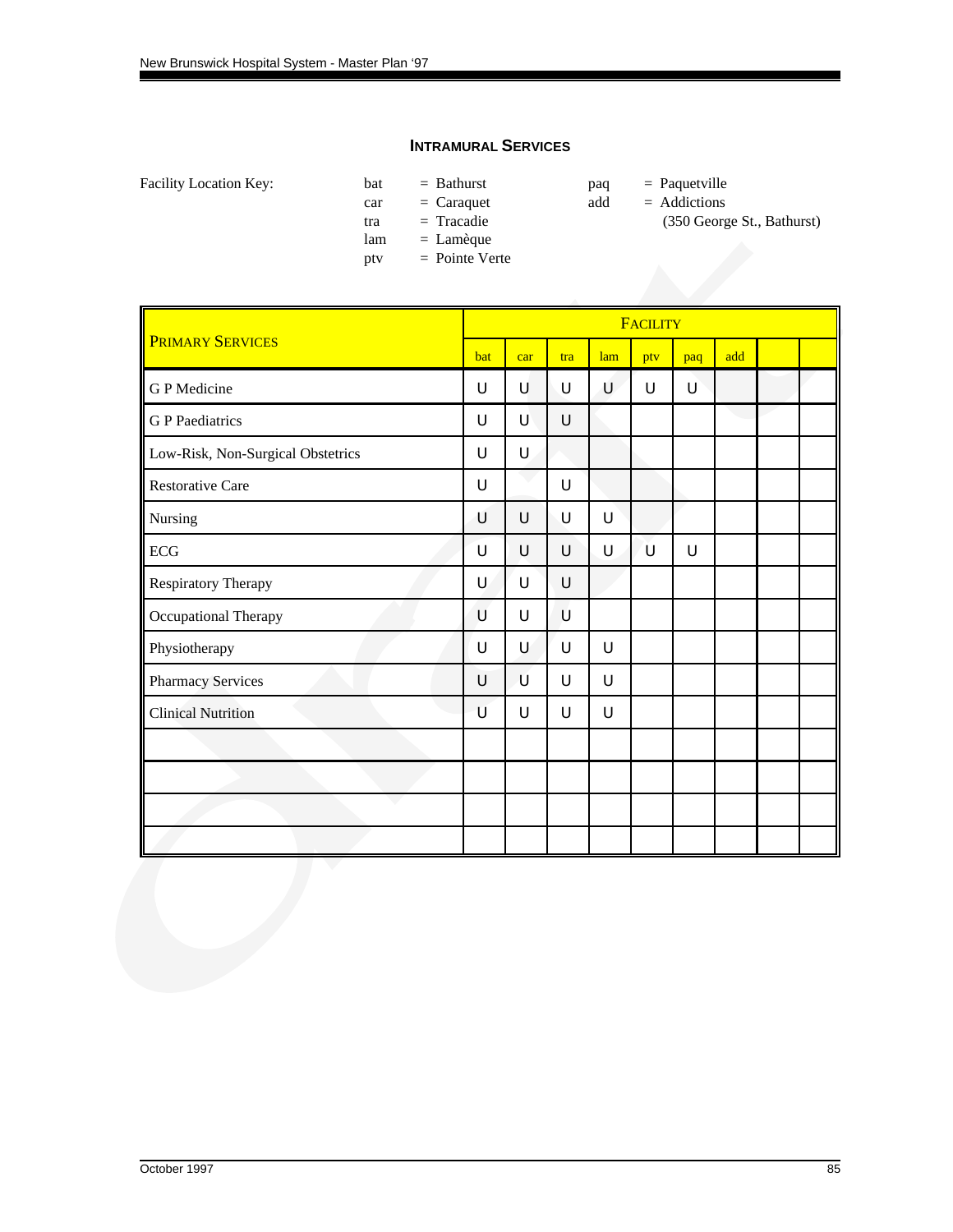Facility Location Key: bat = Bathurst paq = Paquetville

- car = Caraquet add = Addictions<br>tra = Tracadie (350 Georg
- lam = Lamèque
- ptv = Pointe Verte
- -
- tra = Tracadie (350 George St., Bathurst)

|                                          |     | FACILITY |                |     |     |     |     |  |  |  |  |  |
|------------------------------------------|-----|----------|----------------|-----|-----|-----|-----|--|--|--|--|--|
| <b>SECONDARY SERVICES</b>                | bat | car      | tra            | lam | ptv | paq | add |  |  |  |  |  |
| General Internal Medicine                | U   | U        | $\overline{U}$ |     |     |     |     |  |  |  |  |  |
| <b>General Surgery</b>                   | U   | U        |                |     |     |     |     |  |  |  |  |  |
| <b>GP</b> Anaesthesia                    | U   | U.       |                |     |     |     |     |  |  |  |  |  |
| Specialty Anaesthesia                    | U   |          |                |     |     |     |     |  |  |  |  |  |
| Psychiatry                               | Ú   |          |                |     |     |     |     |  |  |  |  |  |
| Orthopaedics                             | U   |          |                |     |     |     |     |  |  |  |  |  |
| Otolaryngology                           | U   |          |                |     |     |     |     |  |  |  |  |  |
| <b>Specialty Paediatrics</b>             | U   |          |                |     |     |     |     |  |  |  |  |  |
| Specialty Obstetrics and Gynaecology     | U   | U        |                |     |     |     |     |  |  |  |  |  |
| Respirology                              | U   |          |                |     |     |     |     |  |  |  |  |  |
| <b>Medical Oncology</b>                  | U   |          |                |     |     |     |     |  |  |  |  |  |
| Gastroenterology                         | U   |          | $\cup$         |     |     |     |     |  |  |  |  |  |
| Ophthalmology                            | U   |          |                |     |     |     |     |  |  |  |  |  |
| Urology                                  | U   |          |                |     |     |     |     |  |  |  |  |  |
| <b>Concentrated Care</b>                 |     | U        | $\cup$         |     |     |     |     |  |  |  |  |  |
| Addictions - Detoxification              |     |          | $\cup$         |     |     |     |     |  |  |  |  |  |
| <b>Addictions - Short-term Treatment</b> |     |          |                |     |     |     |     |  |  |  |  |  |
| Addictions - Long-term Residential       |     |          |                |     |     |     |     |  |  |  |  |  |
|                                          |     |          |                |     |     |     |     |  |  |  |  |  |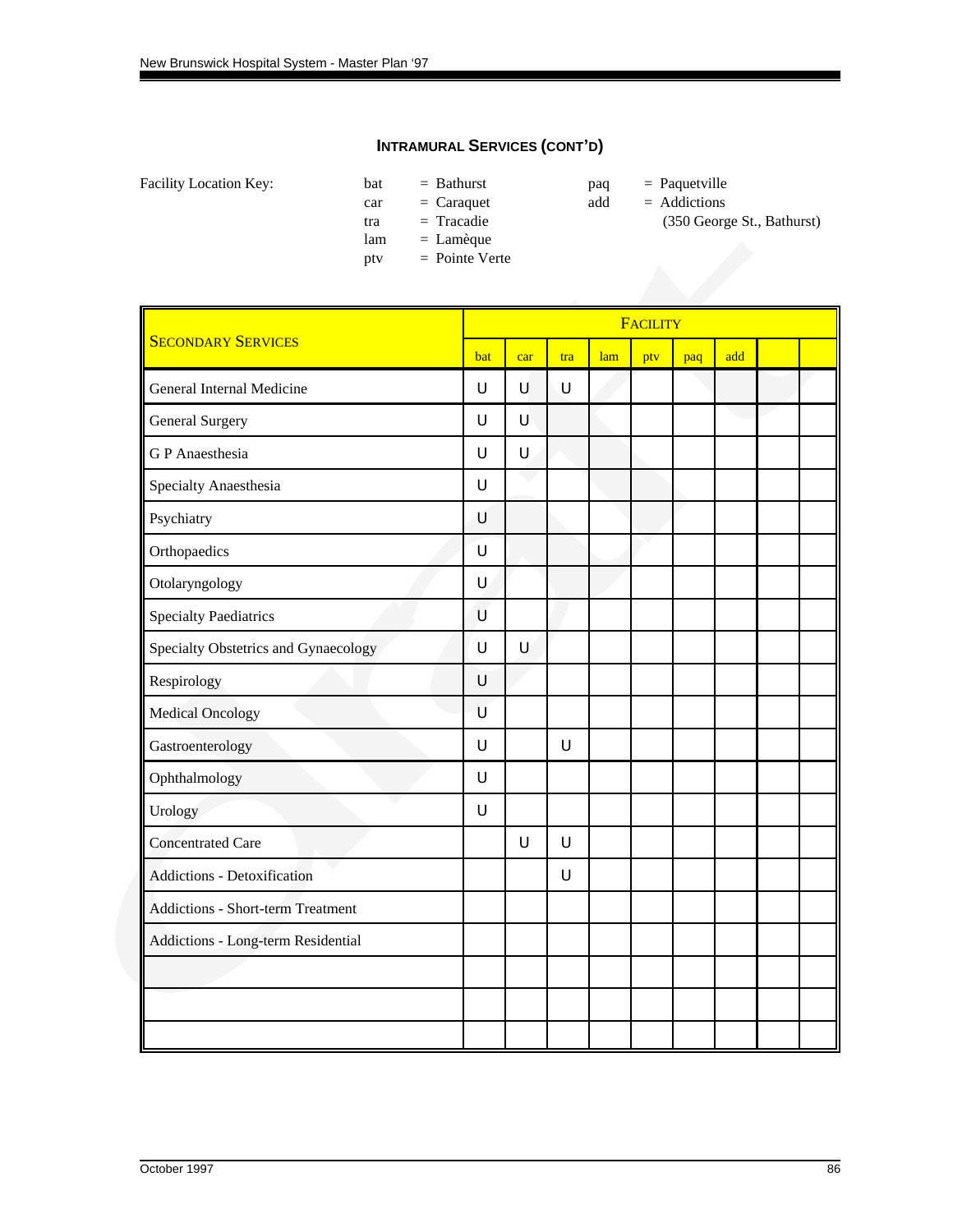Facility Location Key: bat = Bathurst paq = Paquetville

car = Caraquet add = Addictions<br>tra = Tracadie (350 Georg

lam = Lamèque ptv = Pointe Verte

- -
- tra = Tracadie (350 George St., Bathurst)

|                               |     |        |        |     | <b>FACILITY</b> |     |     |  |
|-------------------------------|-----|--------|--------|-----|-----------------|-----|-----|--|
| <b>SECONDARY SERVICES - 2</b> | bat | car    | tra    | lam | ptv             | paq | add |  |
| <b>EEG</b>                    | U   |        |        |     |                 |     |     |  |
| Audiology                     | U   |        |        |     |                 |     |     |  |
| Speech Language Pathology     | U   | $\cup$ | U      |     |                 |     |     |  |
| Psychology                    | U   | ć,     |        |     |                 |     |     |  |
| Social Work                   | U   | $\cup$ | $\cup$ |     |                 |     |     |  |
| Clinical Engineering          | U   |        |        |     |                 |     |     |  |
| Recreational Therapy          | U   |        |        |     |                 |     |     |  |
| Cardiac Intensive Care        | U   |        |        |     |                 |     |     |  |
| Surgical Intensive Care       | U   |        |        |     |                 |     |     |  |
| Plastic Surgery               | U   |        |        |     |                 |     |     |  |
| Neurology                     | U   |        |        |     |                 |     |     |  |
| Haematology                   |     |        |        |     |                 |     |     |  |
| Physiatry                     | U   |        |        |     |                 |     |     |  |
| Thoracic and Vascular Surgery | U   |        |        |     |                 |     |     |  |
| Dermatology                   | U   |        |        |     |                 |     |     |  |
| Rheumatology                  | U   |        |        |     |                 |     |     |  |
| Geriatrics                    | U   |        |        |     |                 |     |     |  |
| <b>Specialty Cardiology</b>   |     |        |        |     |                 |     |     |  |
| Endocrinology                 |     |        |        |     |                 |     |     |  |
| <b>EMG</b>                    | U   |        |        |     |                 |     |     |  |
| Lithotripsy                   | U   |        |        |     |                 |     |     |  |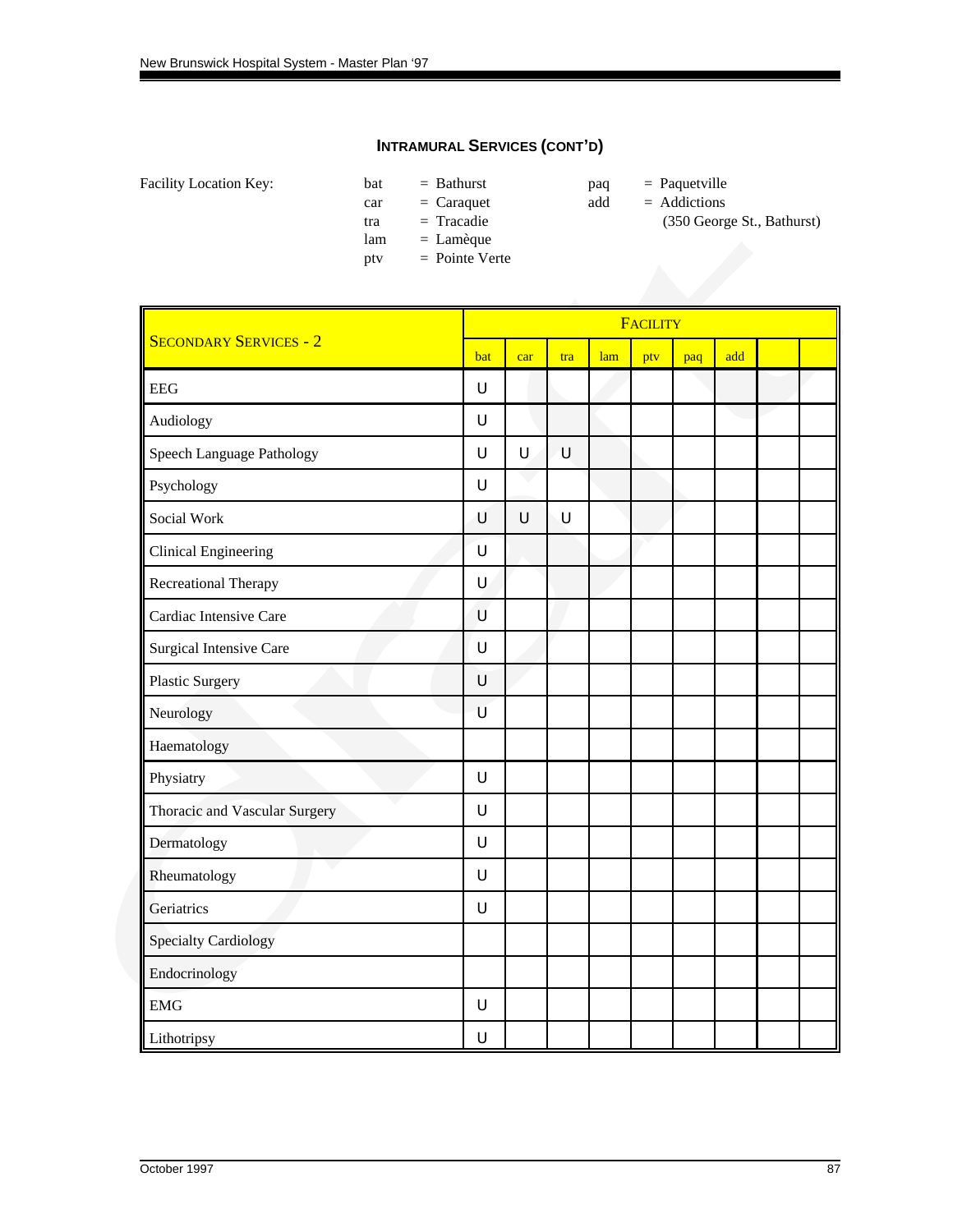Facility Location Key: bat = Bathurst paq = Paquetville

- car = Caraquet add = Addictions<br>tra = Tracadie (350 Georg
- lam = Lamèque
- ptv = Pointe Verte
- -
- tra = Tracadie (350 George St., Bathurst)

|                            |                              |     | <b>FACILITY</b> |     |        |     |     |     |  |  |  |  |  |  |  |
|----------------------------|------------------------------|-----|-----------------|-----|--------|-----|-----|-----|--|--|--|--|--|--|--|
| <b>LABORATORY SERVICES</b> |                              | bat | car             | tra | lam    | ptv | paq | add |  |  |  |  |  |  |  |
|                            | Primary: Specimen Collection |     |                 |     |        | U   | U   | U   |  |  |  |  |  |  |  |
|                            | Clinical Chemistry           | U   | U               | U   | U      |     |     |     |  |  |  |  |  |  |  |
|                            | Haematology                  | U   | U               | U   | $\cup$ |     |     |     |  |  |  |  |  |  |  |
| Secondary:                 | <b>Transfusion Services</b>  | U   | Ù               |     |        |     |     |     |  |  |  |  |  |  |  |
|                            | <b>Surgical Pathology</b>    | U   |                 |     |        |     |     |     |  |  |  |  |  |  |  |
|                            | Autopsy Pathology            | U   |                 |     |        |     |     |     |  |  |  |  |  |  |  |
|                            | Cytopathology                | U   |                 |     |        |     |     |     |  |  |  |  |  |  |  |
|                            | Cytogenetics                 | Ø   |                 |     |        |     |     |     |  |  |  |  |  |  |  |
|                            | Microbiology                 | U   |                 |     |        |     |     |     |  |  |  |  |  |  |  |
|                            |                              |     |                 |     |        |     |     |     |  |  |  |  |  |  |  |
|                            |                              |     |                 |     |        |     |     |     |  |  |  |  |  |  |  |
|                            |                              |     |                 |     |        |     |     |     |  |  |  |  |  |  |  |
|                            |                              |     |                 |     |        |     |     |     |  |  |  |  |  |  |  |
|                            |                              |     |                 |     |        |     |     |     |  |  |  |  |  |  |  |
|                            |                              |     |                 |     |        |     |     |     |  |  |  |  |  |  |  |

Ø Under review.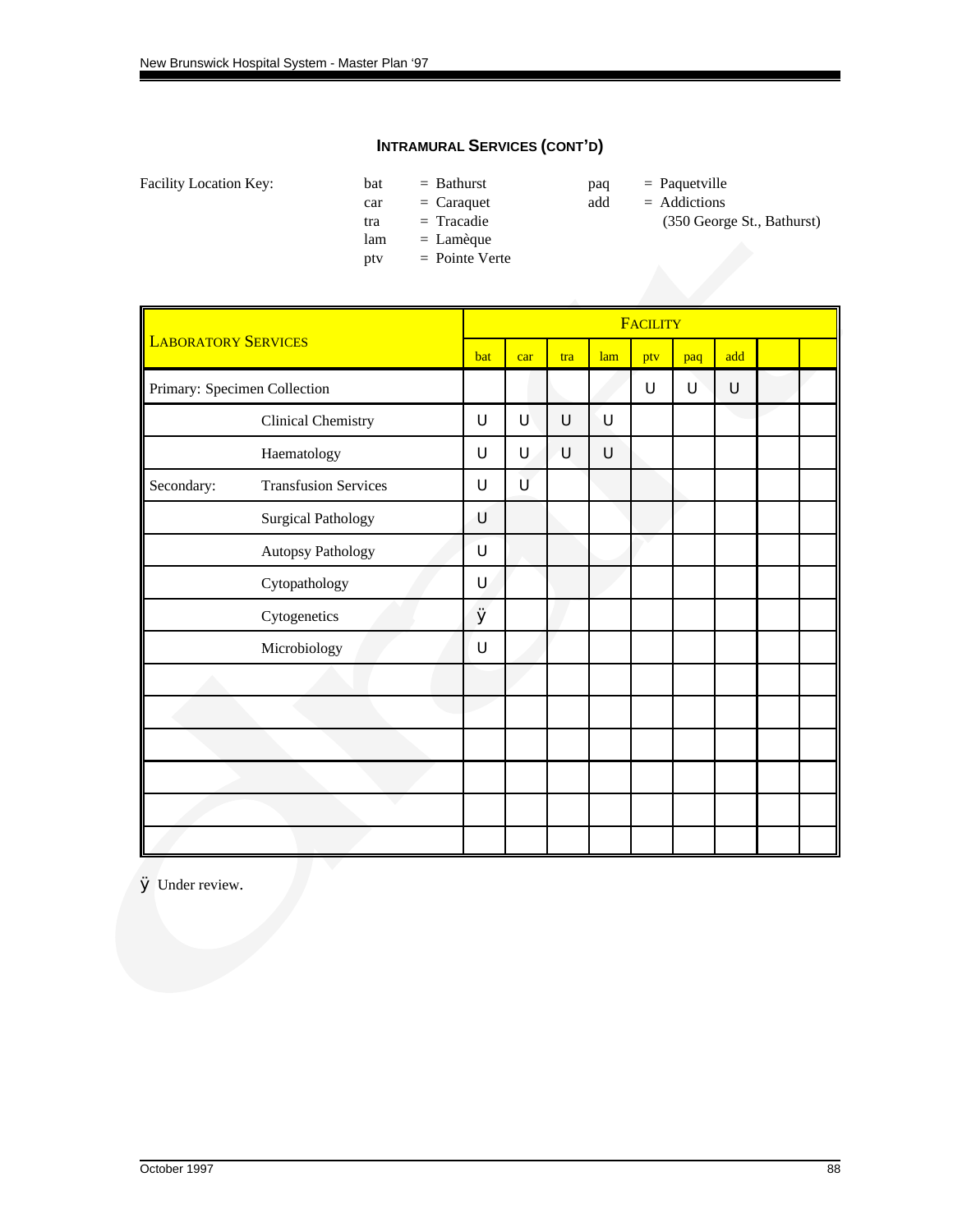Facility Location Key: bat = Bathurst paq = Paquetville

- car = Caraquet add = Addictions<br>tra = Tracadie (350 Georg
- lam = Lamèque
- ptv = Pointe Verte
- -
- tra = Tracadie (350 George St., Bathurst)

|                         |                                          |        |     |     |     | FACILITY |     |     |  |
|-------------------------|------------------------------------------|--------|-----|-----|-----|----------|-----|-----|--|
| <b>IMAGING SERVICES</b> |                                          | bat    | car | tra | lam | ptv      | paq | add |  |
|                         | Primary: General Radiography             | U      | U   | U   | U   |          |     |     |  |
| Secondary:              | Diagnostic Ultrasound<br>- Abdominal     | U      | U   | U   | U   |          |     |     |  |
|                         | - Cardiac                                | U      |     |     |     |          |     |     |  |
|                         | - Ophthalmological                       | U      |     |     |     |          |     |     |  |
|                         | - Neurological                           | U      |     |     |     |          |     |     |  |
|                         | <b>Gastrointestinal Radiology</b>        | U      | U   | U   | U   |          |     |     |  |
|                         | Mammography                              | U      | U   | U   |     |          |     |     |  |
|                         | Diagnostic Nuclear Medicine (in<br>vivo) | ้บ     |     |     |     |          |     |     |  |
|                         | <b>Nuclear Cardiology</b>                | $\cup$ |     |     |     |          |     |     |  |
|                         | CT Scanning                              | U      |     |     |     |          |     |     |  |
|                         | <b>MRI</b>                               |        |     |     |     |          |     |     |  |
|                         |                                          |        |     |     |     |          |     |     |  |
|                         |                                          |        |     |     |     |          |     |     |  |
|                         |                                          |        |     |     |     |          |     |     |  |
|                         |                                          |        |     |     |     |          |     |     |  |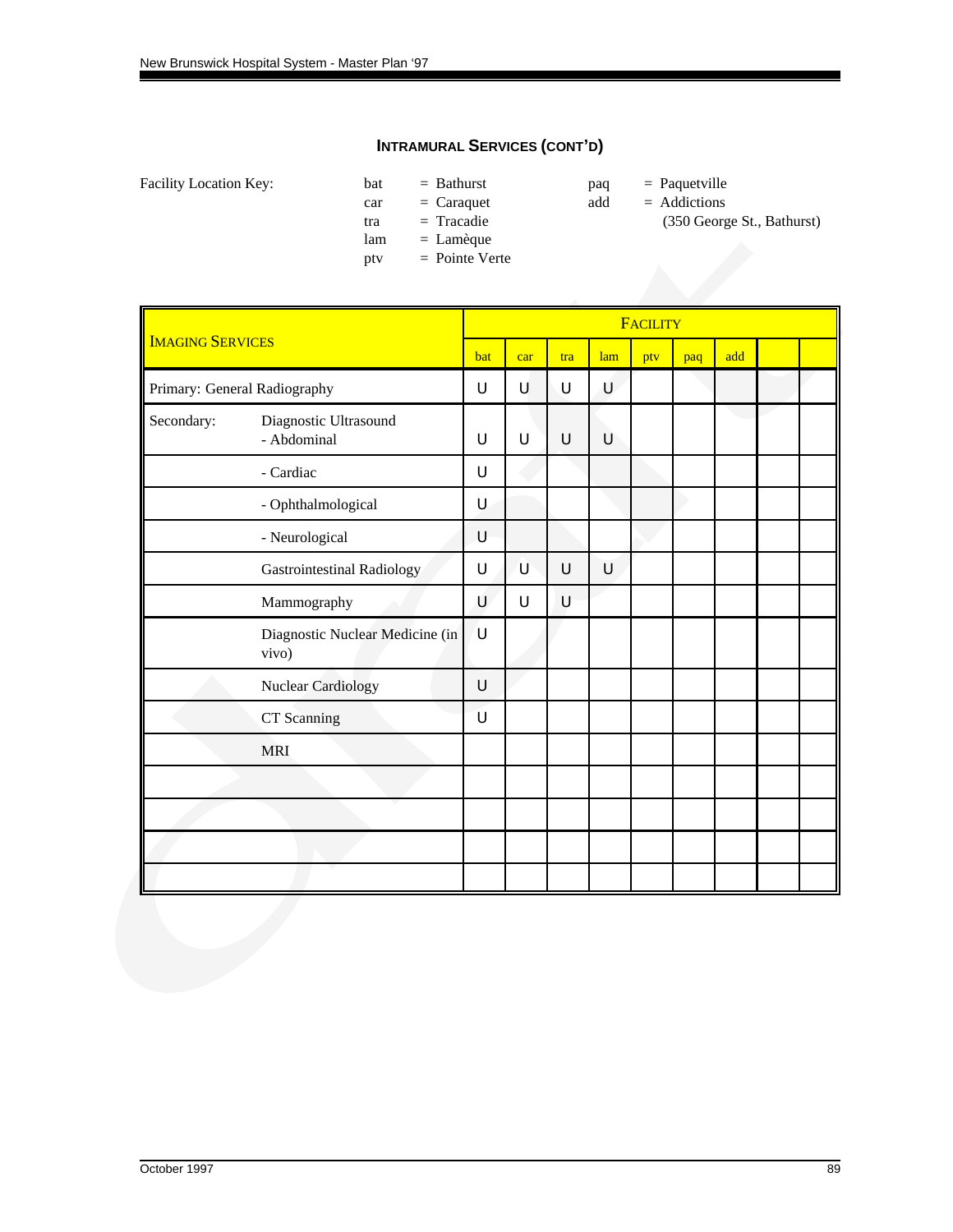Facility Location Key: bat = Bathurst paq = Paquetville

- car = Caraquet add = Addictions<br>tra = Tracadie (350 Georg
- -
- lam = Lamèque
- ptv = Pointe Verte
- 
- tra = Tracadie (350 George St., Bathurst)

|                                     |     |     |     |     | <b>FACILITY</b> |     |     |  |
|-------------------------------------|-----|-----|-----|-----|-----------------|-----|-----|--|
| <b>TERTIARY SERVICES</b>            | bat | car | tra | lam | ptv             | paq | add |  |
| Cardiac Surgery                     |     |     |     |     |                 |     |     |  |
| Neurosurgery / Neuro Intensive Care |     |     |     |     |                 |     |     |  |
| Oncology                            |     |     |     |     |                 |     |     |  |
| Renal Dialysis                      | U   |     |     |     |                 |     |     |  |
| Neonatal Intensive Care             |     |     |     |     |                 |     |     |  |
| Tertiary Rehabilitation             |     |     |     |     |                 |     |     |  |
| Long-term Psychiatric Care          |     |     |     |     |                 |     |     |  |
|                                     |     |     |     |     |                 |     |     |  |
|                                     |     |     |     |     |                 |     |     |  |
|                                     |     |     |     |     |                 |     |     |  |
|                                     |     |     |     |     |                 |     |     |  |
|                                     |     |     |     |     |                 |     |     |  |
|                                     |     |     |     |     |                 |     |     |  |
|                                     |     |     |     |     |                 |     |     |  |
|                                     |     |     |     |     |                 |     |     |  |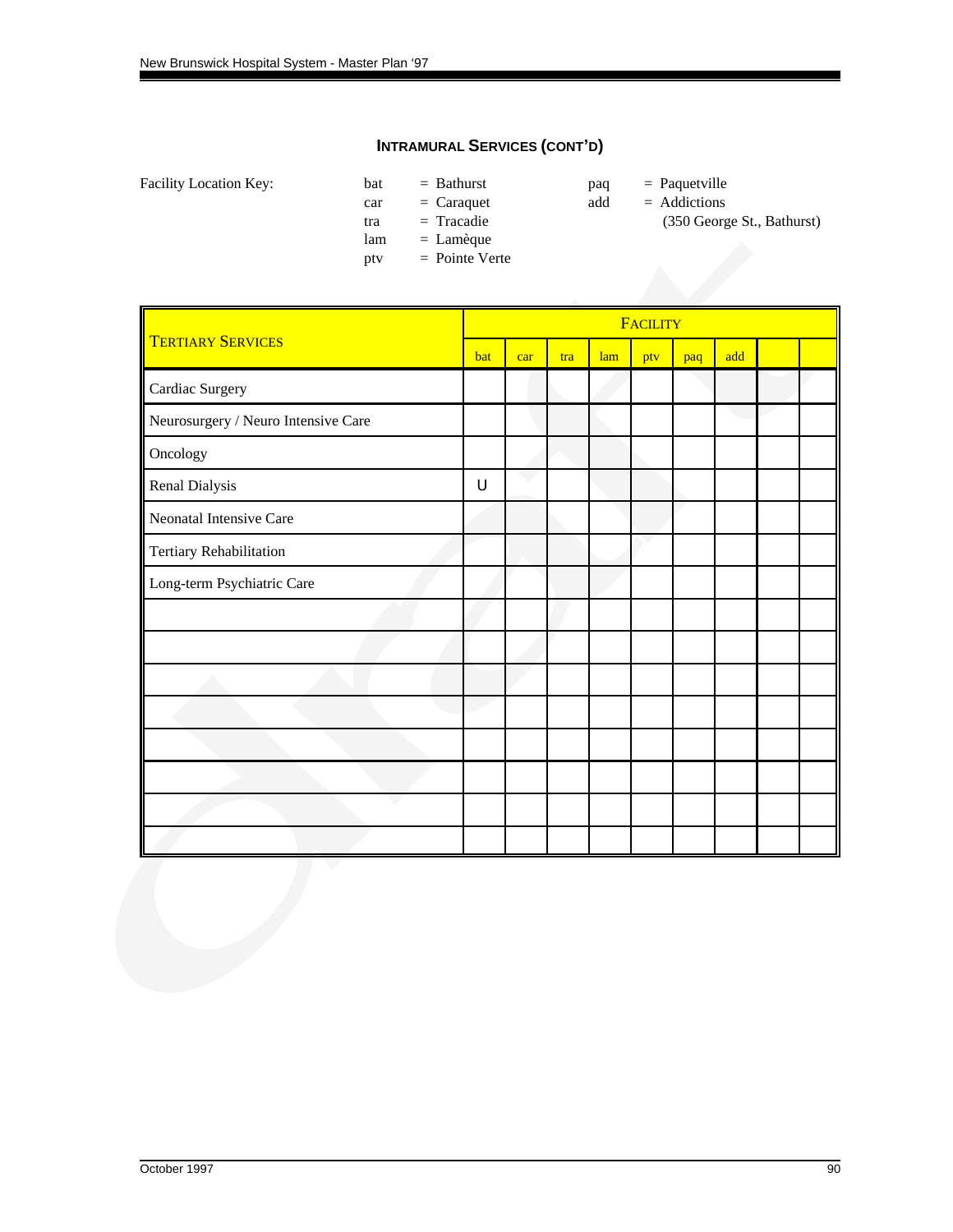Facility Location Key: bat = Bathurst paq = Paquetville

- car = Caraquet add = Addictions<br>tra = Tracadie (350 Georg
- lam = Lamèque
- ptv = Pointe Verte
- -
- tra = Tracadie (350 George St., Bathurst)

|                                |                                             |     |        |        |        | <b>FACILITY</b> |     |   |  |
|--------------------------------|---------------------------------------------|-----|--------|--------|--------|-----------------|-----|---|--|
| <b>AMBULATORY SERVICES</b>     | bat                                         | car | tra    | lam    | ptv    | paq             | add |   |  |
| Emergency:                     | Ø                                           | U   | U      | U      | U      |                 |     |   |  |
|                                | First Aid, Stabilization, Referral          |     |        |        |        |                 |     |   |  |
| <b>Outpatient Clinics</b>      |                                             | U   | $\cup$ | U      | U      |                 |     |   |  |
| Day Care:                      | Medical                                     | U   | Ù      | U      |        |                 |     |   |  |
|                                | Psychiatry                                  |     |        |        |        |                 |     |   |  |
| Day Surgery                    |                                             | U   | $\cup$ |        |        |                 |     |   |  |
| Addictions:                    | Assessment and Referral                     |     |        | U      |        |                 |     | U |  |
|                                | <b>Out-patient Counselling</b>              |     |        | U      |        |                 |     | U |  |
|                                | Aftercare/Relapse Prevention                |     |        | U      |        |                 |     | U |  |
|                                | Community Prevention/<br>Education          |     |        | U      |        |                 |     | U |  |
| Visiting Specialty Clinics     |                                             | U   | U      | $\cup$ | $\cup$ |                 |     |   |  |
| <b>Breast Cancer Screening</b> |                                             | U   |        | U      |        |                 |     |   |  |
| Physicians' Office             |                                             |     |        |        |        | U               | U   |   |  |
|                                | 48 Hour Holding & Observation (4-stretcher) |     |        |        |        |                 |     |   |  |
|                                |                                             |     |        |        |        |                 |     |   |  |
|                                |                                             |     |        |        |        |                 |     |   |  |
|                                |                                             |     |        |        |        |                 |     |   |  |

Ø Under review system-wide.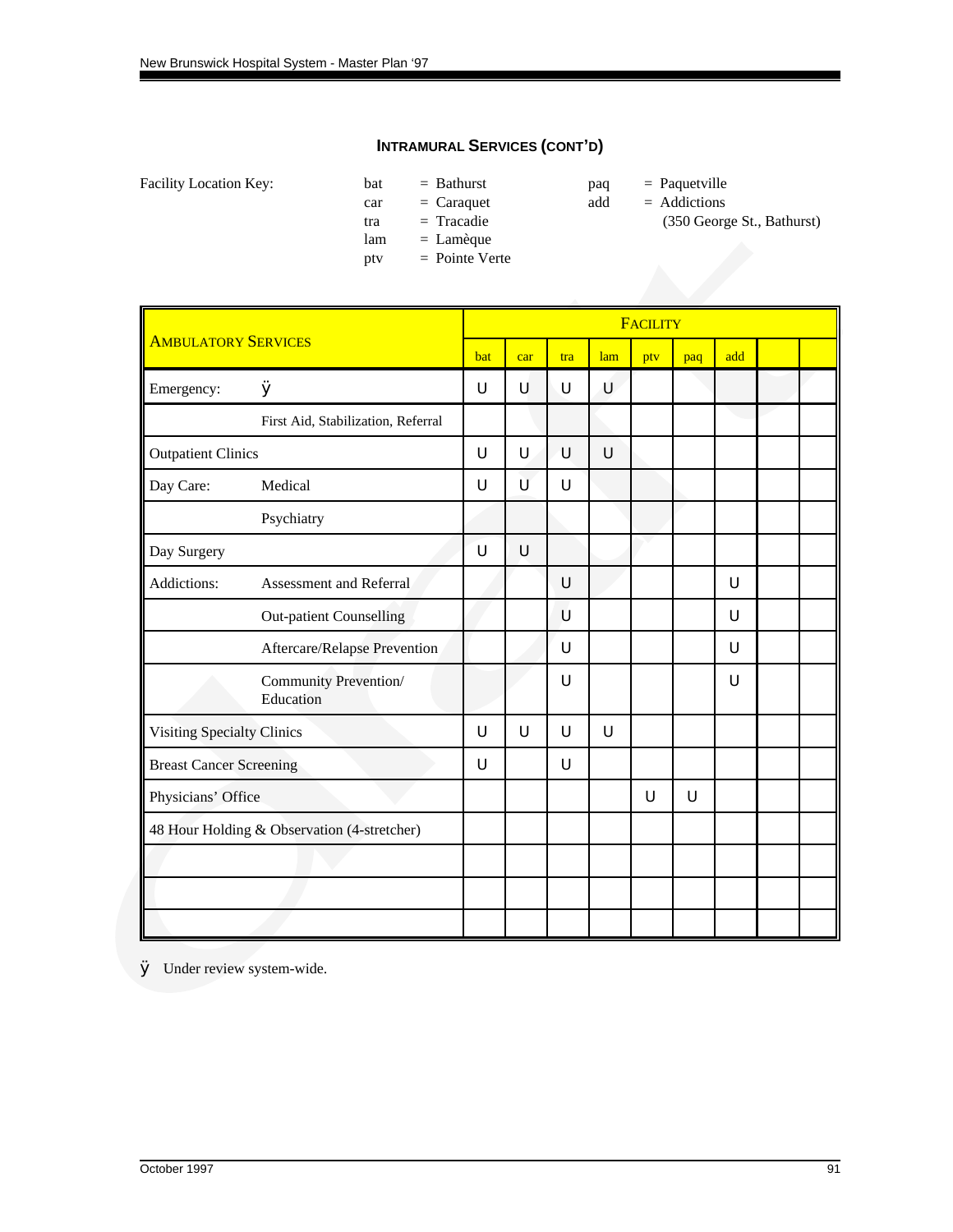### **EXTRAMURAL SERVICES**

Facility Location Key: bat = Bathurst Unit

- 
- pen = Acadian Peninsula Unit, Tracadie-Sheila
- car = Caraquet Sub-unit, Acadian Peninsula Unit
- lam = Lamèque Sub-unit, Acadian Peninsula Unit

|                                                          |                             |     |     | <b>SERVICE DELIVERY UNITS</b> |     |  |  |
|----------------------------------------------------------|-----------------------------|-----|-----|-------------------------------|-----|--|--|
| <b>NB EXTRA-MURAL PROGRAM</b>                            |                             | bat | pen | car                           | lam |  |  |
| Acute Care:                                              | <b>General Acute Care</b>   | U   | U   | U                             | U   |  |  |
|                                                          | Palliative                  | U   | U   | U                             | U   |  |  |
|                                                          | Oxygen                      | U   | U   | U                             | U   |  |  |
| Long-term Care:                                          | General Chronic Care        | U   | U   | U                             | U   |  |  |
|                                                          | Oxygen                      | U   | U   | U                             | U   |  |  |
| <b>Community Resource:</b>                               | Consultation                | U   | U   | U                             | U   |  |  |
|                                                          | Education                   | U   | U   | U                             | U   |  |  |
|                                                          | <b>Short-term Treatment</b> | U   | U   | U                             | U   |  |  |
| Community Rehabilitation Physiotherapy<br>Resource Pool: |                             | U   | U   | U                             | U   |  |  |
|                                                          | Occupational Therapy        | U   | U   | U                             | Ū   |  |  |
|                                                          | Speech Lang. Pathology      | U   | U   | U                             | U   |  |  |
| <b>Support Services to Education</b>                     |                             | U   | U   | U                             | Ū   |  |  |
|                                                          |                             |     |     |                               |     |  |  |
|                                                          |                             |     |     |                               |     |  |  |
|                                                          |                             |     |     |                               |     |  |  |
|                                                          |                             |     |     |                               |     |  |  |
|                                                          |                             |     |     |                               |     |  |  |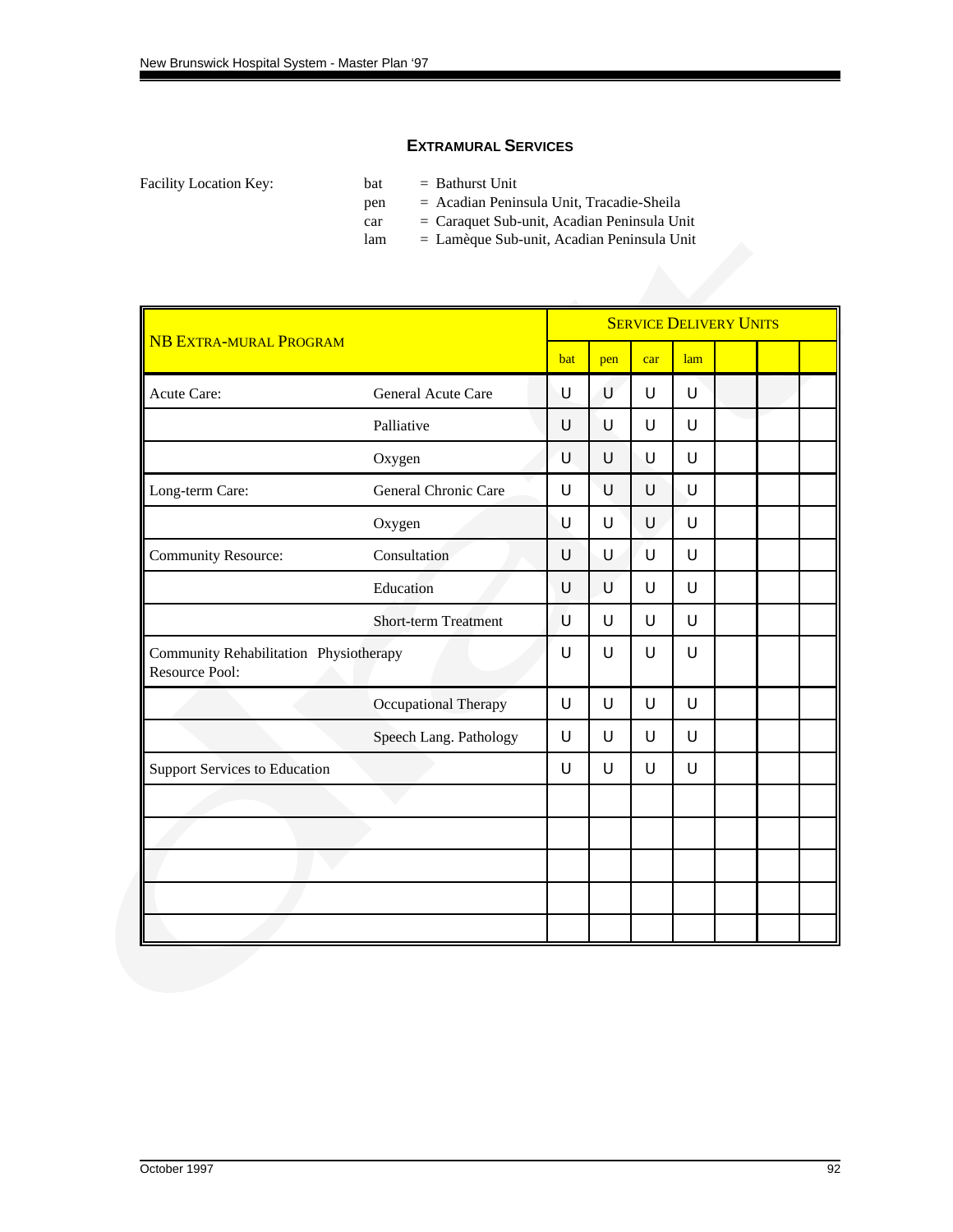# **REGION 7 HOSPITAL CORPORATION**

*Region 7 Hospital Corporation / Corporation hospitalière de la région 7*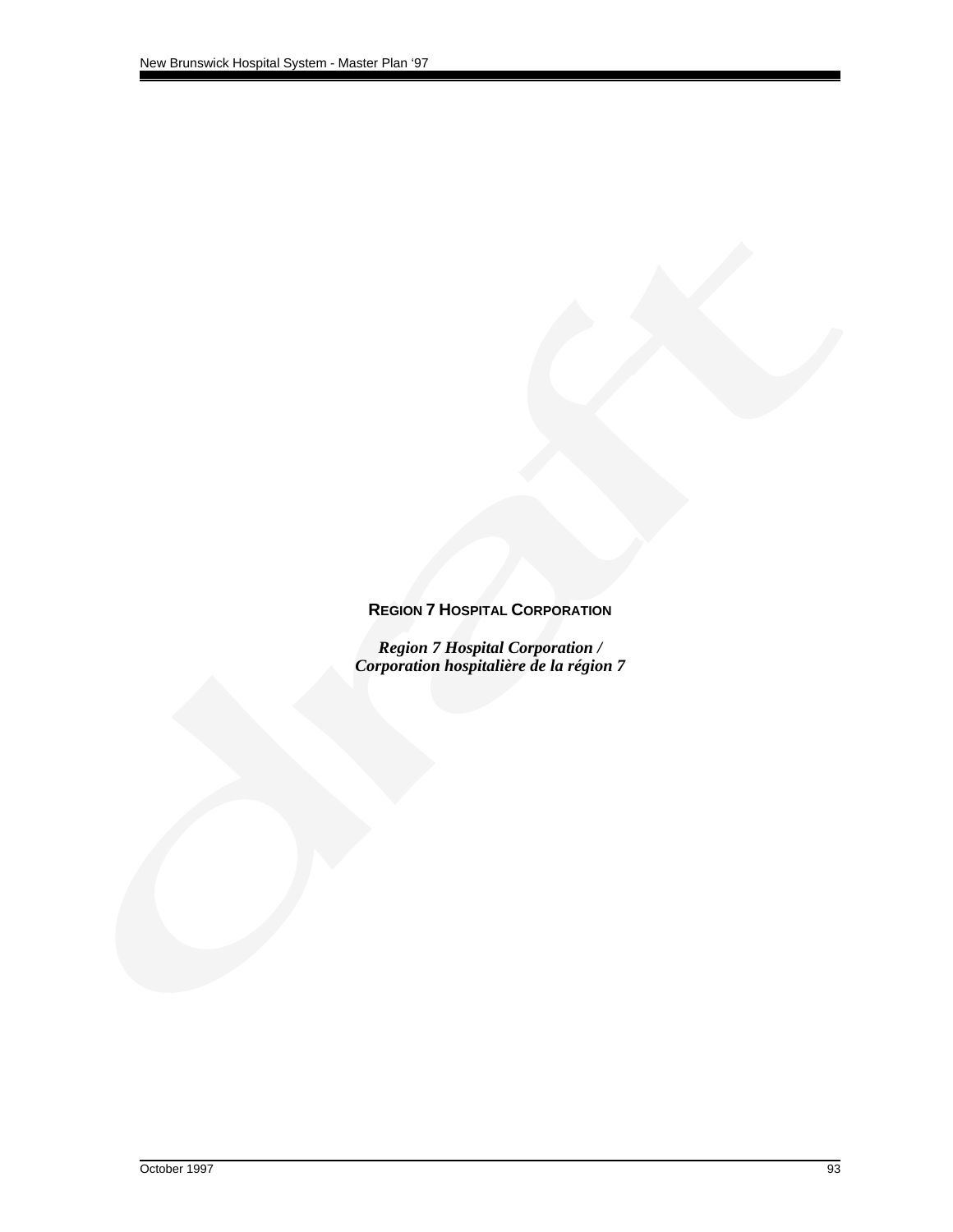| <b>BED TYPE</b>             |                           | <b>MAXIMUM</b> |
|-----------------------------|---------------------------|----------------|
| <b>ACUTE</b>                | - M & S, OBS, Paeds       | 135            |
|                             | - Short-term Psychiatry   | 12             |
| <b>SUB-TOTAL ACUTE</b>      | (?)                       | 147            |
| <b>RESTORATIVE</b> (?)      |                           | 31             |
| <b>ADDICTIONS</b>           | - Detoxification (?)      | 10             |
|                             | - Short-term Treatment    | $\theta$       |
|                             | - Long-term Residential   | $\overline{0}$ |
| <b>SUB-TOTAL ADDICTIONS</b> |                           | 10             |
| <b>TOTAL NON-TERTIARY</b>   |                           | <b>188</b>     |
|                             |                           |                |
| <b>TERTIARY BEDS</b>        | - Oncology                | $\overline{0}$ |
|                             | - Cardiac Surgery / SICU  | $\theta$       |
|                             | - Neurosurgery / SICU     | $\overline{0}$ |
|                             | - Tertiary Psychiatry     | $\overline{0}$ |
|                             | - Tertiary Rehabilitation | $\overline{0}$ |
| <b>TOTAL TERTIARY</b>       |                           | $\bf{0}$       |
|                             |                           |                |
| <b>GRAND TOTAL</b>          |                           | 188            |

#### **MAXIMUM ALLOWABLE BEDS REGION 7 HOSPITAL CORPORATION**

|  | 1995/96 Service Population (Health Region 7) | 39,208 |
|--|----------------------------------------------|--------|
|--|----------------------------------------------|--------|

NOTE: Restorative care includes what were termed "Extended Care" and "Rehabilitation" in *Master Plan '92*.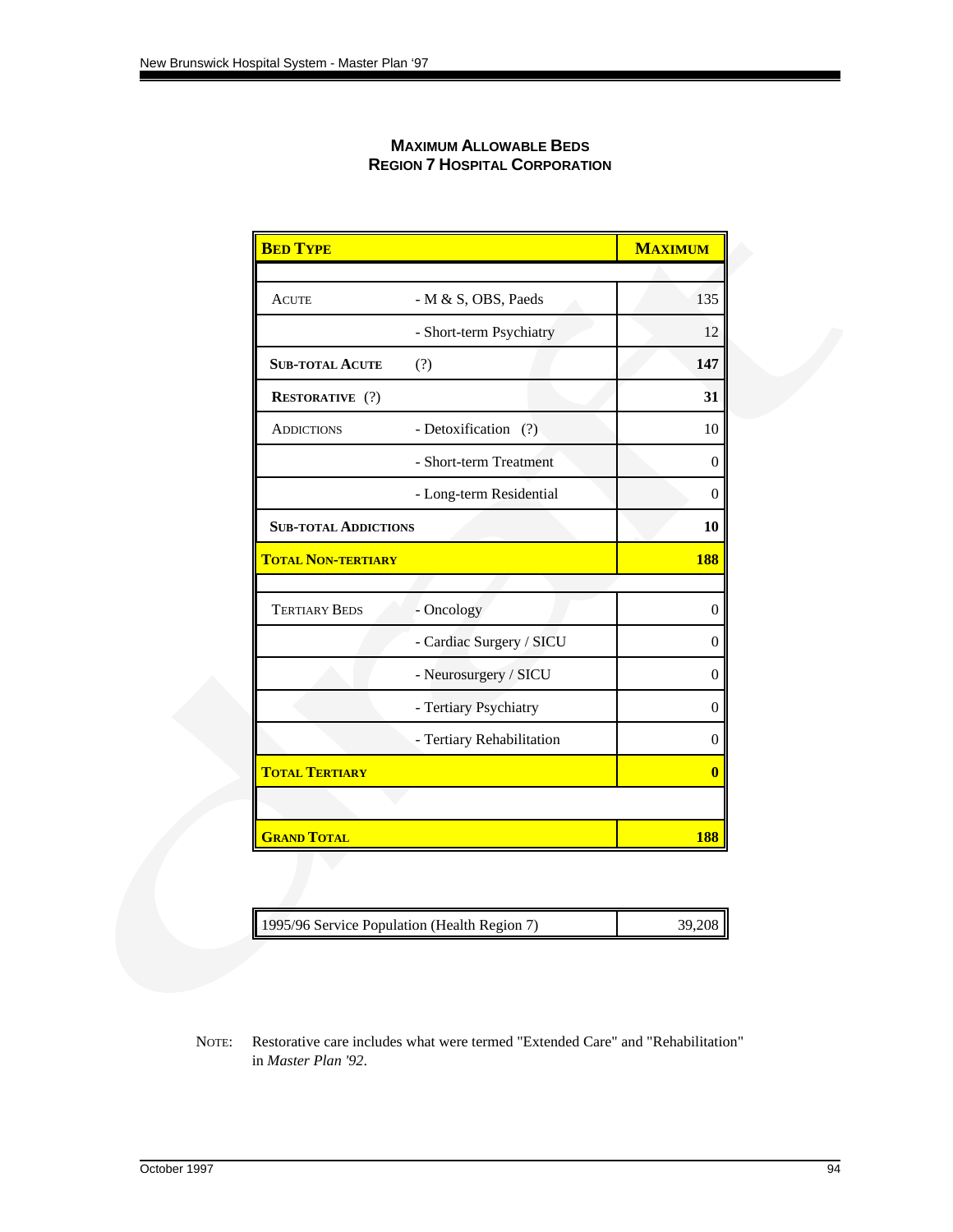#### **INTRAMURAL SERVICES**

Facility Location Key: chh = Chatham Head

- 
- neg = Neguac
- $bas \t = Baie Ste.$  Anne
- rog = Rogersville
- $bla = Blackville$

|     |     | FACILITY |     |        |  |  |  |  |  |
|-----|-----|----------|-----|--------|--|--|--|--|--|
| chh | neg | bsa      | rog | bla    |  |  |  |  |  |
| U   | U   | U        | Ù   | $\cup$ |  |  |  |  |  |
| U   |     |          |     |        |  |  |  |  |  |
| U   |     |          |     |        |  |  |  |  |  |
| U   |     |          |     |        |  |  |  |  |  |
| U   |     |          |     |        |  |  |  |  |  |
| U   |     |          |     |        |  |  |  |  |  |
| U   |     |          |     |        |  |  |  |  |  |
| U   |     |          |     |        |  |  |  |  |  |
| U   |     |          |     |        |  |  |  |  |  |
| U   |     |          |     |        |  |  |  |  |  |
| U   |     |          |     |        |  |  |  |  |  |
|     |     |          |     |        |  |  |  |  |  |
|     |     |          |     |        |  |  |  |  |  |
|     |     |          |     |        |  |  |  |  |  |
|     |     |          |     |        |  |  |  |  |  |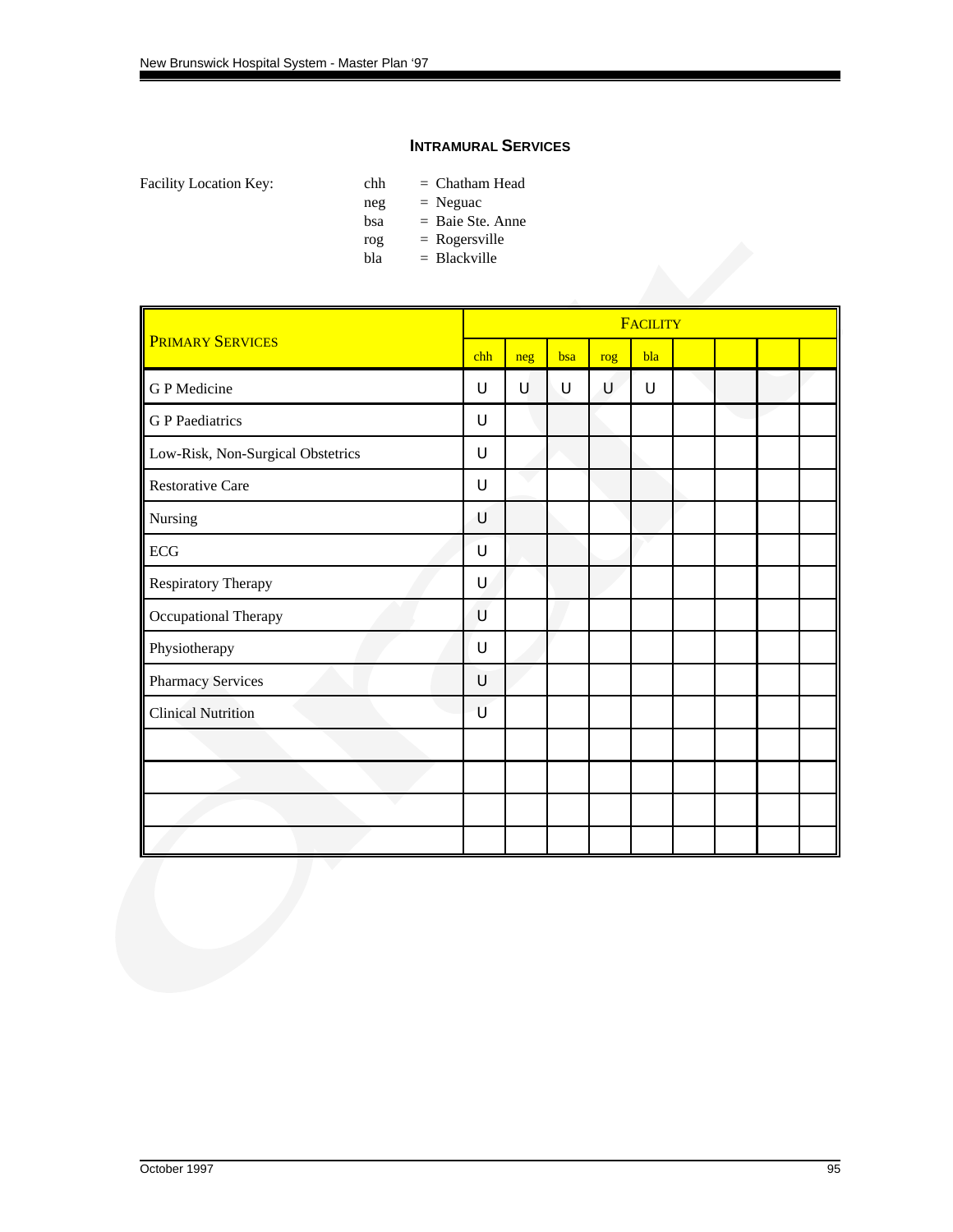- Facility Location Key: chh = Chatham Head
	- $neg = Neguac$
	- bsa = Baie Ste. Anne
	- $rog = Rogersville$
	- $bla = Blackville$

| neg | bsa | rog | bla |  |  |
|-----|-----|-----|-----|--|--|
|     |     |     |     |  |  |
|     |     |     |     |  |  |
|     |     |     |     |  |  |
|     |     |     |     |  |  |
|     |     |     |     |  |  |
|     |     |     |     |  |  |
|     |     |     |     |  |  |
|     |     |     |     |  |  |
|     |     |     |     |  |  |
|     |     |     |     |  |  |
|     |     |     |     |  |  |
|     |     |     |     |  |  |
|     |     |     |     |  |  |
|     |     |     |     |  |  |
|     |     |     |     |  |  |
|     |     |     |     |  |  |
|     |     |     |     |  |  |
|     |     |     |     |  |  |
|     |     |     |     |  |  |
|     |     |     |     |  |  |
|     |     |     |     |  |  |
|     |     |     |     |  |  |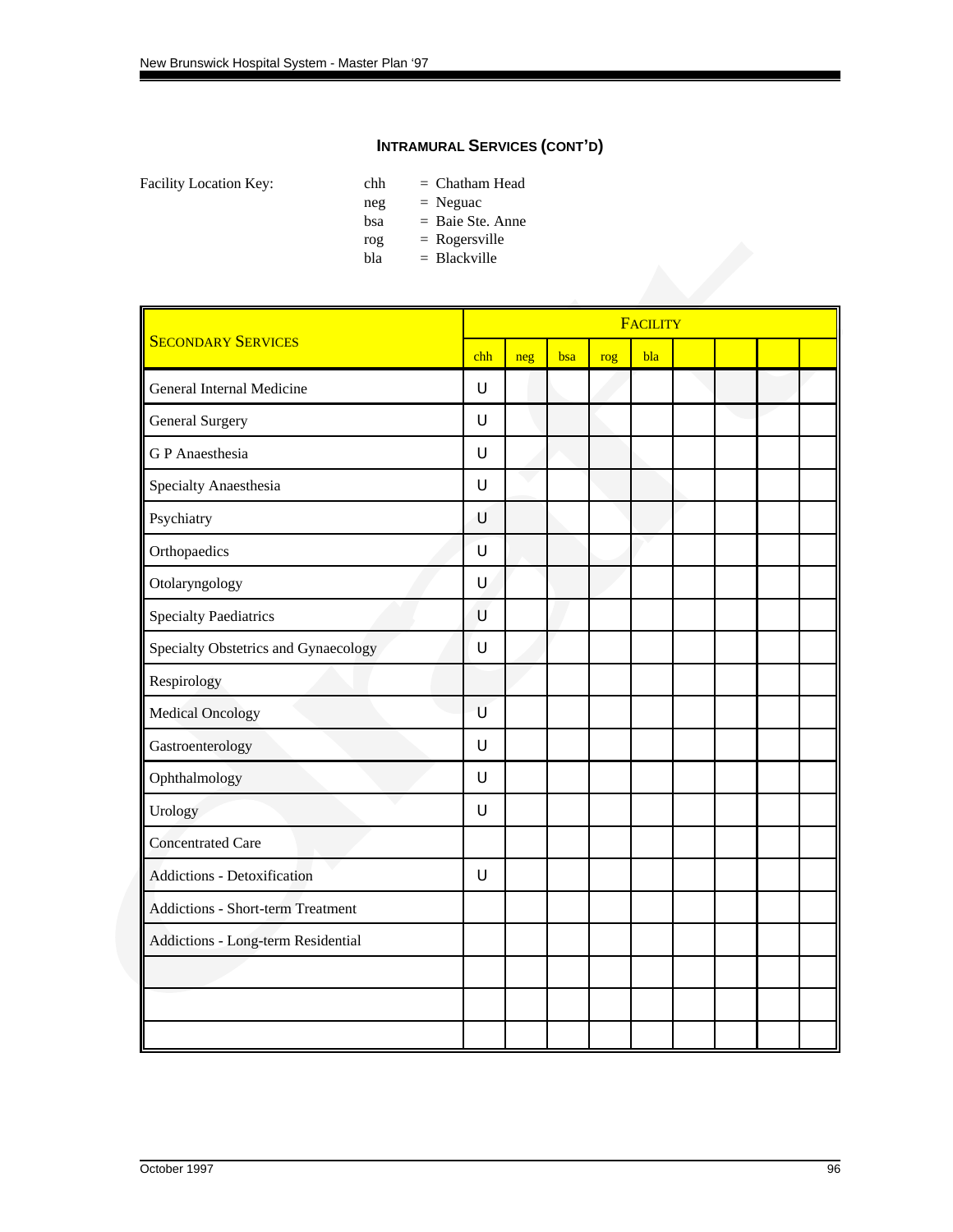- Facility Location Key: chh = Chatham Head
	- $neg = Neguac$
	- bsa = Baie Ste. Anne
	- $rog = Rogersville$
	- $bla = Blackville$

| rog<br>bla                     | $=$ Rogersville<br>$=$ Blackville |     |     |     |                 |  |  |
|--------------------------------|-----------------------------------|-----|-----|-----|-----------------|--|--|
|                                |                                   |     |     |     | <b>FACILITY</b> |  |  |
| <b>SECONDARY SERVICES - 2</b>  | chh                               | neg | bsa | rog | bla             |  |  |
| <b>EEG</b>                     | U                                 |     |     |     |                 |  |  |
| Audiology                      | U                                 |     |     |     |                 |  |  |
| Speech Language Pathology      | U                                 |     |     |     |                 |  |  |
| Psychology                     | U                                 |     |     |     |                 |  |  |
| Social Work                    | U                                 |     |     |     |                 |  |  |
| <b>Clinical Engineering</b>    | U                                 |     |     |     |                 |  |  |
| Recreational Therapy           | U                                 |     |     |     |                 |  |  |
| Cardiac Intensive Care         | U                                 |     |     |     |                 |  |  |
| <b>Surgical Intensive Care</b> | U                                 |     |     |     |                 |  |  |
| Plastic Surgery                |                                   |     |     |     |                 |  |  |
| Neurology                      |                                   |     |     |     |                 |  |  |
| Haematology                    |                                   |     |     |     |                 |  |  |
| Physiatry                      |                                   |     |     |     |                 |  |  |
| Thoracic and Vascular Surgery  | U                                 |     |     |     |                 |  |  |
| Dermatology                    |                                   |     |     |     |                 |  |  |
| Rheumatology                   |                                   |     |     |     |                 |  |  |
| Geriatrics                     | U                                 |     |     |     |                 |  |  |
| <b>Specialty Cardiology</b>    |                                   |     |     |     |                 |  |  |
| Endocrinology                  |                                   |     |     |     |                 |  |  |
| ${\rm EMG}$                    |                                   |     |     |     |                 |  |  |
| Lithotripsy                    |                                   |     |     |     |                 |  |  |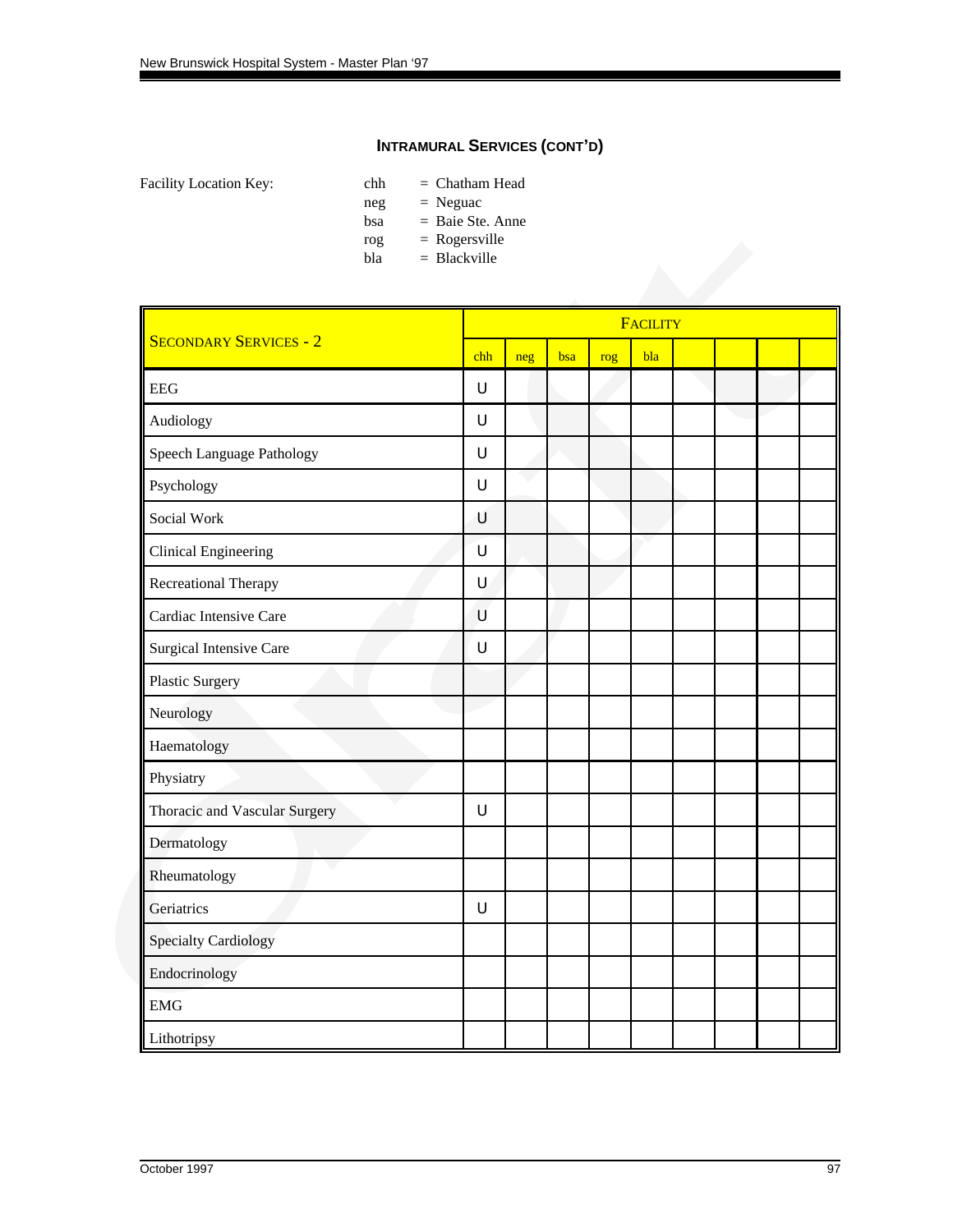- Facility Location Key: chh = Chatham Head
	- neg = Neguac
	- $bas \t = Baie Ste.$  Anne
	- $rog = Rogersville$
	- $bla = Blackville$

|                              |                             |     |     |     |     | <b>FACILITY</b> |  |  |
|------------------------------|-----------------------------|-----|-----|-----|-----|-----------------|--|--|
| <b>LABORATORY SERVICES</b>   |                             | chh | neg | bsa | rog | bla             |  |  |
| Primary: Specimen Collection |                             |     | U   | U   | U   | U               |  |  |
|                              | <b>Clinical Chemistry</b>   | U   |     |     |     |                 |  |  |
|                              | Haematology                 | U   |     |     |     |                 |  |  |
| Secondary:                   | <b>Transfusion Services</b> | U   |     |     |     |                 |  |  |
|                              | <b>Surgical Pathology</b>   | U   |     |     |     |                 |  |  |
|                              | Autopsy Pathology           | U   |     |     |     |                 |  |  |
|                              | Cytopathology               |     |     |     |     |                 |  |  |
|                              | Cytogenetics                |     |     |     |     |                 |  |  |
|                              | Microbiology                |     |     |     |     |                 |  |  |
|                              |                             |     |     |     |     |                 |  |  |
|                              |                             |     |     |     |     |                 |  |  |
|                              |                             |     |     |     |     |                 |  |  |
|                              |                             |     |     |     |     |                 |  |  |
|                              |                             |     |     |     |     |                 |  |  |
|                              |                             |     |     |     |     |                 |  |  |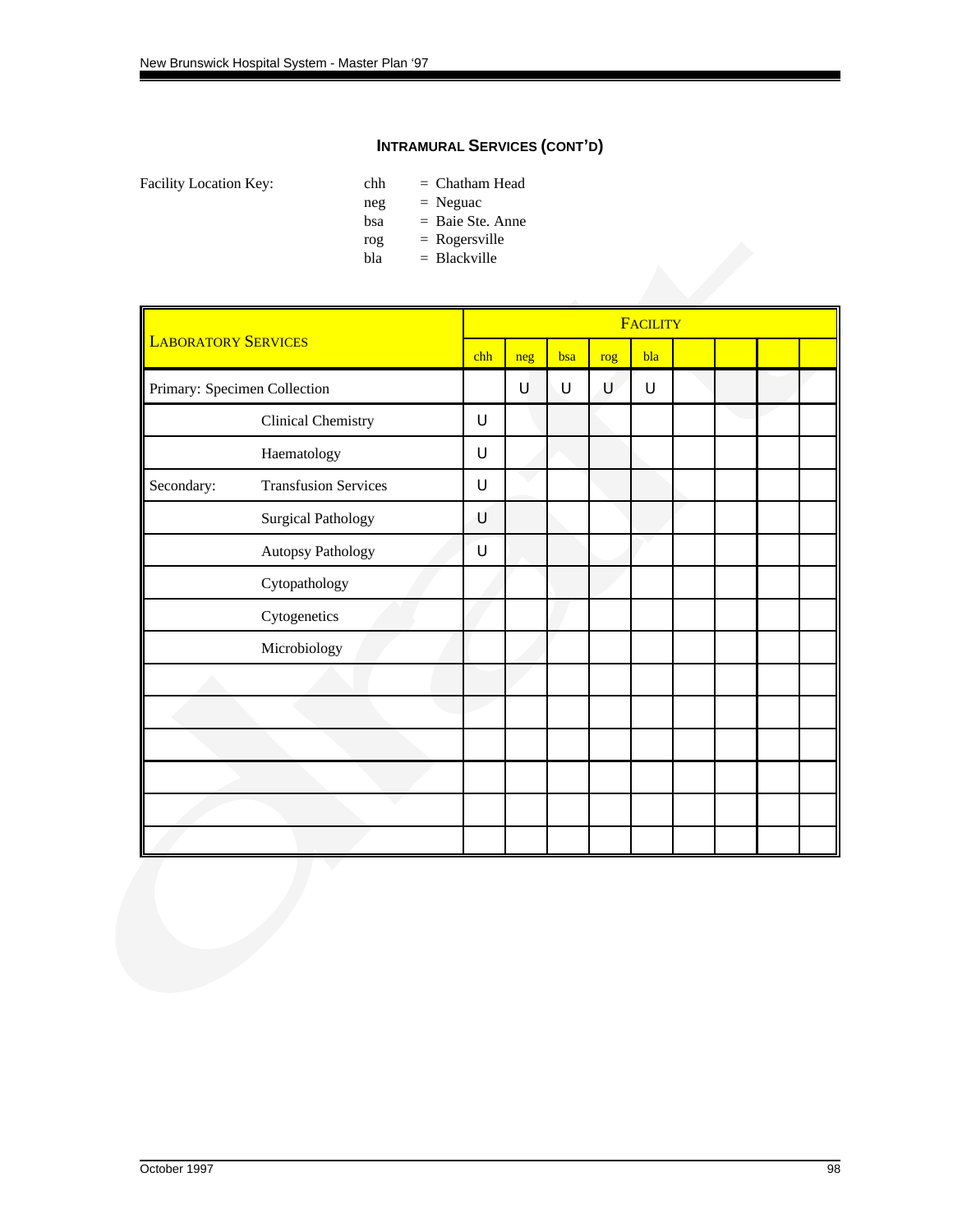- Facility Location Key: chh = Chatham Head
	- neg = Neguac
	- $bas \t = Baie Ste.$  Anne
	- $rog = Rogersville$
	- $bla = Blackville$

|                         |                                          |        |     |     |     | <b>FACILITY</b> |  |  |
|-------------------------|------------------------------------------|--------|-----|-----|-----|-----------------|--|--|
| <b>IMAGING SERVICES</b> |                                          | chh    | neg | bsa | rog | bla             |  |  |
|                         | Primary: General Radiography             | $\cup$ |     |     |     |                 |  |  |
| Secondary:              | Diagnostic Ultrasound<br>- Abdominal     | U      |     |     |     |                 |  |  |
|                         | - Cardiac                                | U      |     |     |     |                 |  |  |
|                         | - Ophthalmological                       | $\cup$ |     |     |     |                 |  |  |
|                         | - Neurological                           | U      |     |     |     |                 |  |  |
|                         | <b>Gastrointestinal Radiology</b>        | U      |     |     |     |                 |  |  |
|                         | Mammography                              | U      |     |     |     |                 |  |  |
|                         | Diagnostic Nuclear Medicine (in<br>vivo) |        |     |     |     |                 |  |  |
|                         | Nuclear Cardiology                       |        |     |     |     |                 |  |  |
|                         | CT Scanning                              | U      |     |     |     |                 |  |  |
|                         | <b>MRI</b>                               |        |     |     |     |                 |  |  |
|                         |                                          |        |     |     |     |                 |  |  |
|                         |                                          |        |     |     |     |                 |  |  |
|                         |                                          |        |     |     |     |                 |  |  |
|                         |                                          |        |     |     |     |                 |  |  |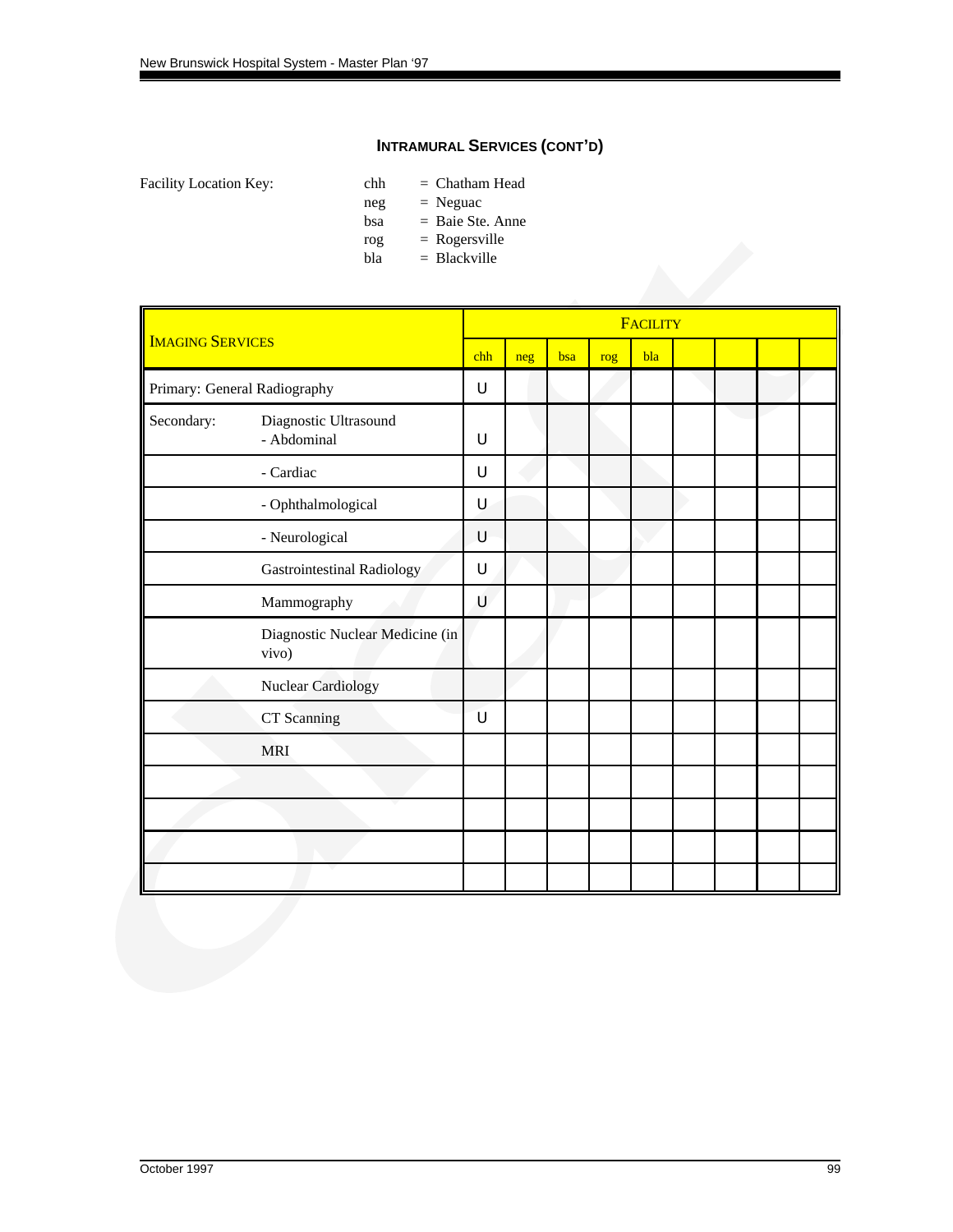- Facility Location Key: chh = Chatham Head
	- neg = Neguac
	- $bas \t = Baie Ste.$  Anne
	- $rog = Rogersville$
	- $bla = Blackville$

|                                     |     |     |     |     | <b>FACILITY</b> |  |  |
|-------------------------------------|-----|-----|-----|-----|-----------------|--|--|
| <b>TERTIARY SERVICES</b>            | chh | neg | bsa | rog | bla             |  |  |
| Cardiac Surgery                     |     |     |     |     |                 |  |  |
| Neurosurgery / Neuro Intensive Care |     |     |     |     |                 |  |  |
| Oncology                            |     |     |     |     |                 |  |  |
| Renal Dialysis                      |     |     |     |     |                 |  |  |
| Neonatal Intensive Care             |     |     |     |     |                 |  |  |
| Tertiary Rehabilitation             |     |     |     |     |                 |  |  |
| Long-term Psychiatric Care          |     |     |     |     |                 |  |  |
|                                     |     |     |     |     |                 |  |  |
|                                     |     |     |     |     |                 |  |  |
|                                     |     |     |     |     |                 |  |  |
|                                     |     |     |     |     |                 |  |  |
|                                     |     |     |     |     |                 |  |  |
|                                     |     |     |     |     |                 |  |  |
|                                     |     |     |     |     |                 |  |  |
|                                     |     |     |     |     |                 |  |  |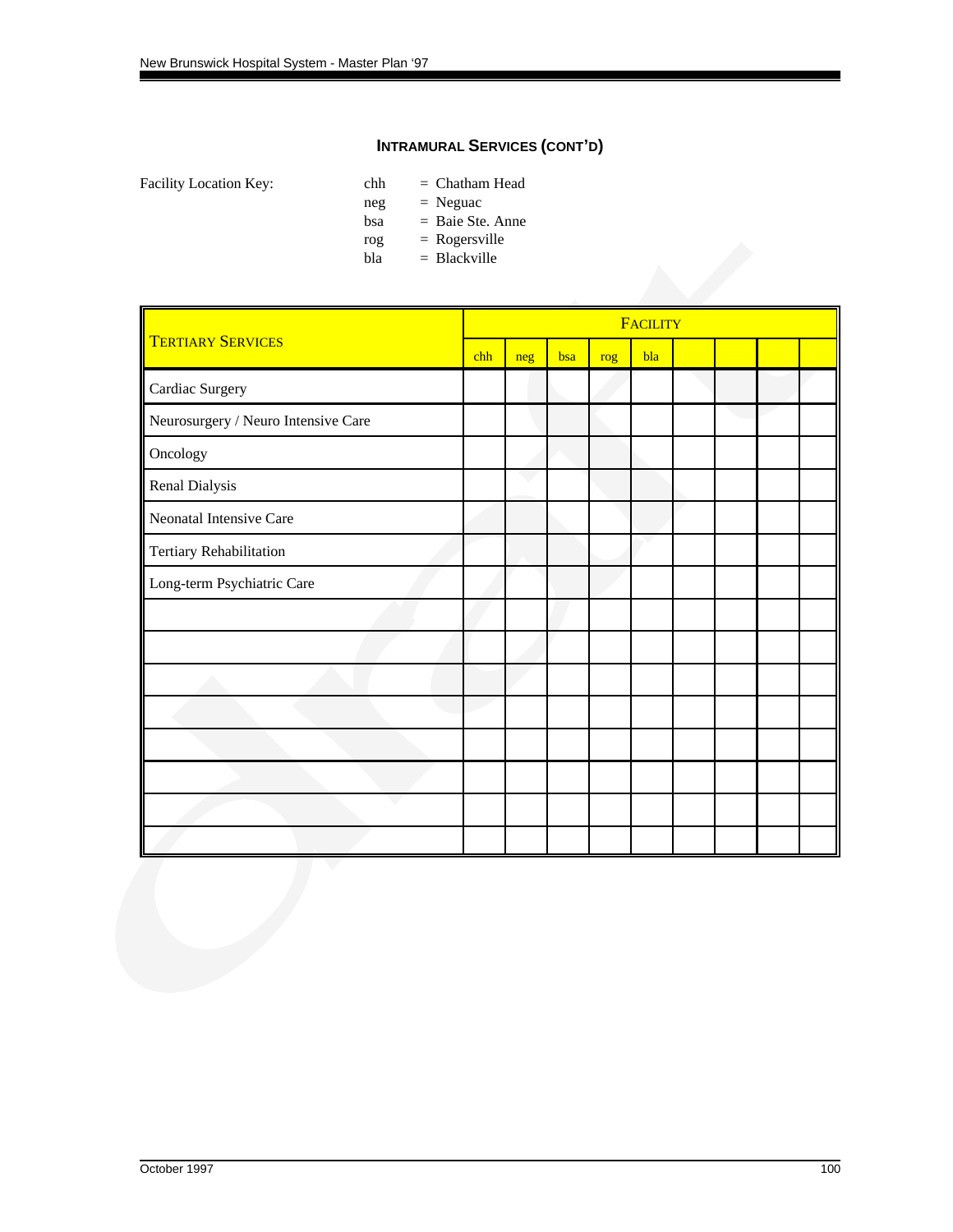- Facility Location Key: chh = Chatham Head
	- neg = Neguac
	- bsa = Baie Ste. Anne
	- $rog = Rogersville$
	- $bla = Blackville$

|                                   |                                             |     |     |     |     | <b>FACILITY</b> |  |  |
|-----------------------------------|---------------------------------------------|-----|-----|-----|-----|-----------------|--|--|
| <b>AMBULATORY SERVICES</b>        |                                             | chh | neg | bsa | rog | bla             |  |  |
| Emergency:                        | Ø                                           | U   |     |     |     |                 |  |  |
| Emergency:                        | First Aid, Stabilization, Referral          |     |     |     |     |                 |  |  |
| <b>Outpatient Clinics</b>         |                                             | U   |     |     |     |                 |  |  |
| Day Care:                         | Medical                                     | U   |     |     |     |                 |  |  |
|                                   | Psychiatry                                  |     |     |     |     |                 |  |  |
| Day Surgery                       |                                             | U   |     |     |     |                 |  |  |
| Addictions:                       | Assessment and Referral                     | U   |     |     |     |                 |  |  |
|                                   | <b>Out-patient Counselling</b>              | U   |     |     |     |                 |  |  |
|                                   | Aftercare/Relapse Prevention                | U   |     |     |     |                 |  |  |
|                                   | Community Prevention/<br>Education          | U   |     |     |     |                 |  |  |
| <b>Visiting Specialty Clinics</b> |                                             | U   |     |     |     |                 |  |  |
| <b>Breast Cancer Screening</b>    |                                             | U   |     |     |     |                 |  |  |
| Physicians' Office                |                                             |     | U   | U   | U   | U               |  |  |
|                                   | 48 Hour Holding & Observation (4-stretcher) |     |     |     |     |                 |  |  |
|                                   |                                             |     |     |     |     |                 |  |  |
|                                   |                                             |     |     |     |     |                 |  |  |
|                                   |                                             |     |     |     |     |                 |  |  |

Ø Under review system-wide.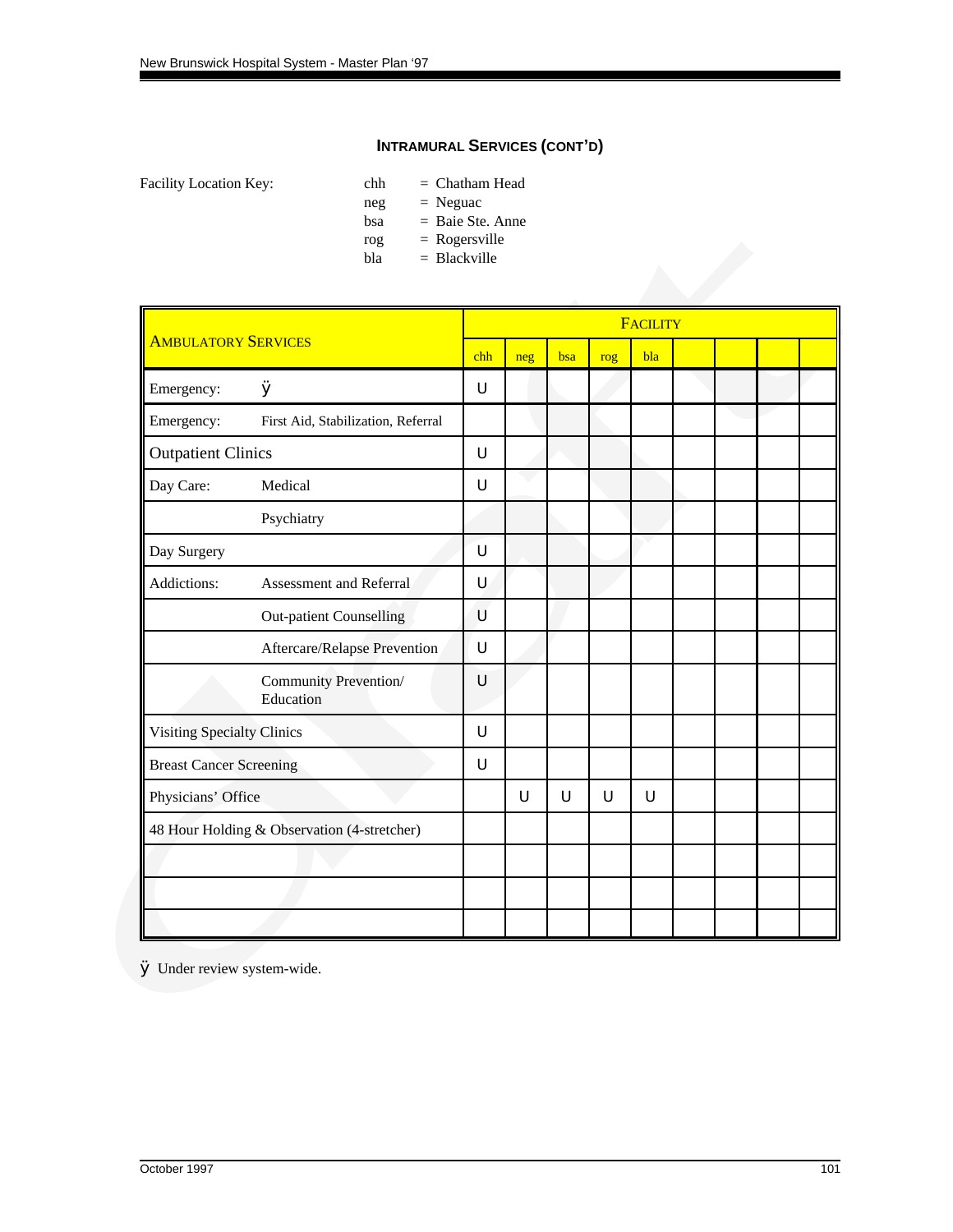### **EXTRAMURAL SERVICES**

Facility Location Key: mir = Miramichi Unit

- 
- neg = Neguac Office, Miramichi Unit
- $bla$  = Blackville Office, Miramichi Unit

|                                                          |                        |        |        |        | <b>SERVICE DELIVERY UNITS</b> |  |
|----------------------------------------------------------|------------------------|--------|--------|--------|-------------------------------|--|
| <b>NB EXTRA-MURAL PROGRAM</b>                            |                        | mir    | neg    | bla    |                               |  |
| Acute Care:                                              | General Acute Care     | U      | U      | $\cup$ |                               |  |
|                                                          | Palliative             | U      | U      | $\cup$ |                               |  |
|                                                          | Oxygen                 | U      | U      | U      |                               |  |
| Long-term Care:                                          | General Chronic Care   | U      | U      | $\cup$ |                               |  |
|                                                          | Oxygen                 | U      | U      | $\cup$ |                               |  |
| <b>Community Resource:</b>                               | Consultation           | U      | U      | U      |                               |  |
|                                                          | Education              | U      | U      | U      |                               |  |
|                                                          | Short-term treatment   | U      | U      | U      |                               |  |
| Community Rehabilitation Physiotherapy<br>Resource Pool: |                        | U      | U      | U      |                               |  |
|                                                          | Occupational Therapy   | U      | $\cup$ | U      |                               |  |
|                                                          | Speech Lang. Pathology | U      | $\cup$ | U      |                               |  |
| <b>Support Services to Education</b>                     |                        | $\cup$ | $\cup$ | U      |                               |  |
|                                                          |                        |        |        |        |                               |  |
|                                                          |                        |        |        |        |                               |  |
|                                                          |                        |        |        |        |                               |  |
|                                                          |                        |        |        |        |                               |  |
|                                                          |                        |        |        |        |                               |  |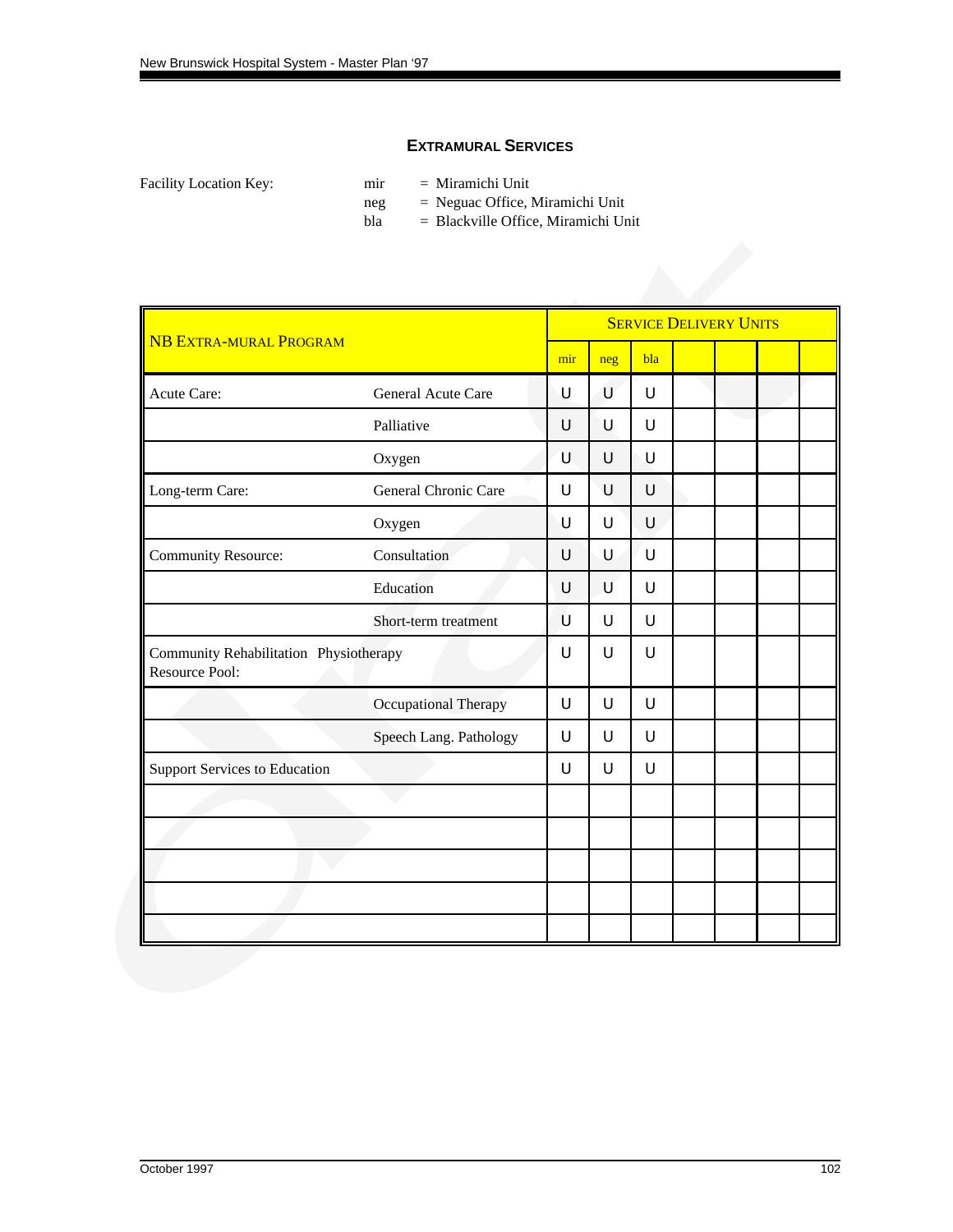**APPENDIX "A"**

*Map of New Brunswick Health Regions: Region Hospital Corporation Facility Locations*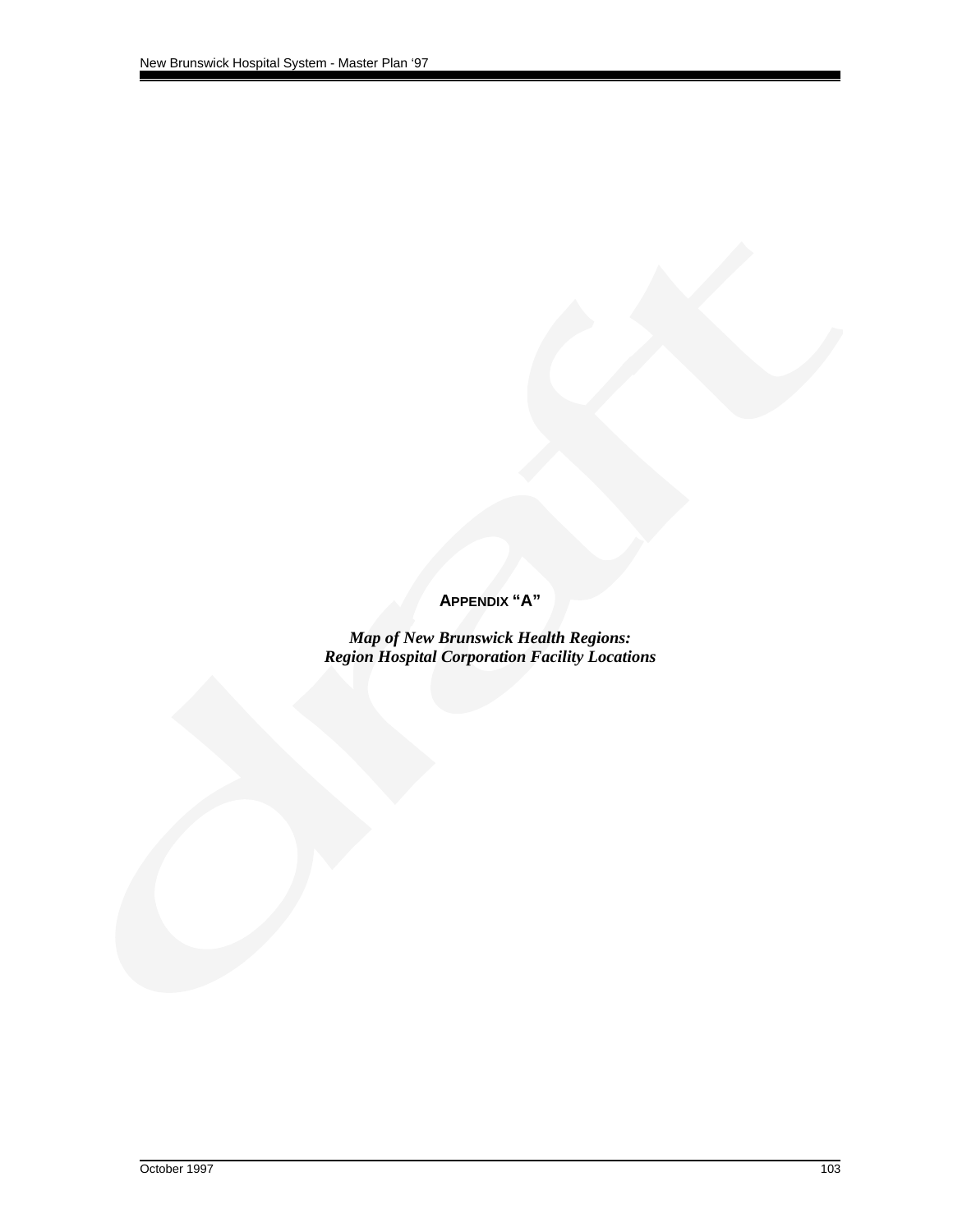

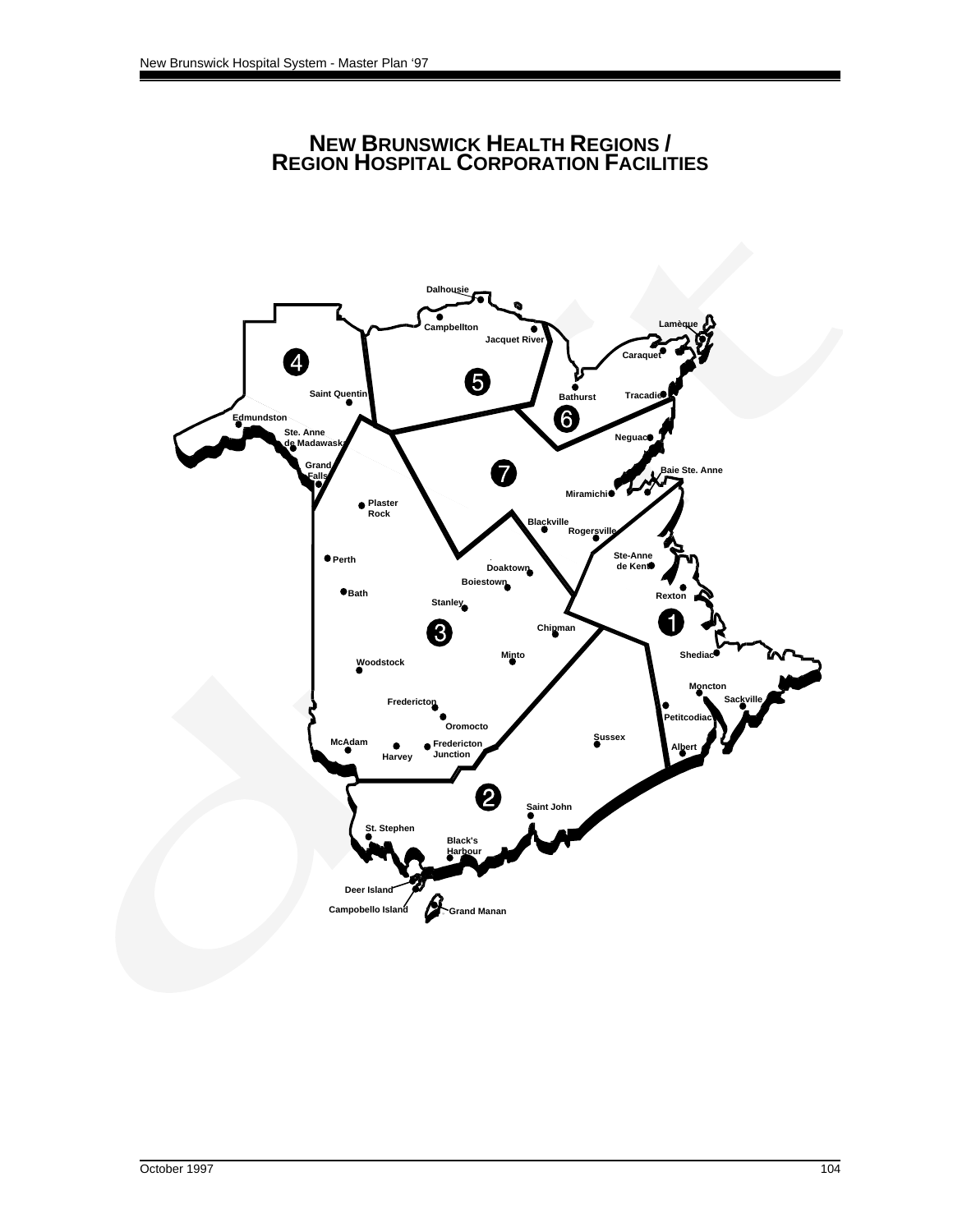**APPENDIX "B"**

*Map of New Brunswick Health Regions: Extra-Mural Program Service Delivery Unit Locations*